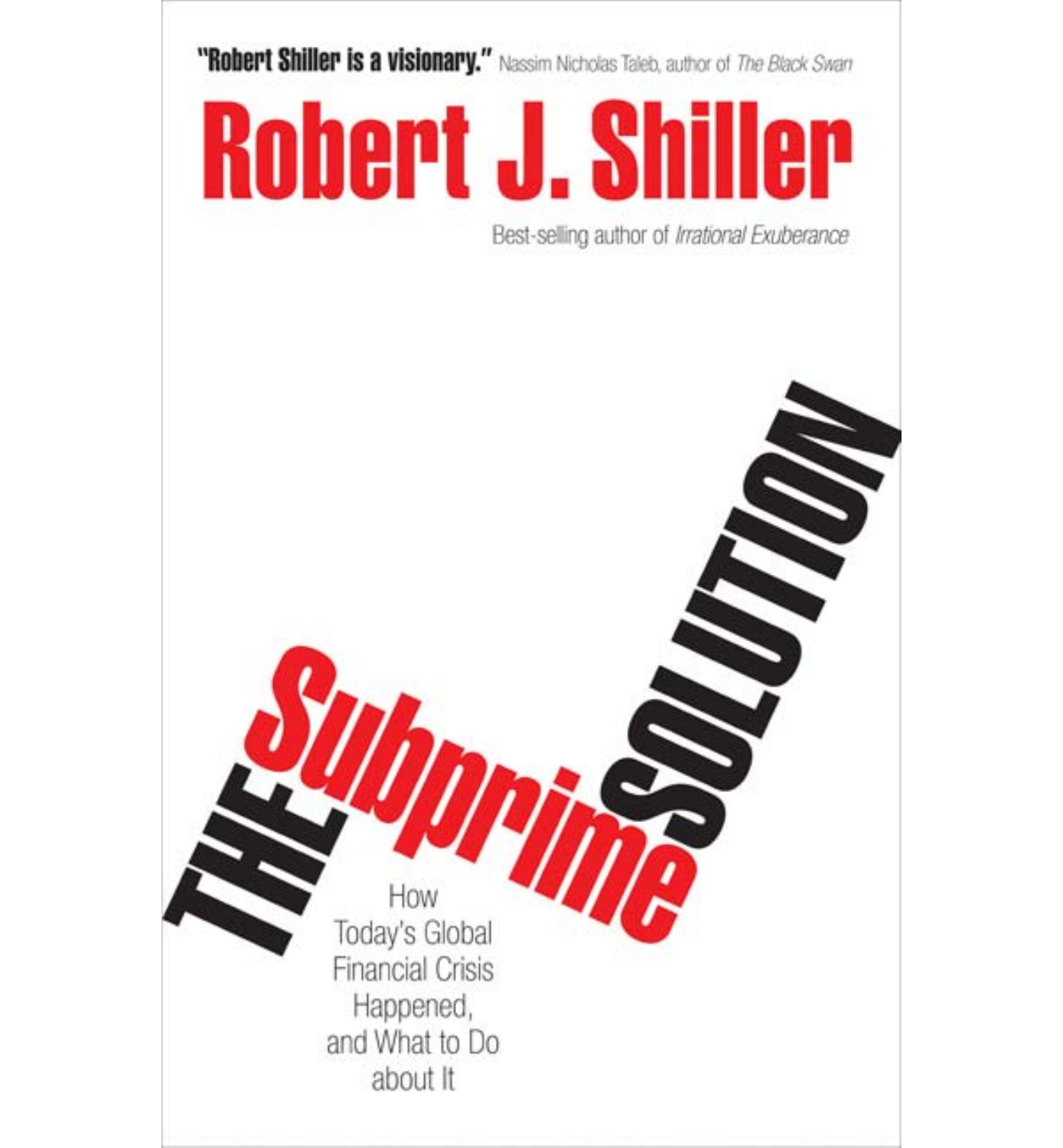The Subprime Solution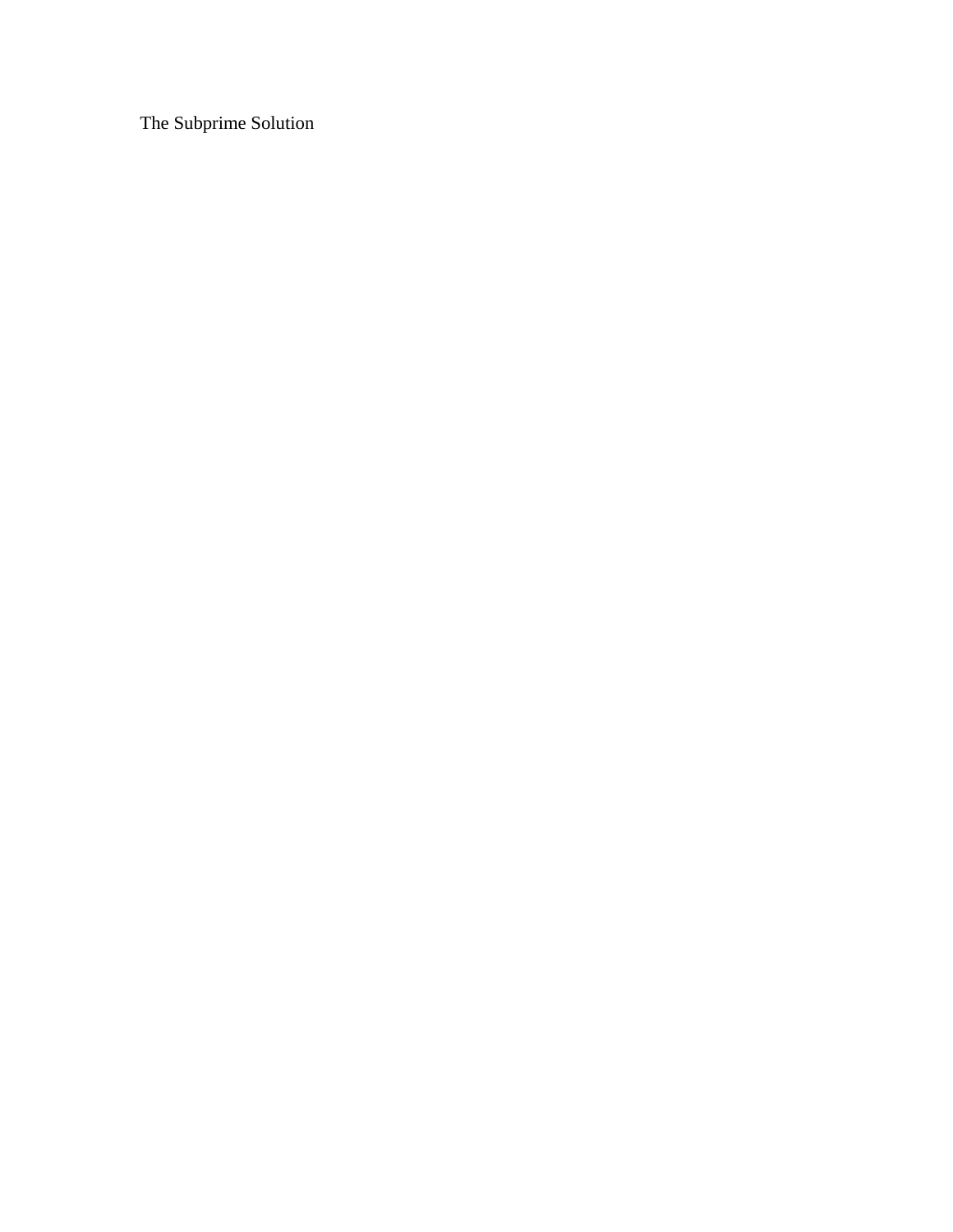The Subprime Solution

How Today's Global Financial Crisis Happened, and What to Do about It

Robert J. Shiller

Princeton University Press

PRINCETON AND OXFORD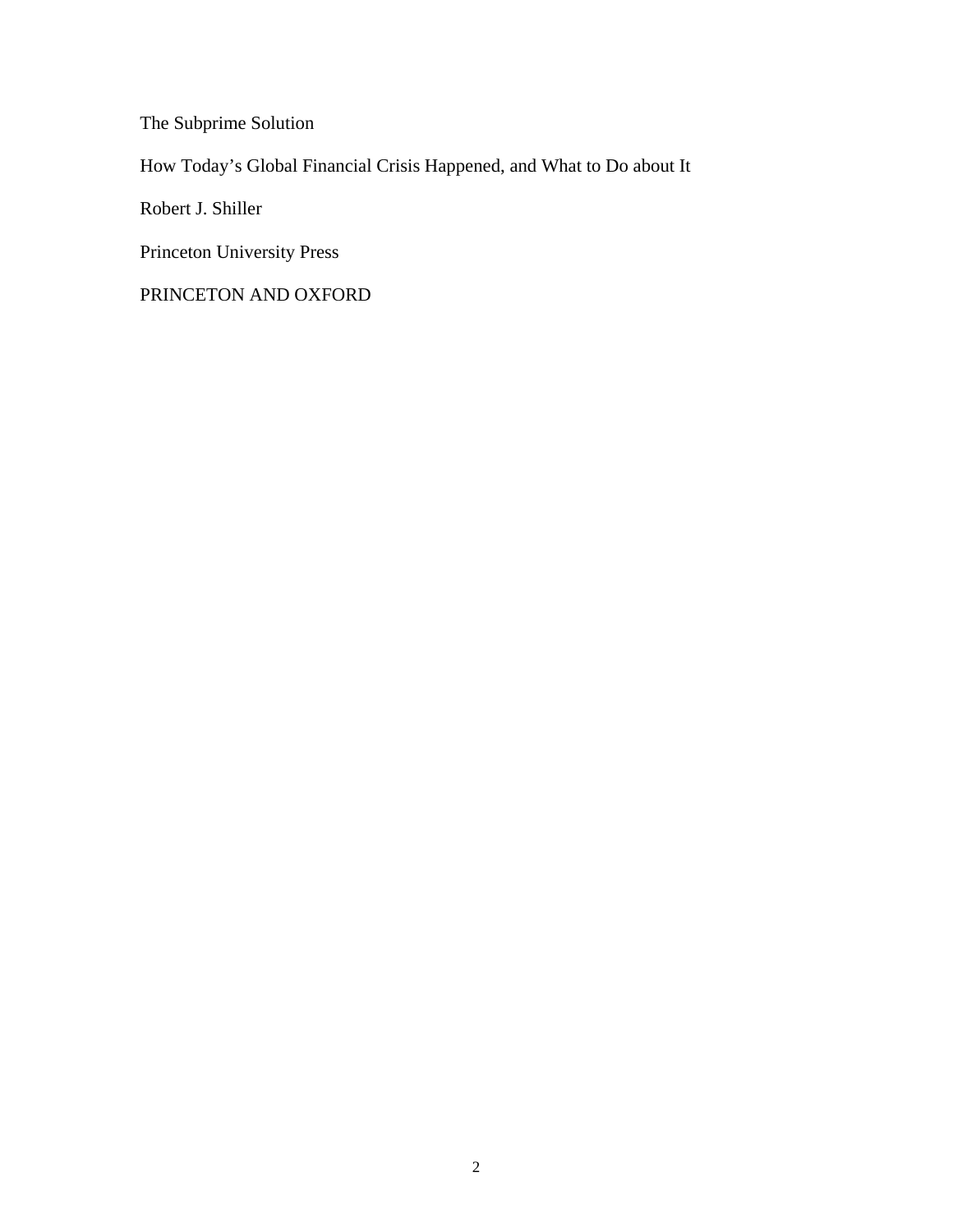The author is the Arthur M. Okun Professor of Economics, Cowles Foundation for Research in Economics, and professor of finance at the International Center for Finance, Yale University; research associate at the National Bureau of Economic Research; and co-founder and principal of two U.S. firms that are in the business of issuing securities: MacroMarkets LLC and Macro Financial LLC. The views expressed herein are solely those of the author and do not necessarily reflect the views of these institutions.

Copyright © 2008 by Robert J. Shiller

Requests for permission to reproduce material from this work should be sent to Permissions, Princeton University Press

Published by Princeton University Press, 41 William Street, Princeton, New Jersey 08540

In the United Kingdom: Princeton University Press, 6 Oxford Street, Woodstock, Oxfordshire OX20 1TW

All Rights Reserved

Library of Congress Cataloging-in-Publication Data

Shiller, Robert J.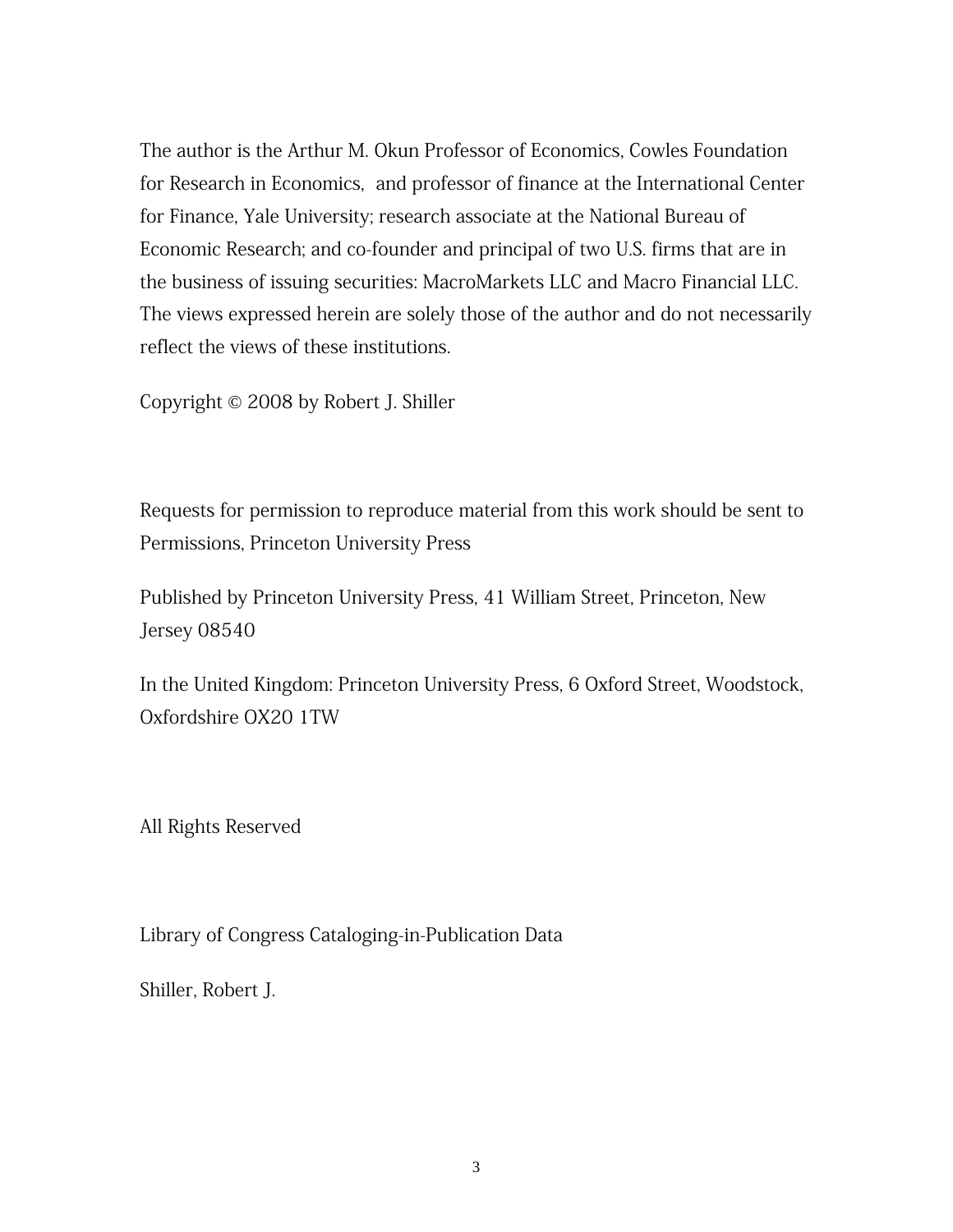The subprime solution : how today's global financial crisis happened, and what to do about it / Robert J. Shiller.

p. cm.

Includes index.

ISBN 978-0-691-13929-6 (hbk. : alk. paper)

1. Mortgage loans. 2. Secondary mortgage market. 3. Real estate

investment. 4. Financial crises. I. Title.

HG2040.15.S45 2008

332.7´22—dc22 2008013734

British Library Cataloging-in-Publication Data is available

This book has been composed in Minion

Printed on acid-free paper. ∞

press.princeton.edu

Printed in the United States of America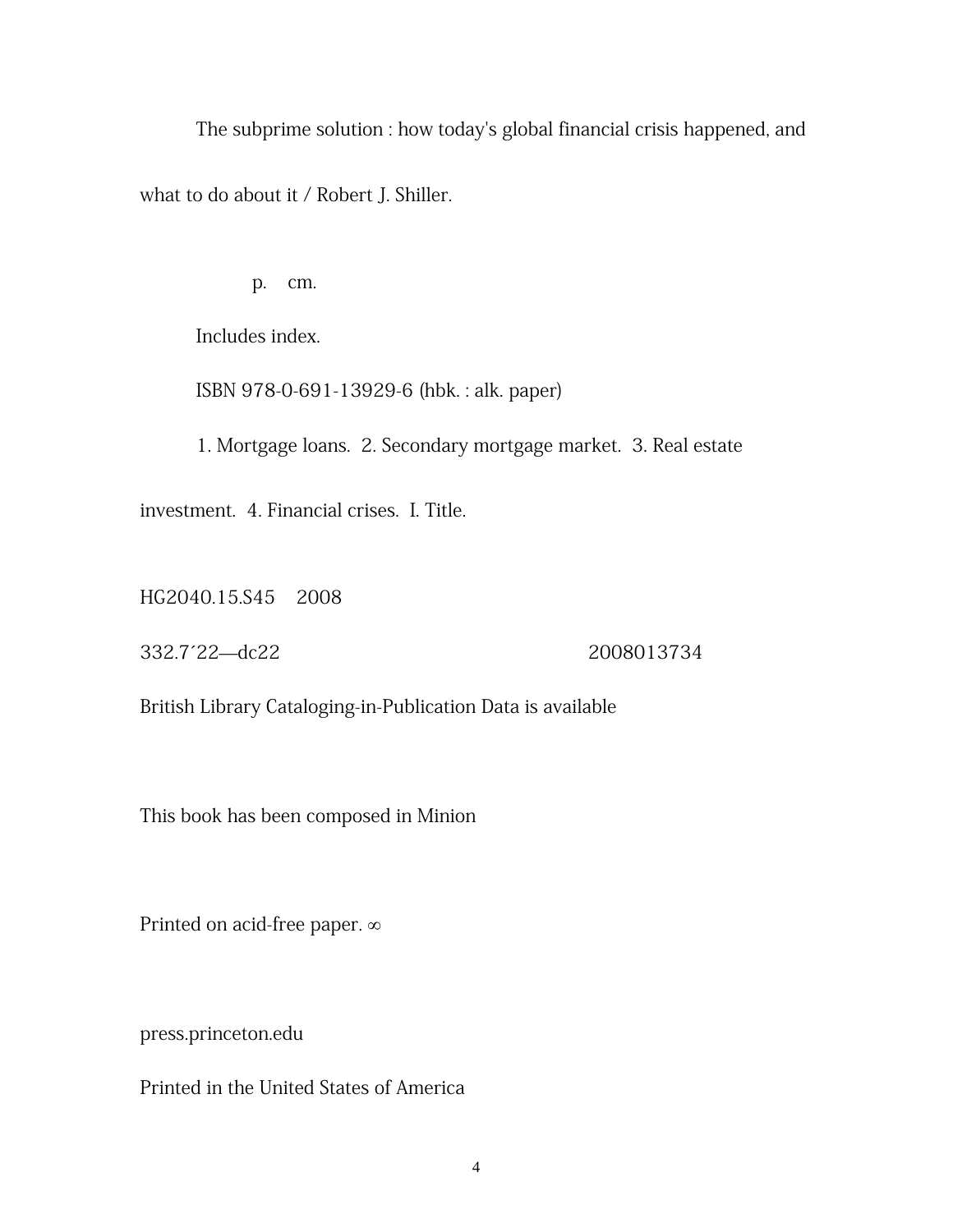10 9 8 7 6 5 4 3 2 1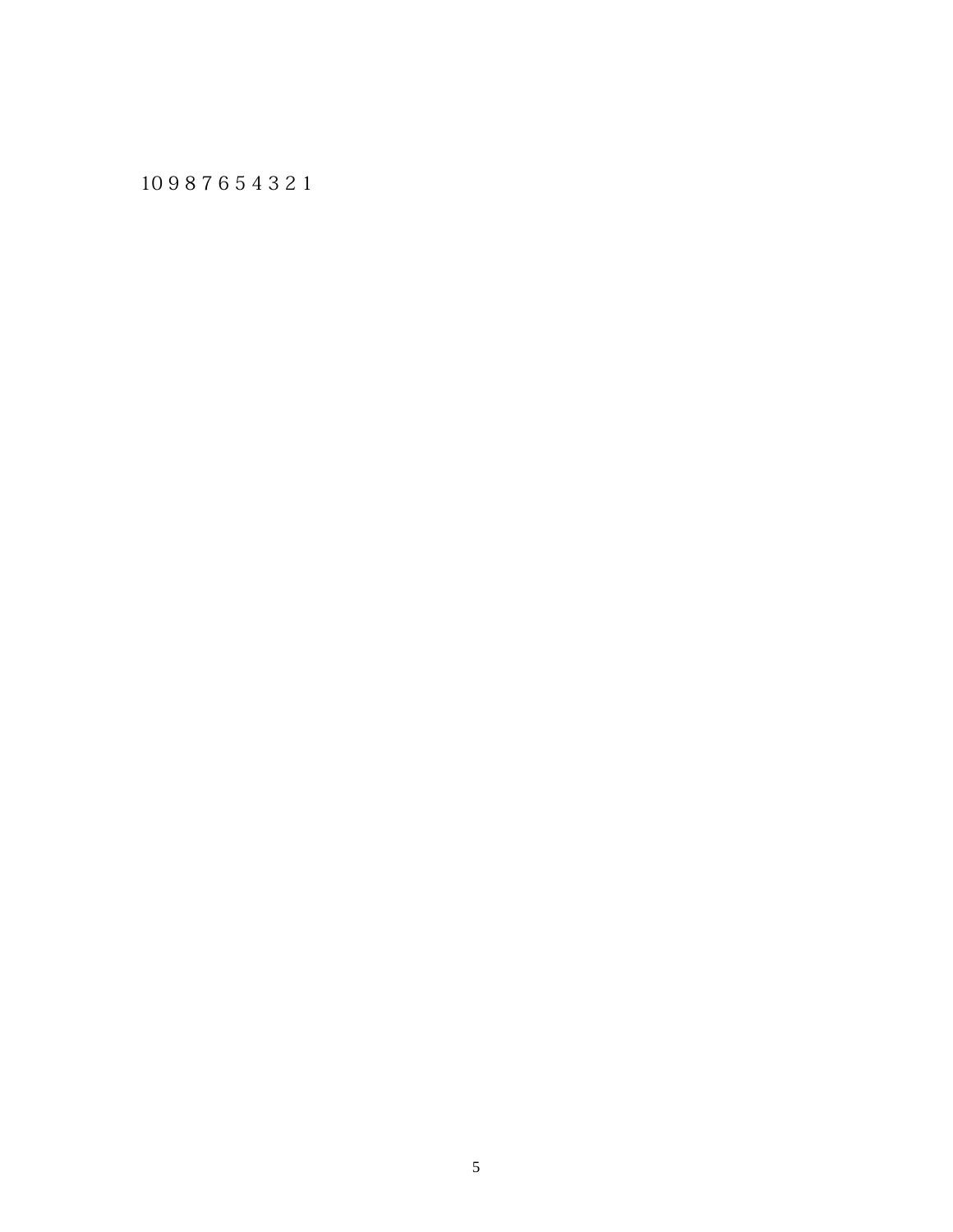A general bonfire is so great a necessity that unless we can make of it an orderly and good-tempered affair in which no serious injustice is done to anyone, it will, when it comes at last, grow into a conflagration that may destroy much else as well.

John Maynard Keynes, The *Economic Consequences of the Peace,* 1919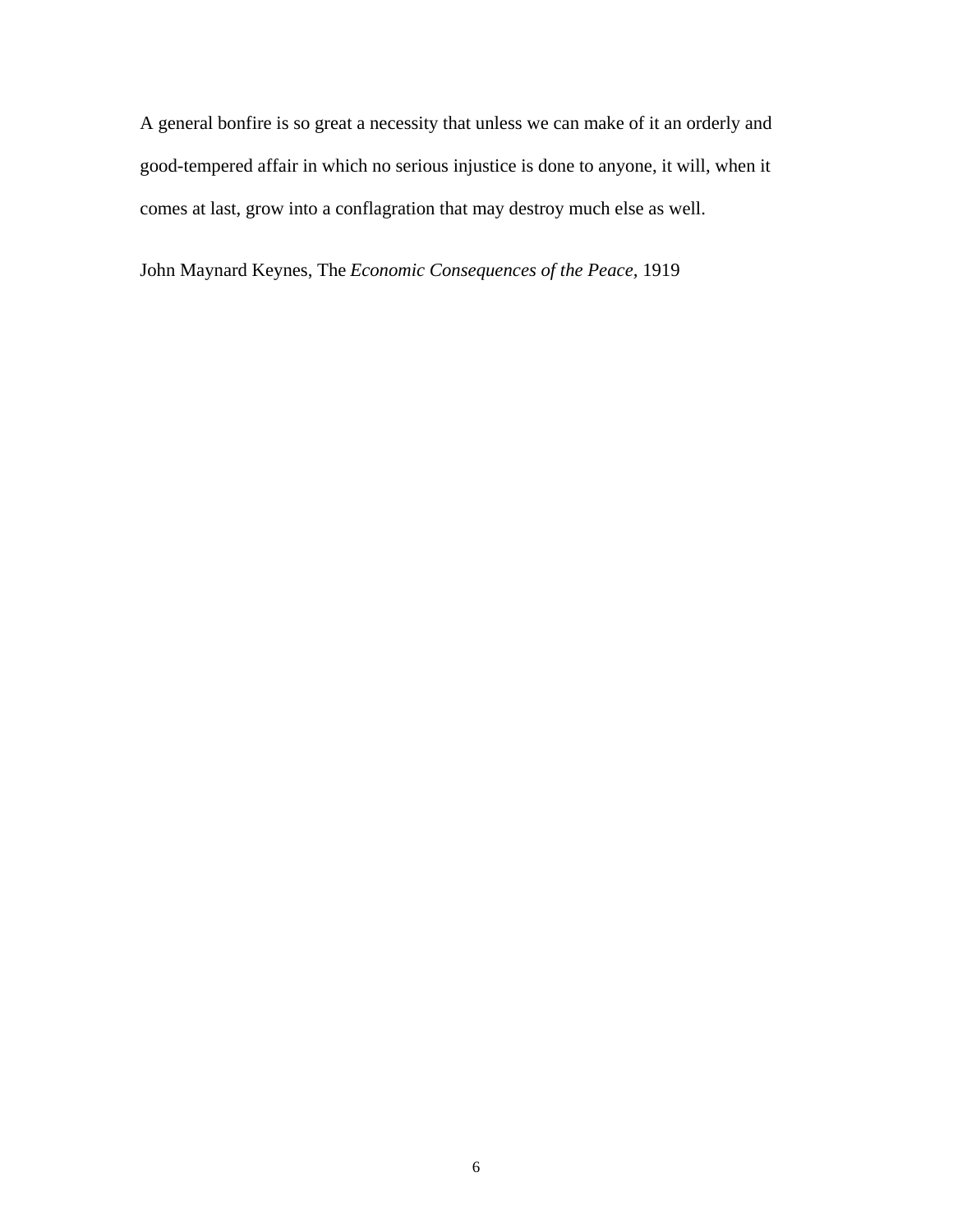# Contents

| 1     | Introduction                          |     |
|-------|---------------------------------------|-----|
| 2     | Housing in History                    | 000 |
| 3     | <b>Bubble Trouble</b>                 | 000 |
| 4     | The Real Estate Myth 000              |     |
| 5     | A Bailout by Any Other Name<br>000    |     |
| 6     | The Promise of Financial Democracy000 |     |
| 7     | 000<br>Epilogue                       |     |
| Index |                                       |     |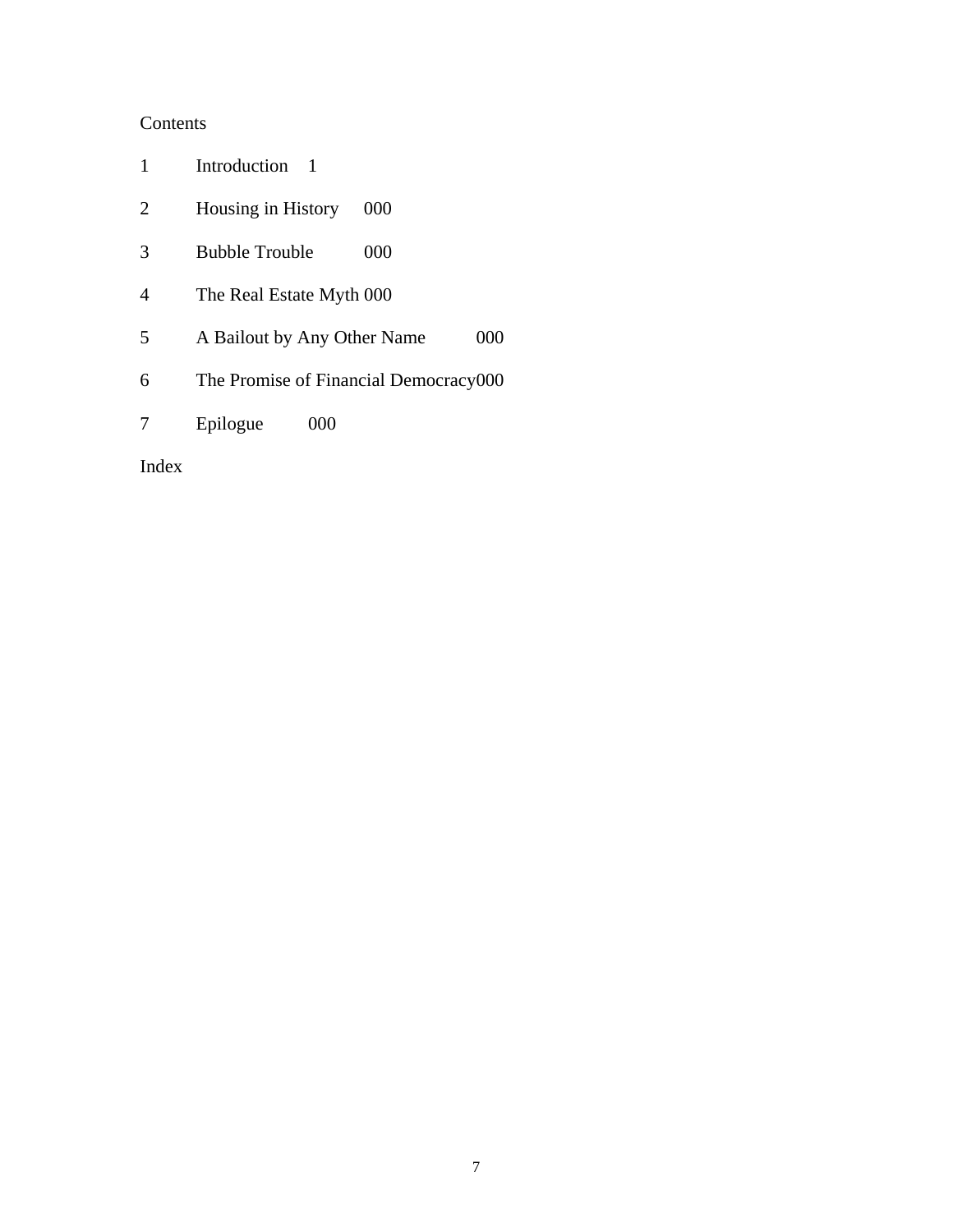The Subprime Solution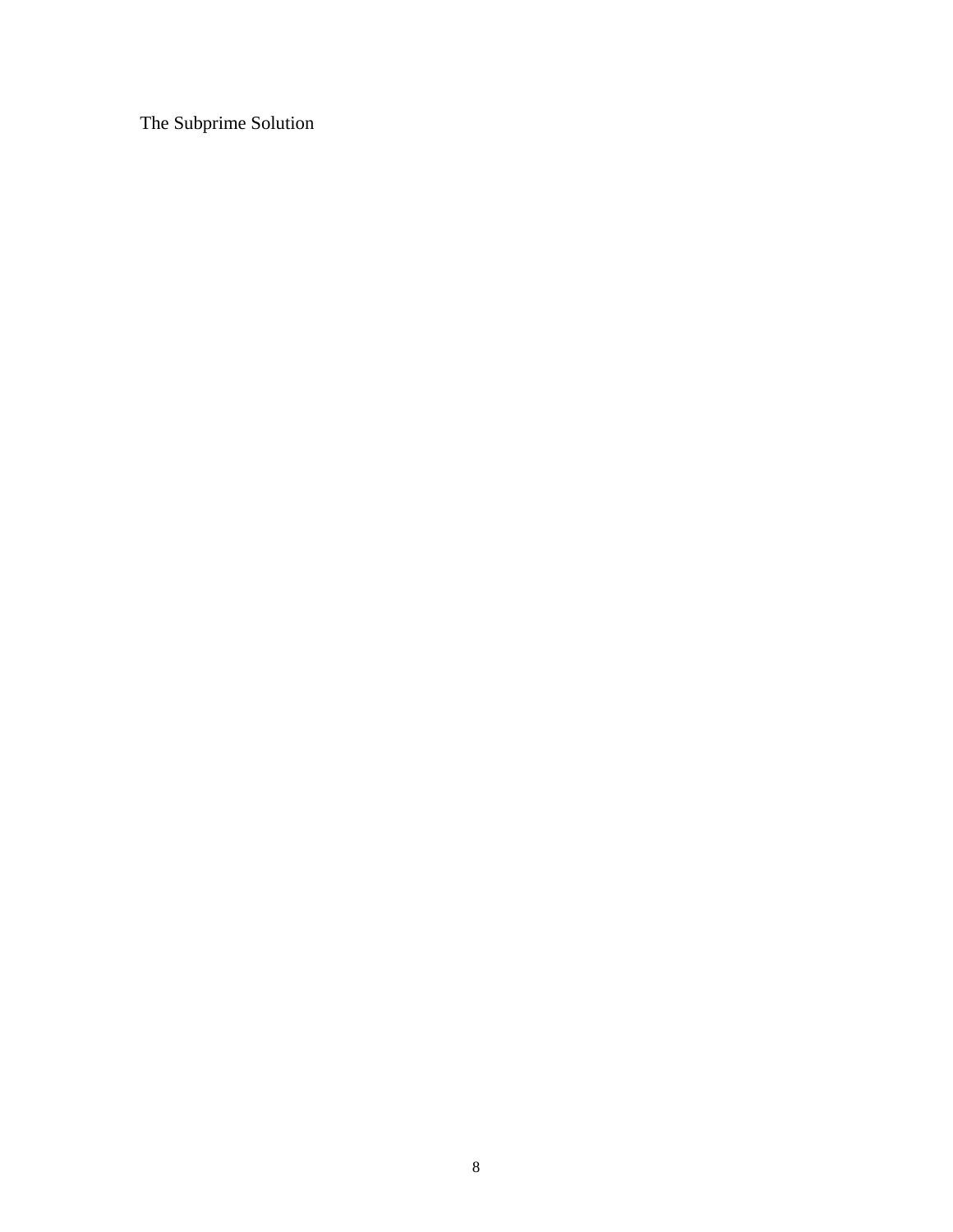#### Introduction

1

The *subprime crisis* is the name for what a historic turning point in our economy and our culture. It is, at its core, the result of the deflating of a speculative bubble in the housing market that began in the United States in 2006 and has now cascaded across many other countries in the form of financial failures and a global credit crunch. The forces unleashed by the subprime crisis will probably run rampant for years, threatening more and more collateral damage. The disruption in our credit markets is already of historic proportions and will have important economic impacts. More importantly, this crisis has set in motion fundamental societal changes—changes that affect our consumer habits, our values, our relatedness to each other. From now on we will all be conducting our lives and doing business with each other a little bit differently.

Allowing these destructive changes to proceed unimpeded could cause damage not only to the economy but to the social fabric—the trust and optimism people feel for each other and for their shared institutions and ways of life—for decades to come. The social fabric itself is so hard to measure that it is easily overlooked in favor of smaller, more discrete, elements and details. But the social fabric is indeed at risk and should be central to our attention as we respond to the subprime crisis.

History proves the importance of economic policies for preserving the social fabric. Europe after World War I was seriously damaged by one peculiar economic arrangement: the Treaty of Versailles. The treaty, which ended the war, imposed on Germany punitive reparations far beyond its ability to pay. John Maynard Keynes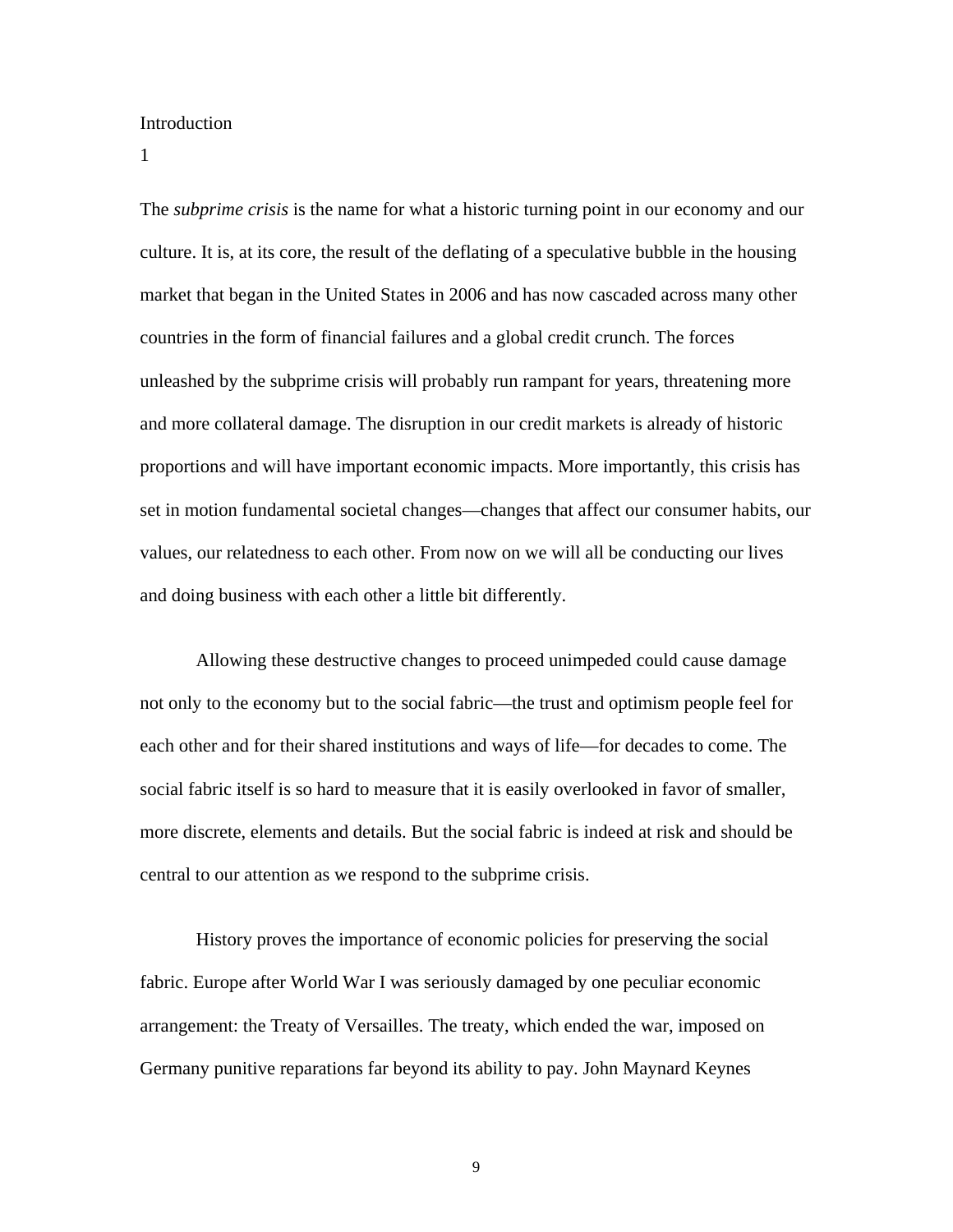resigned in protest from the British delegation at Versailles and, in 1919, wrote *The Economic Consequences of the Peace,* which predicted that the treaty would result in disaster. Keynes was largely ignored, the treaty remained in force, and indeed Germany never was able to pay the penalties imposed. The disaster he had predicted in fact came about—in the form of intense resentment and, a generation later, World War II.

A comparable disaster—albeit one not of quite the same magnitude—is brewing today, as similar concerns are hammering at our psyches. Once again, many people, unable to repay their debts, are being pursued aggressively by creditors. Once again, they often feel that the situation is not of their own making, but the product of forces beyond their control. Once again, they see once-trusted economic institutions collapsing around them. Once again, they feel that they were lied to—fed overly optimistic stories that encouraged them to take excessive risks.

 It is impossible to predict the nature and extent of the damage that the current economic and social dysphoria and disorder will create. But a good part of it will likely be measured in slower economic growth for years to come. We may well experience several years of a bad economy, as occurred, for example, after the profligate mortgage lending booms in both Sweden and Mexico in the early 1990s. There could even be another "lost decade," like that suffered by Mexico in the 1980s after its spending spree during the oil price boom, or by Japan in the 1990s after the bursting of the bubble in its housing market in the 1980s.

In this book I argue that the housing bubble that created the subprime crisis ultimately grew as big as it did because we as a society do not understand, or know how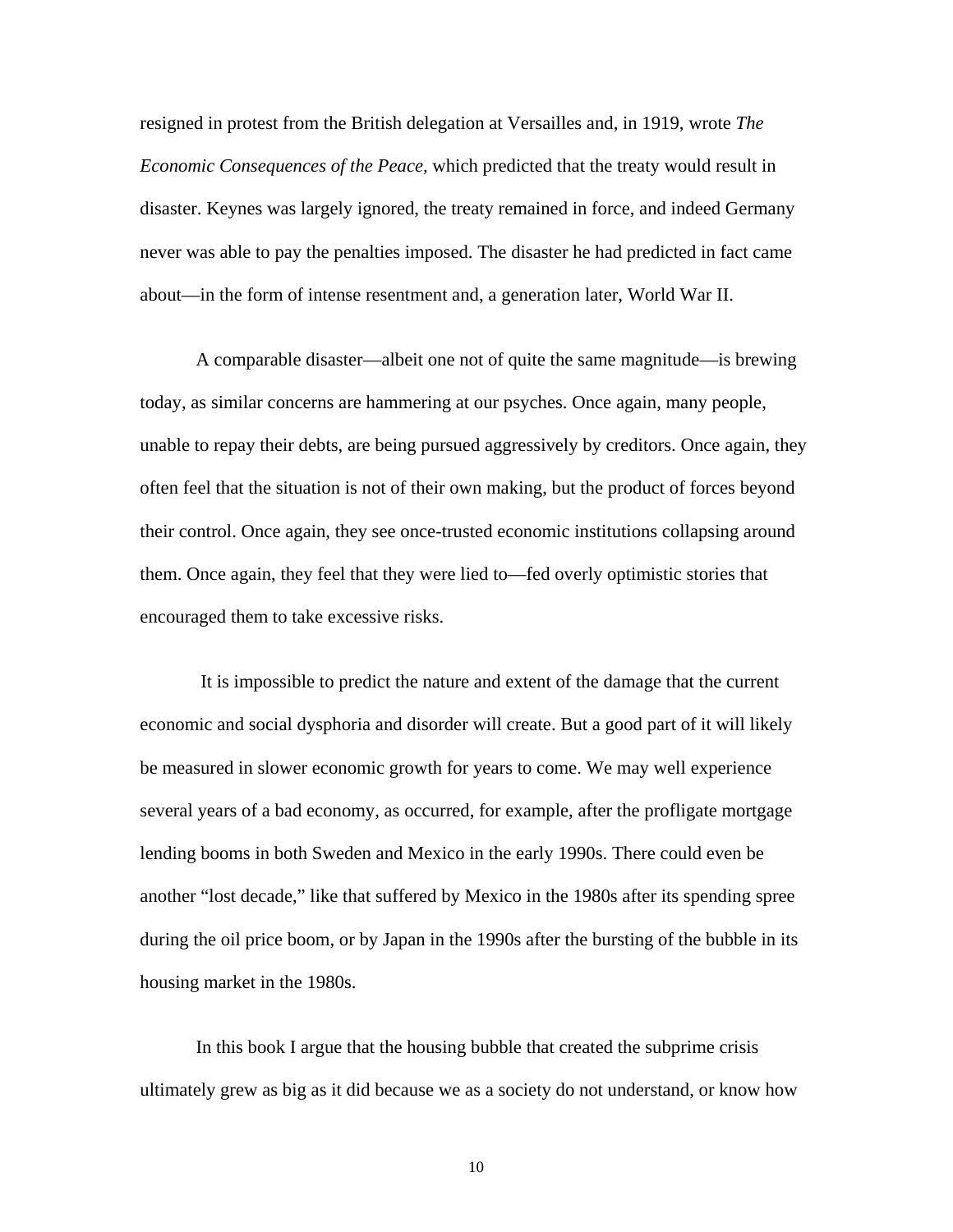to deal with, speculative bubbles. Even intelligent, well-informed people—who certainly knew that there had been bubbles throughout history and could even recite examples typically did not fully comprehend what was happening in the run-up to the subprime crisis. Business and government leaders did not know how to deal with this situation, nor did they establish the kinds of new financial institutions that could have managed it.

The view that the ultimate cause of the global financial crisis is the psychology of the real estate bubble (with contributions from the stock market bubble before that) has certainly been expressed before. But it would appear that most people have not taken this view to heart, and at the very least that they do not appreciate all of its ramifications. Accounts of the crisis often seem instead to place the ultimate blame entirely on such factors as growing dishonesty among mortgage lenders; increasing greed among securitizers, hedge funds, and rating agencies; or the mistakes of former Federal Reserve chairman Alan Greenspan.

It is time to recognize what has been happening and to take fundamental steps to restructure the institutional foundations of the housing and financial economy. This means taking both short-run steps to alleviate the crisis and making longer-term changes that will inhibit the development of bubbles, stabilize the housing and larger financial markets, and provide greater financial security to households and businesses, all the while allowing new ideas to drive financial innovation.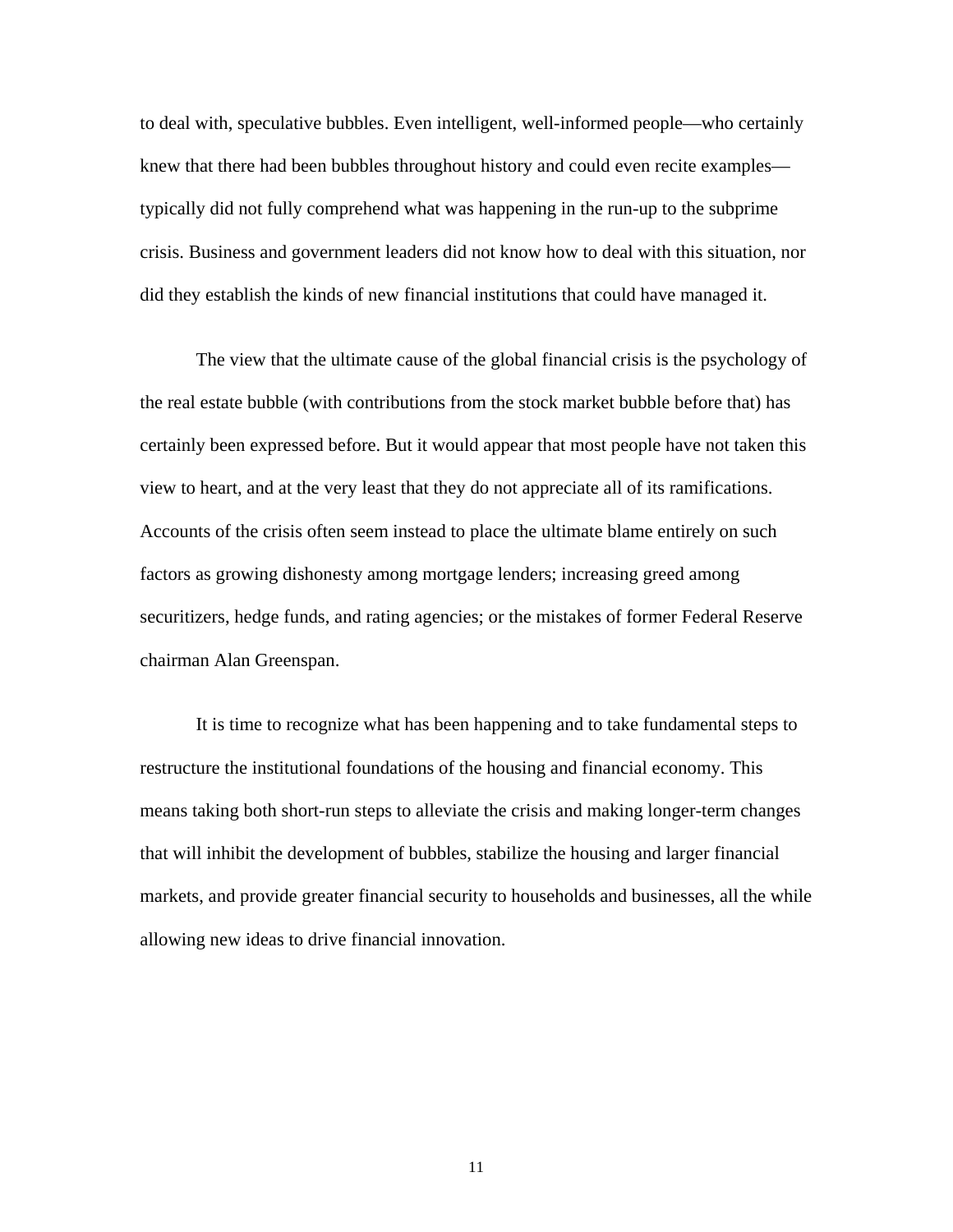## A Crisis in a Bubble

By now the whole world has heard the story of the problems in the subprime mortgage market, which began to show up in the United States in 2007 and then spread around the world. Home prices and homeownership had been booming since the late 1990s, and investing in a house had seemed a sure route to financial security and even wealth.

U.S. homeownership rates rose over the period 1997–2005 for all regions, all age groups, all racial groups, and all income groups. According to the U.S. Census, the homeownership rate increased from 65.7% to 68.6% (which represents at least a 4.4% increase in the number of owner-occupied homes) over that period. The increases in homeownership were largest in the West, for those under the age of 35, for those with below-median incomes, and for Hispanics and blacks.

Encouraging homeownership is a worthy and admirable national goal. It conveys a sense of participation and belonging, and high homeownership rates are beneficial to a healthy society. Later in this chapter I trace the evolution of the systems put in place in the United States in the twentieth century to promote homeownership. But the subprime housing dilemma in the United States points up problems with over-promoting homeownership. Homeownership, for all its advantages, is not the ideal housing arrangement for all people in all circumstances. And we are now coming to appreciate the reality of this, for the homeownership rate has been falling in the United States since 2005.

What was the chain of events in the subprime crisis? Overly aggressive mortgage lenders, compliant appraisers, and complacent borrowers proliferated to feed the housing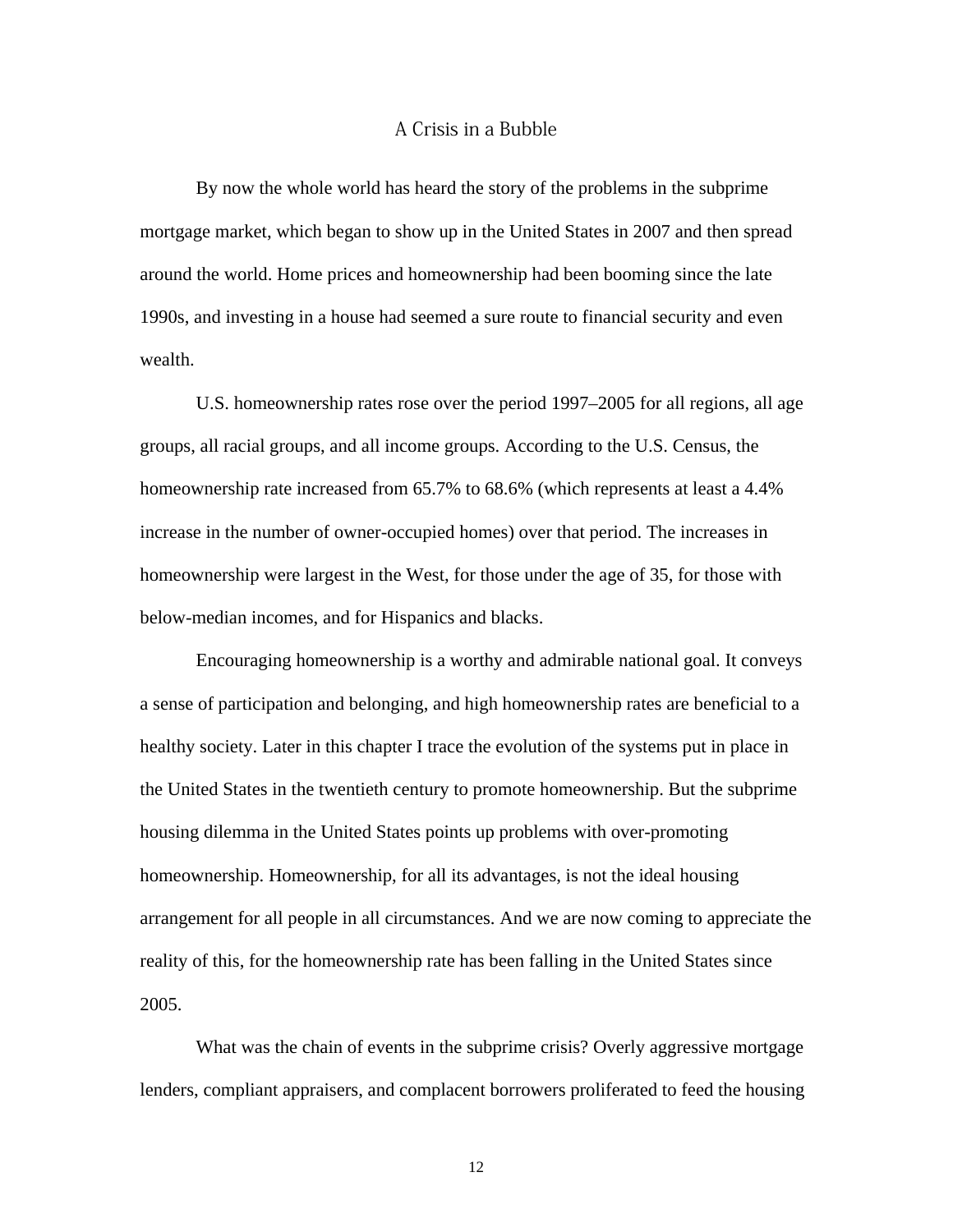boom. Mortgage originators, who planned to sell off the mortgages to securitizers, stopped worrying about repayment risk. They typically made only perfunctory efforts to assess borrowers' ability to repay their loans—often failing to verify borrowers' income with the Internal Revenue Service, even if they possessed signed authorization forms permitting them to do so. Sometimes these lenders enticed the naïve, with poor credit histories, to borrow in the ballooning subprime mortgage market. These mortgages were packaged, sold, and resold in sophisticated but arcane ways to investors around the world, setting the stage for a crisis of truly global proportions. The housing bubble, combined with the incentive system implicit in the securitization process, amplified moral hazard, further emboldening some of the worst actors among mortgage lenders.

High home prices made it profitable to build homes, and the share of residential investment in U.S. gross domestic product (GDP) rose to 6.3% in the fourth quarter of 2005, the highest level since the pre–Korean War housing boom of 1950–51. The huge supply of new homes began to glut the market, and, despite the optimistic outlooks of national leaders, U.S. home prices began to fall in mid-2006. As prices declined at an accelerating rate, the boom in home construction collapsed.

At the same time, mortgage rates began to reset to higher levels after initial "teaser" periods ended. Borrowers, particularly subprime borrowers, began defaulting, often owing more than their homes were worth or unable to support their higher monthly payments with current incomes. Now many of the financial institutions that participated in what once seemed a brave new world of expanding homeownership and exotic financial innovation are in varying degrees of distress. The world's credit markets have shown symptoms of locking up.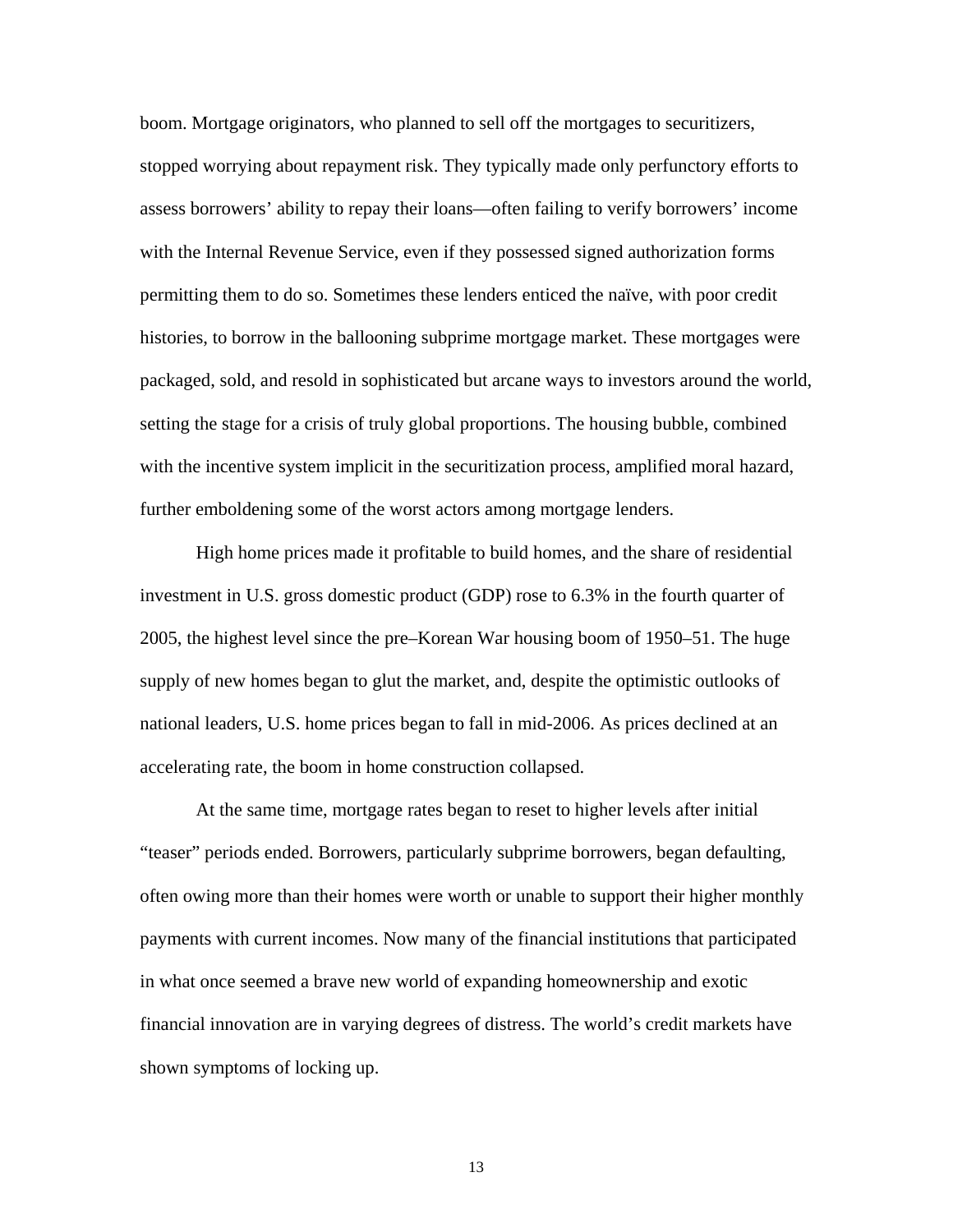We may be in for a severe economic contraction that could create hardship for millions of people, spreading far beyond the subprime borrowers at the center of the crisis. Major losses occurred in U.S. banks and brokerage firms. The heads of Citibank, Merrill Lynch, and Morgan Stanley lost their jobs. The situation remains critical.

The crisis has bled over to other sectors besides housing. Credit card and automobile loan defaults have been ominously increasing. The credit ratings of municipal bond insurers are being downgraded, creating a risk that the problem will spread to state and local government financing. The market for commercial paper has suffered a severe shock, and the market for corporate loan obligations appears troubled as well.

Nor did the subprime crisis end at America's borders. Booming real estate markets have shown signs of peaking, or at least of flattening out, around the world. The effects of the financial crisis have also filtered into other countries, as witnessed by the failures of IKB Deutsche Industriebank AG and SachsenLB Bank in Germany, the failure of funds sponsored by BNP Paribas in France, and the run on the Northern Rock Building Society in the United Kingdom.

Then again, these problems from outside the United States have fed back into the country, manifested in a declining dollar, a faltering stock market, and more financial failures, notably that of the venerable U.S. investment bank Bear Stearns. This grim feedback loop—with problems moving from the United States to the rest of the world and back again to the United States—has certainly not yet run its course.

# Mend It, Don't End It

The current financial crisis is often viewed as a reason to sound retreat—to return to yesterday's simpler methods of financial dealing. This would be a mistake. On the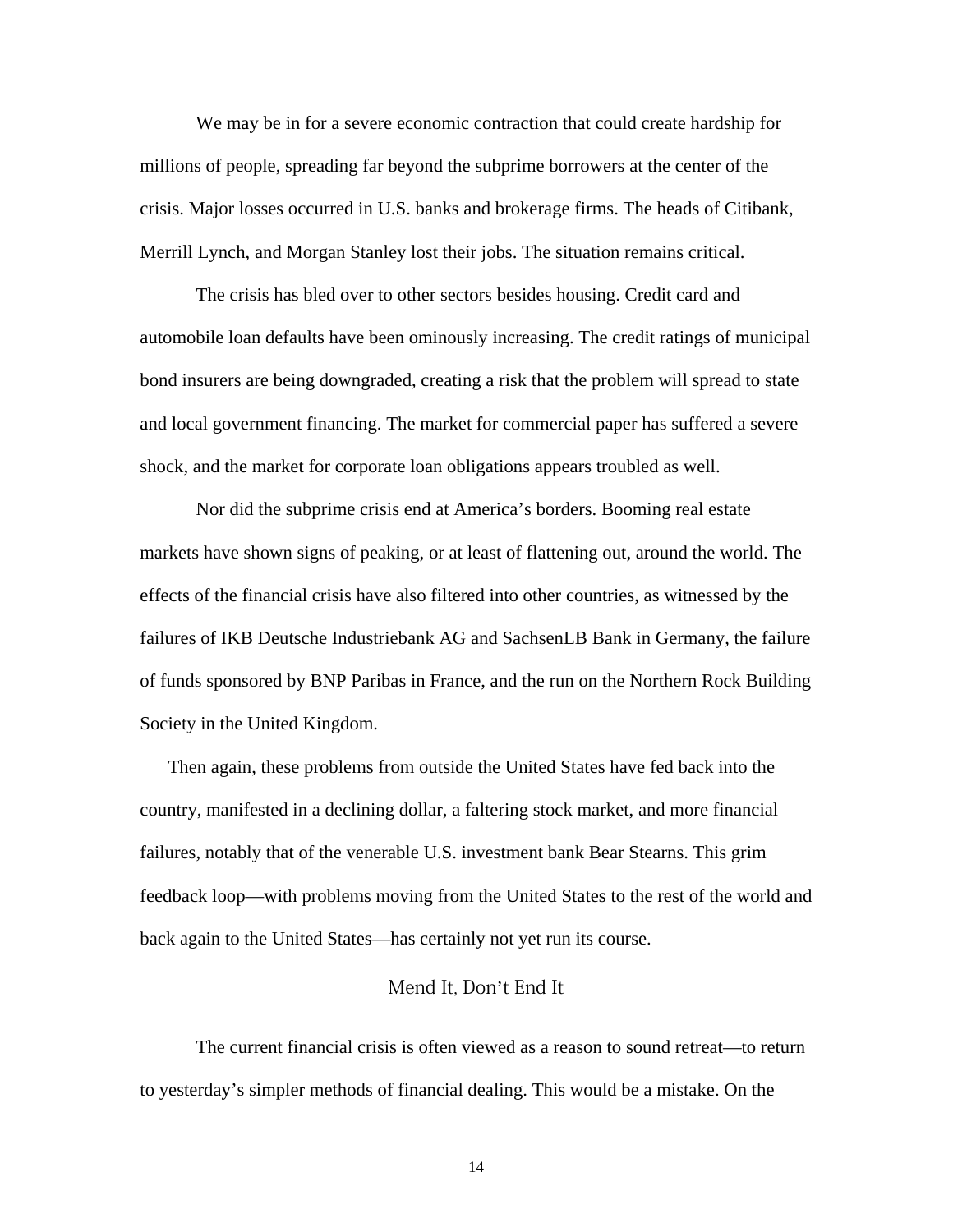contrary, the current situation is *really* an opportunity to redouble our efforts to rethink and improve our risk-management institutions, the framework that undergirds our increasingly sophisticated financial sector. Despite the present crisis, modern finance has produced historic achievements in recent decades and serves as a powerful engine of economic growth, from underwriting new businesses in the private sector to supporting vital research in the universities to building schools and hospitals in the public sector.

Every crisis contains the seeds of change. Now is the time to restructure the institutional firmament of financial activity in positive ways that will stabilize the economy, rekindle the wealth of nations, reinforce the best of financial innovation, and leave society much better off than if there had not been such a crisis.

This book is an effort to explain the current subprime crisis and lay the foundation for such an institutional rebirth. It suggests both commonsense short-run fixes and deeper long-term improvements that will serve us into the indefinite future. The book cannot consider all the proposals and counterproposals that others have offered to deal with the crisis—there are simply too many of them. But it will set forth the greater goals around which future solutions might cluster.

The book is intended for readers in countries all over the world. The subprime crisis is now a truly international event, and the solutions offered here can generally be adapted to other countries as well.

As already noted, institutional reform means providing a stronger framework within which our real estate and financial markets can operate. No matter how powerful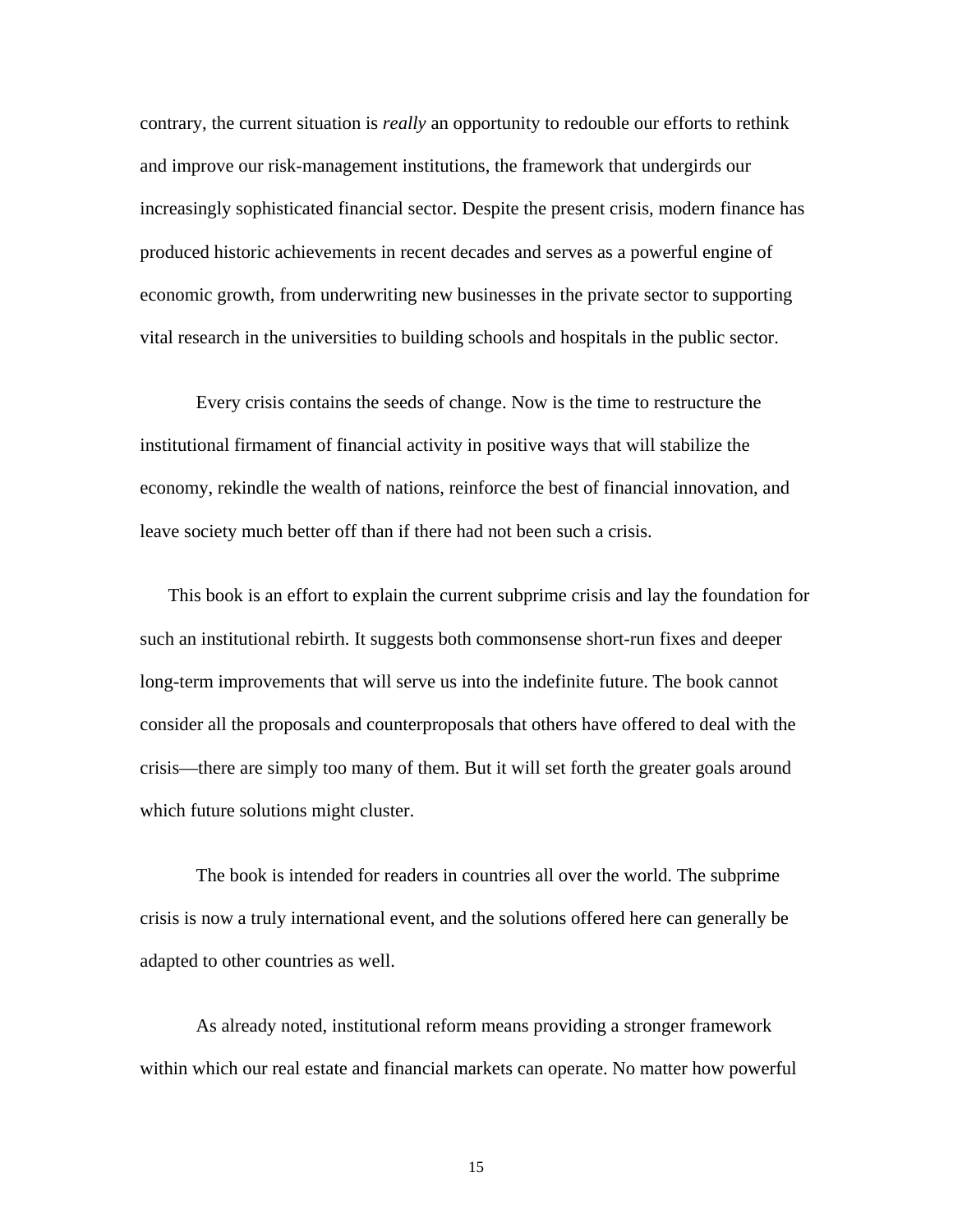and technologically sophisticated the train, it is only as good as the track on which it runs. Regulatory and insurance institutions are the track that carries our financial and real estate markets. But these existing risk-management institutions are old and unstable. We are running bullet trains on ancient track. Our leaders in government and in business must overhaul and replace the rails and ties. The subprime solution is all about institutional reform: the vision to see beyond short-term fixes and the courage to undertake reform at the highest levels.

# Lessons from the Last Big Housing Crisis

While the implications of the subprime crisis are global, the crisis itself must be understood in its place and time of origin, twentieth-century America. Before the current problem, the last major housing crisis in the United States took place in 1925–33. Home prices fell a total of 30% over this interval, and the unemployment rate rose to 25% at the peak of the Great Depression. The crisis revealed glaring defects in the financial institutions of the period. At that time most people borrowed with short-term mortgages of five years or less, which they expected to roll over shortly before they came due. As the crisis took hold, borrowers increasingly found that they were unable to refinance their mortgages, and so they stood to lose their homes.

No public institutions were in place at the time to prevent borrowers from being evicted from their homes owing to their inability to secure new mortgages. But because concerted efforts were made by leaders to change the institutional framework, mass evictions were avoided and recovery was eventually achieved.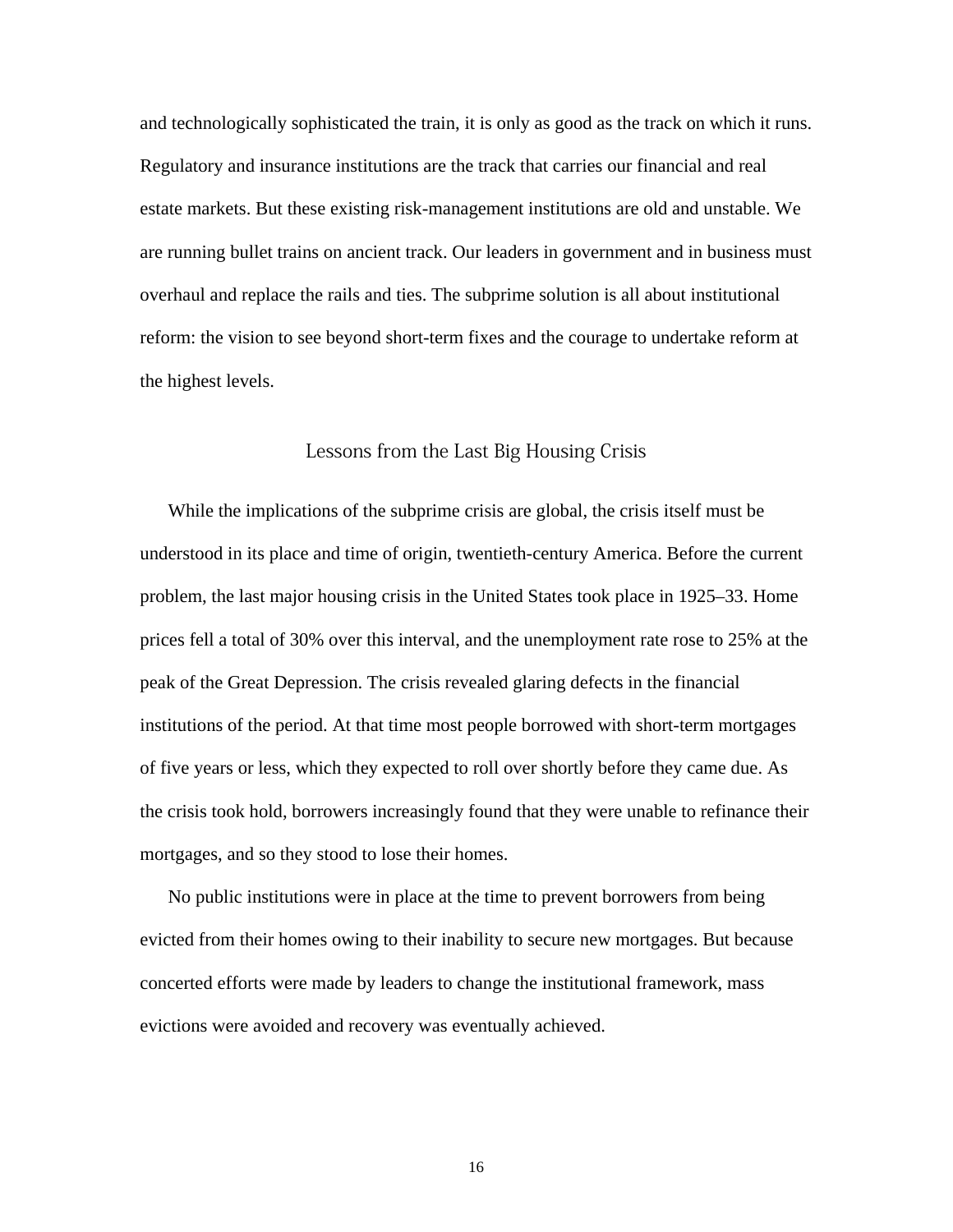The policy responses to that historical crisis are an inspiration for the kind of solutions that should be promoted to address the current crisis. As the housing problems of the Depression era worsened, major innovations appeared in the private and public sectors. While history has emphasized the importance of Franklin Delano Roosevelt's New Deal, the significant changes were not simply the result of one man's policies. Rather, they reflected an effort, involving leaders from government and business alike, to try to understand the crisis and change the institutional infrastructure of the U.S. economy.

The National Association of Real Estate Boards, a precursor to today's National Association of Realtors, proposed in the early 1930s that Congress create a new homeloan banking system, parallel to the Federal Reserve System that had been legislated in 1913. Just as the Federal Reserve System had twelve regional banks, so too did the new Federal Home Loan Bank System. Just as the Federal Reserve System had the power to discount assets of its member banks, so too could the Federal Home Loan Bank System provide the same help to mortgage originators. This was large-scale thinking in response to a large-scale crisis. The Federal Home Loan Bank System has since been modified, but it is still with us today, providing assistance during the current crisis by supplying funding for mortgages.

Private-sector reforms were equally innovative. In 1932 the real estate appraisal industry pulled itself together to become a truly professional organization with the founding of the American Institute of Real Estate Appraisers, whose successor today is the Appraisal Institute. It was not formally called the Appraisal Institute until it merged with the Society of Real Estate Appraisers in 1991. Yet by the early 1930s its accredited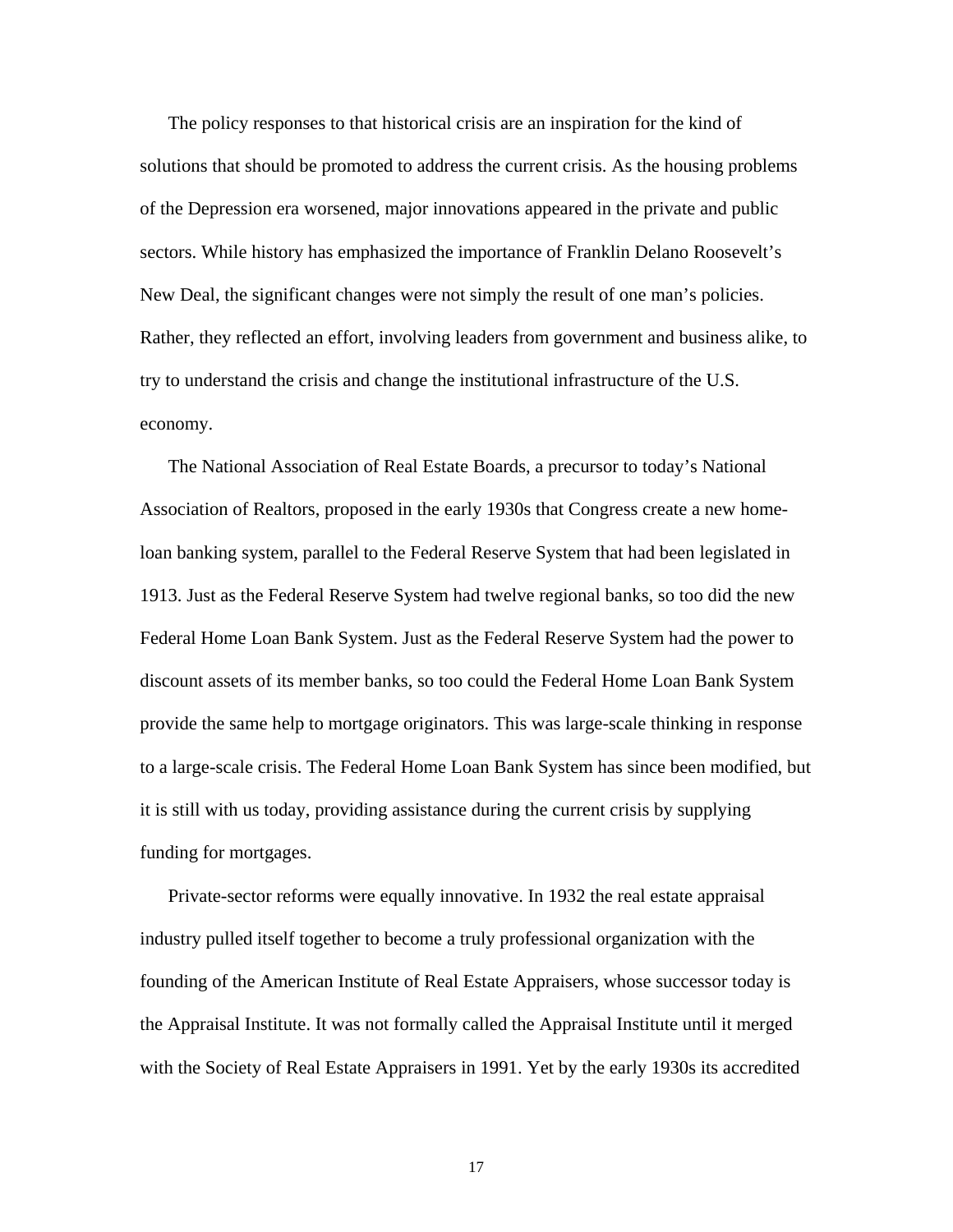members were already putting the initials M.A.I., for "Member, Appraisal Institute," after their names as a credential. Under the pressure of the crisis, the newly professionalized appraisal industry began taking advantage of the latest developments in information technology, processing data on a large scale using punched cards and computing systems produced by Remington Rand and the International Business Machines Corporation. The improvements that originated in the private sector during the housing crisis of the 1930s have continued to the present day, helping prevent—or at least limit—further crises by providing a more secure valuation of homes for mortgage lenders.

A landmark change occurred on the legislative front as well, in response to the crush of foreclosures against homeowners. The U.S. Congress approved a new bankruptcy law in 1933, near the end of the administration of Herbert Hoover, which made it possible for the first time for most ordinary wage earners to avail themselves of bankruptcy protection. Thus the crisis led to reforms that not only stabilized the housing sector but further democratized the financial institutions of the day, creating public goods that made more effective financial technology available to everyone.

The reforms did not stop there. In 1933, with Roosevelt as the new president, Congress created the Home Owners' Loan Corporation (HOLC), which lent to local home-financing institutions, taking risky home mortgages as collateral, and thereby provided a government subsidy to home mortgages. But the HOLC did more than simply provide a subsidy: the organization changed the very standards of the mortgage industry. The HOLC insisted that the new mortgages it sponsored be fifteen-year loans that were both fixed-rate and self-amortizing, that is, that were paid off by steady monthly payments with no large payments due at maturity.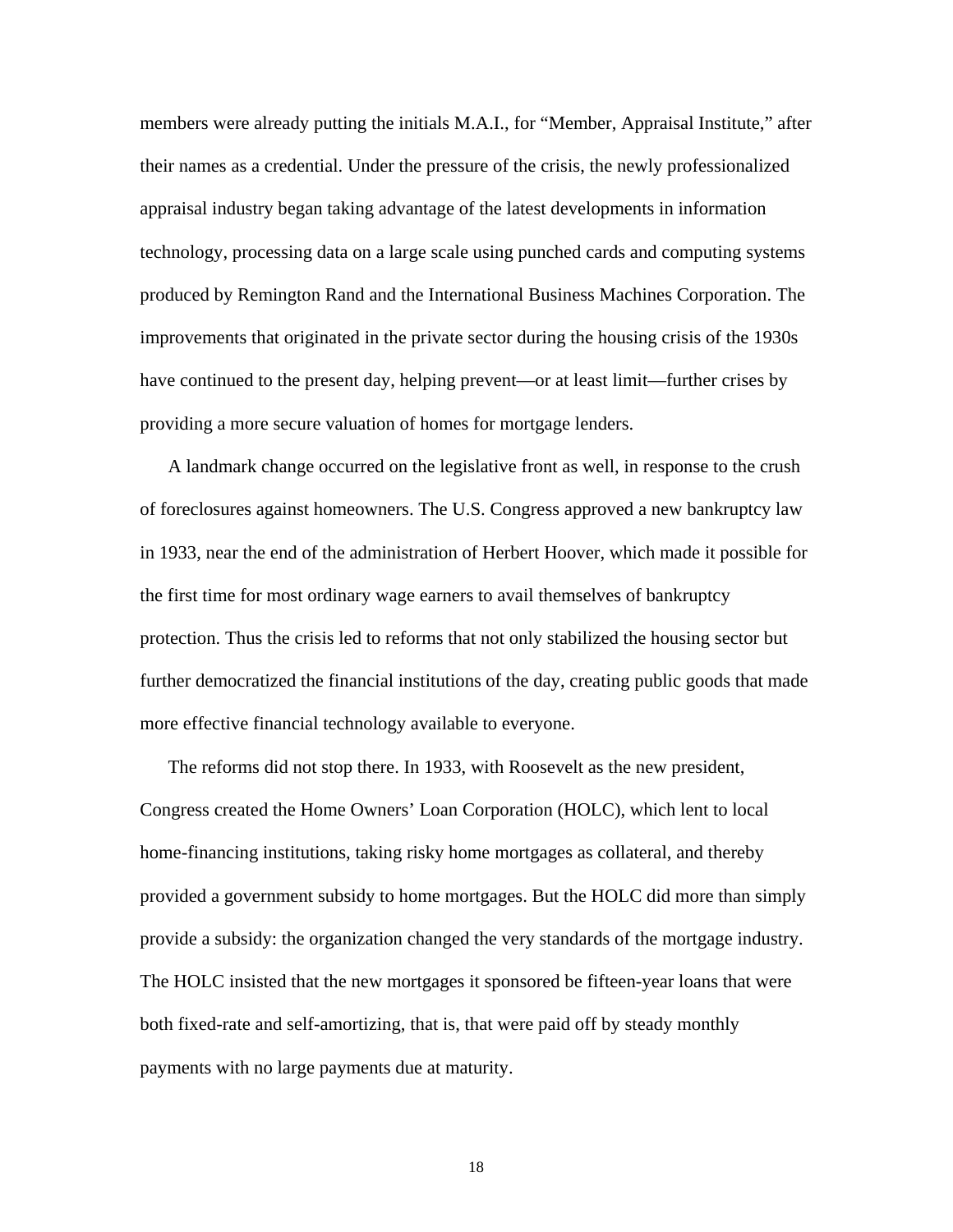In 1934 Congress created the Federal Housing Administration (FHA), which was intended to promote homeownership among those who could not then afford homes. The FHA went even further than the HOLC in improving the institution of mortgages, raising maturities to twenty years and also requiring, as did the HOLC, that mortgages be fixedrate and self-amortizing. This began a trend to the familiar fixed-rate mortgage of today; starting in the 1950s, mortgages began to be thirty-year instruments, again with FHA encouragement.

Also in 1934 Congress created the Federal Deposit Insurance Corporation, which insured our banking system against the kind of terrible collapse that had occurred in 1933 in connection with the housing crisis. Deposit insurance on a national scale was a radical new idea then; it has served us very well, and there has not been another bank run in the United States since.

A further innovation introduced in 1934 was the creation by Congress of the Securities and Exchange Commission (SEC), a regulatory agency that was dedicated from the start to making financial markets work. The SEC has dealt constructively with the financial community, doing its job in a way that is fair and useful to all parties.

In 1938 Congress created the Federal National Mortgage Association, later nicknamed (and now officially renamed) Fannie Mae, which further supported the mortgage industry and eventually fostered the widespread securitization of mortgages.

The soundness of the ideas implemented in response to the financial crisis of the 1930s is evident in the durability of the institutions created: all but the HOLC are still in existence. Moreover, these institutions have become models for similar institutions the world over. While it took many years, and often decades, for some of these institutional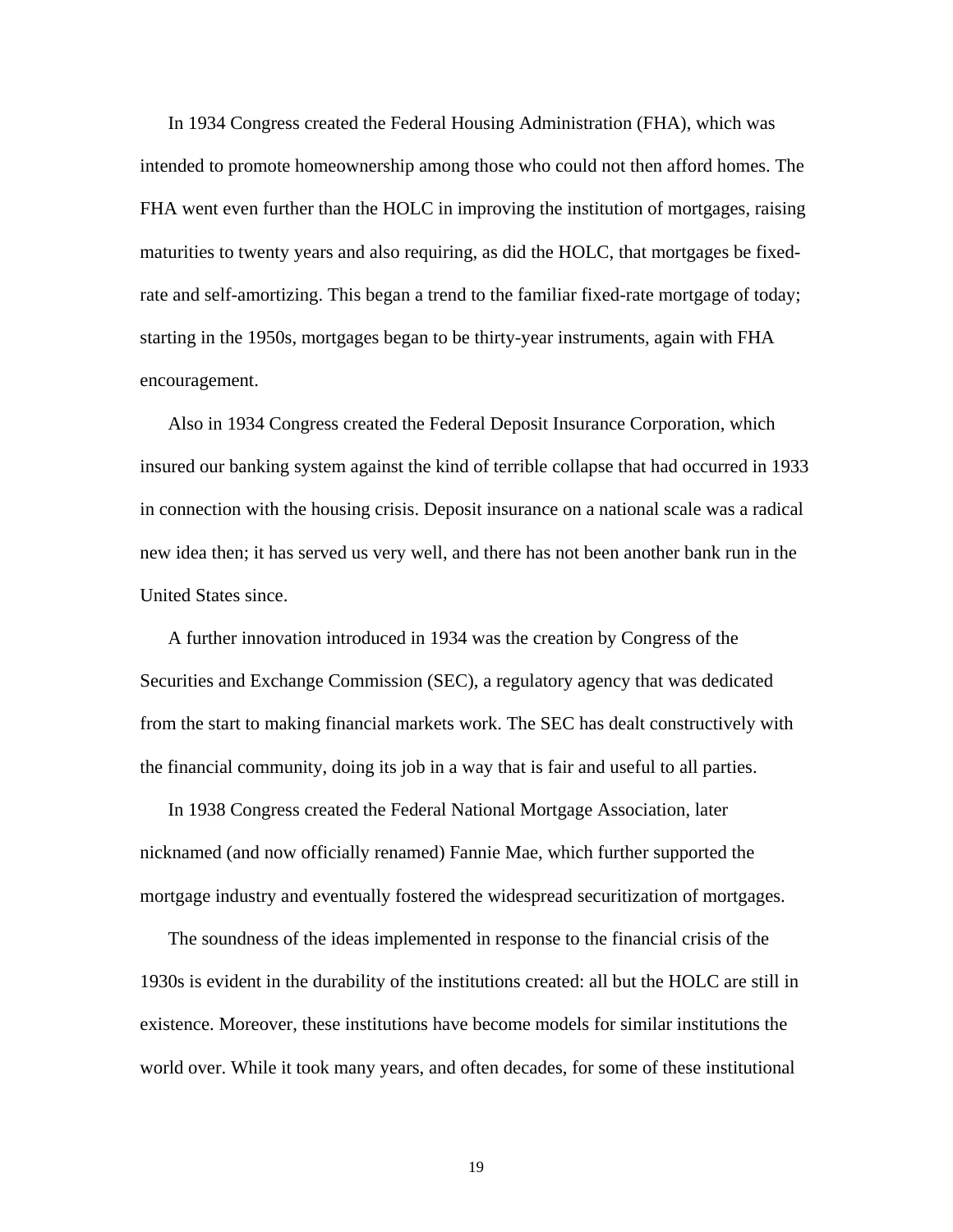models to be disseminated across the globe, every country with developed economic institutions now has the equivalent of the SEC, some such organizations having been established as recently as the 1990s. Virtually every major country of the world also has deposit insurance for its banks and institutions to encourage homeownership for those with lower incomes.

# Band-Aids for a Burst Bubble: Today's Response

Despite the severity of the current subprime crisis, the response by government today has been disappointingly limited relative to that in the 1930s, and totally inadequate given the scope of the problem.

The FHASecure bailouts announced by President George W. Bush in the summer of 2007 were supposed to help borrowers whose adjustable-rate mortgages were resetting at prohibitively high rates. But even if they had lived up to initial expectations, they would have covered only about 2% of the mortgages guaranteed by Fannie Mae. And in practice they have fallen short of that.

The Master Liquidity Enhancement Conduit (MLEC) "Super S.I.V." rescue plan, proposed in the fall of 2007 by U.S. Treasury Secretary Henry M. Paulson Jr., would have been, at maximum, less than a tenth the size of the Federal Home Loan Bank System that fortunately is still with us from Great Depression reforms. As it turned out, the MLEC was canceled altogether.

The standards for adjustable-rate mortgage resets promoted by the American Securitization Forum in late 2007 are likely to result in mortgage payment adjustments that amount to less than 1% of the deposits insured by the Federal Deposit Insurance Corporation.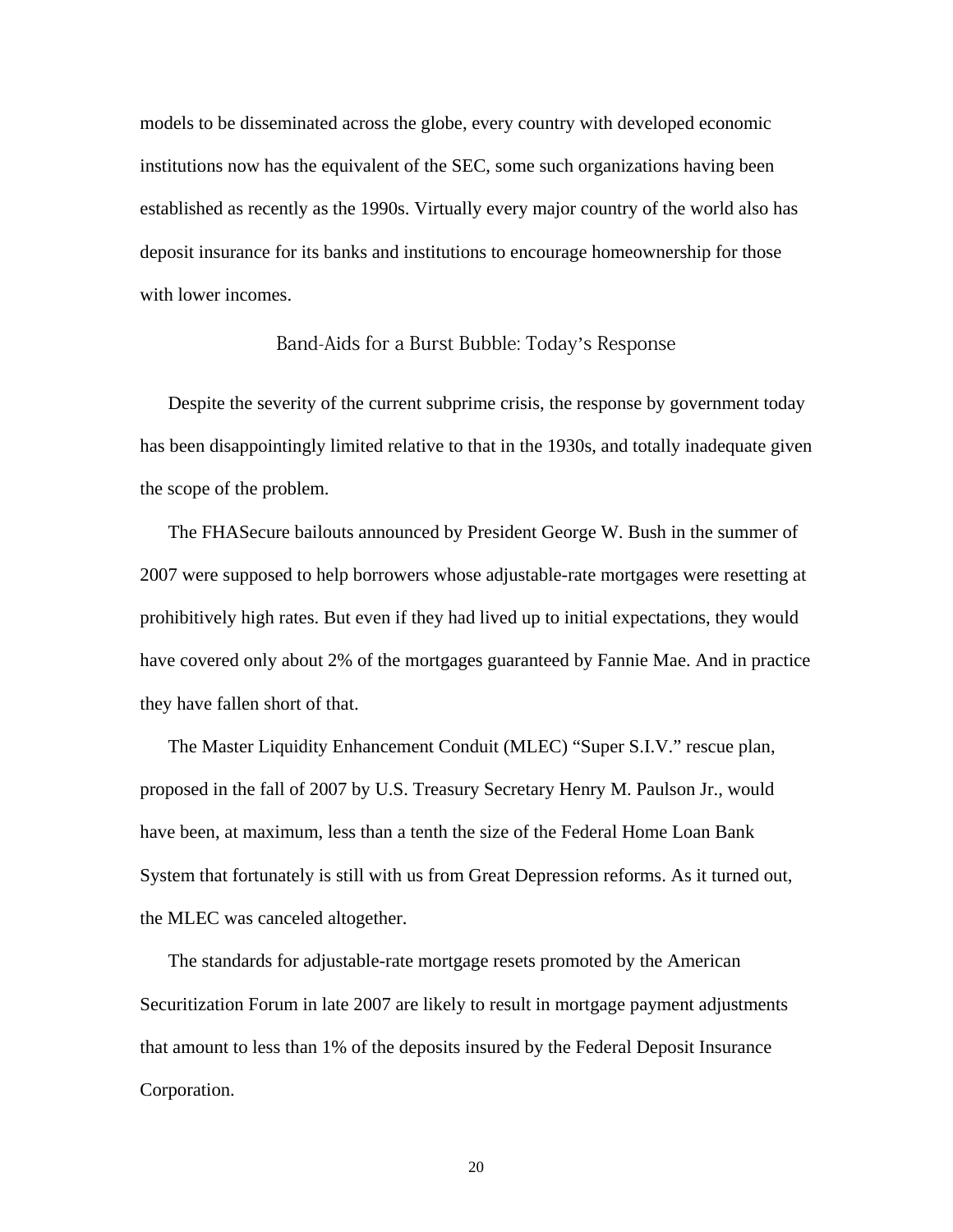The Project Lifeline extensions of time before foreclosure that the Bush administration announced it had negotiated in February 2008 were only a thirty-day extension of the time to failure. All this amounted to but a statement of intent on the part of major lenders in response to the president's calls for action.

Other measures taken include interest rate cuts by the Federal Reserve; the Term Auction Facility (TAF), announced December 21, 2007; the Term Securities Lending Facility (TSLF), announced March 11, 2008; and its Primary Dealer Credit Facility (PDCF), announced March 16, 2008, as well as the passage of the Economic Stimulus Act of 2008, signed into law by President Bush on February 13, 2008. Although perhaps helpful, the tax rebates in the stimulus package, and the total size of the TAF, TSLF, and PDCF loans, have so far been on the order of only 1% of U.S. annual GDP; while they have been increasing, they are still not up to the magnitude of the problem. Even if their scope were greatly expanded, we do not know that any of these specific measures would do much to solve the fundamental crisis of confidence that lies at the heart of the subprime crisis.<sup>[\\*](#page-134-0)</sup>

None of these proposals represents a true institutional innovation that would create a better environment to support our real estate and financial markets. They are all merely quick fixes that fail to address the full scope of the problem.

The U.S. Congress has been slow to react to the crisis. U.S. Senator Charles Schumer (D-NY), at a 2007 Joint Economic Committee hearing at which I was a witness, said, "I fear that we still don't appreciate the seriousness of the problem we are facing. Our policy responses are not matching the magnitude of the risk that still lies ahead."[†](#page-134-1) That was some months before this writing, and the Fed and Congress have since paid more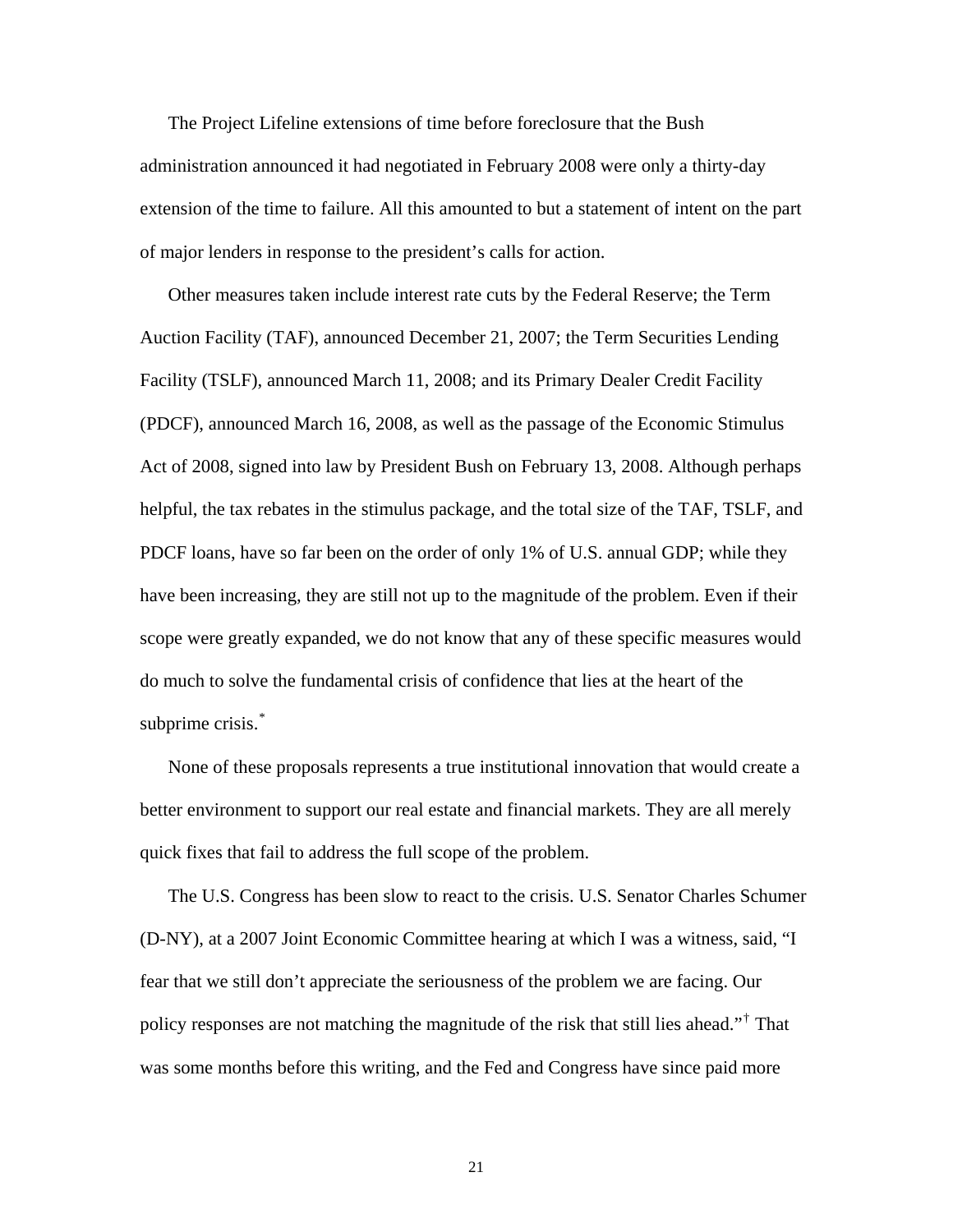focused attention to the crisis, but it is still unclear that they are going to be effective in committing the substantial resources the situation demands. As the crisis worsens and begins to consume significant amounts of government resources, they may simply not be able to keep up. The crisis continues to deepen, and nothing of truly fundamental significance is being done about it.

# Framing Institutional Reform for the Future

Reporters repeatedly ask me what I think is the probability of a protracted recession spurred by the subprime crisis. Only rarely do they ask me what I think should be done to solve the fundamental problems highlighted by the subprime crisis, or inquire about how we could set up new or reformed institutions that might help insulate our society against the fundamental problems that underlie the crisis. But these are *exactly* the questions we should be asking ourselves. A plan to dramatically reduce our vulnerability to financial crises like the current subprime crisis would rest on two principles.

*In the immediate short run, government and business leaders must deal with the problem created by the bubble and its aftermath.* The ship is sinking, and we have to save it before we do anything else. In fact, we have to bail out some people who have fared particularly badly, and we also have to arrange bailouts in certain extreme cases to prevent failure of our economic system. These bailouts must be done promptly and correctly, so that they do not come across as unjust or unfair. This situation also calls for a short-term government intervention designed to shore up those mortgages that are teetering on the edge of default, perhaps modeled after the Home Owners' Loan Corporation of the 1930s.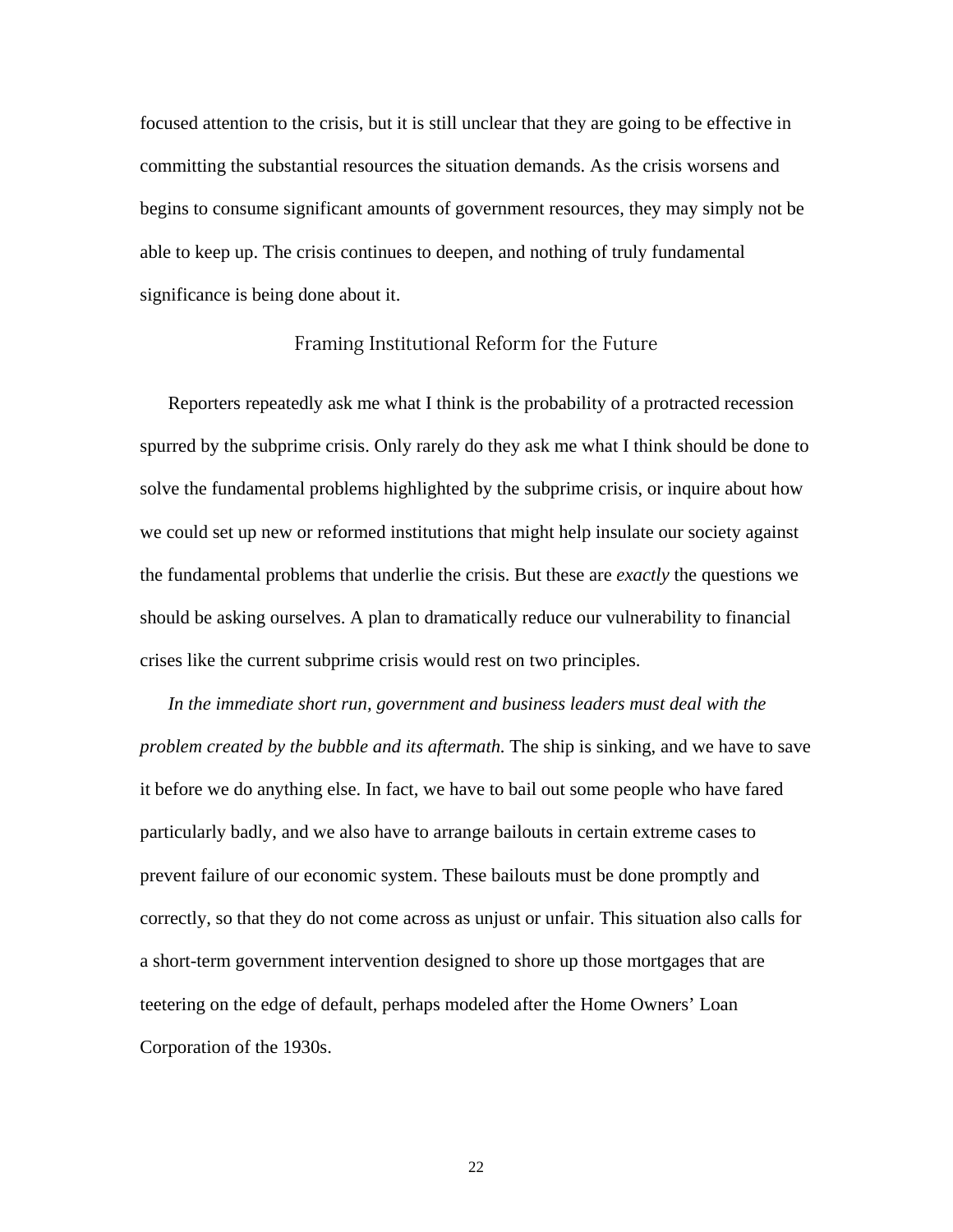*In the longer run, as noted above, we need to develop stronger risk-management institutions to inhibit the growth of bubbles—the root cause of events such as the current subprime crisis—and to better enable the members of our society to insulate themselves against them when they do develop.* 

This proposed subprime solution means embracing the following objectives:

*First, improving the financial information infrastructure so that the maximum number of people can avail themselves of sound financial practices, products, and services.* This means delivering enhanced financial information, better financial advice, and greater consumer protection to larger segments of society, and also implementing an improved system of economic units of measurement. These steps will set the necessary groundwork, so that all consumers and households can make financial decisions based on the best possible intelligence rather than rules of thumb or, worse still, mere whimsy. Better financial information and decision making would, by themselves, check the incidence of bubbles.

*Second, extending the scope of financial markets to cover a wider array of economic risks.* Such an initiative would include, in the first instance, vastly expanded markets for handling real estate risk, but markets for other vital economic risks as well. These broader markets, coupled with a more sound information infrastructure, would provide the financial foundation for a variety of new initiatives that would help to inhibit the growth of bubbles.

*Third, creating retail financial instruments—including continuous-workout mortgages, home equity insurance, and livelihood insurance—to provide greater security to consumers.* Today the typical household has as its principal investment its home. A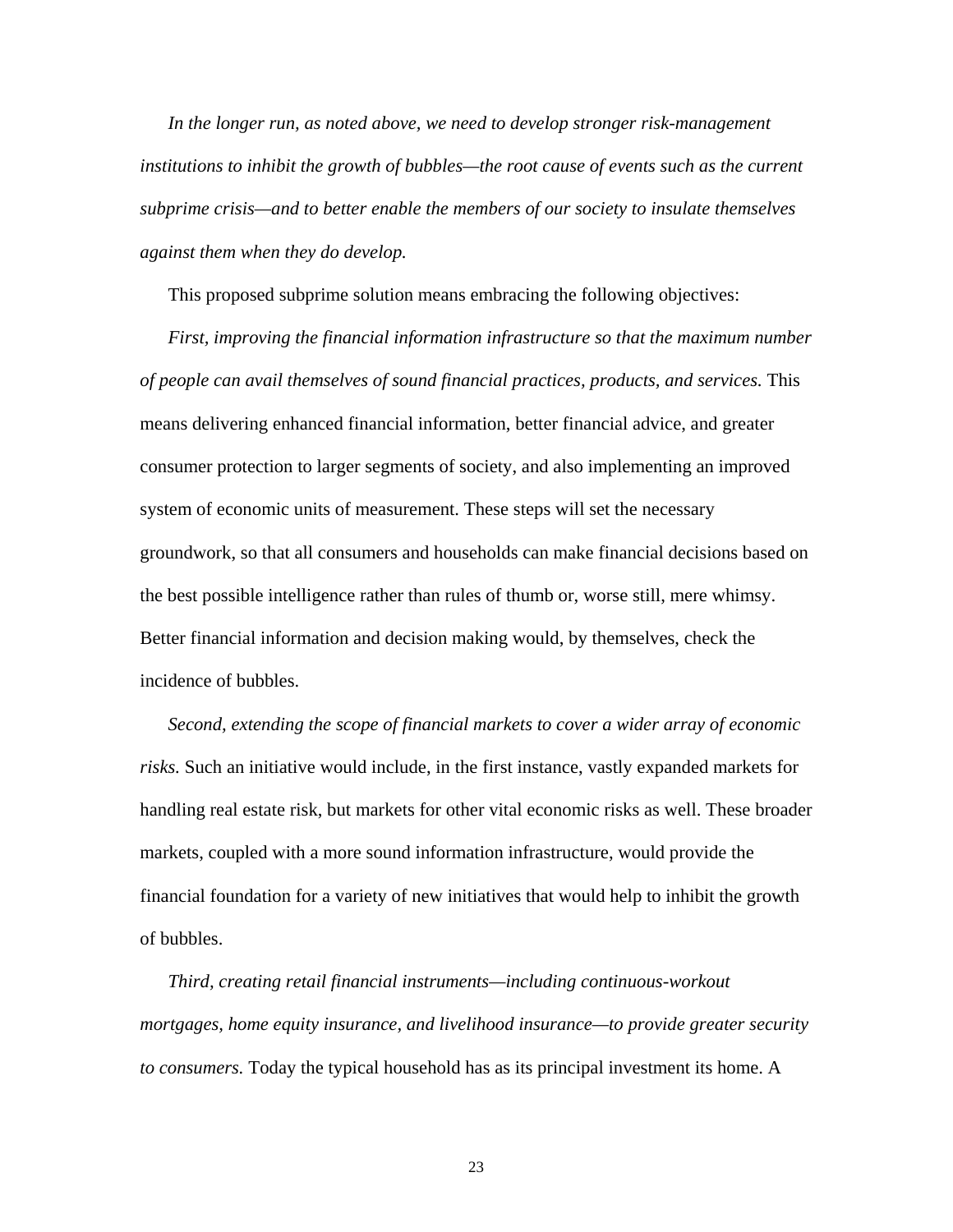home represents a highly leveraged exposure to a single, stationary plot of real estate about the riskiest asset one can imagine. The standard mortgage provides no protection against difficulties in repaying the lender due to changes in the marketplace. But mortgages can and should be designed to compensate for these changes by including provisions to ensure homeowners against their major risks. Other retail institutions can protect those who have paid off their mortgages, and they can protect non-homeowners from economic contractions as well.

If we work toward these goals, we would not only curb the creation of the bubbles that fuel crises such as today's subprime disaster but also afford greater protection against risks, encourage better financial behavior and enhanced household wealth, strengthen the social fabric, and create the conditions for greater economic stability and growth.

Implementing these and other important institutional changes in all their detail is a tall order. But this is a project for leaders from all segments of society, not merely a president's or a prime minister's inner circle. It will require the combined efforts of policy makers, business executives, the media, and academics. Fortunately we still have the time, resources, and intellectual capital to do this—if only we recognize the urgent necessity for change.

#### From Subprime Blues to Financial Democracy

Although the subject comes up only rarely in the public discourse on the current financial crisis, the advent of subprime mortgages during the 1990s reflected a start, albeit primitive, toward extending the benefits of financial innovation to more and more people—in other words, toward democratizing finance. Prominent commentators, from former Fed chief Alan Greenspan through the late real estate economist Edward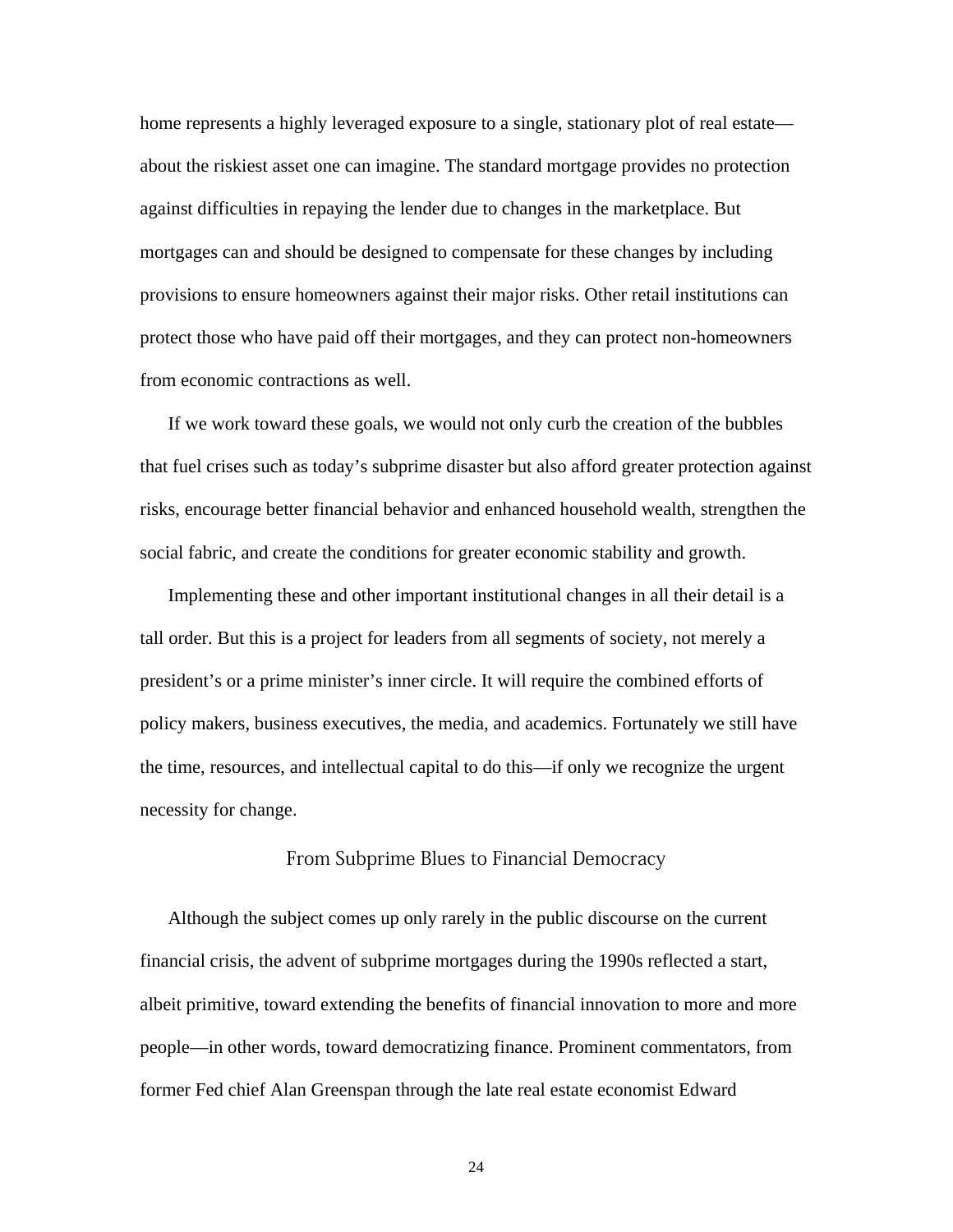Gramlich, considered the subprime mortgage movement a positive development (despite some abusive lending practices) because it effectively expanded the franchise for asset ownership to millions of low-income people.

But subprime mortgages, for all their lofty social aspirations, were a disaster in their implementation: they lacked the kind of risk-management institutions necessary to support the increasingly complex financial machinery needed to underwrite them—the subject of this book.

If safe, effective, and enlightened approaches to designing risk-management institutions can be deployed as the basis for future market activity, the subprime crisis cannot merely be solved—it can be transformed in its aftermath into a better environment for extending the financial franchise, for further democratizing finance.

The first assumption underlying such an effort is the need to better understand the risks inherent in real estate and to acquire the know-how to more efficiently spread these risks. The subprime mortgages, for all their democratic appeal, were launched with a woeful failure to understand real estate risks.

A second assumption is that the democratic extension of the innovations of modern financial technology must be done with a clearer understanding of human psychology, so that the spreading of risk can foster proper economic incentives and limit moral hazard. The subprime crisis was essentially psychological in origin, as are all bubbles. The crisis was not caused by the impact of a meteor or the explosion of a volcano. Rather it was caused by failure to anticipate quite obvious risks—by "irrational exuberance" at the prospects for profits, if one bought into the concept of an ever-expanding bubble.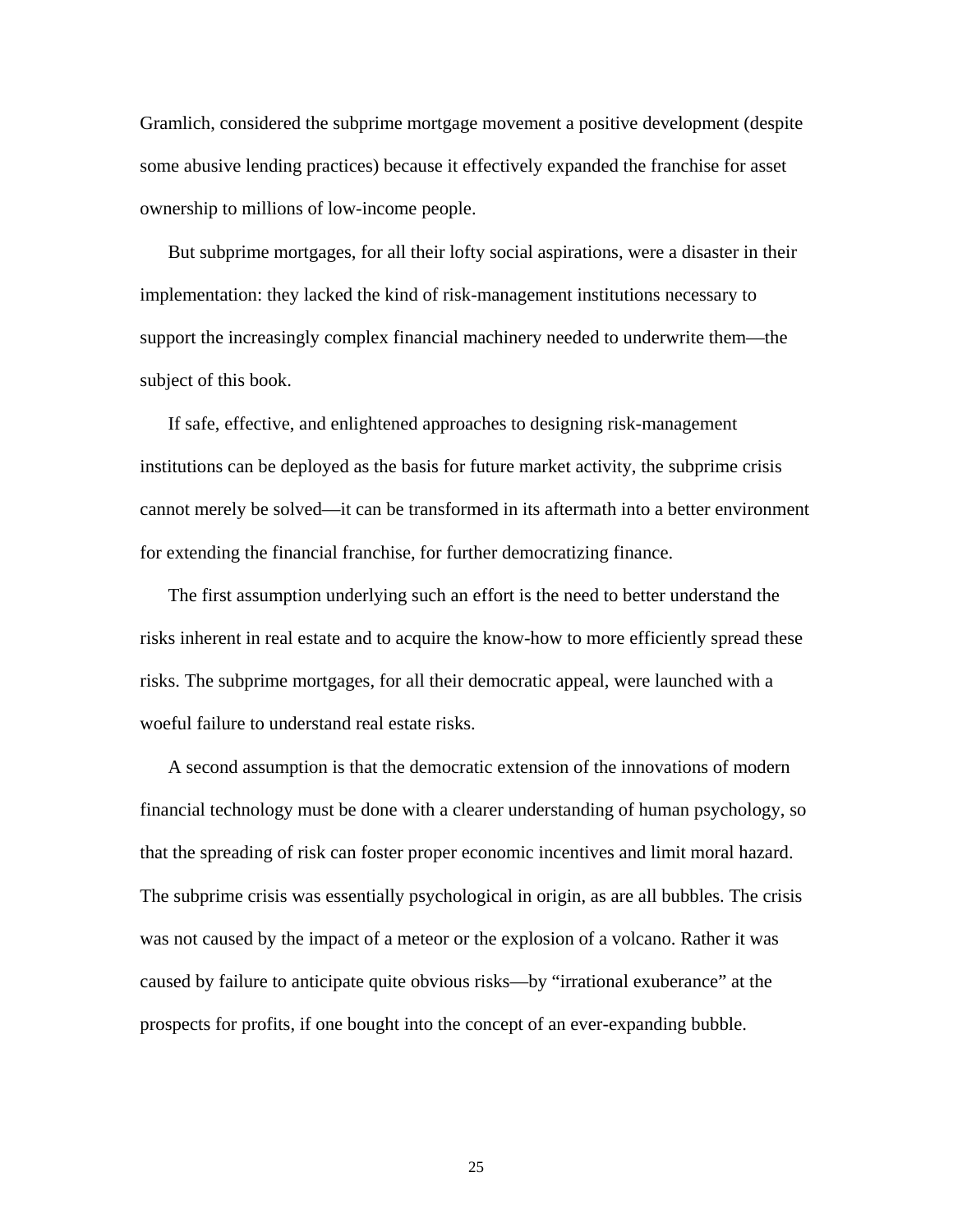Ultimately the solution to the economic problems revealed by the subprime crisis requires our doing a much better job of extending the innovations of modern financial technology, together with effective safeguards, throughout society, and of being unafraid to think and act on the scale of the New Deal–era reformers. Democratizing finance is crucial in this process: by spreading risk, it places economic life on a firmer foundation. Financial democracy is thus not only an end in itself, but a means to another, equally worthy, end: the propagation of greater economic stability and prosperity by financial means.

The democratization of finance has in a limited sense already been embodied in the so-called microfinance revolution. The 2006 Nobel Peace Prize, awarded to Muhammad Yunus and the Grameen Bank, has given new impetus to the innovations they set in motion. The microfinance revolution consists of novel institutions that make loans to the tiniest of businesses, often in the least-developed parts of the world.

Yunus has received a sympathetic hearing from world leaders in China, Russia, and elsewhere. More broadly, leaders in emerging countries around the world are showing interest in bringing financial services to more and more people. Mexican president Felipe Calderón has called for policies to promote "financial culture" in his country. The Inter-American Development Bank has launched an action campaign to expand the range of financial services available to the general population throughout Latin America.

Some of the components of the subprime solution outlined in this book are in the same vein as these initiatives, yet there are differences. The measures called for here are, in the first instance, intended for the most advanced countries. They are not only for the poor, but also for people who are struggling to make do with modest incomes, and indeed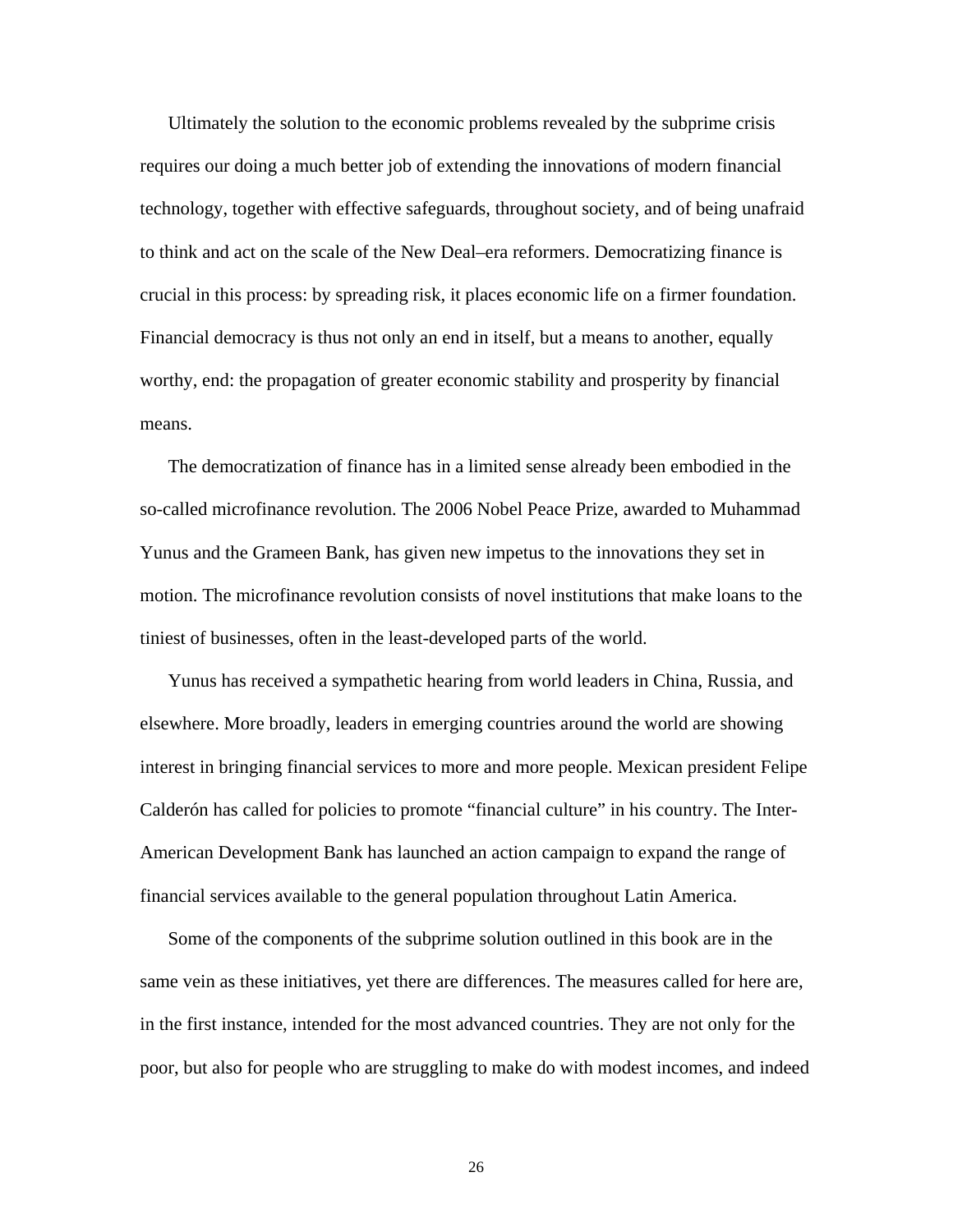for everyone. This book is about dealing with the subprime crisis, and future crises like it, by *developing a new financial infrastructure for the entire population,* and doing so using the most advanced technology at our disposal.

# A Road Map of This Book

In the remaining chapters of this book I describe the current subprime crisis with an eye toward understanding its dimensions and its psychological origins. Then I detail both short-term and long-term solutions. Central to this brief manifesto will be the need for action. Reforming the institutional framework is an urgent task, to which we must turn immediately if we are to halt the damage caused by the subprime crisis and learn from it, so that we can move forward to a new and better economic system.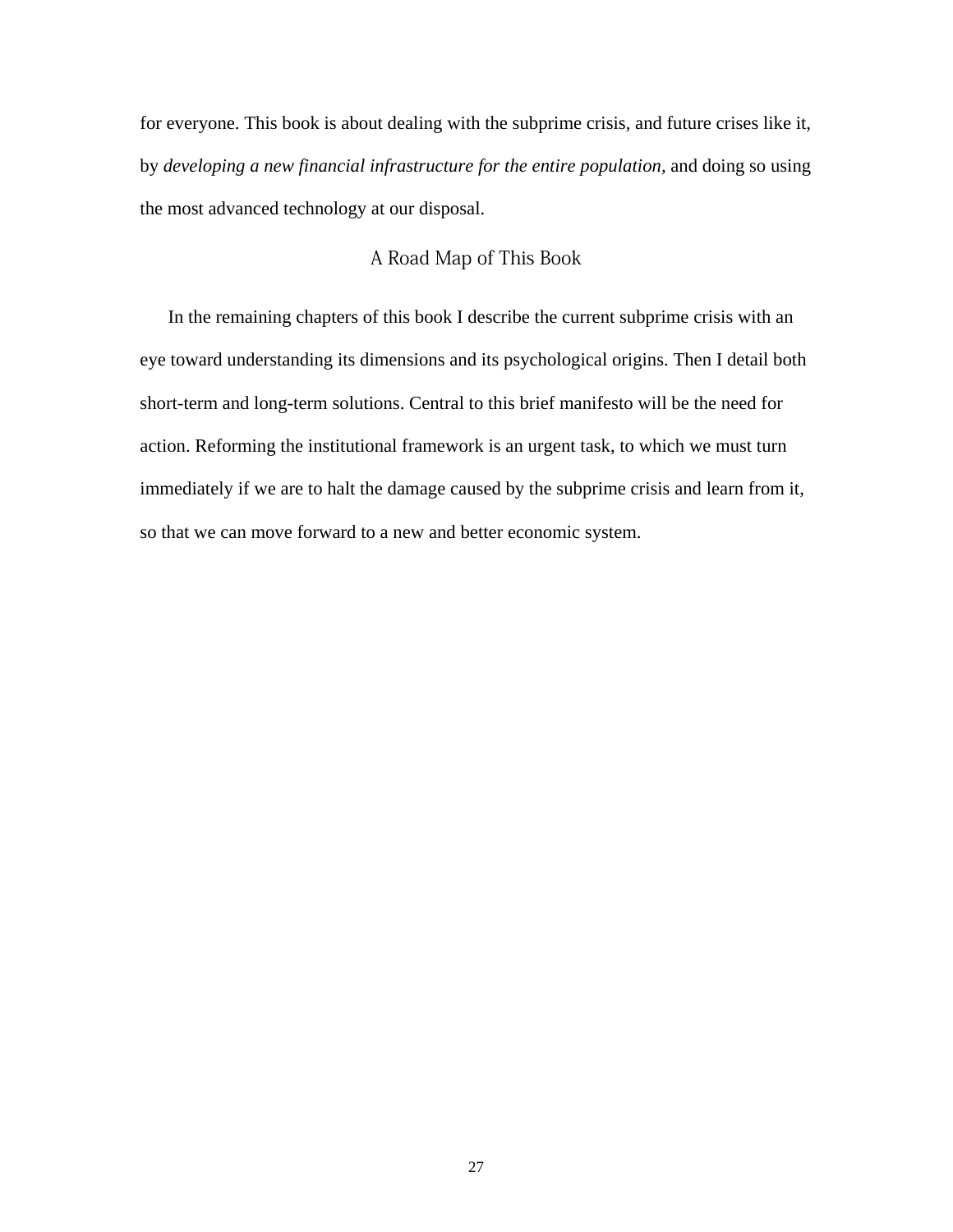#### Housing in History

 $\mathcal{L}$ 

The housing bubble was a major cause, if not *the* cause, of the subprime crisis and of the broader economic crisis we now face. The perception that real estate prices could only go up, year after year, established an atmosphere that invited lenders and financial institutions to loosen their standards and risk default. Now the defaults are happening, massively and contagiously.

The bursting of this bubble is setting in motion an array of other changes in the national and global economic culture that are of grave concern. According to the Standard & Poor's<th>/<th>Case-Shiller Home Price Indices, which I helped create, U.S. home prices have already fallen nearly 15% in real, inflation-corrected terms since the 2006 peak. In some cities or sectors the real fall has been 25% or more.

Before the crisis is over, real price drops from recent historic peaks amounting to 40–50% or more may well come to pass in some cities or sectors. Such price declines will severely test our economic institutions. The relatively slight price declines already recorded have thus far produced a crisis of mortgage defaults for only a small portion of the universe of mortgage holders, and the impact to date on the financial institutions that issued, insured, or held these mortgages may be minor compared to the damage that may yet unfold.

Many hedge funds are highly leveraged, and further declines in asset values may put those who are, as of now, still looking strong far under water. Their failure would in turn put pressure on banks and other financial institutions. The crisis we have already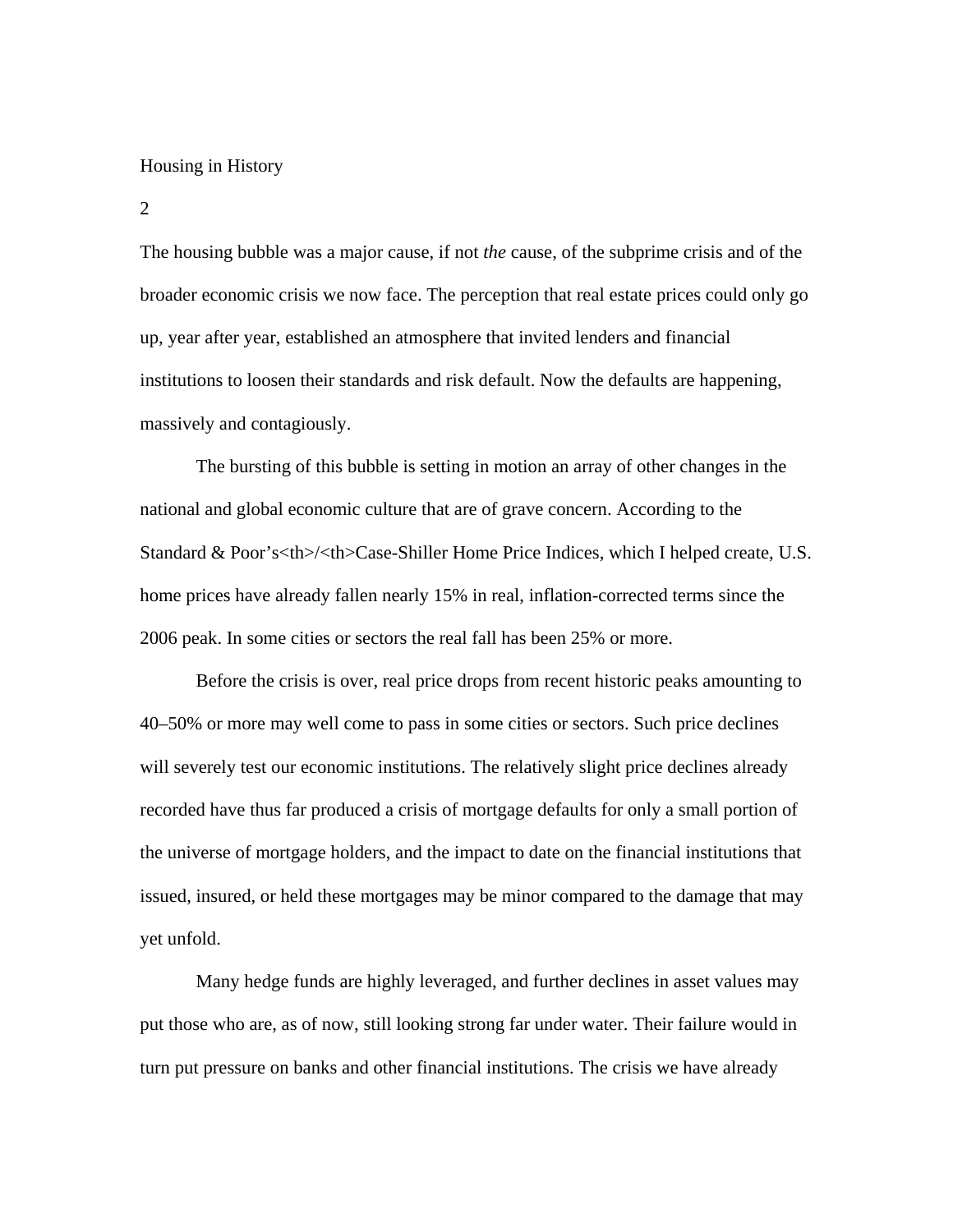witnessed in the United States may be only the first manifestation of greater problems to come. While we may wish to think of the subprime problem as a one-act play, soon to end, it could in fact be but the first act of a long and complex tragedy.

# Revealing History

In 2004, when I was writing the second edition of *Irrational Exuberance* updating and expanding what had been a book largely about the stock market boom of the 1990s to cover the real estate boom of the 2000s as well—I wanted to include an analysis of the long-term performance of the housing market. This would have paralleled the approach I had taken to the stock market in the first edition.

To my surprise, everyone I asked said that there *were* no data on the long-term performance of home prices—not for the United States, nor for any country. Stop and think about that. If the housing boom is such a spectacular economic event, wouldn't you imagine that someone would care if this kind of thing had happened before, and what the outcome had been? But, amazingly, nobody seemed interested in what had happened more than thirty or so years ago. This is at once a lesson in human behavior and a reminder that human attention is capricious. Clearly *no one* was carefully evaluating the real estate market and its potential for speculative excess.

I found that, at various times over the past century or so, economists had indeed constructed price indices of existing homes, but only for relatively short time intervals. Until recent decades, no one had produced these on an ongoing basis. Thus the earlier price indices remained as merely isolated scraps of historical data.

So I constructed my own index of U.S. existing-home prices dating all the way back to 1890. I did so by linking together various available series that seemed to be of the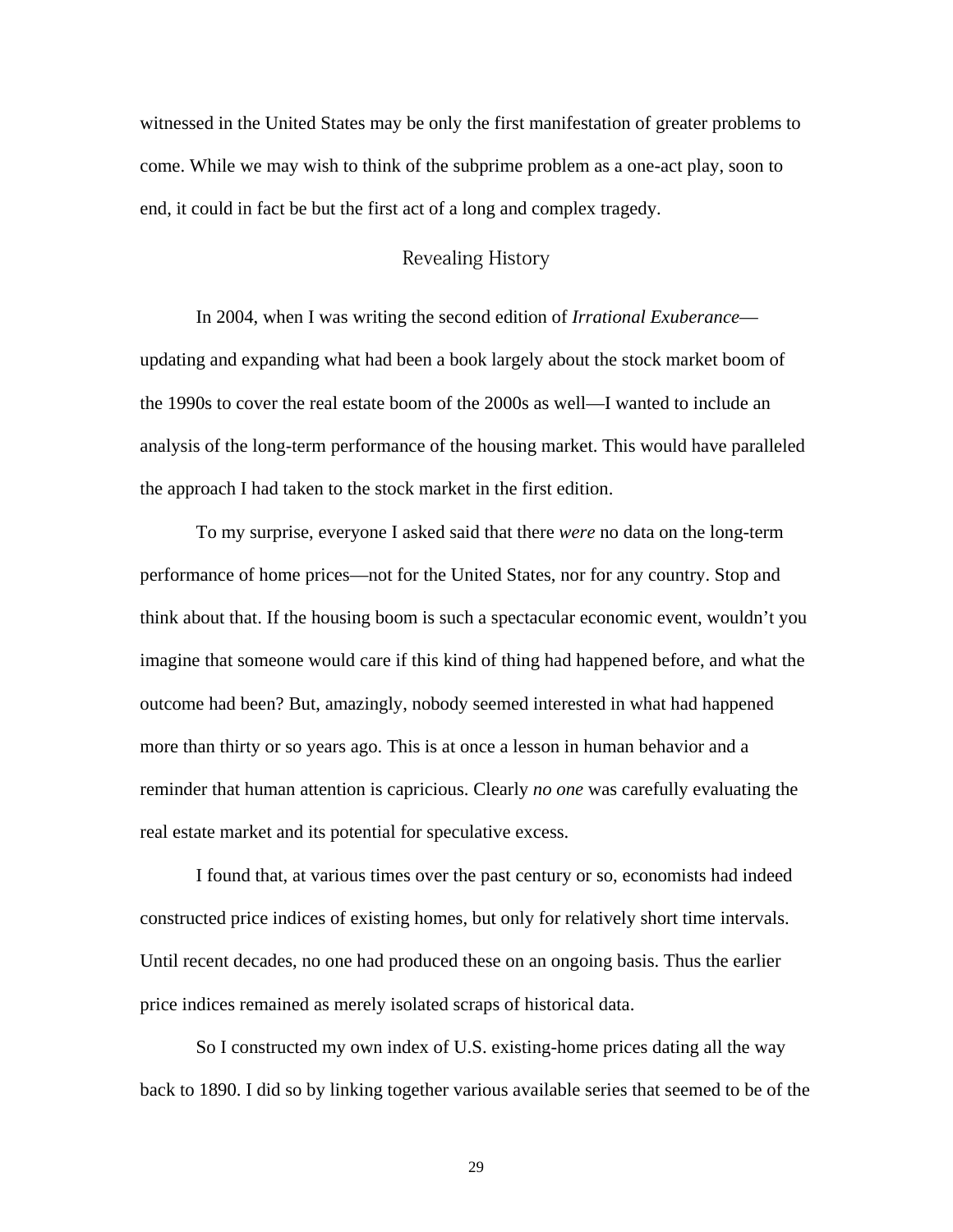highest quality. I chose only indices that were designed to provide estimates of the price of a standard, unchanging house, so that the price index would represent the outcome of an investment in a house and would not be affected by the general upward trend in the size and quality of homes through time. I could find no index at all for the years 1934–53, and so I had my research assistants fill that gap by tabulating prices in for-sale-by-owner ads in old newspapers. That period remains the weakest link in my index, but I did the best I could do to fill the gap.

Figure 2.1 in the second (2005) edition of *Irrational Exuberance* showed the real (corrected for consumer price inflation) home-price index, along with building costs, the population of the United States, and the long-term interest rate, over the period 1890– 2004. The very same figure is shown here, also as Figure 2.1, updated; the continuations of the curves since 2004 are shown in gray rather than black. I wrote in the second edition that home prices were looking *very* anomalous at that time, like a "rocket taking off."[\\*](#page-134-1) Real home prices for the United States as a whole increased 85% between 1997 and the peak in 2006. Home prices certainly did not seem justifiable in terms of changes in the other variables shown in the figure. It looked like the rocket might come crashing back down to earth.

### **<FIGURE 2.1 NEAR HERE>**

And, as is obvious from the gray segment of the home price curve, the very latest data do indeed show a sharp drop in home prices. The rocket has started to fall—and the bust after the peak was not explainable by any significant change in the other variables.

Ratios of home prices to building costs had soared in the run-up to the peak of the market in 2006, as had ratios of home prices to rent and home prices to personal income.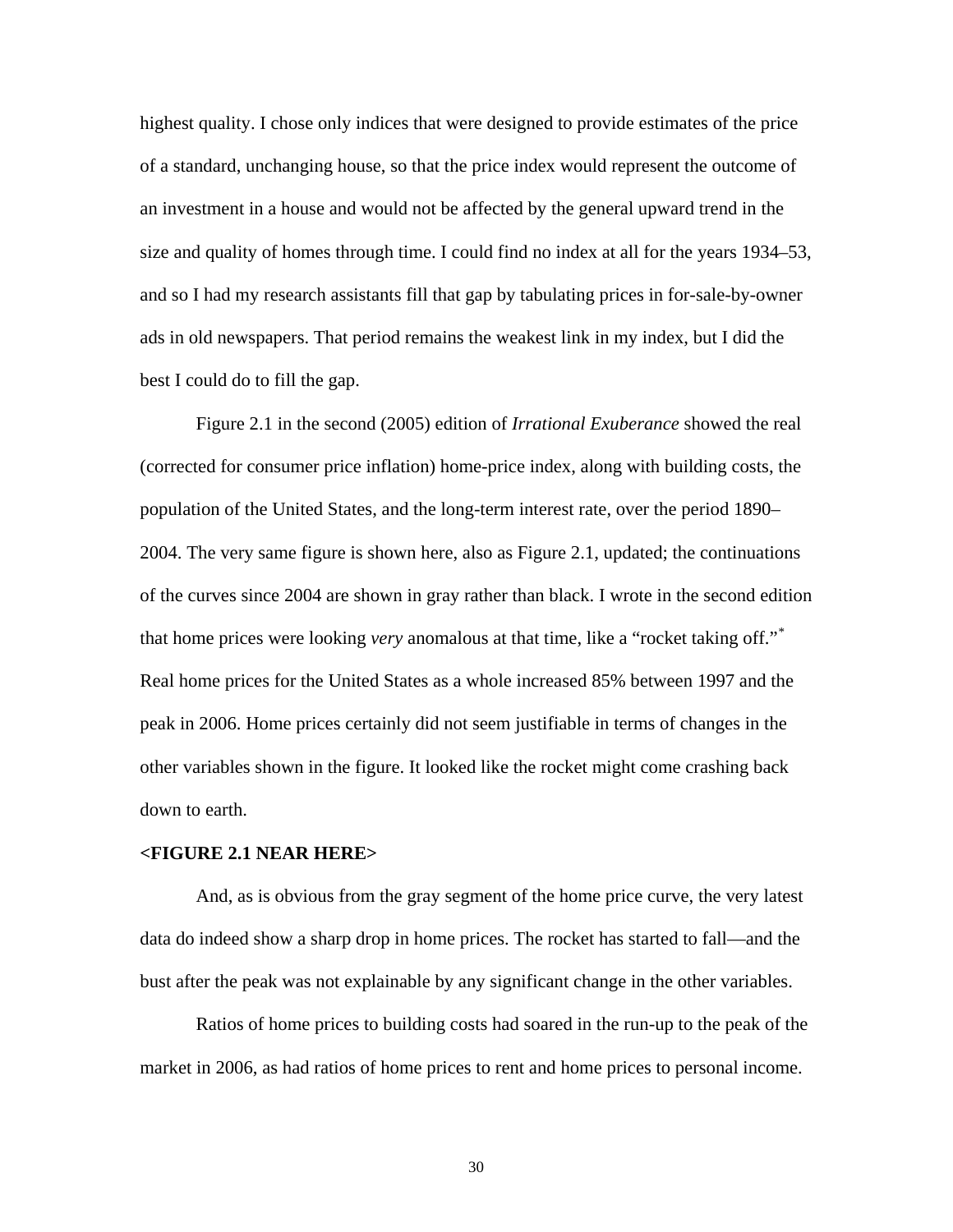Now these ratios are falling The misalignment of home prices with economic fundamentals is strongly suggestive of economic instability. And it is evidence of a problem that may not go away until prices correct massively. There are certain basic economic laws that—while they may be bent over short intervals—ultimately always assert themselves in the long run.

# Diversity of Price Paths

The seemingly unprecedented behavior of national home prices since the late 1990s is in fact not unprecedented if one looks at individual cities. Housing markets in some cities have gone through spectacular booms in the past. But the fraction of cities experiencing booms has increased dramatically in the recent boom. Figure 2.2 shows examples of some of our major metropolitan areas, again with the S&P/Case-Shiller Home Price Indices corrected for inflation. The figure reveals differences in price behavior across cities. Real estate is still a market where location counts. But despite these differences across cities *before* the peak in 2006, *now* they are *all* declining. The rate of decline is roughly inversely proportional to the speed of the increase. As the figure shows, Las Vegas, Miami, and San Francisco have both risen faster before 2006 and declined faster afterward than the more stable cities Chicago and New York.

#### **<FIGURE 2.2 NEAR HERE>**

In addition to differences across metropolitan areas, there were also differences across segments *within* these markets. Note that there are separate markets by price tier: low-priced homes behave considerably differently through time than high-priced homes. Figure 2.3 shows the example of metropolitan San Francisco, broken down into three price tiers.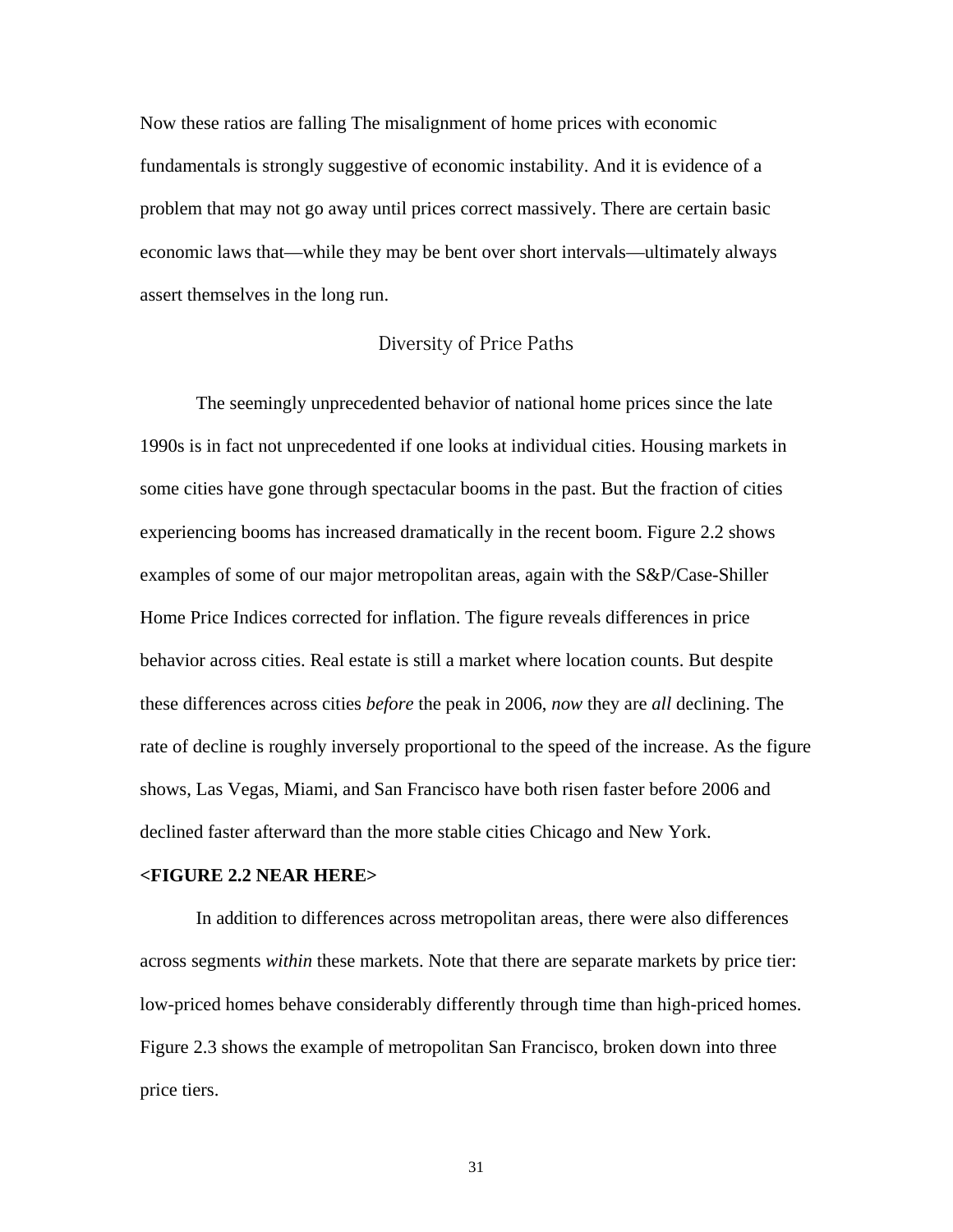#### **<FIGURE 2.3 NEAR HERE>**

The lowest price tier showed the biggest increases during the recent boom, until 2006, and the biggest drop afterward. The same phenomenon may be observed in many cities. What accounts for this difference across tiers is not known precisely, but a good candidate to explain it is the subprime phenomenon. The steep increases are due to the rapid expansion since 2001 of subprime loans, which were provided in increasing numbers to lower-income buyers and for the purpose of financing the purchase of lowerpriced homes and investor properties. And the more rapid fall in lower-tier home prices since the 2006 peak of the boom appears to be consonant with the problems of default and foreclosure in that tier.

However, even though there have been differences in price behavior across price tiers, we still see that the behavior of all price tiers is basically similar. There was a boom in low-priced homes, in midprice homes, and in high-priced homes, and now the boom is unraveling in all these markets.

We can extend our analysis of price behavior across cities to consider behavior across countries. Figure 2.4 shows a comparison of real home prices in greater London and greater Boston. The overall similarity between the cities, on opposite sides of the Atlantic, is striking. There are of course differences, but the broad patterns are indeed similar. Both cities experienced booms in the 1980s. Both experienced collapse in the early 1990s. Both cities experienced rapidly rising home prices in the early 2000s. Home prices in both are declining sharply according to the latest data.

#### **<FIGURE 2.4 NEAR HERE>**

The pervasiveness of the boom of the early 2000s across cities, across price tiers,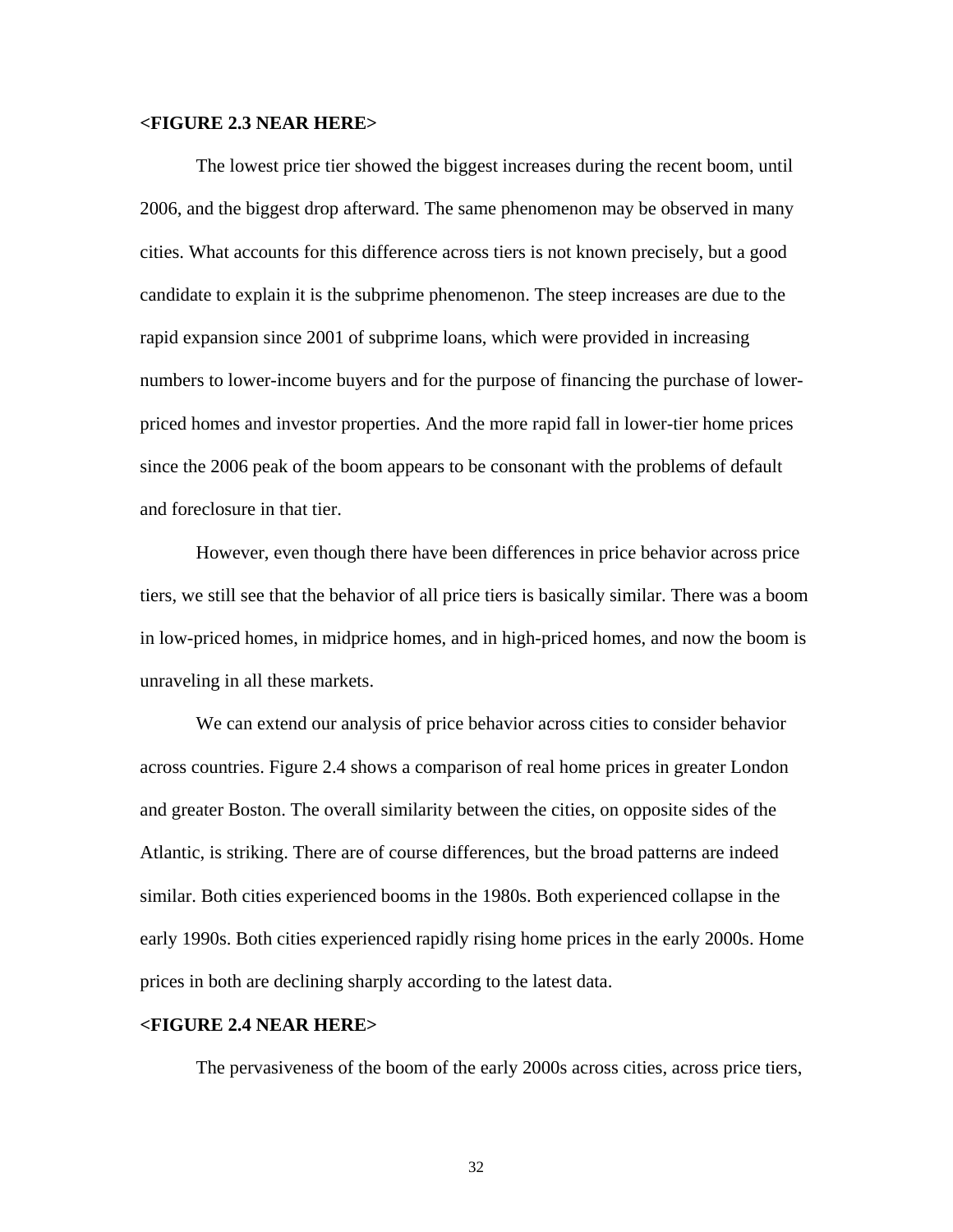and across countries suggests that something very broad and general has been at work. We cannot explain the bubble in terms of factors specific to any one of these markets. I argue in the next chapter that an important ultimate cause of these extraordinary price movements in so many different places is related to the contagion of market psychology—a contagion that knew no borders because of the global nature of the story that fed it.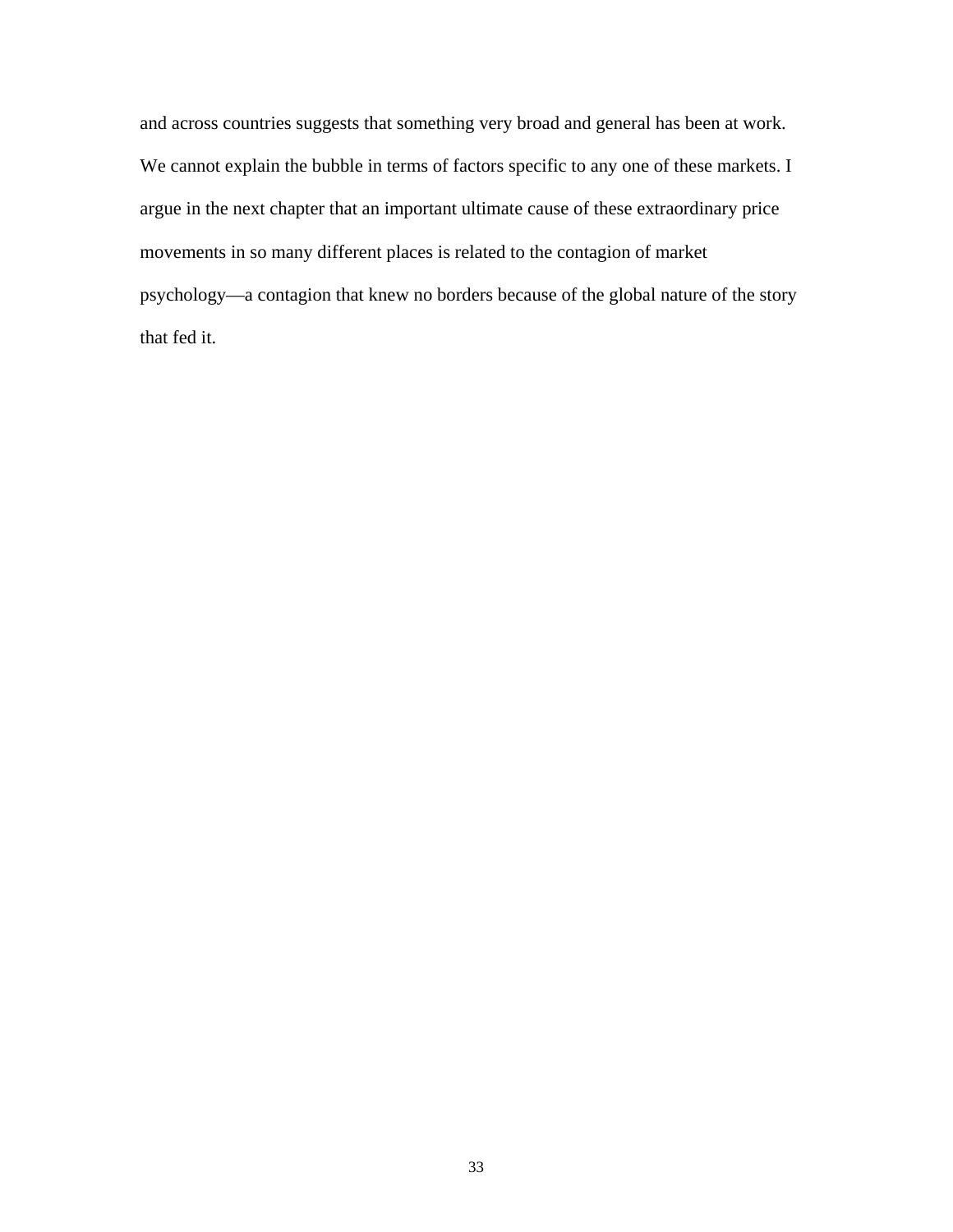#### Bubble Trouble

3

Let us look again at Figure 2.1, which shows home prices since 1890. What in the world has been happening since the late 1990s to propel home prices up so dramatically?

The figure shows that there were no fundamental changes in construction costs, population, or long-term interest rates at the time of the boom. So what *was* the cause?

Whatever it was, it was not seen by national leaders, especially not in the United States, where pride in the superiority of our capitalist system sometimes seems to approach religious fervor. During this housing boom, most of our authorities simply denied there was a problem. Alan Greenspan, in his 2007 book *The Age of Turbulence,* recalled what he used to say about the housing boom: "I would tell audiences that we were facing not a bubble but a froth—lots of small local bubbles that never grew to a scale that could threaten the health of the overall economy."[\\*](#page-134-1)

President Bush virtually never mentioned the housing boom in his public pronouncements while it was happening. He referred only to successes. In one of his weekly radio addresses to the nation, in 2005, he boasted that "mortgage rates are low. And over the past year the homeownership rate in America has reached record levels."[†](#page-134-1)

Ben Bernanke, then chairman of the President's Council of Economic Advisers, said in 2005: "House prices have risen by nearly 25 percent over the past two years. Although speculative activity has increased in some areas, at a national level these price increases largely reflect strong economic fundamentals, including robust growth in jobs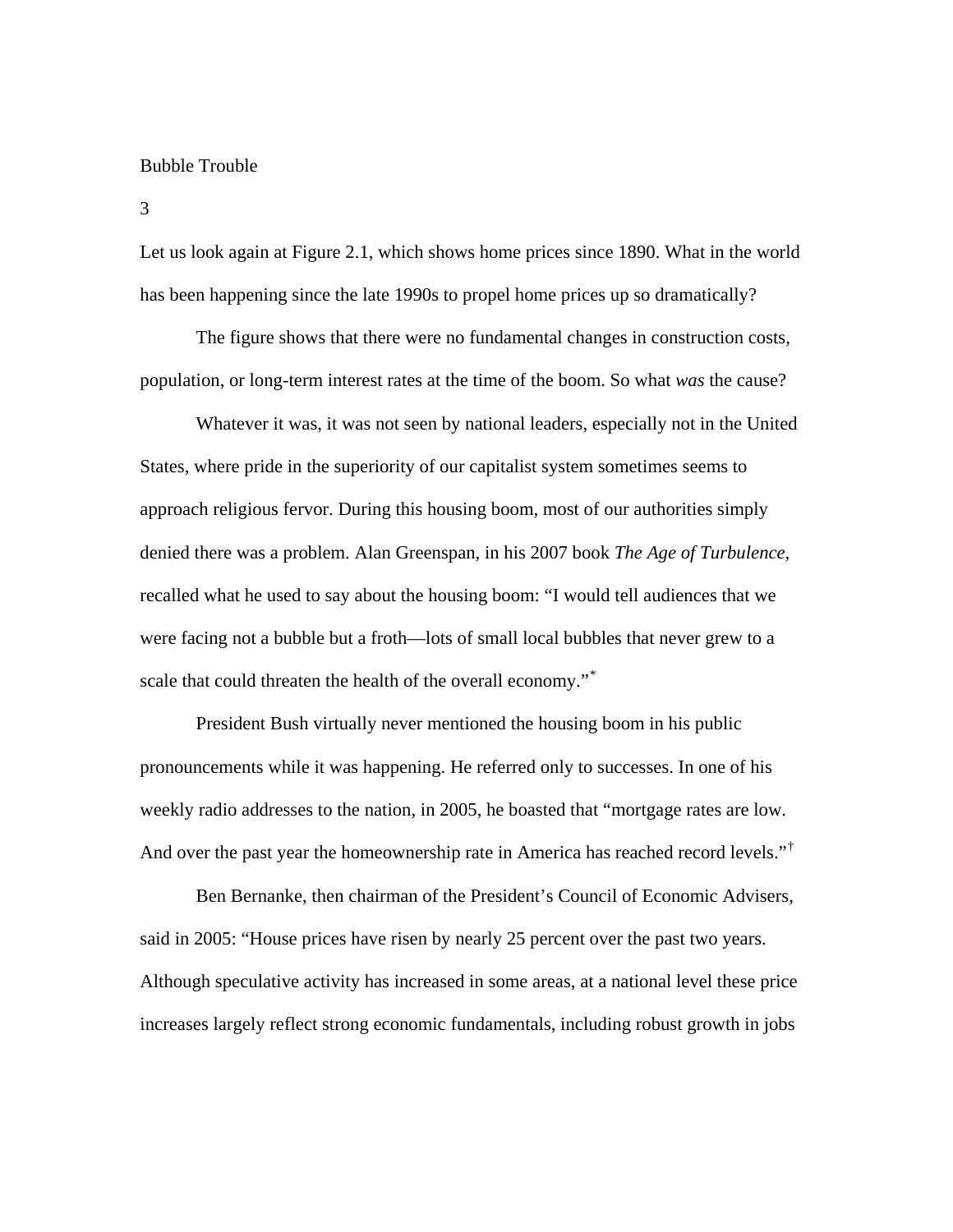and incomes, low mortgage rates, steady rates of household formation, and factors that limit the expansion of housing supply in some areas."[‡](#page-134-1)

These people were certainly aware of the possibility of bubbles. Indeed Greenspan must have been thinking of this when I and my colleague John Y. Campbell, along with others, were asked to testify before the Federal Reserve Board on December 3, 1996, two days before Greenspan made his famous "irrational exuberance" speech. He heard us out. His autobiography reveals that he was wrestling with the idea of bubbles. But he concluded, as did so many others, that bubbles were not tangible enough to justify any policy changes.

Something was going on—in both the stock market bubble of the 1990s and the real estate bubble that followed it—that these leaders found very difficult to see as it was happening. So it will necessarily be something of a challenge for us to understand what it was.

# A Contagion of Ideas

While every historical event is the outcome of a combination of factors, I believe, as I argued in *Irrational Exuberance,* that the most important single element to be reckoned with in understanding this or any other speculative boom is the *social contagion* of boom thinking, mediated by the common observation of rapidly rising prices. This social contagion lends increasing credibility to stories—I call them "new era" stories that appear to justify the belief that the boom will continue. The operation of such a social contagion of ideas is hard to see because we do not observe the contagion directly, and it is easy to neglect its underlying causes.

Some observers seem to be ideologically opposed to the idea that contagion of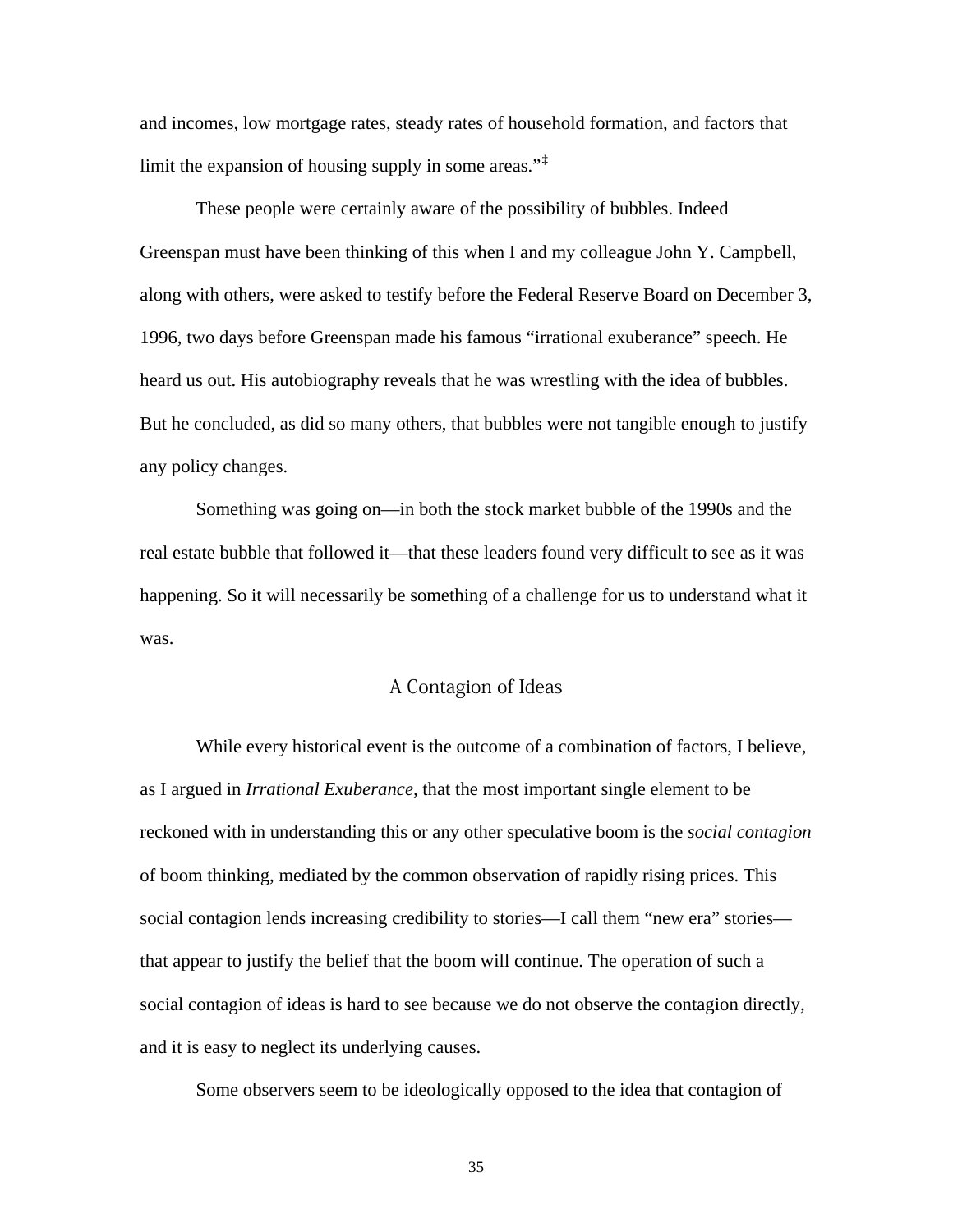thought patterns plays any role in our collective thinking. Indeed, people think the world is led by independent minds who invariably act with great intelligence. Since the bubble years of the late 1990s, intellectual arrogance of this kind appears to have exerted a growing influence over the world economy.

Alan Greenspan, in a *Financial Times* op-ed piece in March 2008, recognized well after the bubble was over—that there had indeed been "euphoria" and "speculative fever." But, he wrote, "The essential problem is that our models—both risk models and econometric models—as complex as they have become—are still too simple to capture the full array of governing variables that drive global economic reality. A model, of necessity, is an abstraction from the full detail of the real world."<sup>[§](#page-134-0)</sup>

Greenspan thus did eventually acknowledge the obvious reality of bubbles, but he never seemed to embrace the view that a good part of what drives people's thinking is purely social in nature. He espoused the idea that the mathematical econometric models of individual behavior are the only tools that we will ever have with which to understand the world, and that they are limited only by the amount and nature of our data and our ability to deal with complexity. He does not seem to respect research approaches from the fields of psychology or sociology.

Perhaps his lack of attention to bubbles reflected, at least in part, an overly strong ideological alignment with some of the views of his former mentor, the philosopher Ayn Rand. Rand idealized the strength of individual, independent, courageous action and the superiority of the heroic "economic man." But a tendency to base one's self-esteem on a belief in the possibility of economic success through individual action goes far beyond the admirers of Ayn Rand.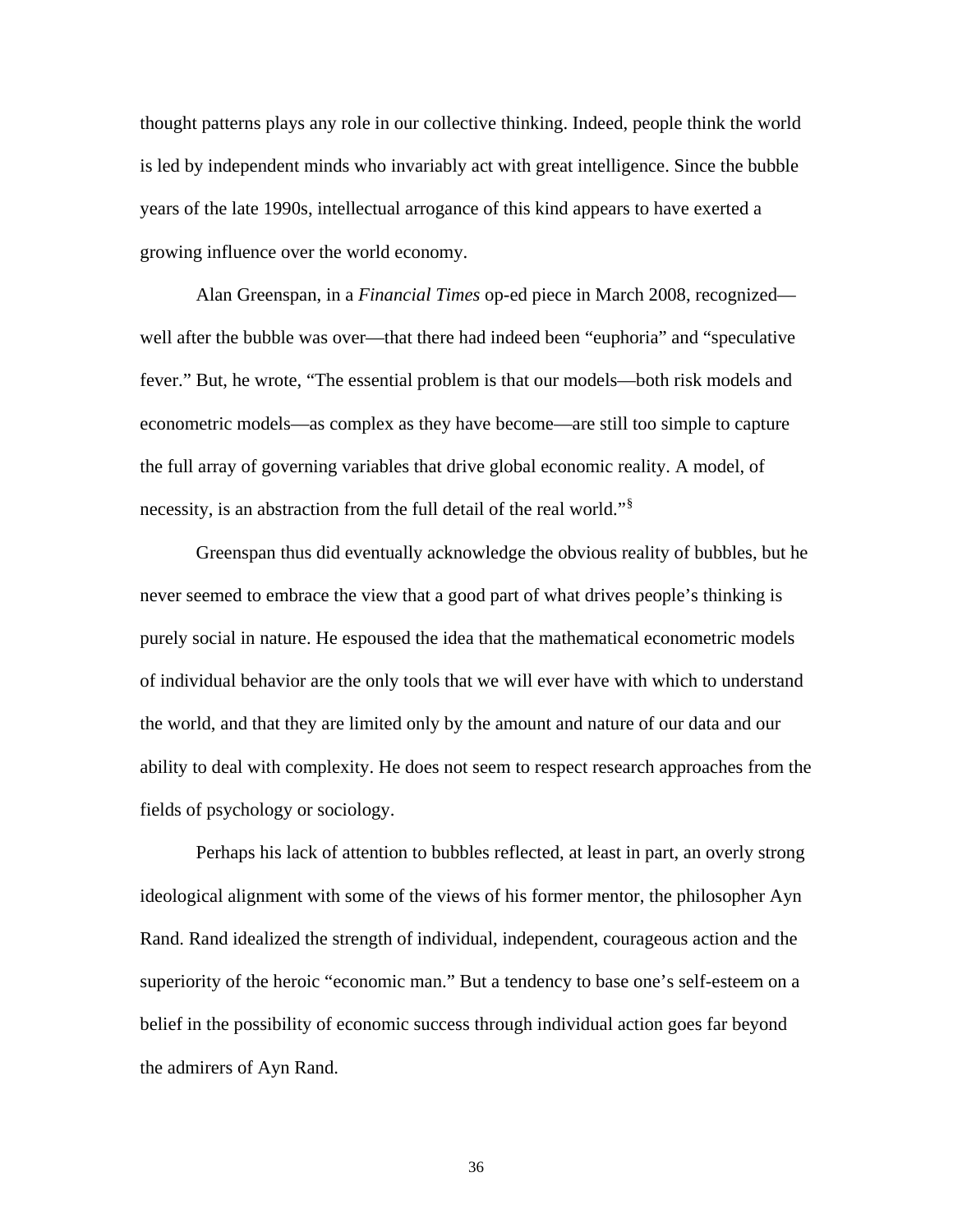What seems to be absent from the thinking of many economists and economic commentators is an understanding that contagion of ideas is consistently a factor in human affairs. Just as there are interregional differences in matters of opinion (as evidenced, for example, by the geographic concentration of support for political parties), so too are there intertemporal differences. The changing zeitgeist drives common opinion among the members of society at any point in time and place, and this zeitgeist changes as new ideas gain prominence and recede in importance within the collective thinking. Speculative markets are merely exceptionally good places in which to observe the ebb and flow of the zeitgeist.

Understanding such a social contagion is a lot like understanding a disease epidemic. Epidemics crop up from time to time, and their timing often baffles experts. But a mathematical theory of epidemiology has been developed, and it can help medical authorities better understand these apparently mysterious events.

Every disease has a contagion rate (the rate at which it is spread from person to person) and a removal rate (the rate at which individuals recover from or succumb to the illness and so are no longer contagious). If the contagion rate exceeds the removal rate by a necessary amount, an epidemic begins. The contagion rate varies through time because of a number of factors. For example, contagion rates for influenza are higher in the winter, when lower temperatures encourage the spread of the virus in airborne droplets after infected individuals sneeze.

So it is in the economic and social environment. Sooner or later, some factor boosts the infection rate sufficiently above the removal rate for an optimistic view of the market to become widespread. There is an escalation in public knowledge of the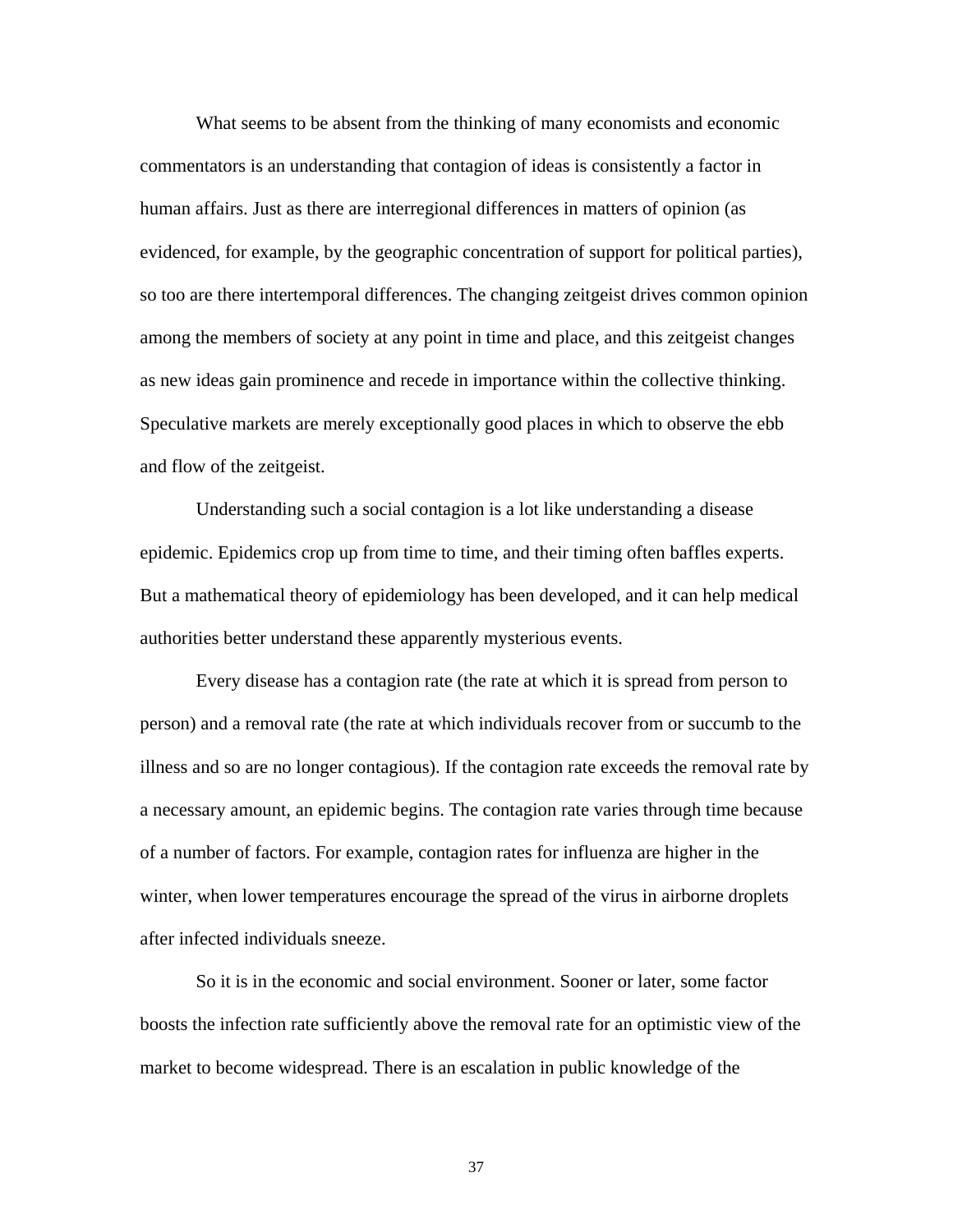arguments that would seem to support that view, and soon the epidemic spirals up and out of control. Almost everyone appears to think—if they notice at all that certain economic arguments are more in evidence—that the arguments are increasingly heard only because of their true intellectual merit. The idea that the prominence of the arguments is in fact due to a social contagion is hardly ever broached, at least not outside university sociology departments.

In the recent speculative housing boom, an optimistic view of the market was certainly much in evidence. In a survey that Karl Case and I conducted in 2005, when the market was booming, we found that the median expected price increase among San Francisco home buyers over the next ten years was 9% a year, and the mean expected price increase was 14% a year. About a third of the respondents reported truly extravagant expectations—occasionally over 50% a year. On what did they base such outlooks? They had observed significant price increases and heard others' interpretation of such increases. We were witnessing the contagion of an interpretation or a way of forming expectations.

An important part of what happens during a speculative bubble is mediated by the marketplace, to which many people are attentive, and by the prices that are observed there and subsequently amplified by the news media. What do we mean by "amplified" in this context? The media weave stories around price movements, and when those movements are upward, the media tend to embellish and legitimize "new era" stories with extra attention and detail. Feedback loops appear, as price increases encourage belief in "new era" stories, promote the contagion of those stories, and so lead to further price increases. The price–story–price loop repeats again and again during a speculative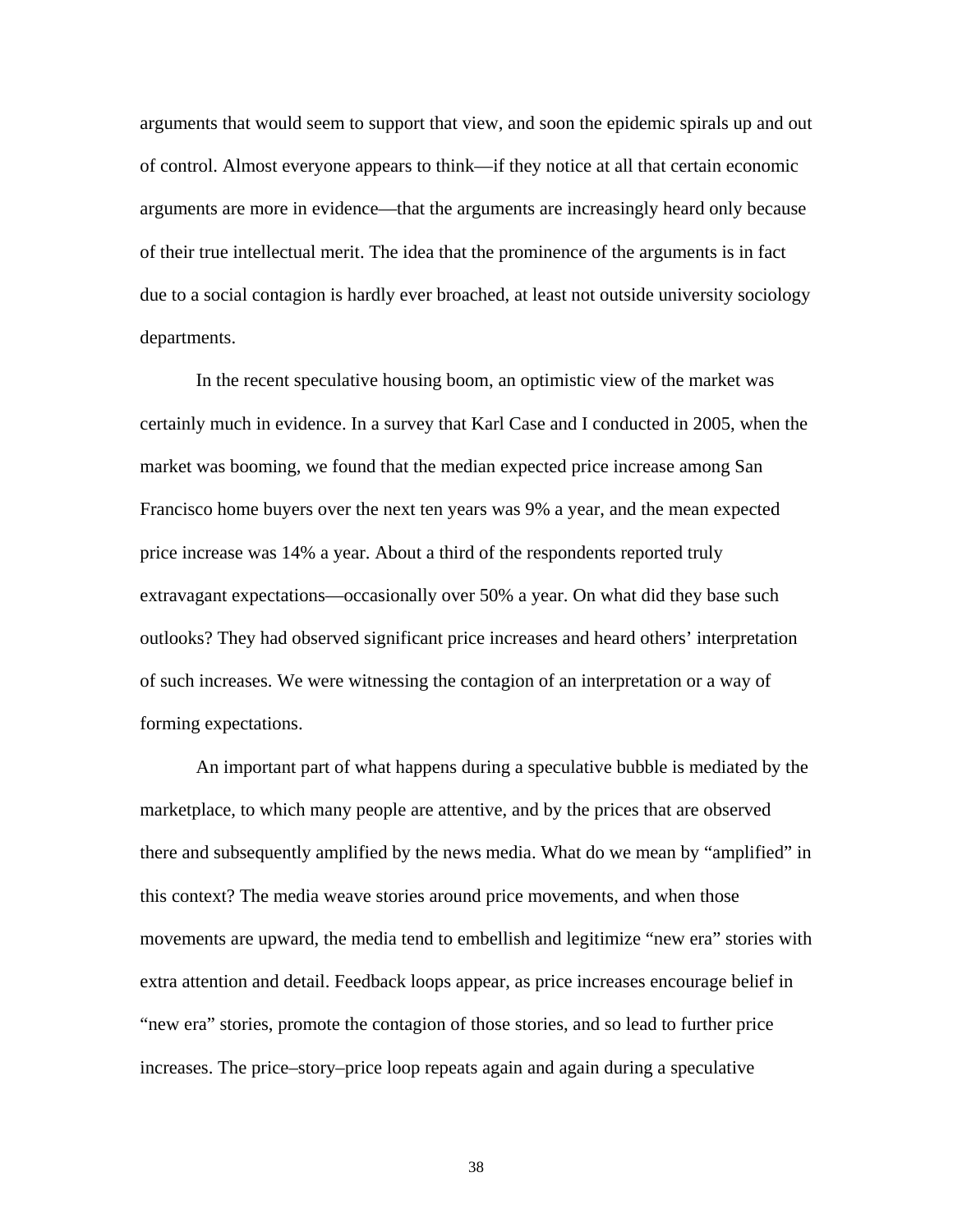bubble.

The feedback loops also take the form of price–economic activity–price loops. Speculative price increases encourage genuine economic optimism, hence more spending, hence greater economic growth, hence yet more optimism, hence further bidding up of prices. Most persons can be forgiven for not seeing that the sense of economic prosperity that usually attends a major speculative bubble is actually caused by the bubble itself and not by economic fundamentals.

Under certain circumstances the explanations for contagion and feedback during speculative bubbles may be perfectly rational, and "rational bubbles" can be part of the story. A number of economic theorists have discussed the possibility of such bubbles.

The essential element of these rational bubble theories is that people may learn about the information that others have by observing their behavior. They cannot respond directly to the information that others have, since they cannot see inside their heads. But they may base their own decisions on the *actions* of others (as when they bid up speculative prices), which they interpret, wholly rationally, as reflecting valid information about economic fundamentals.

The problem is that we can arrive at a situation in which people are generally adopting an excessively optimistic (or excessively pessimistic) view, because they are rationally but mistakenly judging the information that others have. To borrow a term used by economic theorists Sushil Bikhchandani, David Hirshleifer, and Ivo Welch, speculative bubbles may be caused by "information cascades." An information cascade occurs when those in a group disregard their own independent, individually collected information (which might otherwise encourage them *not* to subscribe to a boom or other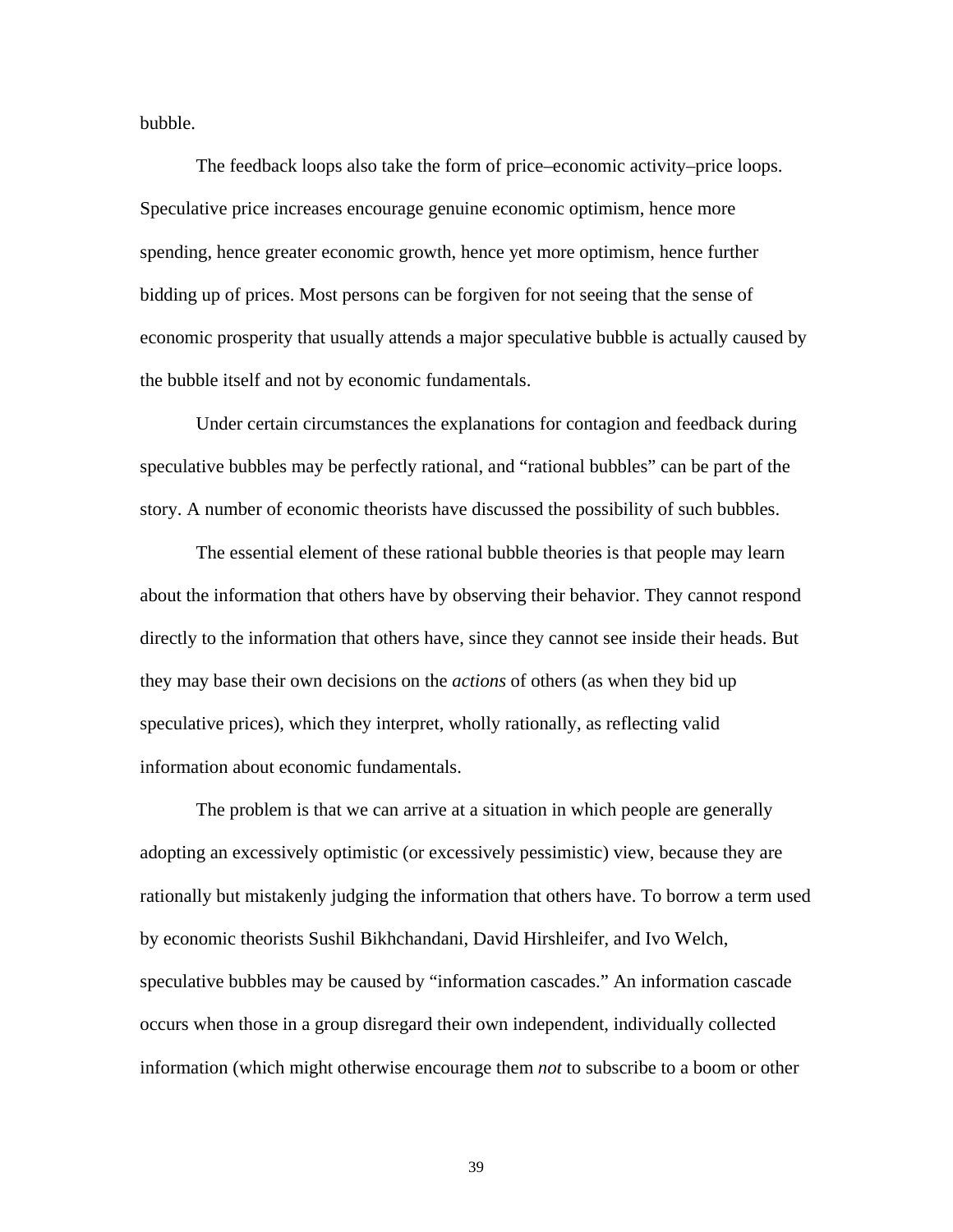mass belief) because they feel that everyone else simply couldn't be wrong. And when they disregard their own independent information, and act instead on general information as they perceive it, they squelch their own information. It is no longer available to the group and so does not figure in further collective judgments. Thus, over time, the quality of group information declines.

Psychological, epidemiological, and economic theory all point to an environment in which feedback of enthusiasm for speculative assets, or feedback of price increases into further price increases, can be expected to produce speculative bubbles from time to time. They make clear that these bubbles can have complicated—sometimes random and unpredictable—dynamics.

# Other "Causes" of the Bubble

The interpretation of the bubble that I have just offered is not the conventional wisdom. Other factors are widely cited as the cause of the housing boom. I argue here that, to a large extent, these other factors were themselves substantially a *product* of the bubble, and not exogenous factors that caused the bubble.

The U.S. Federal Reserve cut its key rate, the federal funds rate, to 1% in mid-2003 and held it there until mid-2004, roughly the period of most rapid home-price increase. Moreover, the real (inflation-corrected) federal funds rate was negative for thirty-one months, from October 2002 to April 2005, an interval again centered on the most rapid rise in home prices. Since 1950 the only other period of low rates as long as this one was the thirty-seven-month interval from September 1974 to September 1977.

We should not, however, view this period of very loose monetary policy as an *exogenous* cause of the bubble. For the monetary policy—both that of the Fed and that of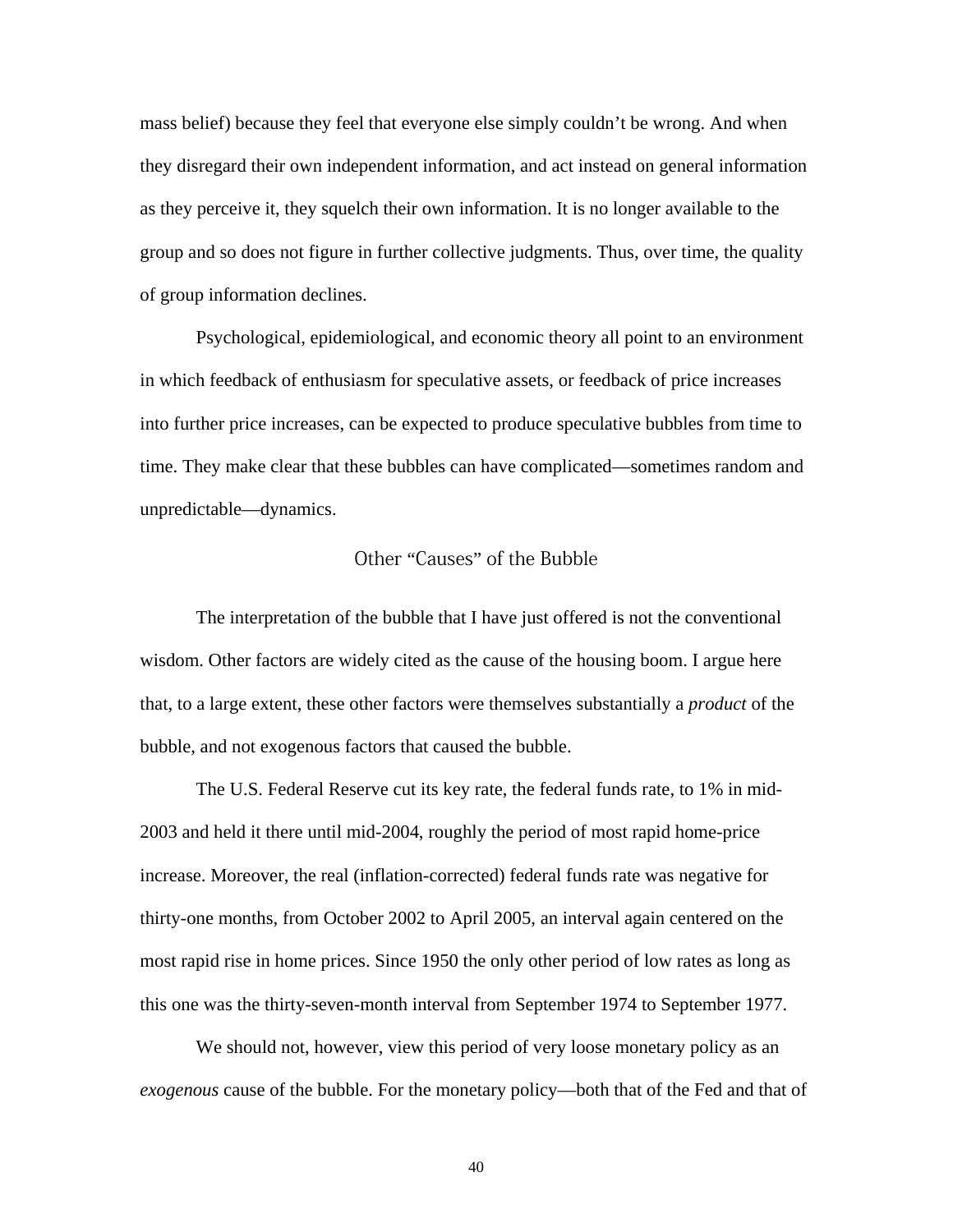other central banks around the world—was driven by economic conditions that were created by the bursting of the stock market bubble of the 1990s, and the real estate boom was itself in some ways a repercussion of that same stock market bubble.

This loose policy would not have been implemented if Alan Greenspan and others involved with monetary policy had comprehended that we were going through a housing bubble that would burst. Thus the monetary policy appears to have been driven at least in part by the same lack of understanding that produced the bubble itself. The Fed was excessively focused on preventing recession and deflation because they honestly saw the home-price increases as continuing—if at a reduced pace—indefinitely, even if they were to implement a monetary policy that would feed the bubble.

The interest rate cuts cannot explain the general nine-year upward trend that we have seen in the housing market. The housing boom period was three times as long as the period of low interest rates, and the housing boom was accelerating when the Fed was increasing interest rates in 1999. Moreover, long-term interest rates, which determine the rates for fixed-rate conventional mortgages, did not respond in any meaningful way to these rate cuts until 2001–03.

The impact of the loose monetary policy was amplified by the large number of adjustable-rate mortgages issued after 2000, particularly to subprime borrowers. These mortgages were more responsive than fixed-rate mortgages to the cuts that the Fed had made. So the rate cuts might have had the effect of boosting the boom, more than would otherwise have been the case, during its time of most rapid ascent, around 2004.

Adjustable-rate mortgages were common because those who had been influenced by bubble thinking and wanted to get into real estate investments as heavily as possible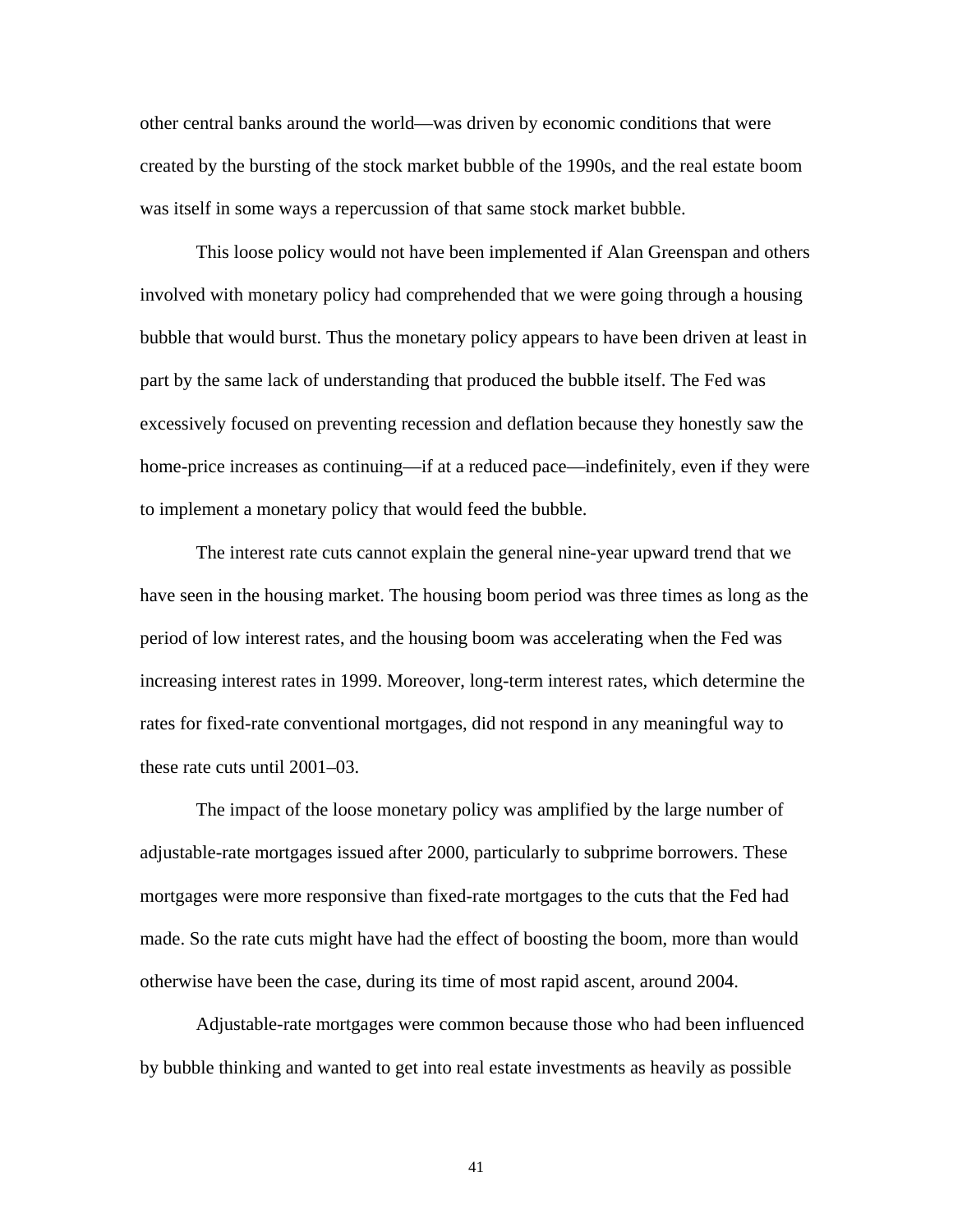were demanding them. The mere fact that interest payments would be going up soon did not deter them. They expected to be compensated by rapidly increasing home prices, and they believed that those higher prices would permit them to refinance at a lower rate. Subprime borrowers wanted these mortgages in disproportionate numbers both because they were less quantitatively sophisticated and because they were consumed by the mere thought of somehow gaining a foothold in the housing market.

The demand for loans made with more flexible standards was accommodated by lenders because they themselves (as well as the investors in the mortgages that they sold off) believed in the bubble. That is why the period of soaring real estate prices corresponded to a time when no-documentation loans became common and when option ARMs and other questionable new mortgage types proliferated.

Moreover, the rating agencies that pass judgment on securitized mortgages persisted in giving AAA ratings to mortgage securities that ultimately were vulnerable because they too believed that there would be no bursting of the bubble. Even if they did harbor some doubts about the continuation of the boom, they were not about to take the drastic step of cutting ratings on securitized mortgage products on the basis of the *theory,* not widely held, that home prices *might* actually fall. That would have been an unusually courageous step—and one that was all too easily postponed in favor of other business decisions that were easier to make, until it was too late.

Another factor often mentioned as a cause of the housing bubble is the failure of regulators to rein in aggressive lending. Ever since the Depository Institutions Deregulatory and Monetary Control Act of 1980 effectively ended state usury laws, and made it possible for originators to make a profit with subprime lending by charging a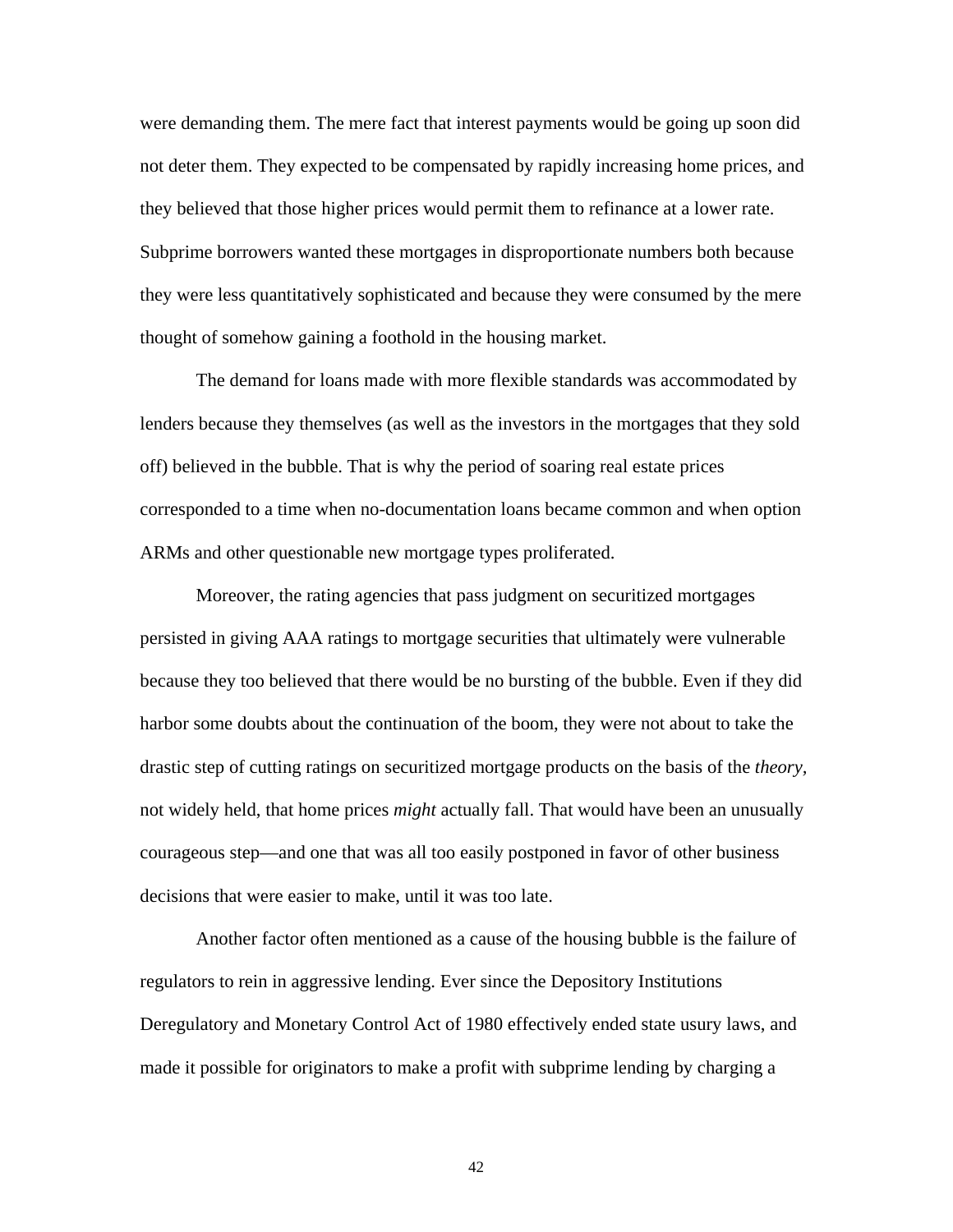high enough interest rate to offset the costs of the inevitable defaults and foreclosures, there had been a need for expanding the scope of regulation. Yet the expanded regulation never came, and over time during the 1990s and into the 2000s, a "shadow banking system" of nonbank mortgage originators was allowed to develop without anything like the regulation to which banks are subject.

But the lack of urgency among regulators in doing their job must ultimately have originated in their inability to believe that there could ever be a housing crisis of the proportions we are seeing today.

When I gave talks near the peak of the bubble in 2005 at the Office of the Comptroller of the Currency and the Federal Deposit Insurance Corporation, both major bank regulators in the United States, I found staff members there in disagreement about what to do about the lending boom. I urged them to take prompt action to stop the excess of mortgage lending that was feeding an unsustainable bubble. The reaction I got was that, yes, they understood that *maybe* they should, and that indeed *some* among them thought so, but that it was just taking time—and negotiation—to arrive at any strong consensus. I had the feeling that many of them viewed me, with my argument that the bubble would burst, as an extremist who deserved a skeptical response.

When in October 2006 I participated in a panel sponsored by the Yale Investment Club, I shared the dais with Frank Nothaft, chief economist at Freddie Mac, a major securitizer of home mortgages. As I recall the event now, I asked him if Freddie Mac had stress-tested the impact on itself of a possible housing price decline. He answered that they had, and they had even considered the possibility of a 13.4% national drop in home prices. I protested: "What about the possibility of a drop that is bigger than that?" He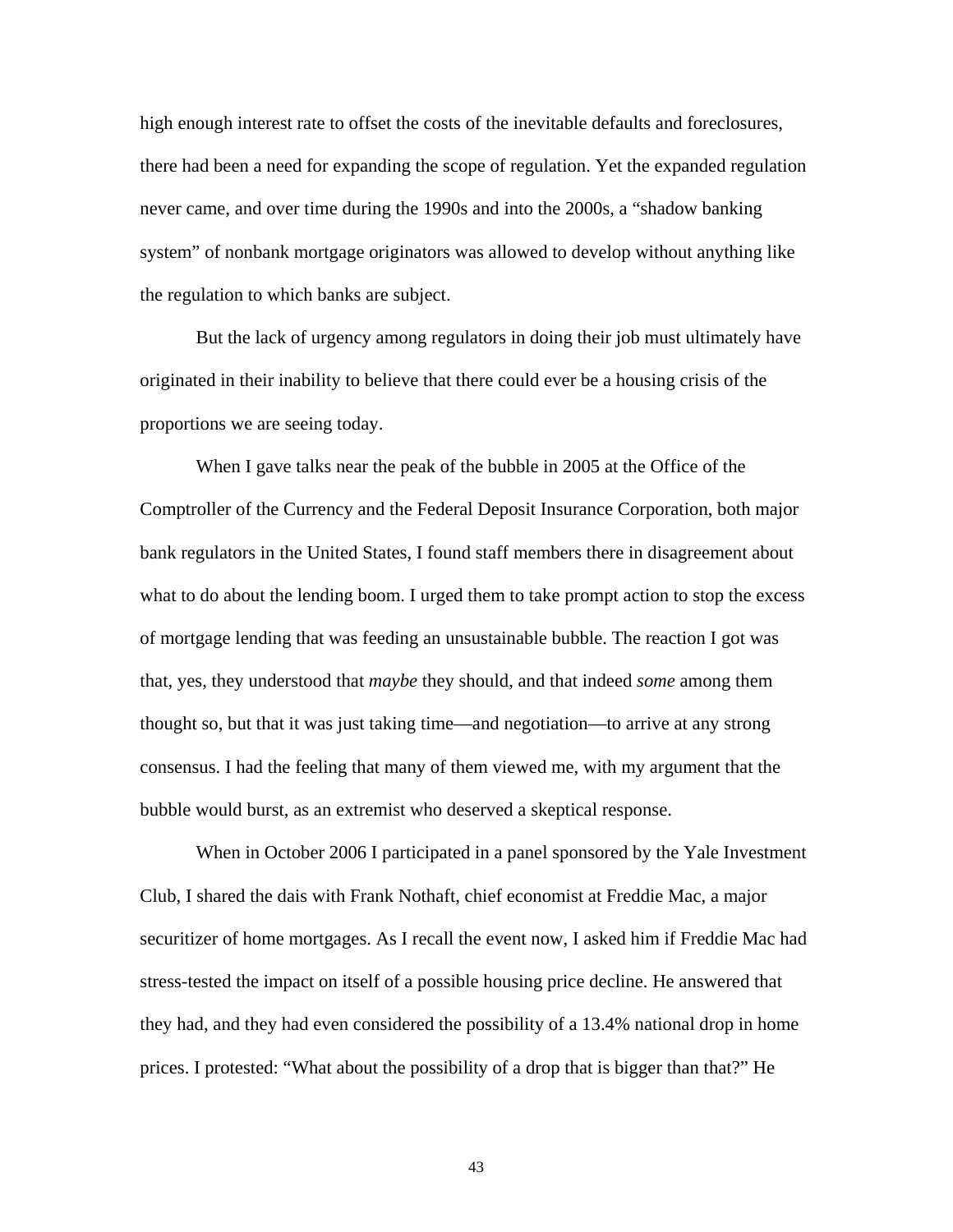answered that such a drop had never happened, at least not since the Great Depression.

During the housing market debacle after the 1980s home-price boom, the U.S. government passed the Federal Housing Enterprises Financial Safety and Soundness Act of 1992 (GSE Act), which in turn created the Office of Federal Housing Enterprise Oversight (OFHEO) to oversee the risks to such government-sponsored enterprises as Freddie Mac and Fannie Mae. One of OFHEO's objectives, specified in the act, was to prevent even the possibility of a financial freeze-up. OFHEO is still with us today, watching out for possible systemic risks. The GSE Act required that OFHEO develop a stress test that simulates possible adverse interest rate and credit risk scenarios, and OFHEO has done so.

However, in its annual reports to Congress through 2007, OFHEO never showed any recognition of the housing boom that has been the main cause of the risks, let alone any understanding of its psychological origins. These regulators did not seem to see the risk, and they allowed Freddie and Fannie to go on supporting the housing boom.

Ultimately an important reason why all these factors fed the bubble has to be that the very people responsible for oversight were caught up in the same high expectations for future home-price increases that the general public had. In many cases they may not have believed as zealously in the housing boom, but they nevertheless accepted the received wisdom that it could not end badly. And that was the end of the story.

### Disarray and Financial Freeze-Up

Evidence that institutions never expected these costly defaults can be seen in the total disarray in which many found themselves as the subprime market melted down. For example, by the end of 2007 banks were begging to be relieved from the requirements of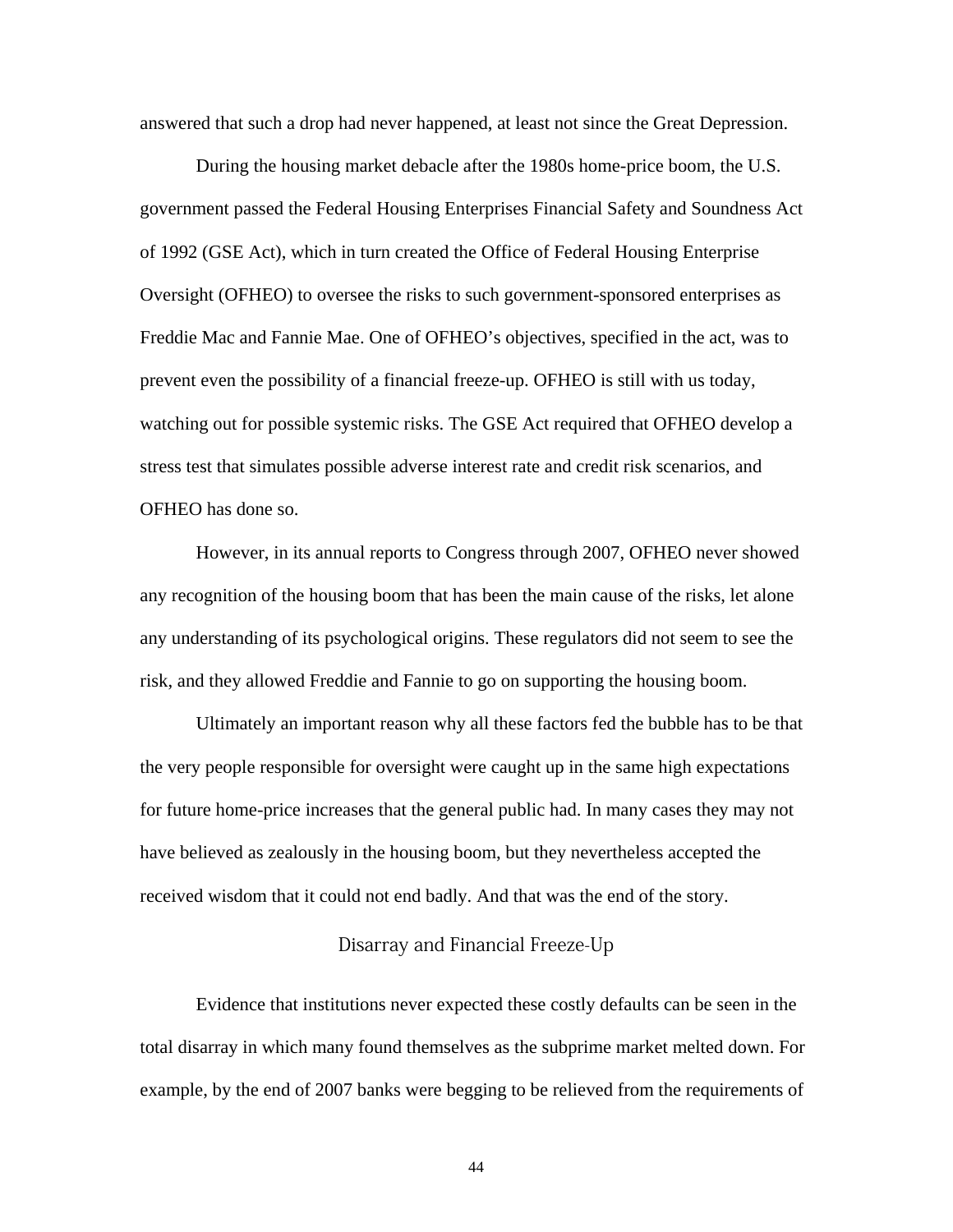Financial Accounting Standard 114. This rule, issued by the Financial Accounting Standards Board, requires banks to report bad loans (so-called impaired loans) based on the present value of future cash flows. It is an attempt to standardize the reporting of such liabilities and thus make it harder to conceal them in regulatory filings. The banks protested that they had never developed the computing power to handle the volume of such loan restructuring. They didn't develop it because they absolutely did not see the crisis coming.

This disarray is shown most clearly in the financial freeze-up that we have been experiencing around the world. Businesses of all varieties, in many countries, left their balance sheets vulnerable to changes in the prices of assets that were—directly or indirectly—tied to the real estate market.

The weakening of credit standards that led to this situation is part of the normal process of a speculative bubble, as was argued long ago by economists Hyman Minsky and Charles Kindleberger. In a climate of excessive optimism, people tend to take full advantage of a strong economy instead of protecting themselves from the possibility of a major correction—an eventuality that seems to them utterly remote.

## Changes in the Thinking That Creates Bubbles

So the new belief that investing in homes was just an awfully good idea fed the bubble after the late 1990s. But, one wonders, why did this happen just then? Why had such thinking not caught on, nationally or internationally, before? What made bubble thinking especially contagious after 2000?

It is not as if people were not interested in speculation before 2000. Hardly. In fact, land speculation was a widespread and well-known phenomenon, going far back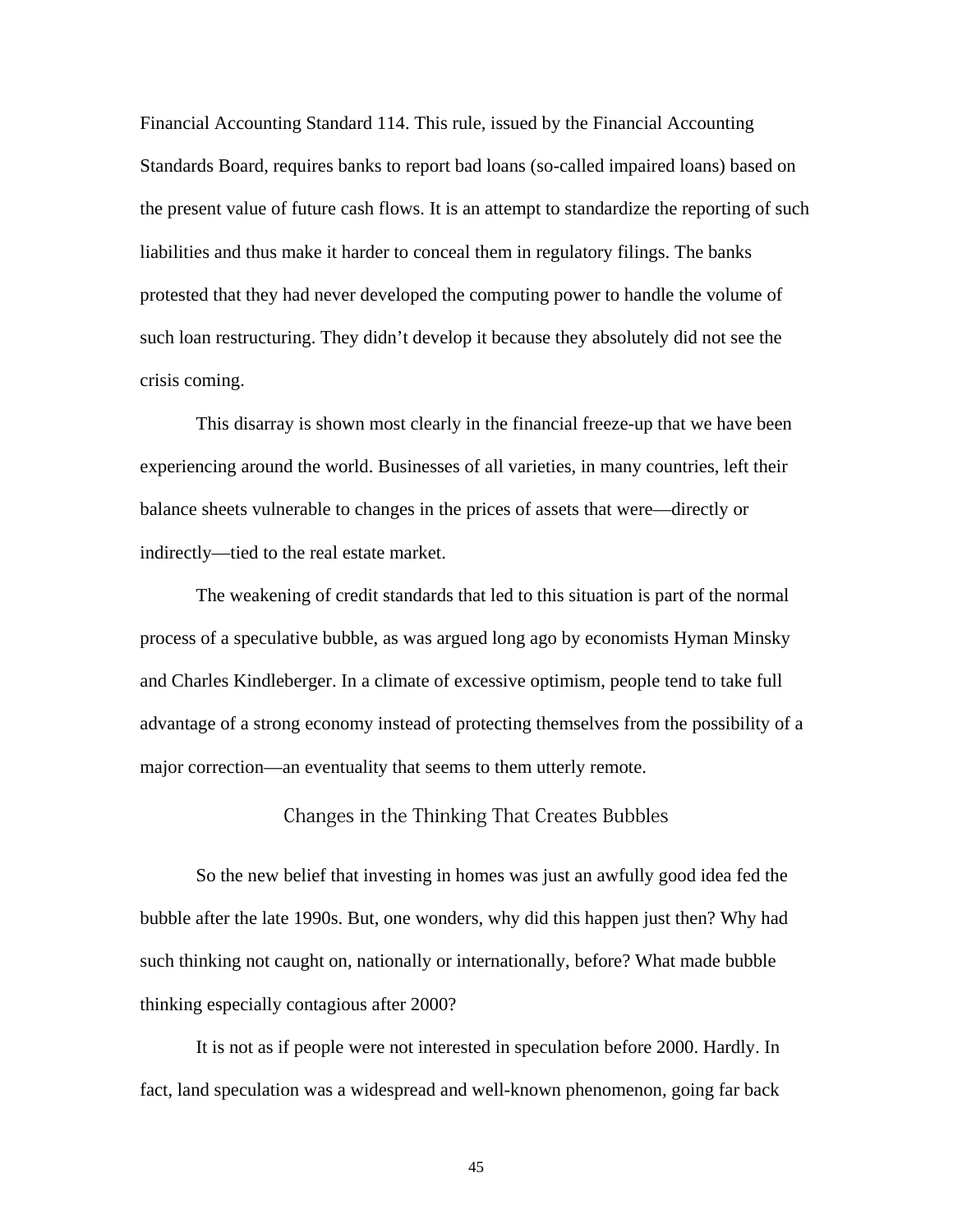into history.

In his 1932 book *The Great American Land Bubble: The Amazing Story of Land-Grabbing, Speculations,and Booms from Colonial Days to the Present Time,* the historian Aaron Sakolski argued that an atmosphere of speculation dates back to the beginnings of U.S. history. The opening line of the book says it all: "America, from its inception, was a speculation."<sup>[\\*\\*](#page-134-0)</sup> It was widely perceived by the eighteenth century, Sakolski argued, that America would eventually be populated much more densely by vast numbers of immigrants. Land speculators from the late 1600s onward would buy thousands of acres for a shilling an acre and hope to sell them many years later to immigrants, doubling or tripling their money. There were waves of speculative mania, and land apparently sometimes became overpriced, leading to drops and to the ruination of speculators. Indeed the fever for land speculation infected some in the highest places. No less an early American than George Washington, according to Sakolski, was a land speculator.

Homer Hoyt, in his 1933 book *One Hundred Years of Land Values in Chicago: The Relationship of the Growth of Chicago to the Rise in Its Land Values, 1830–1933,* paints a similar picture of speculation in land values in the city of Chicago. But, like Sakolski, Hoyt was talking about *land* speculation (in choice lots and blocks within the Chicago metropolitan area), not about individual homeowners buying homes in the hope of making a profit.

It is not coincidental, by the way, that both of these classic accounts of real estate speculation appeared right at the peak of the last great real estate crisis in the 1930s. That was when the public was most interested in real estate speculation. We have entered another era of heightened attention to real estate speculation, and new books about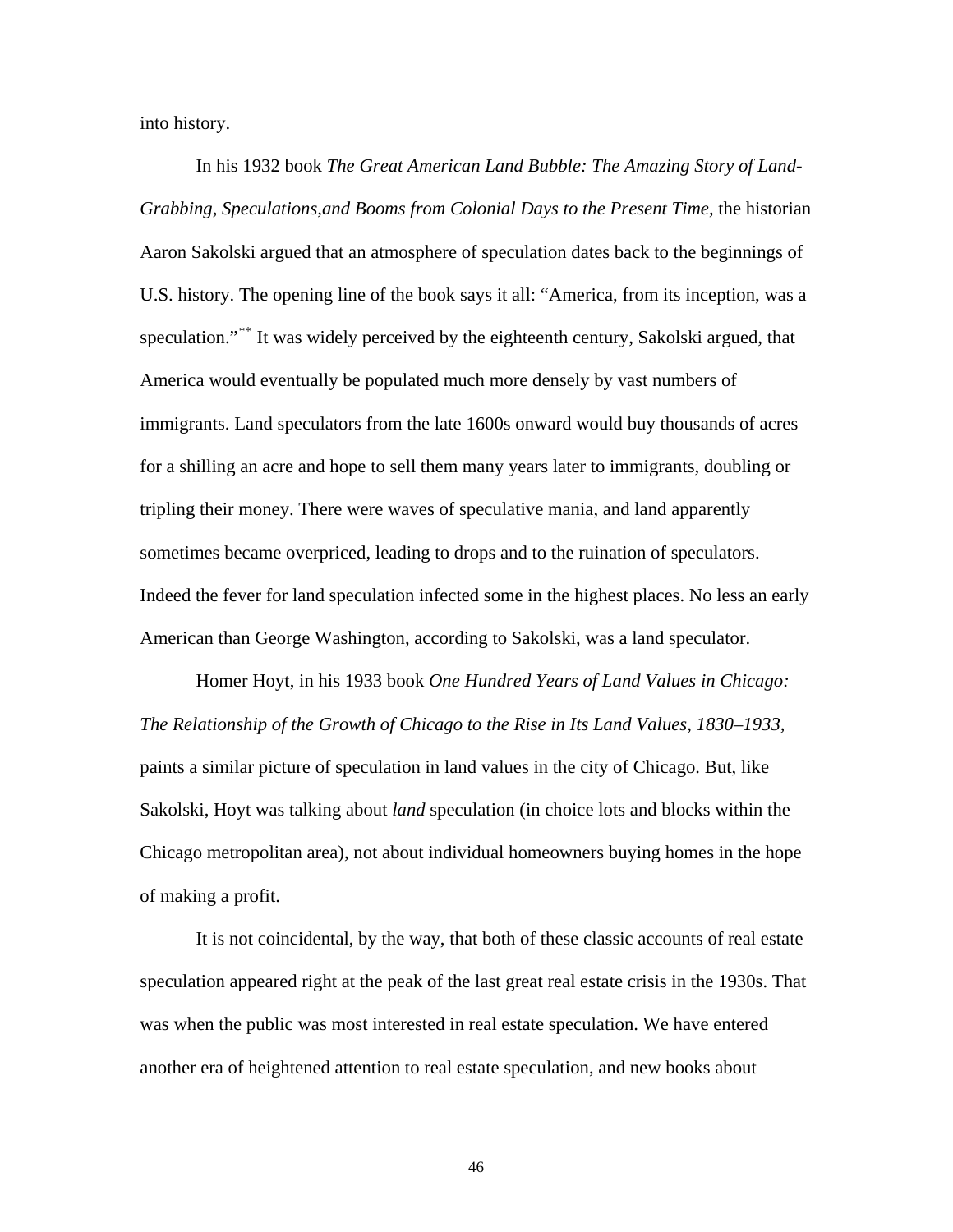housing speculation have been appearing in great numbers. The focus on the real estate market that has increased the social contagion of bubble thinking appears to be related to the aftereffects of the stock market boom of the 1990s.

That boom involved a transformation of people's thinking about their role in the economy. The idea developed that we ought to expect to make a lot of money investing. The transformation went well beyond opinions about particular investment strategies to alter the very self-esteem mechanism that supports our egos. The Protestant work ethic that had underlain the national psyche for so long underwent a makeover. To a substantial extent, we no longer admired those who were merely hard workers. To be truly revered, one had to be a smart investor as well.

Since the 1990s we have also come increasingly to think that the movers and shakers of the world are smart investors too. We began to believe that nascent capitalism in China, India, Russia, Brazil, and other less-advanced countries was producing a vast new class of the wealthy, who would bid up the price of real estate and other assets that were in limited supply. Of course these countries really *were* developing. The mistake was in exaggerating the significance of these stories of emerging capitalism for the real estate market of today.

What is different with the recent bubble, in comparison with earlier bubbles, is that the "new era" story is one of economic pressures that will raise the price of every available piece of real estate. Real estate bubbles from other times in history have always been relatively local, and the story that was seen to explain the bubble did not generalize to cover real estate everywhere.

The Florida land bubble that peaked in 1925, the biggest real estate bubble during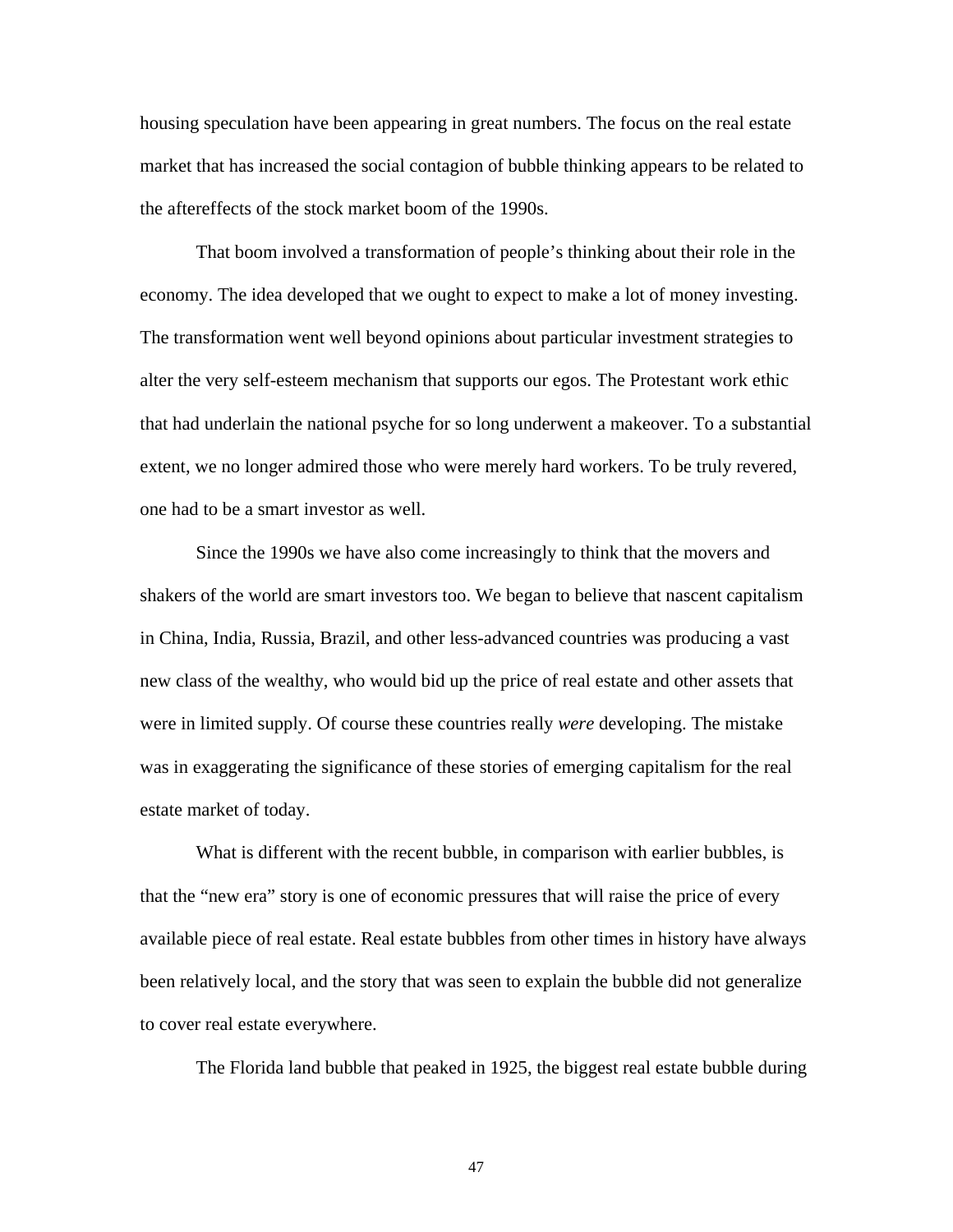the first half of the twentieth century, apparently spread a good deal beyond Florida, but it nevertheless had a relatively modest effect on urban home prices nationwide. National real home prices increased only 19% between 1921 and the peak of the bubble in 1925. The story then was essentially that Florida was being discovered, as the automobile proliferated, as an accessible place, and that land there was running out. That story would never be seen as justifying a boom in Cincinnati or Toronto.

Local housing booms certainly occurred long ago. There were housing booms even in the legendary days when the cowboys and Indians still roamed the American West. How could there have been a housing boom *then,* when the American West was still very much a frontier and land was extraordinarily abundant? But there was—in southern California, when people from all over the country converged there to speculate in homes. And, yes, there was a story then about California that justified the bubble, once again a story that did not generalize to other states.

The California bubble built up in the 1880s, peaked in 1887, and burst in 1888. Newspapers around the United States wrote abundantly about it as it happened, and the articles repeatedly praised the wonderful climate, beautiful scenery, and California lifestyle.

On the other hand there was also a great deal of contemporary skepticism as to why the California boom had assumed the proportions it did. A story in the *Los Angeles Times* of December 27, 1887, entitled "The Southern Boom," recounted the observations of one reporter from out of town:

**<COMP: Next three paras are an extract, but no tag provided for same in style sheet linked to this file as received.>**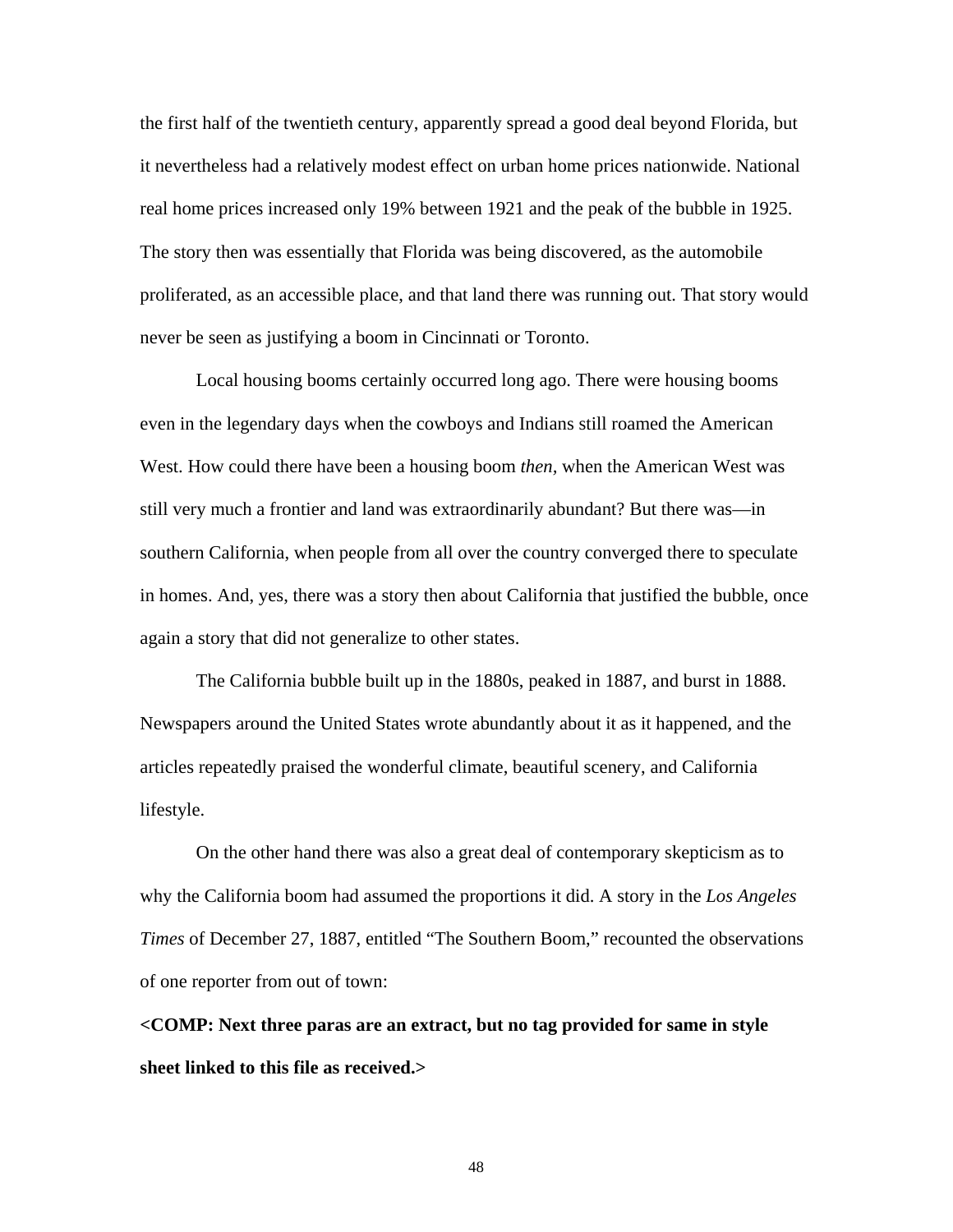At Los Angeles, the true home of the boom, you arrive at the hotel and are told they can give you meals but no bed. You scowl, scratch your head, and wish that every fool had not come to town the same day that you did. You sally forth, and at last are given a cot in the hall, and you are happy.

In the morning you start out to see the sights, and you begin to see them within the first block you go, and the further on you travel the more you see. You are continually inclined to paraphrase the old song "Mine eyes have seen the glory of the lord" with "Mine eyes have seen the marvel of the boom." But they have not. You can travel around for days in Los Angeles and not see it all. It is useless to attempt to describe it. As well try to count the stars in Heaven as to number the new buildings in construction at the present time. . . .

"What has done all this?" you ask. We answer: "The boom." "Well, what is the boom?" you inquire. We made the same inquiry of dozens of men in all avocations of life, and none could give us an answer. We were told it is something unprecedented in the financial and economic experience of the country. We asked if it would last, and were told that as it came unbidden, it would probably be as erratic in its going.<sup>[††](#page-135-0)</sup>

The talk reported in this article is much the same as that we heard in the 2000s, with the same amazement about the price surge and the resulting construction activity, the same puzzlement about why it was happening.

Judging from newspaper stories written around the United States during the boom of the 1880s, the boom was national in the sense that everyone around the country had heard of it, and many from other states were rushing to southern California to participate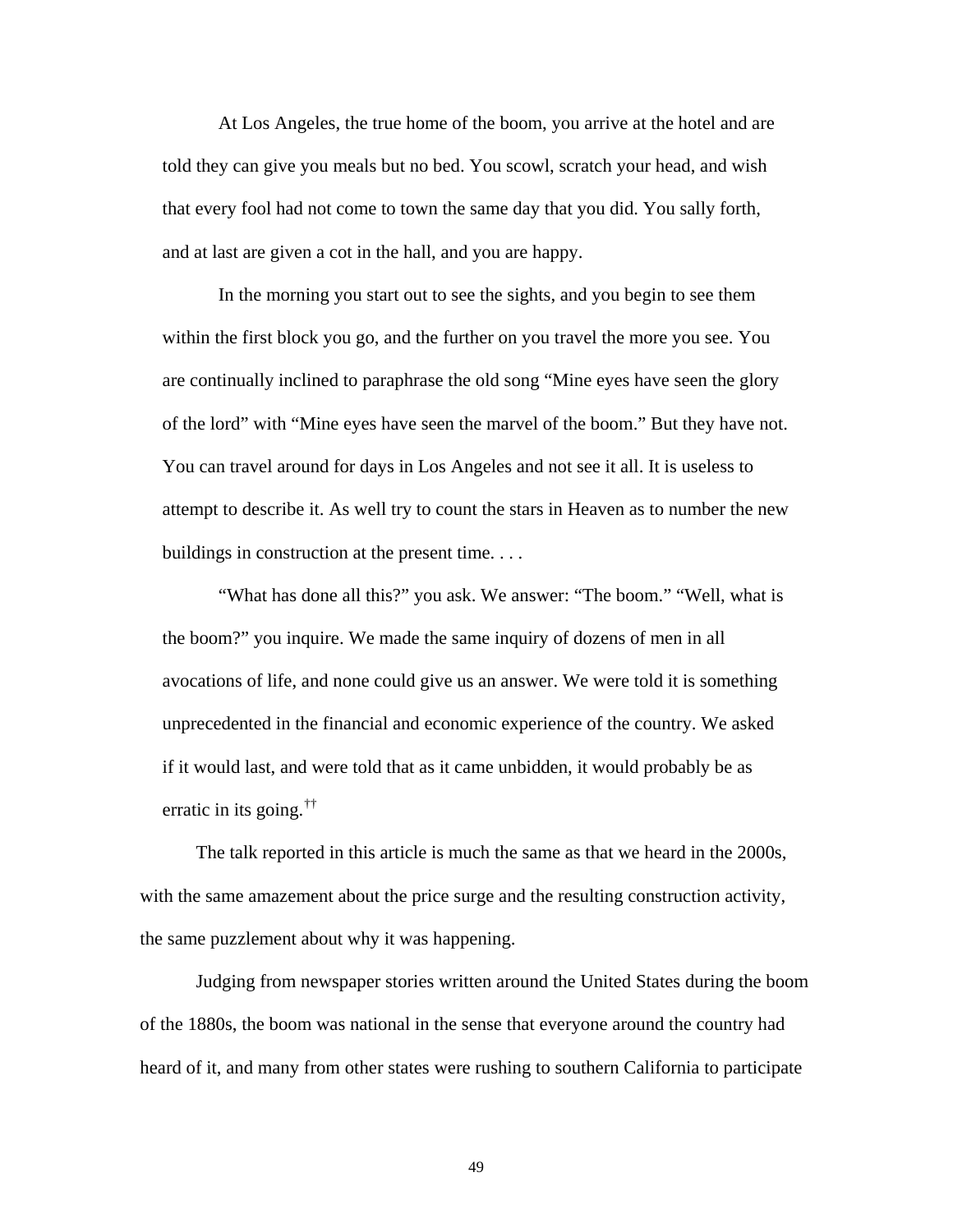in it. But there was no suggestion that it was national in the sense that people thought it would infect *their* city. For the story accompanying this boom always stressed that this was a California boom, and that it was driven by the appreciation of the rare beauty and climate of that area.

Still there are puzzles. California is a vast area, and the wonderful climate covers much of this area, and there was abundant farmland and raw land in the 1880s on which new homes could be built. But it must have seemed somehow plausible to many that the cities of California were shaping up to be such unique and desirable places that homes there were uniquely valuable and would stay that way.

How else could they justify paying high prices for a home in the 1880s in a California city when they could buy a huge farm just a short distance away? In a way, of course, they were right: urban areas in southern California today remain very important hubs of social, cultural, and economic activity. The error in thinking then was one of proportion—of thinking that prices would rise so much and so fast from the 1880s going forward. It was also an error of attribution—of attributing the sudden rise in prices to the abrupt recognition around the country of the importance of the cities of California, rather than to the psychological effects of the boom. As we have seen, there were some who seemed to understand the psychology of the boom, and some of them even wrote for newspapers. But plenty of others just didn't get it, and they were not astute enough judges of human nature to realize that they were being caught up in a vortex of extraordinary market psychology. They were the ones who bought properties and drove the boom.

A boom needs a story—one that people will believe, one that justifies the price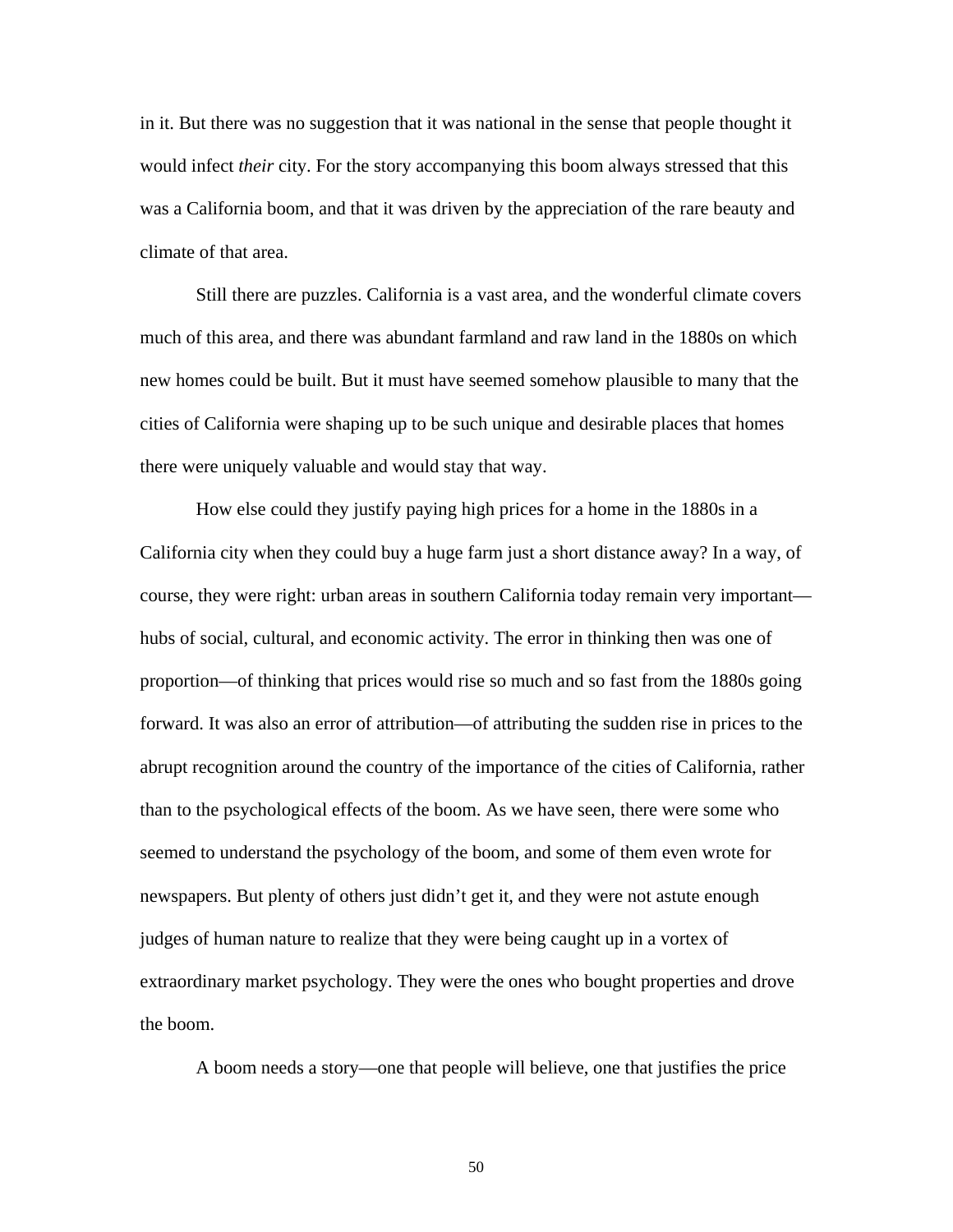increases as something other than temporary aberrations. Not everyone has to believe the story, as long as enough do to drive up the market.

The failures in understanding the true nature of the bubble are never credible as rational responses to information, for they are at their heart stories of contagion of thought. A story that can be constructed to justify a bubble and that sounds somehow superficially plausible to some segment of the population becomes amplified and contagious by the very fact of the bubble.

Understanding Public Thinking during the Recent Bubble

What has changed since the 1990s to suddenly make us avid speculators in homes in so many different places? Trying to answer that question requires that we go back to consider the forces that generate bubbles. Why was there a tulip mania in Holland in the 1630s—and why has the speculative fascination with tulips since left our collective consciousness?

I discussed this subject at some length in *Irrational Exuberance,* especially its second edition, and I present only some basic ideas here. There is something about the current collection of easily recalled views and ideas that encourages bubble thinking about homes, though it is hard to pin down. One factor is that the "new era" story we have been experiencing during this massive housing bubble somehow conflates land values with housing values. This admixture is in part simply the result of the bubble itself. It used to be that the underlying land typically constituted only 15% or so of the value of a home in a typical city. So people thought of their homes as depreciating manufactured goods, like cars and boats, which require a lot of upkeep and eventually go out of style. But now that land value (defined as the price of a home minus the estimated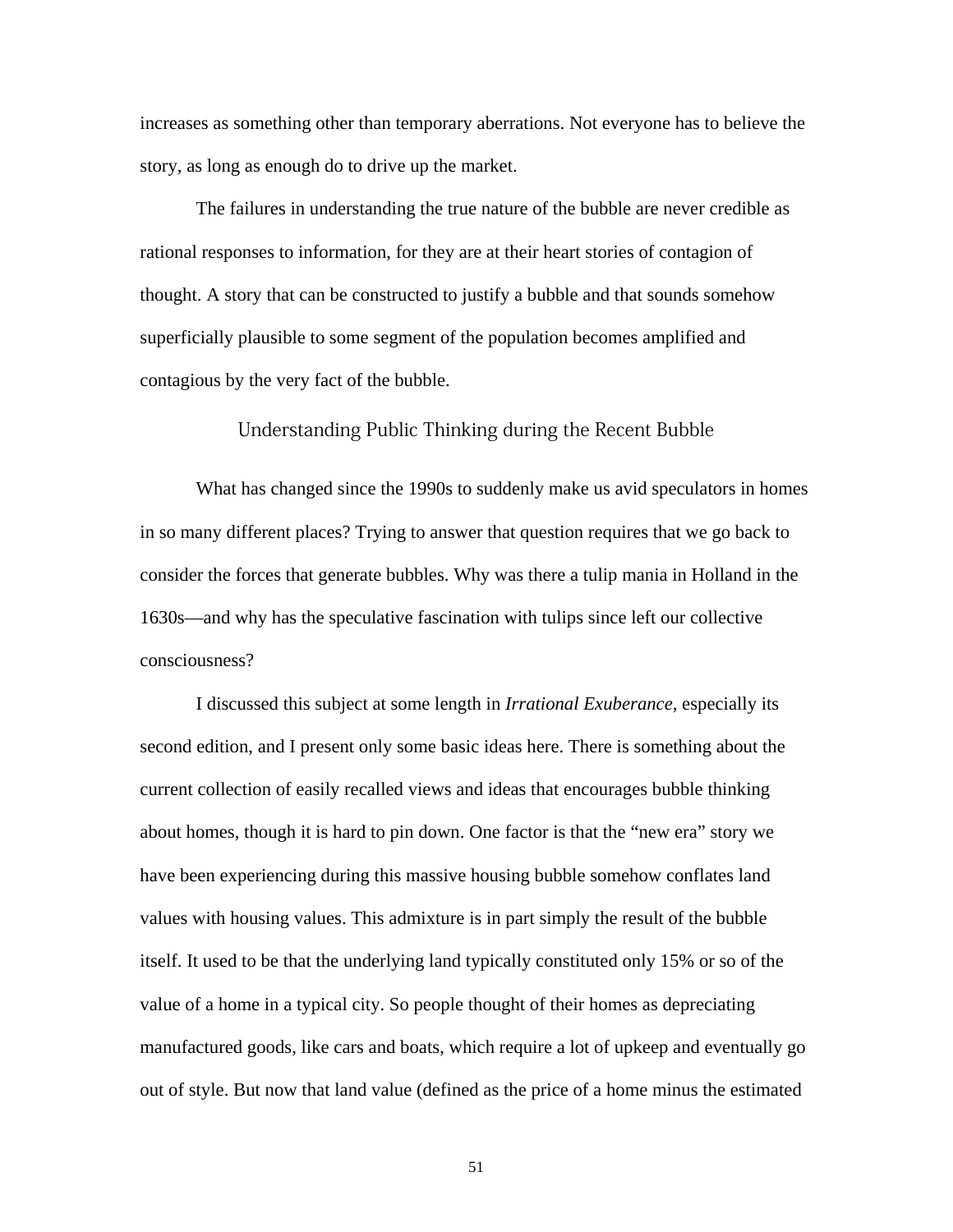cost of building the structure) is often over 50% of home value, we are starting to think of houses as if they are land. Since we see homes every day, there is a naturally high contagion rate, during a new bubble, for a story that describes homes as the best investment one can make.

The error that we are making is to think of this situation of heightened land values as a new equilibrium. There will be a natural process of finding ways to build homes on less land, or less expensive land. This can be achieved either through building higherdensity housing, such as more and taller apartment buildings or infill development in urban centers, or founding new urban areas. But such considerations are three steps ahead of the average home buyer's thinking.

In fact there is plenty of cheap land available. The new thinking is that the land in cities is somehow very different from land elsewhere, that we cannot substitute cheaper land for expensive urban land, even in the long run, and that that will justify the very high expectations for its future price. This is such an important part of our bubble thinking that the next chapter will consider it at length.

## The Forecastability of Housing Prices

To understand the recent home-price bubble, it is necessary to reflect on the amazingly high level of forecastability of home prices. The housing market is totally different from the stock market, where prices more nearly resemble a "random walk." In the stock market, prices may go up one day and down the next, with relatively little apparent pattern. But, with housing, the market seemed to go in the same direction year after year. U.S. home prices increased every year from 1997 to 2006. The rate of increase of home prices, which was negative in 1991, increased at a generally increasing rate in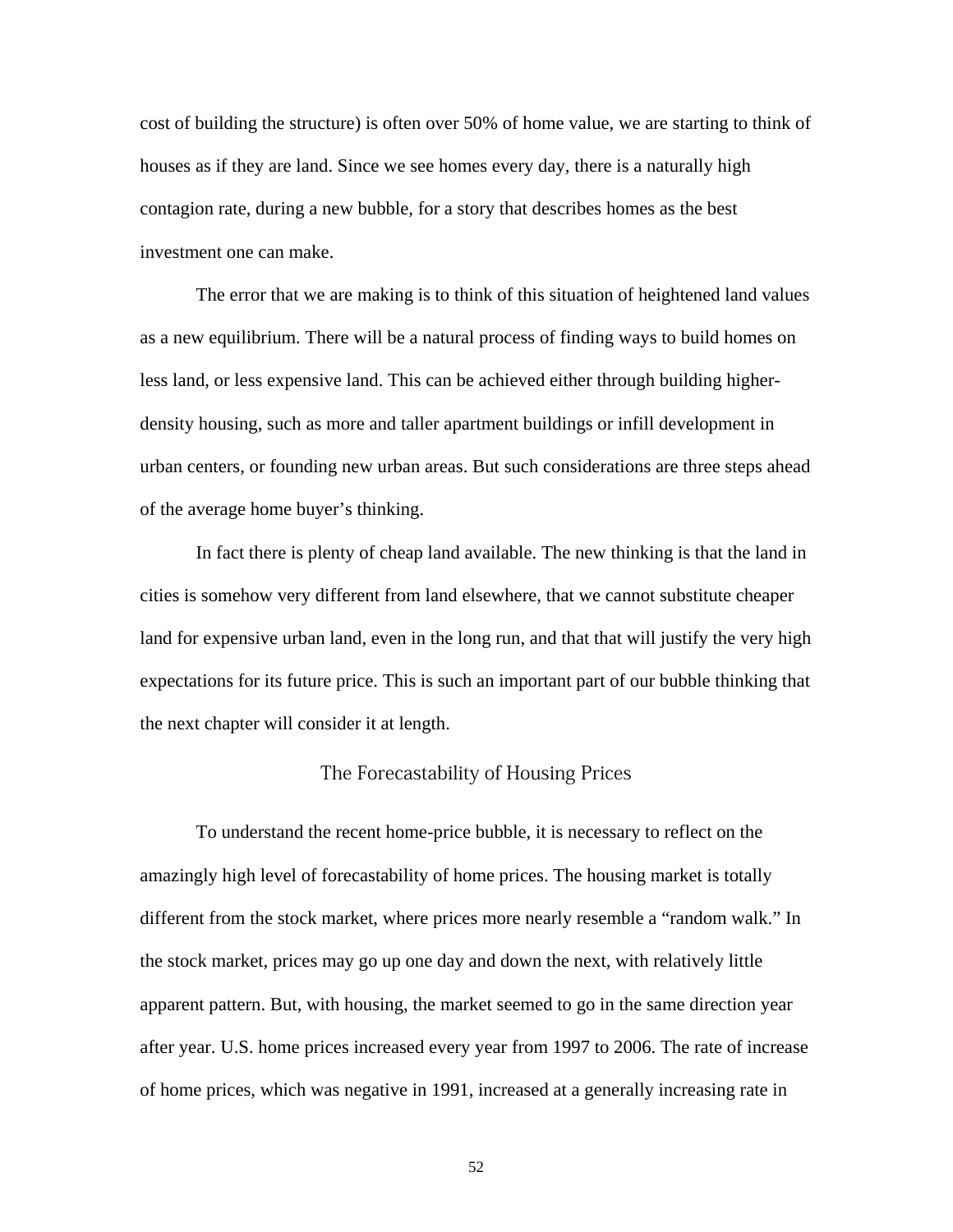most years until 2005—a fourteen-year run of mostly increasing rates of increase of home prices.

Bubble thinking means thinking that the trend in prices will continue. Such thinking is mostly irrational for the stock market, since price trends are usually not consistent there. But, oddly, it seems quite rational for the housing market, at least when it is at the height of a boom. Looking at any of the figures in the last chapter, one is struck by how easy it has often been to forecast the housing market in recent decades.

Karl Case and I first confirmed this forecastability of home prices in an article we wrote for the *American Economic Review* in 1989. The real innovation in that article was our repeat-sales home-price index, which showed for the first time how home prices have actually been behaving. My former student Allan Weiss wanted to put this index into practice, and so in 1991 we set up a company, Case Shiller Weiss Inc., which he headed, to produce the indices. We sold the company in 2002 to Fiserv Inc., which now produces the indices, and they have been further developed and continue to be issued by Standard & Poor's.

The home-price index that was most talked about when company, the simple median of home prices published by the National Association of Realtors, was very noisy because there were rapid changes in the mix of sales from month to month. Large or high-quality houses may sell in one month, small or low-quality houses in another, and so the series *looked* noisy, just like the stock market. But when Case and I cleared out the noise by basing our index only on changes in prices of individual homes, thereby eliminating this mix problem, we found that home prices move exceptionally smoothly through time.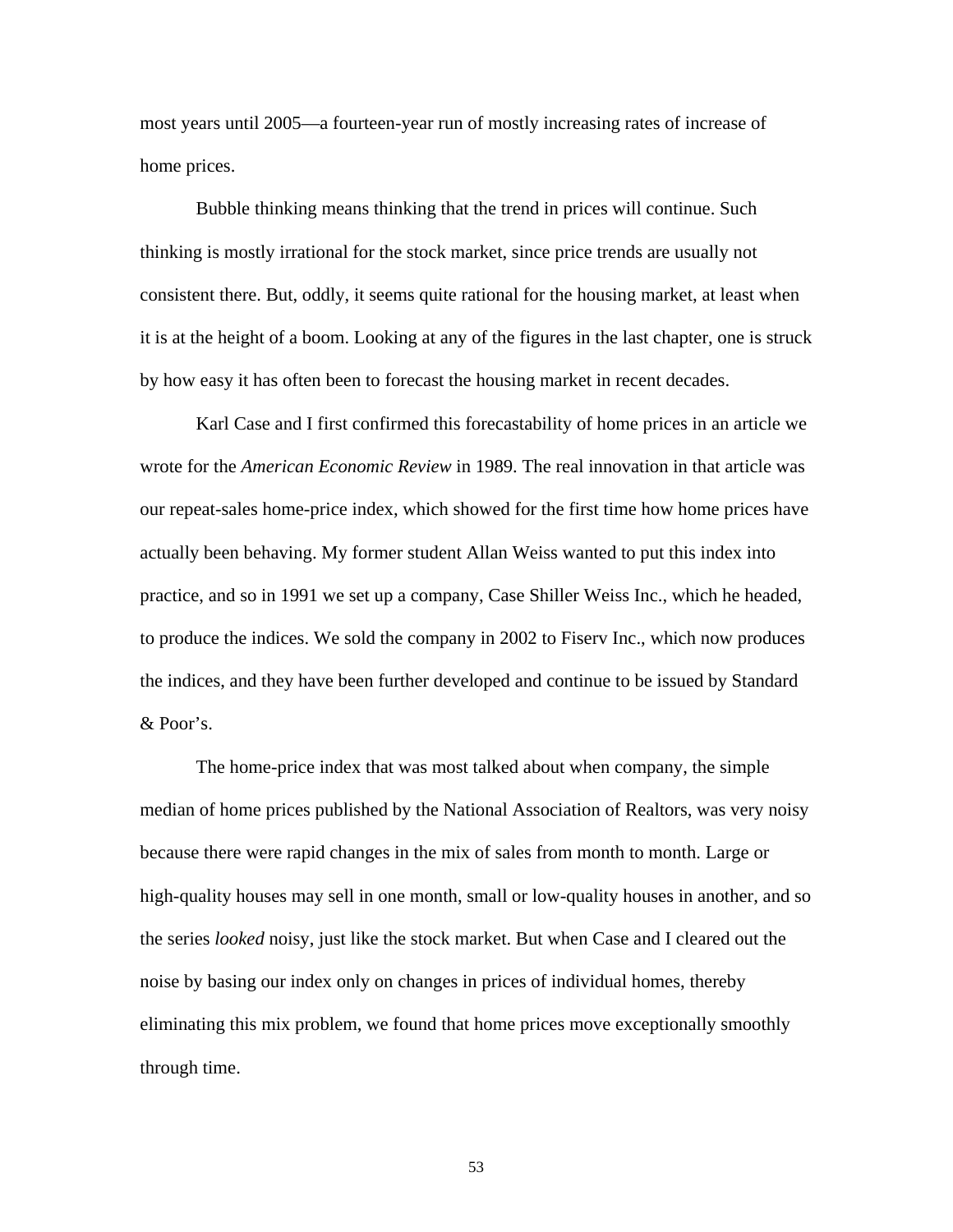How can prices be so forecastable? Isn't it supposed to be very hard to forecast speculative prices, and aren't such prices supposed to at least approximate a random walk? Yet our statistical analysis confirmed that home prices *are* quite forecastable.

But how can this be? Isn't this the proverbial "money left on the table" that, according to economic theory, just should not happen? Couldn't somebody make a lot of money simply buying property in a housing boom and selling a year or so later? How can it have been so easy to make money in real estate?

The answer is, in fact it *was* easy to make money in real estate during the boom in the 2000s—if one understood the momentum in home prices. Apparently, with better home-price data being published in the 1990s, some smart-money investors decided to take a flyer on this booming market, and those who did it and got out in time generally did succeed. It shouldn't have been that hard to get out in time, either. We had two years of warning of a slowdown before prices actually started dropping.

This apparent profit opportunity was an important cause of the bubble, in that it sustained the feedback that generated the bubble. Indeed people were thinking that they could make a lot of money by buying housing, since they had seen others do it, year after year.

Then why did so many get caught by the bubble? They stopped seeing the bubble as a case of simple momentum that one could ride for a while but that must be exited before the market reversed course. Instead they came to believe the story that the boom would *never* end, as we shall see in the next chapter.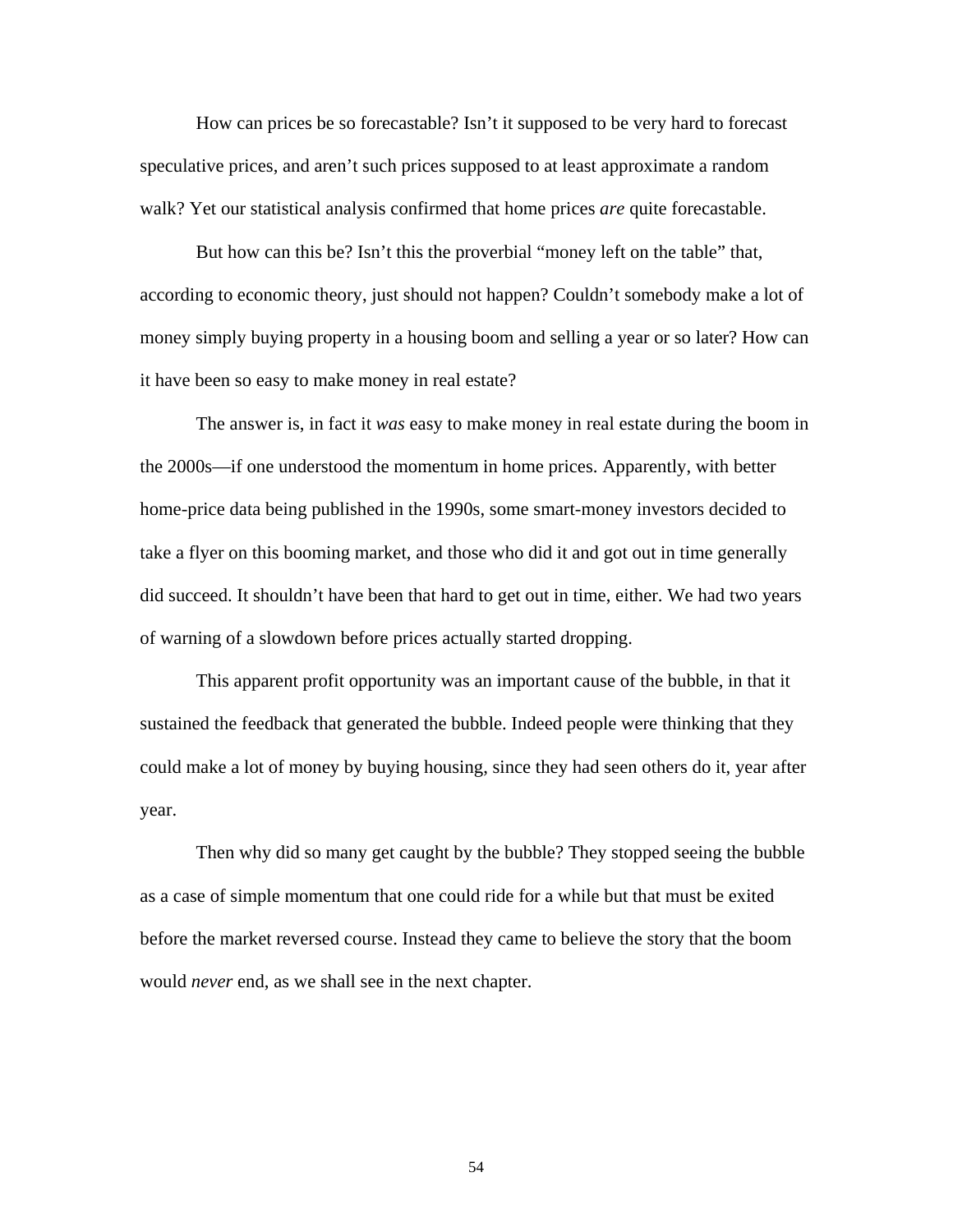4

The recent bubble has greatly encouraged public belief in a long-standing myth—the myth that, because of population growth and economic growth, and with limited land resources available, the price of real estate must inevitably trend strongly upward through time.

Since the late 1990s people have increasingly come to believe in our existing cities—in their uniqueness, in their special status. As we saw in Chapter 3, the strength of this belief seems to be associated more with the idea that the increasingly capitalist world is growing rapidly richer than with the observation that simple population growth is at work in producing higher prices.

Indeed the GDP of advanced countries has been increasing at about 3% a year for many decades, and it stands a good chance of continuing to do so over the long run. The rate of GDP growth is even higher in less-developed countries. This might suggest to some that real home prices should rise at a similar rate. In fact that is not what has been happening, and it is not likely to happen in the future.

The fraction of incomes that is spent on housing in the national income accounts has been fairly constant over the decades—but the rising incomes are expressed not in rising home *prices* but in increasing *amounts* of housing consumed.

 If one looks squarely at the issue, it is clear that the rise in value of existing urban areas has shown no tendency at all to make investors rich. If the real prices of homes had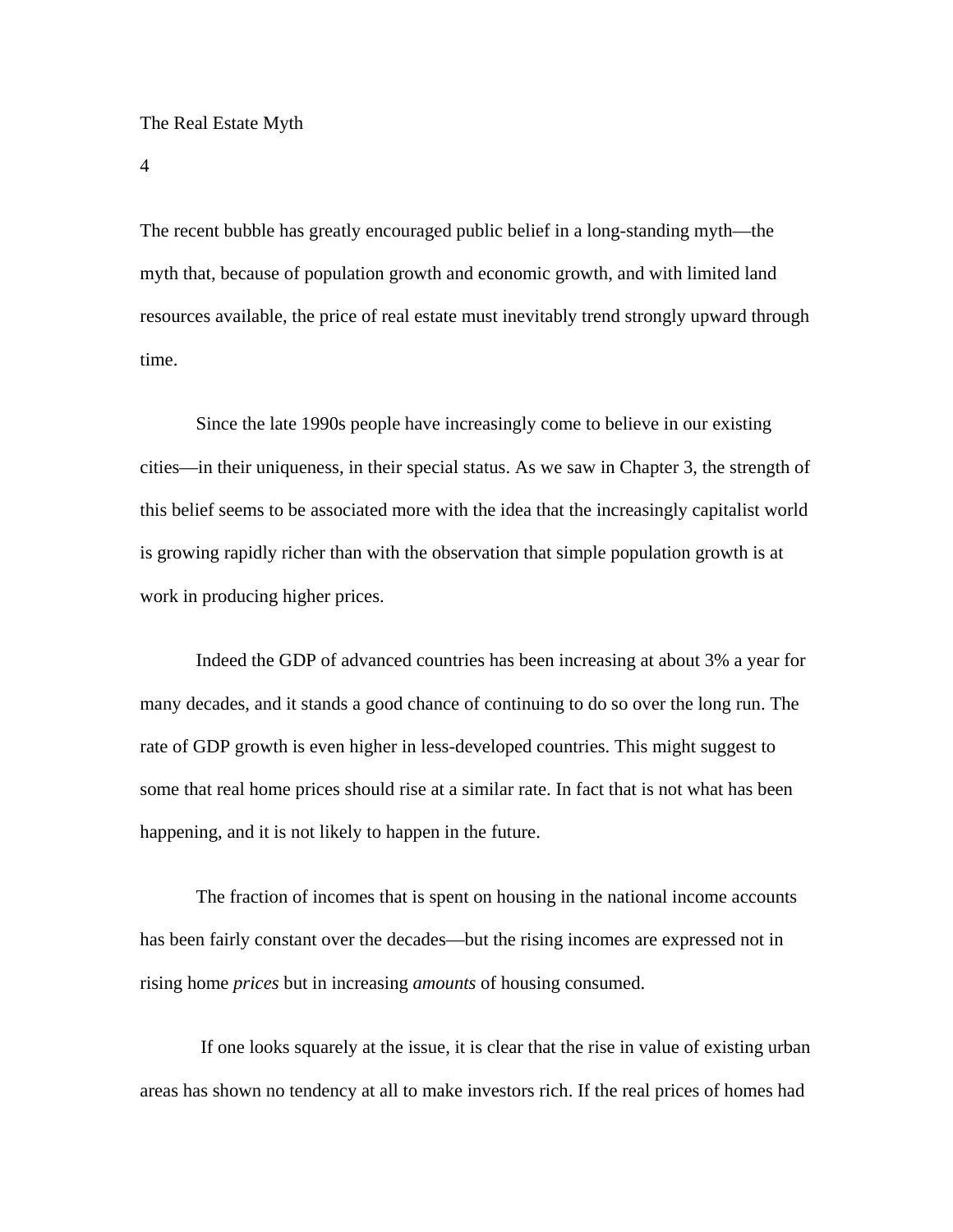risen at just 3% a year over the past century, then we could generally not afford houses that are any better or bigger today than we could then. But we know that homes have in fact gotten much larger and better.

According to the U.S. Census, the average floor area in new one-family houses rose from 1,525 square feet in 1973 to 2,248 square feet in 2006, almost a 50% increase. And floor space is only one measure of home quality.

One can compare the average price of a new home with the Constant Quality Index of Home Prices, computed by the U.S. Census Bureau since the 1960s. The average nominal price of a new home rose by a factor of 8.605 in the thirty-five years between 1963 and 1998. (I chose a time period ending before the recent bubble, to avoid distortions.) But the Constant Quality Index of New Home Prices, also computed by the Census Bureau, rose by a factor of only 5.928. The ratio of those two factors is 1.452, which could be interpreted to mean that new homes were 45% better overall in 1998 than they were in 1963. By this measure, then, the rate of growth in new home quality was 1.1% a year. This is a good fraction of the growth of real per capita income over that interval, which was 2.4% a year. Moreover, average household size fell from 3.29 persons in the 1960 census to 2.63 persons in the 1990 census, a decline of 0.7% a year. We were able to spend our increased incomes on bigger homes and in spreading out among more homes. And we still had money left over to improve our standard of living in other ways, such as traveling more, spending more on entertainment, and demanding better health care. It is very clear that we were not struggling with relentless increases in home prices that even kept pace with our income.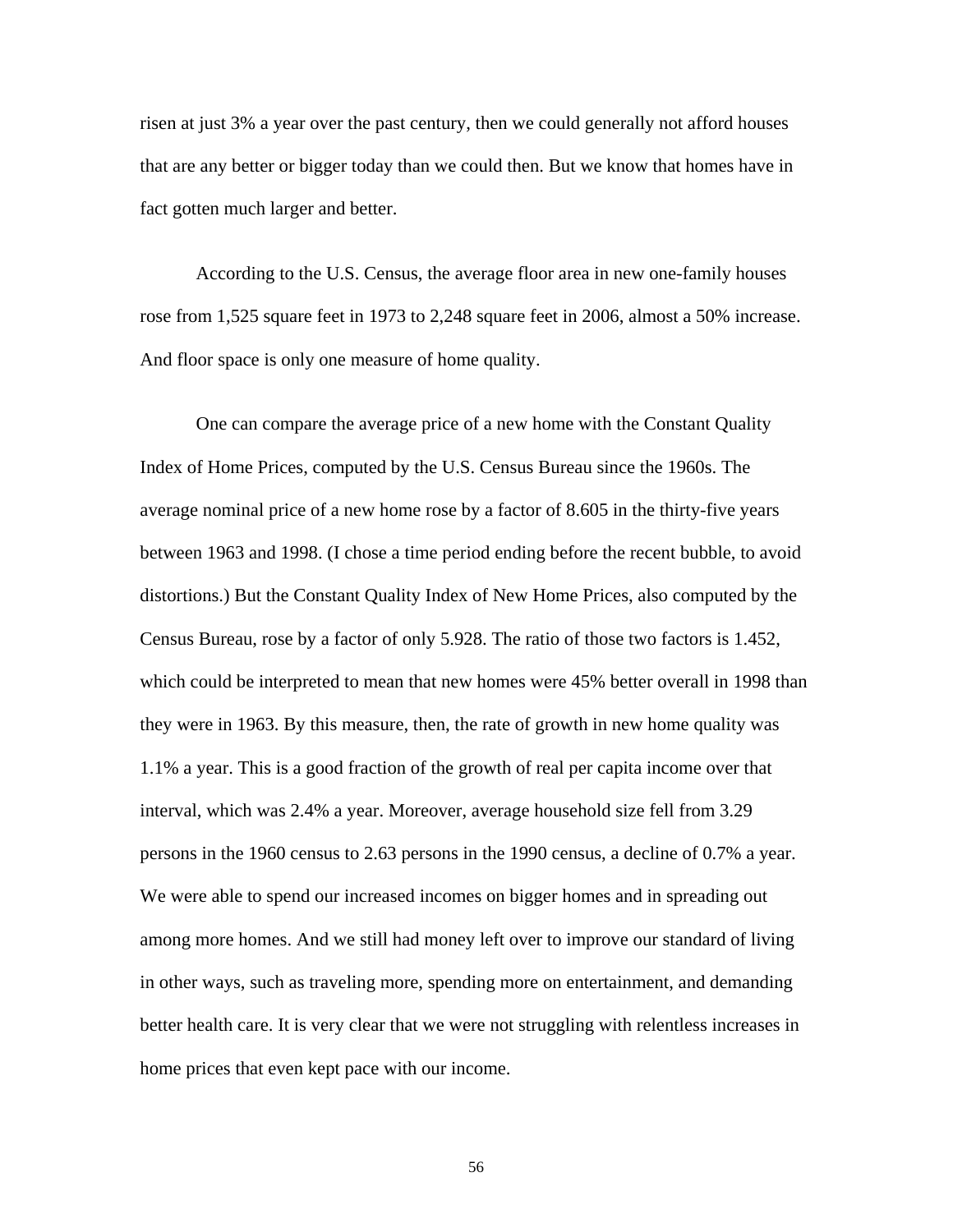#### Construction of New Homes—Outside the Glamour Cities

The economist William Baumol has posited what has come to be known as *Baumol's law:* the costs of those goods or services whose production is amenable to technological progress will tend to decline over time relative to the costs of goods or services that are by their nature not so amenable to technological progress. Thus, for example, the cost of education (which relies on traditional classroom teaching, not something that is heavily benefited by technological progress) will tend to increase over time relative to the cost of manufactured goods (whose production can be improved with new tools, methods, and materials). Baumol's law therefore suggests that the price of homes (at least the structure component of home prices) should fall over time.

Yet the actual building costs for which we have records do not show such a downward trend over the whole century plotted in Figure 2.1, although they did from 1900 to the Depression of the 1930s and over the past twenty years. Clearly, at least the spirit of Baumol's law is being followed: home prices have not shown a strong or consistent upward trend before the bubble that started in the 1990s.

Of course land cannot be built; except for a few artificial islands in Dubai and some other suitable places, the quantity of land is fixed forever. But land is just one input into the production of homes, and if higher land prices in urban areas are pushing up home prices, then there is an incentive for builders to find alternatives to heavy use of this scarce resource.

They can build more densely in urban areas. While there are political forces arguing against increased density (notably the owners of existing homes, who see such construction as a threat to their home values), it is hard to believe that those forces can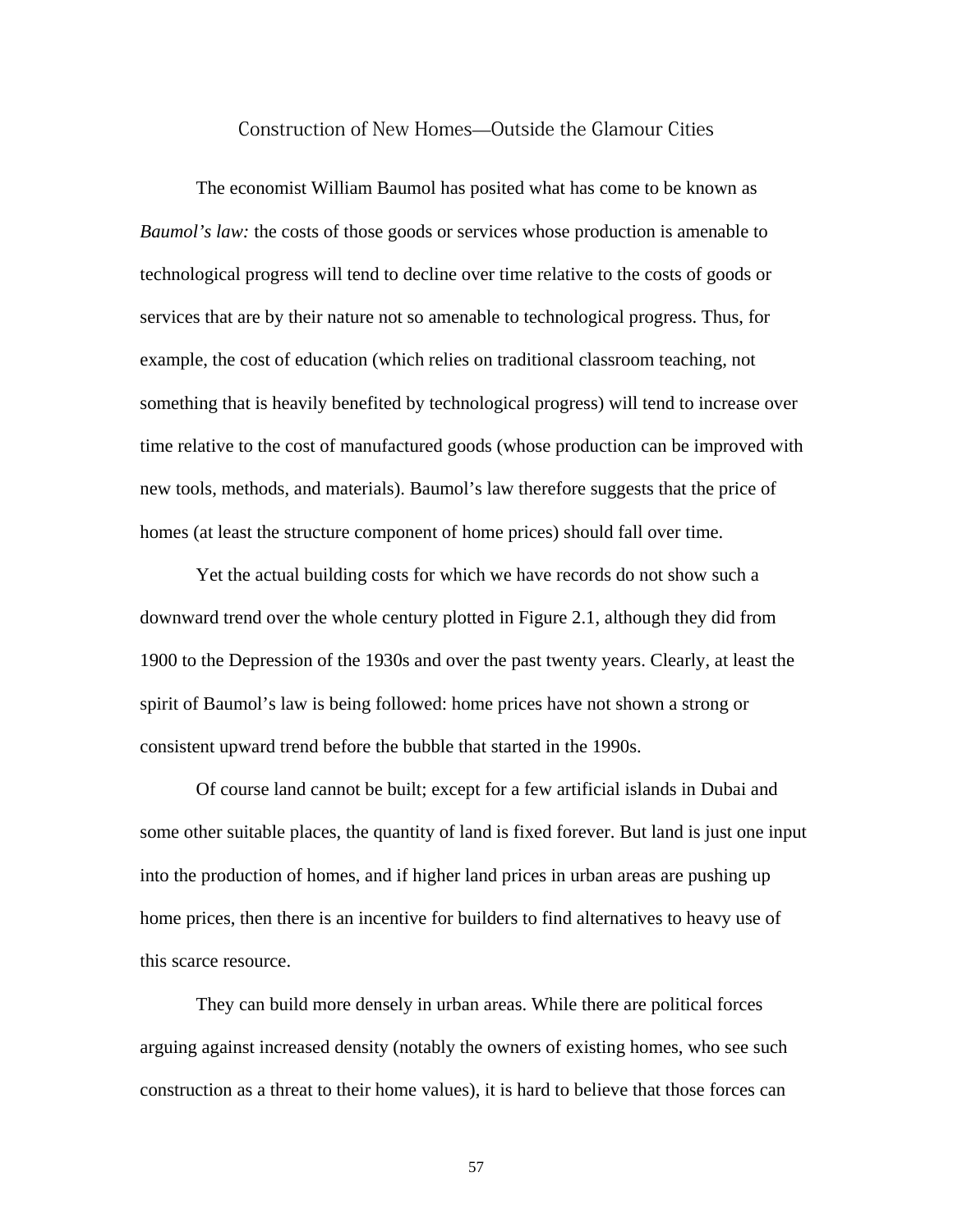win out in the long run, given the moral argument for supplying people with homes and the persistence of developers in pursuing opportunities to ply their craft.

And there is a great deal of land to expand to. According to the U.S. Census for the year 2000, urban land area accounts for only 2.6% of total land area in the United States. The high value of homes in major cities is accounted for by their location relative to the built environment, not the unique value of the land. That kind of environment can be reproduced by planned and coordinated efforts.

## Urban Patriotism and Parochialism

The belief in so-called glamour cities as loci for fantastic real estate investments has a tinge of patriotic feeling behind it. Many seem to consider their own city as possessing an illusory greatness, to an unhealthy extent.

I had the pleasure of giving an outdoor lunchtime talk to an international group of investment professionals at the beautiful seaside resort of Ozdere, near Izmir, Turkey. In these pristine surroundings, with a spectacular view over the Aegean Sea to the Greek island of Samos, where the mathematician Pythagoras and the astronomer Aristarchus once lived, I told them about the incredible loyalty that people often show to their own homelands. For example, I told them of Californians' feelings about their home state. I explained that they are very proud of their pleasant weather and beautiful scenery. Californians often say "everyone wants to live here." I know they say that in great numbers, because they write it with some regularity on questionnaires I have sent out asking the recipients to comment on the real estate situation in their home states.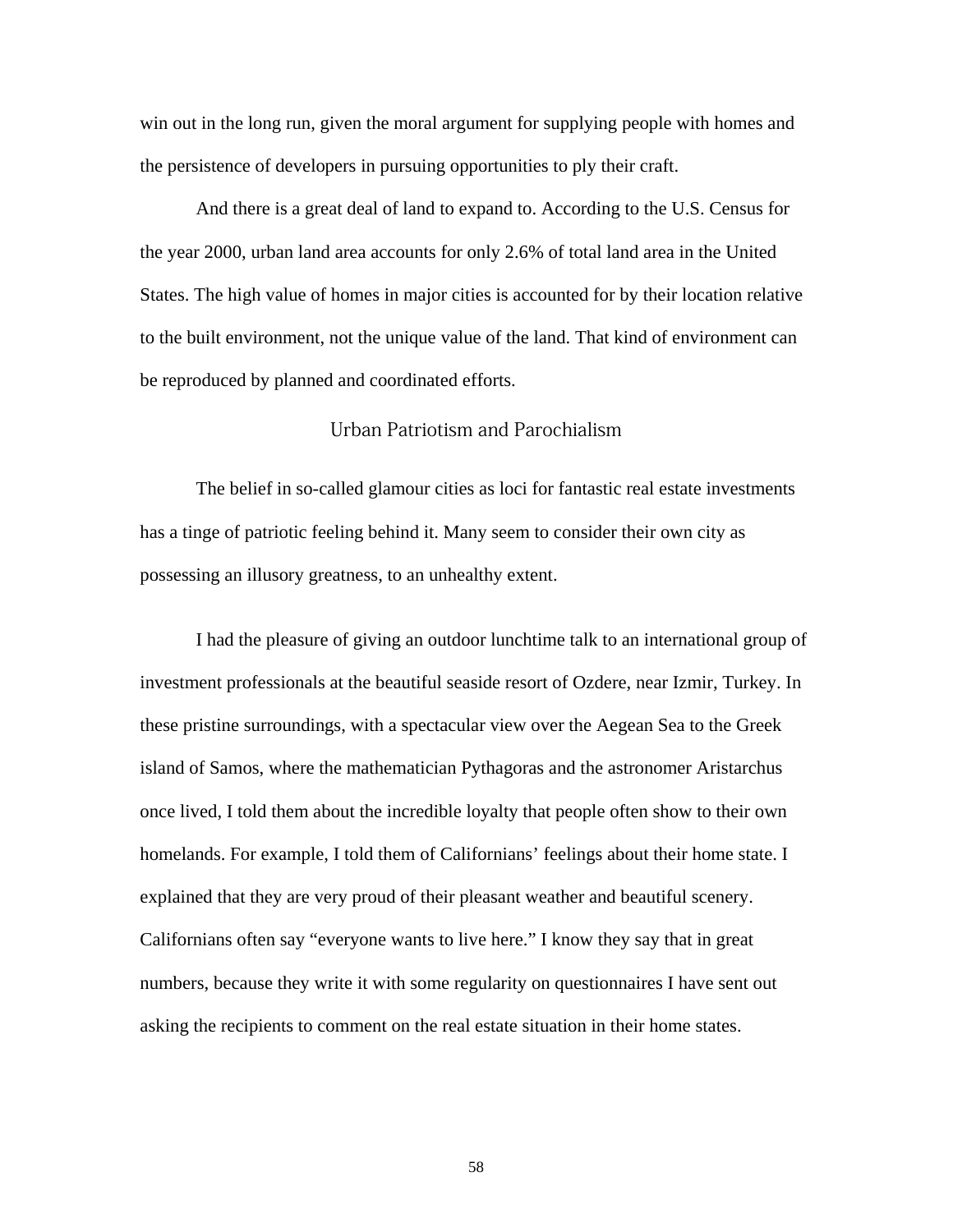I asked the assembled group in Turkey for a show of hands: "Would you really rather be in California?" No one raised a hand. Probably many of these individuals in Turkey have little knowledge of all the beautiful places in California, just as Californians have little knowledge of all the beautiful places in Turkey. The belief that we are unique (psychologists call it the spotlight effect) encourages thoughts that one's own city is more special than it is.

Loyalty to one's city or state may sound like a good thing, and perhaps that is what programs to promote homeownership are supposed to foster. But it also produces speculative bubbles, and California has been the bubbliest state in America.

The solution to this problem is to open up the real estate marketplace to the hard glare of market discipline. We must democratize our markets, as I shall discuss in Chapter 6. Turks—indeed people from all over the world—will be more than happy to sell California real estate short during the next bubble, once markets are liquid enough that they can do so. And that will help prevent mispricings such as those that contributed to the subprime crisis. Such an open market won't prevent all bubbles, of course, but it will most likely enable a system of checks and balances that would prevent a repetition of the extraordinary run-up of home prices, and attendant phenomena in the credit markets, that we have seen recently.

#### Construction Costs: Myth and Reality

There has been a lot of casual talk during the bubble about "exploding construction costs" in much the same way as there has been talk about running out of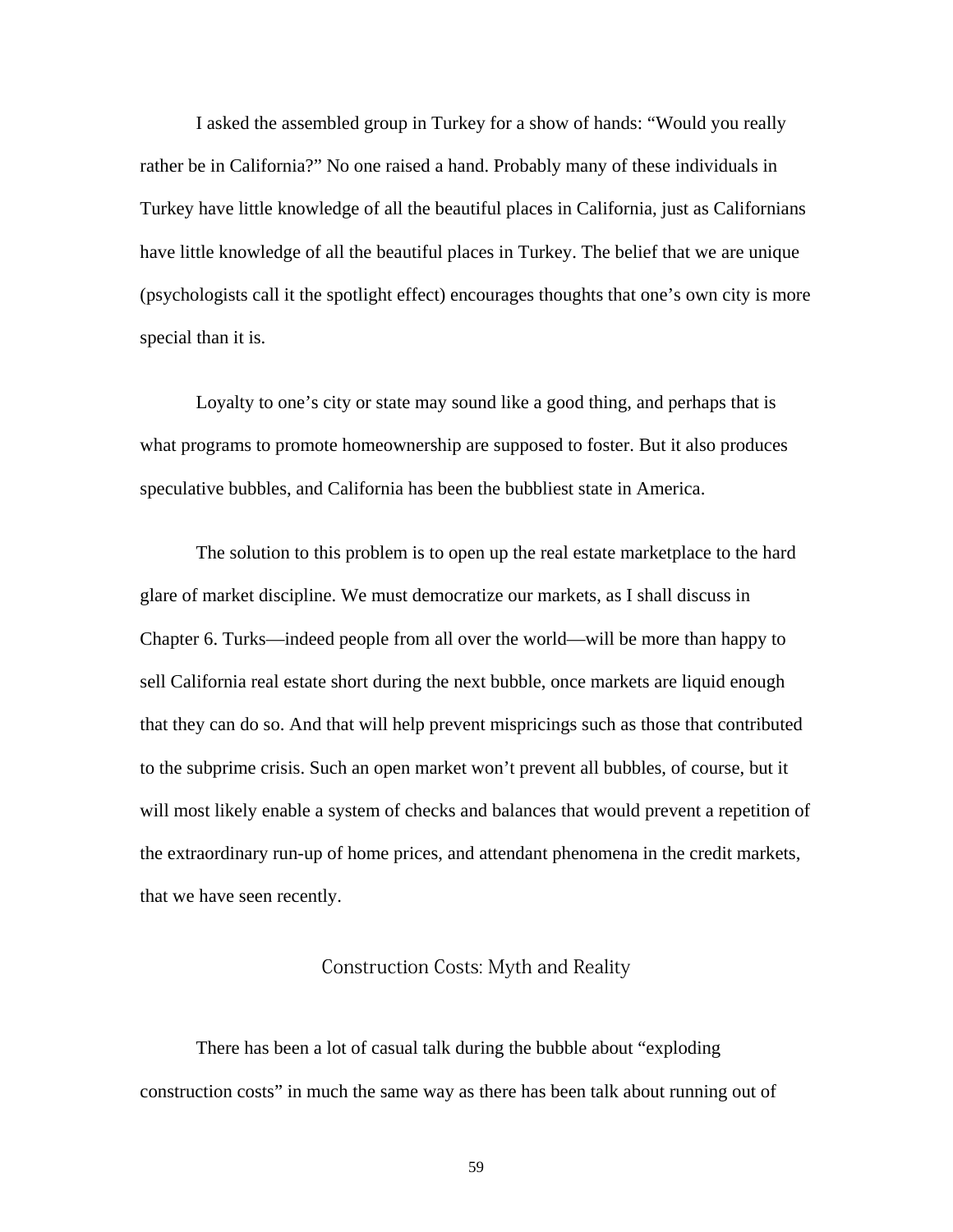land. This talk has fed the impression that we may be running out of building materials, and that this scarcity will make homes much more expensive in the future.

The building cost index that appears in Figure 2.1 does not confirm this scenario, although some other cost measures did show jumps during the bubble, probably reflecting construction bottlenecks. For example, during a housing boom there tends to be a shortage of skilled construction workers, until we eventually train more of them. But the real time period for judging home prices is the long run. Are we really running out of building materials?

The main materials from which dwellings are made today are lumber, plaster, concrete, glass, and steel. How close is the world to running out of these?

Lumber is a renewable resource; it cannot be exhausted. Our principal commercial forests are managed on a continuing basis. Population pressures have not been high in lumber-producing regions. Technical progress has been making the use of lumber more efficient, relying on optimal harvesting rather than clear-cutting, computerized sawmills that reduce waste, improved types of particleboard, and other innovations. Indeed global warming is considered likely, if anything, to *increase* the supply of lumber. Genetic engineering may improve the growth rate of trees.

Gypsum, the main ingredient of plaster and wallboard, is a very common mineral. The White Sands National Monument in New Mexico, famed for its views of massive white gypsum-sand dunes as far as the eye can see, contains 275 square miles of nearly pure gypsum sand. Although this particular site is protected, it is worth noting that White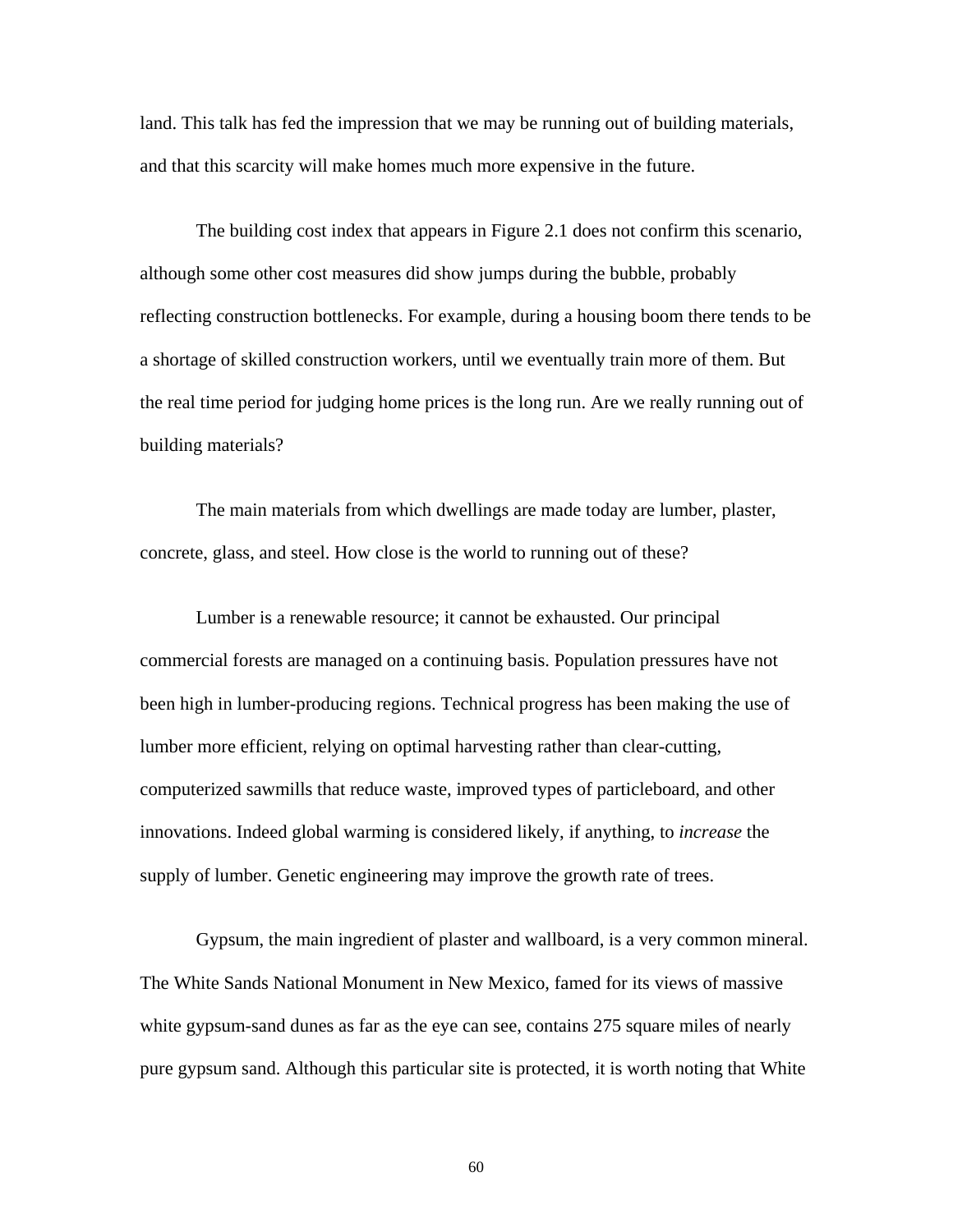Sands alone would be enough to supply the world's construction industry for hundreds of years.

Limestone, the principal ingredient of the cement used for concrete, represents approximately 10% of all sedimentary rock formations on earth.

Glass is made primarily, and sometimes entirely, from quartz. Quartz is the second most common mineral in the earth's crust.

Iron, the major ingredient of steel, is the fourth most abundant element on the earth's surface, constituting 5% of the surface. It is true that hematite, a popular ore, has been largely depleted in many countries, and fears of running out of iron were expressed there, especially during the two world wars. But there are many other sources and types of ores. Additional iron can come from the recycling of motor vehicles, bridges, the structural components of large buildings, ships, and other scrap materials.

Any of these building materials, should there be a shortage, could be replaced with others. We can build homes without significant amounts of lumber or plaster, or without concrete, or without steel, or even without glass. In the history of housing, many materials have been used to build homes, including mud, sod, straw, bamboo, paper, snow—even wooly mammoth tusks, bones, and hides. In the future, just as we found substitutes for the wooly mammoth materials, we will find substitutes for any of our current favorites that run short. We can in fact expect to see far more imaginative alternatives than in the past, as technology continues to advance at an ever greater pace.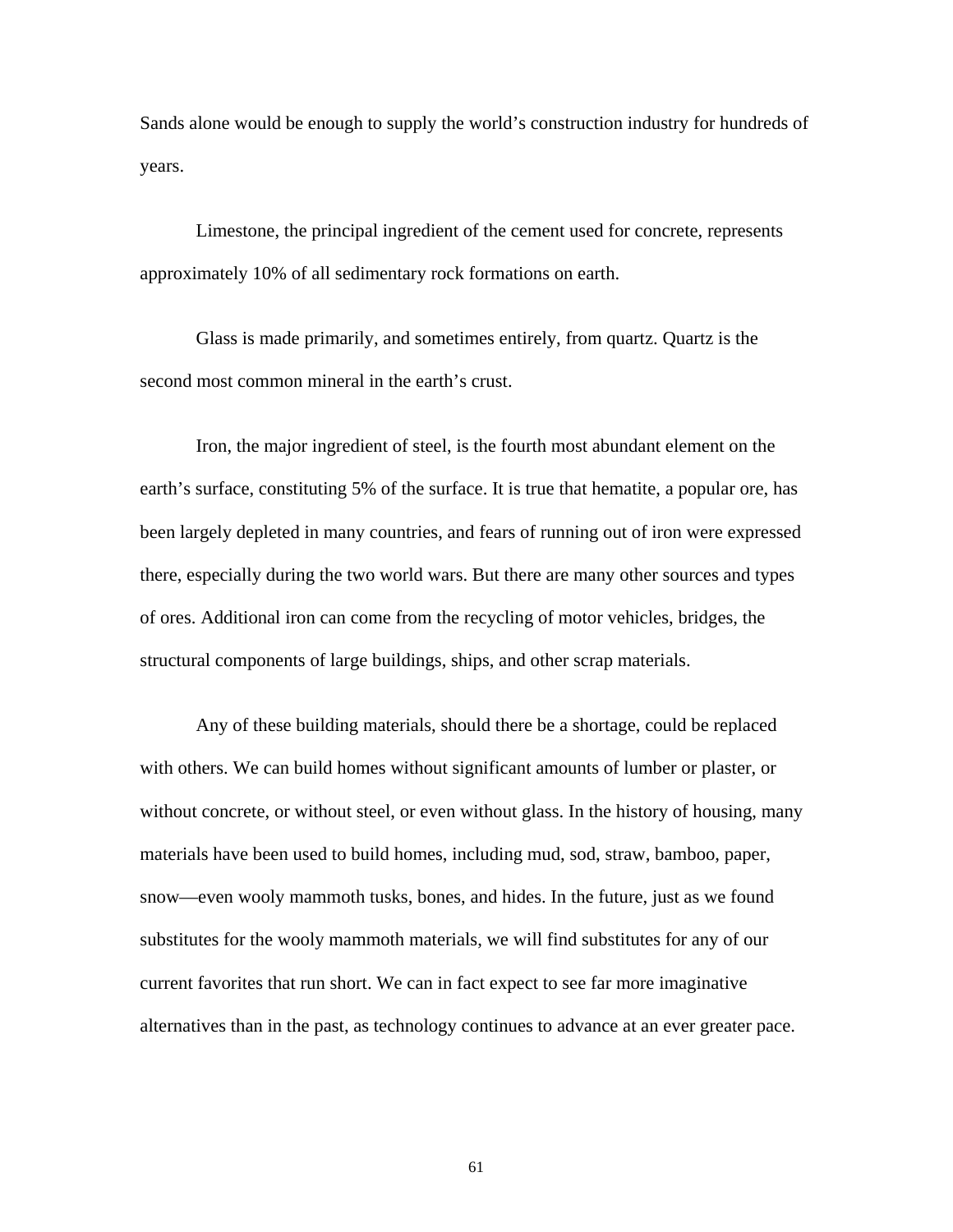Of course, the biggest single component of housing construction costs is labor. But with the productivity of labor in manufacturing growing, again thanks to technological progress, at roughly 2% a year, these costs too should decline substantially as a fraction of our incomes.

There are some concerns that shortages of energy or water may inhibit the construction of new homes. To the extent that that is so, it argues for investing in energy or water supplies, rather than homes, which are priced separately.

As the world develops, we are certainly going to be faced with shortages of some things. But it is hard to foresee that housing will be high on the list. The demand for housing is a demand for shelter, a space to have a family and raise children that is close to a job and schools, a place to eat and sleep in privacy. It is a demand for those services, not for any single resource such as lumber or concrete. One of the most basic lessons of economics is that when one resource becomes scarce, people will find substitutes for it. There are so many different resources available to provide construction materials that it is hard to believe that housing services will become relatively more scarce than anything else.

The public, of course, does not understand this basic economic fact. And this lack of understanding has helped produce a massive speculative bubble based on a faulty impression that we are running out of the resources used in home construction.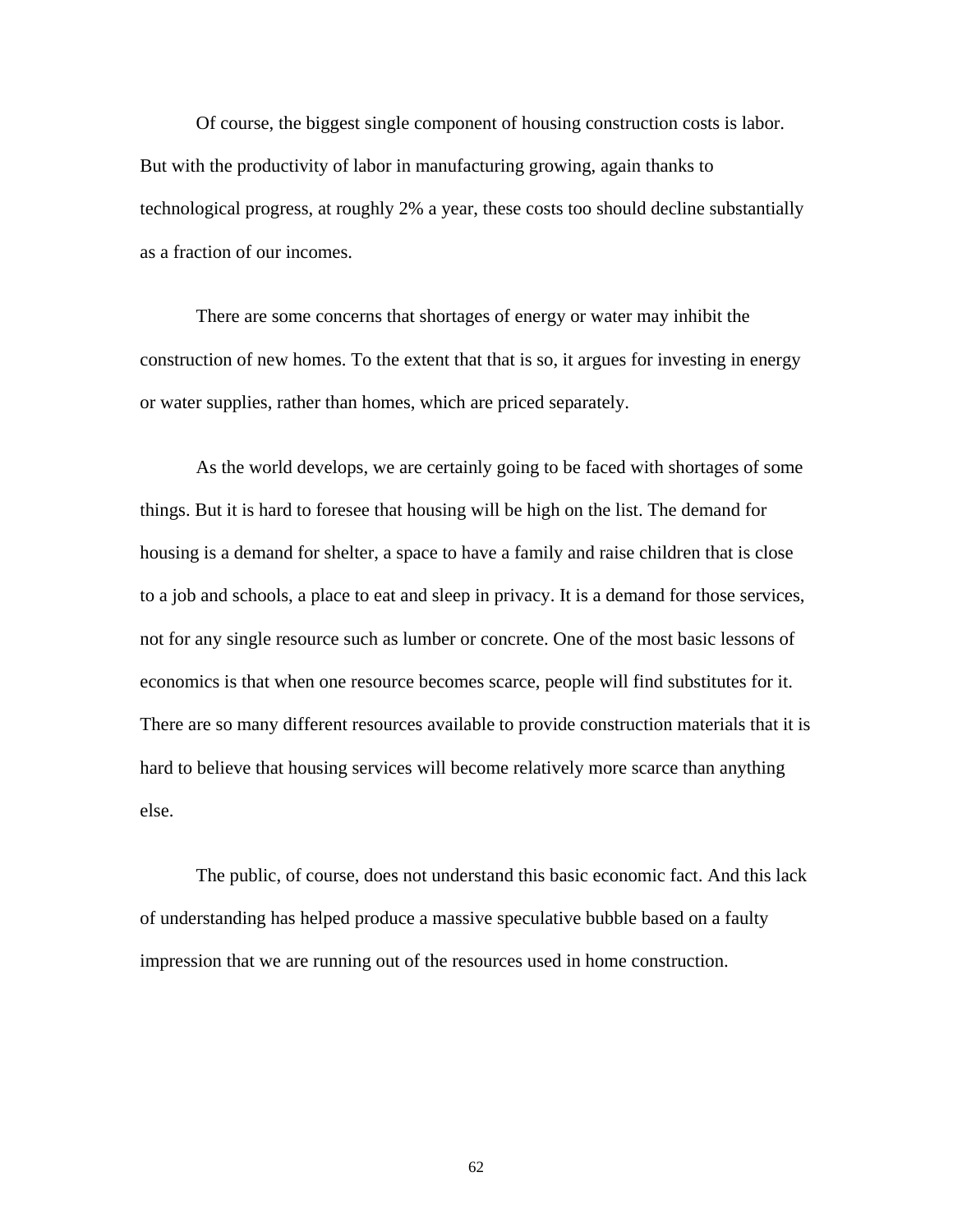### Massive Urban Planning

The scarcity value that homes convey is due to a perceived scarcity of urban centers. But new urban centers, new towns or cities, can be built from scratch.

The new urbanism movement, which began in the 1980s, has attempted to counter the urban sprawl that represented the chief mode of growth of the built environment in the United States and other countries for the past half century. Suburbs are built up around existing major cities; they lack effective town centers, spread out so much that they consume large amounts of land, and force residents to rely on the automobile for an increasingly difficult commute into the center city.

The new urbanism as originally conceived was often about building small town and neighborhood centers. More recently some urban theorists have stressed the need to build entirely new large urban centers.

Christopher Leinberger, for example, has argued that there is a significant unmet demand for large, walkable urban centers—little Manhattans, so to speak. There is high demand, he argues, for well-designed urban centers in general, not just the existing ones. A great many persons like to live in crowded cities, where the vitality of human activity makes for a stimulating life. We are a gregarious species, and most of us are happy to confine our visits to the wilderness to a few well-planned vacations.

People appreciate living in a walkable city, where opportunities of every sort are within a pleasant stroll through an agreeable environment amidst interesting crowds.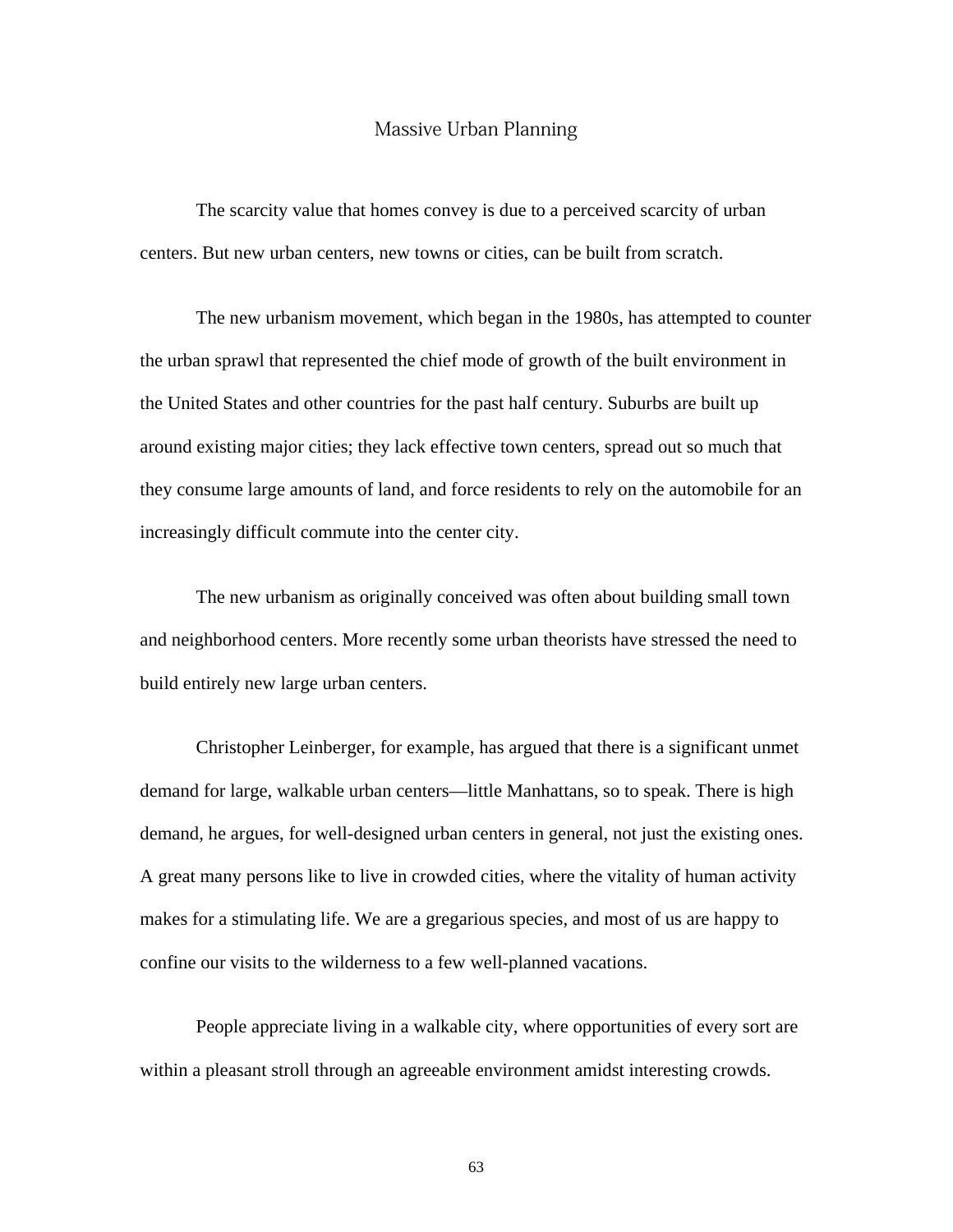Some of the world's great cities come to mind: London, New York, Paris, Tokyo. The key idea is to build new ones, and on a large scale. This is a demand that can in fact be met. It requires only sustained and coordinated effort.

There is indeed ample historical precedent for such new urban construction. The creation of new capital cities, built from scratch in relatively rural areas, has set the example. Washington, D.C., was built in this way starting in the 1790s, and it is now a major metropolis in which property is highly valued. Brasilia, Canberra, and Islamabad were built in the same way. The high urban property values in these cities are proof of the concept: we can build vital, thriving, new urban centers away from the congestion of the existing ones.

There are an increasing number of private examples as well. One is Reston Town Center, near Washington, D.C., built by Robert E. Simon (whose initials form the first syllable of the name of the city). His efforts began in the 1960s, and the Town Center was dedicated in 1990. It is a cluster of high-rise buildings placed in what was then a rural area. It apparently has enough of the qualities of a more traditional city that real estate there has begun to command high prices. And high real estate prices will increasingly promote a supply response, with new urban areas like Reston Town Center being developed to meet demand.

There are more recent examples as well. Mesa del Sol, near Albuquerque, New Mexico, is now being built on twenty-five square miles of undeveloped land by Forest City Enterprises and Covington Capital Partners, and the plans include bringing in jobs and industries that will provide the new city with a unique character. The city will be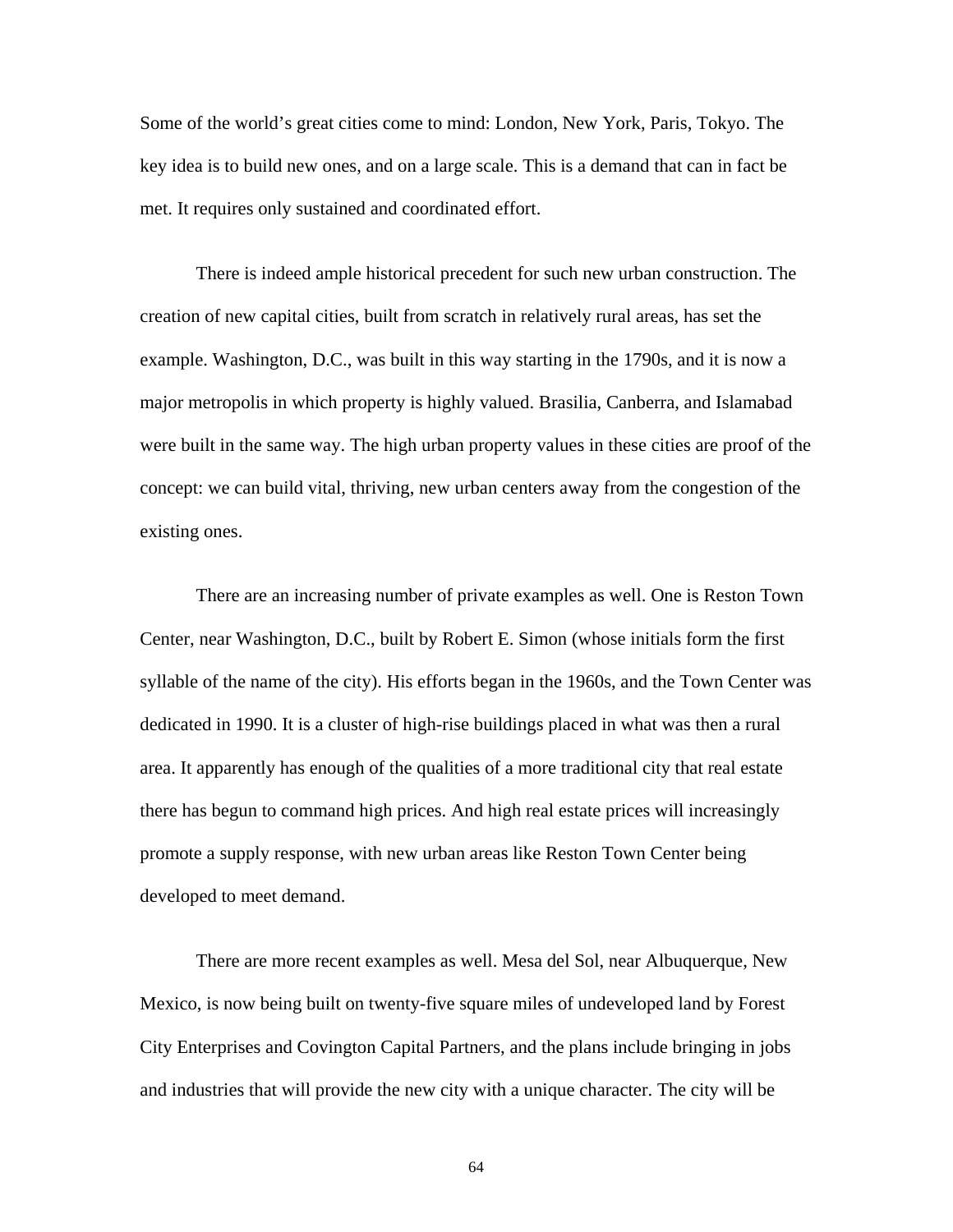particularly distinguished by serving as home to a motion picture industry. It is planned to accommodate residents from all income levels, avoiding the common modern problem of service workers who cannot afford to live in the city whose residents they serve.

In China, the new city of Dongtan is being built on an island just off the coast of Shanghai. Designed by the British firm Arup Group, it is planned to be home to half a million people by 2050. It will be a walkable city—indeed the plans call for conventional cars to be banned from Dongtan altogether.

When I was recently in Russia I met an executive involved with the construction of the new city of Konstantinovo, which is being built just outside Moscow. At twelve square miles, it is about half the size of Mesa del Sol. It too will be a carefully planned community. Coincidentally its planners are also designing it to be home to a motion picture industry. The Russian executive I met said that he had never heard of Mesa del Sol, yet the two cities show substantial similarities. Creative minds all over the world are looking at the problem of congested cities and doing something about it, ultimately because of the expressed demand, the existence of modern construction technology, and progress in urban design theory.

These new urban projects are part of a long-run trend that will work against accelerating home prices. It is not that there isn't a shortage of land in the places surrounding the areas most people favor today. It is instead that the history of the world has for centuries seen the development of more and more land, the more intensive use of it, and migration to exploit the availability of land in other areas and other countries.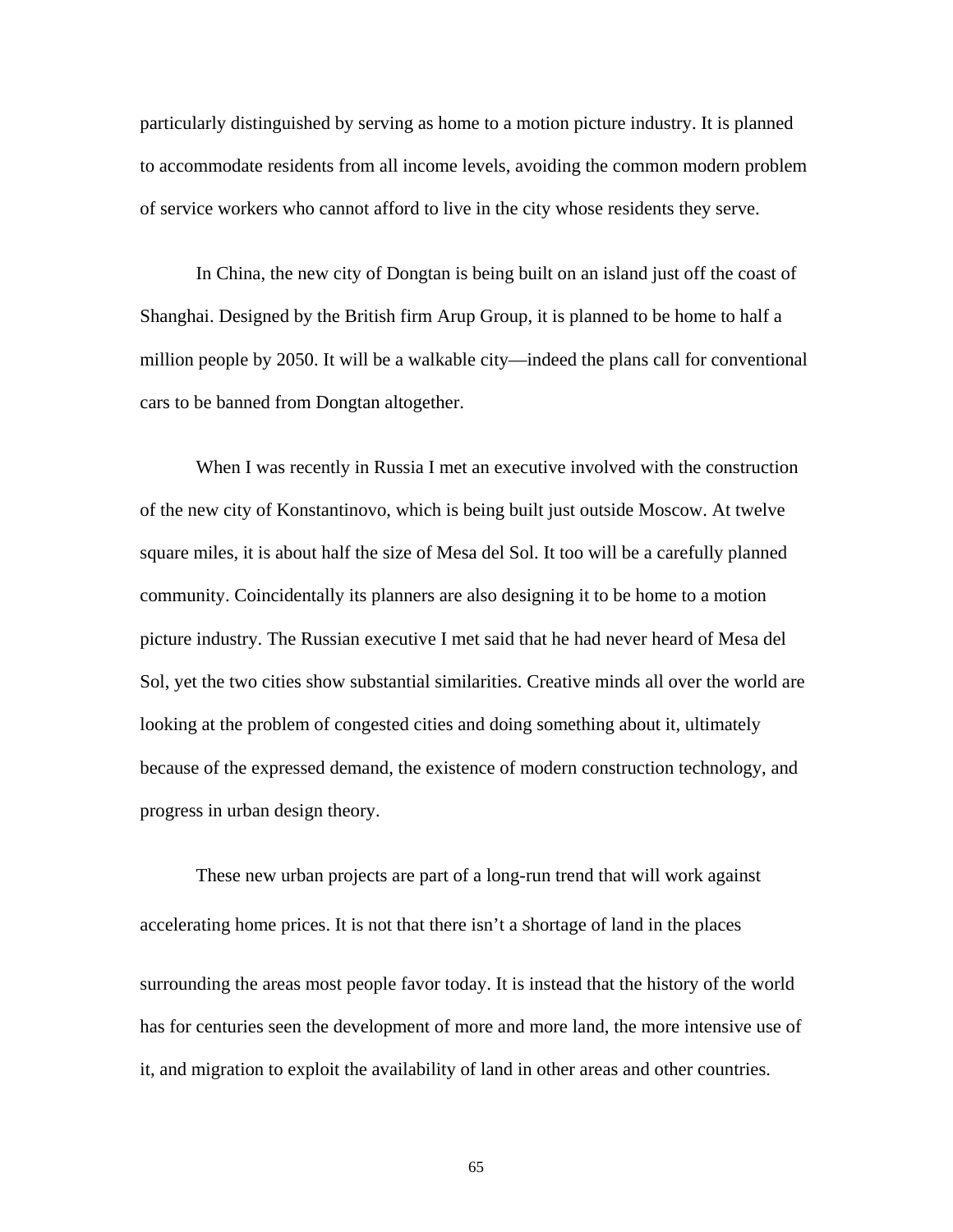Moreover, world political history has been significantly driven by resentment of the economic inequality that arises from the privileges of property owners at the expense of others. In an effort to address that inequality, land reforms that change the laws relating to ownership have occurred with some regularity.

Indeed the subprime crisis in the United States is itself, in a sense, the result of another such land reform: the U.S. government's intensifying commitment to promote homeownership, a major theme in recent elections. The regulatory tolerance in the 1990s and 2000s of loose lending practices sprang from that policy goal. More generally, the land use restrictions that create wealth for existing landowners and homeowners by preventing new construction are politically fragile, and they tend eventually to be overturned.

At present, there is no foreseeable end to these safety valves that would justify a major home-price surge. By planning around the problems that beset major urban centers, we can create new urban centers that will be, if not quite as big as the old centers, more numerous and in many ways better. These new centers will eventually compete with the old centers and steal much of their value, bringing home prices down in those locations.

## Short-Run and Long-Run Responses

There has been a peculiar tendency during this housing bubble (as with other bubbles) to regard price increases as generally good news. When I speak with news reporters of the outlook for declining home prices, I am often told that I am a Cassandra. But it is in no way bad news if home prices fall. If home prices go down relative to our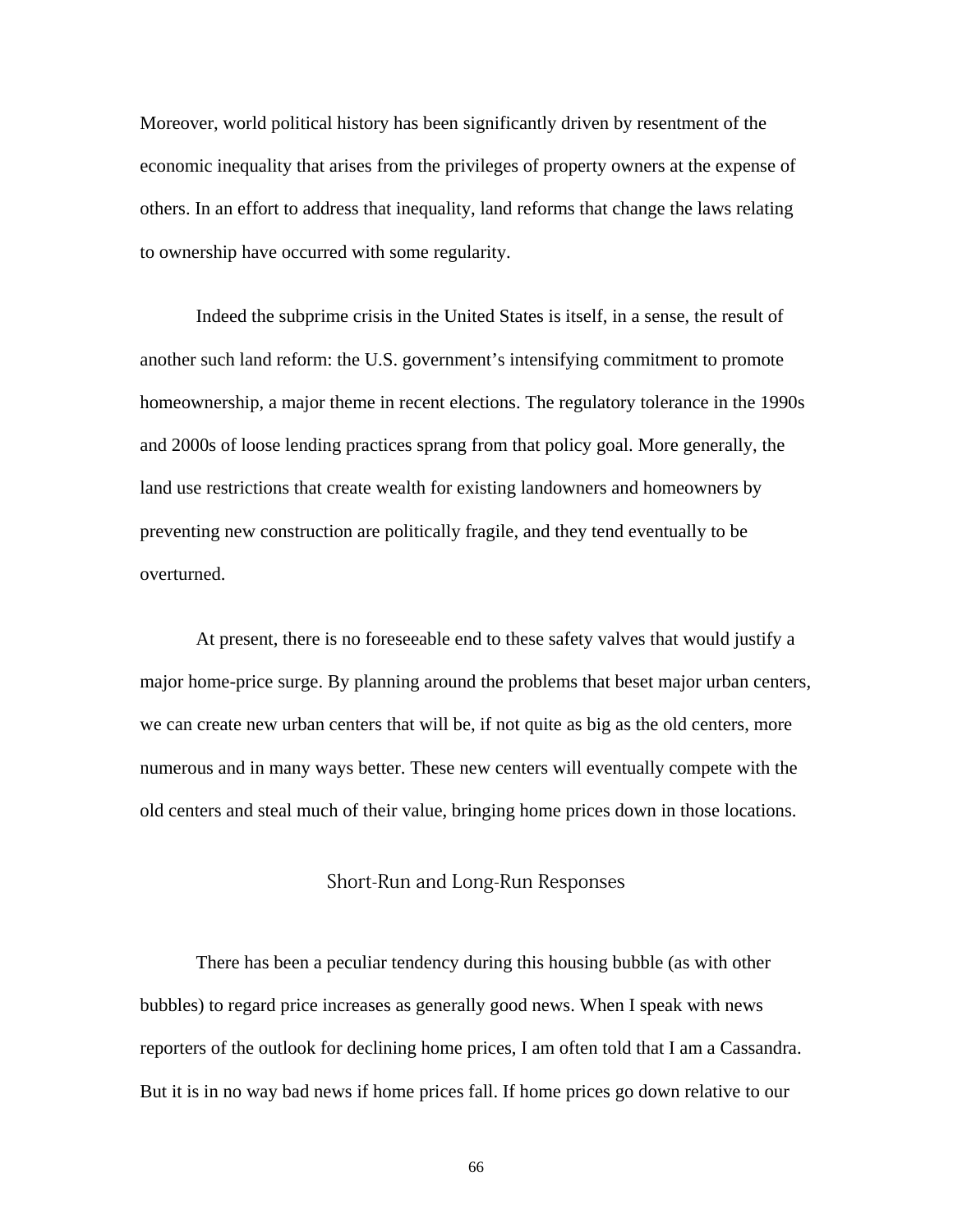incomes, we become wealthier, better able to invest in new homes. Most of us have children or even grandchildren, and they are usually more numerous than we. We care about them and about others in our society, and we want these others to be able to afford homes in the future. Scarcity is not good news—low prices are.

The idea that public policy should be aimed at validating the real estate myth, preventing a collapse in home prices from ever happening, is an error of the first magnitude. In the short run a sudden drop in home prices may indeed disrupt the economy, producing undesirable systemic effects. But, in the long run, the home-price drops are clearly a good thing.

This short run–long run paradox calls to mind an analogous paradox of Keynesian economic theory: in the short run we fear a sudden increase in the savings rate, which might trigger a recession, but in the long run we want a higher savings rate, because we need the resources for investment for the future.

We must therefore consider the short run and the long run separately, and the policy responses to the two are very different. The next chapter focuses on short-run aspects of the subprime solution; the chapter after that proposes long-run solutions.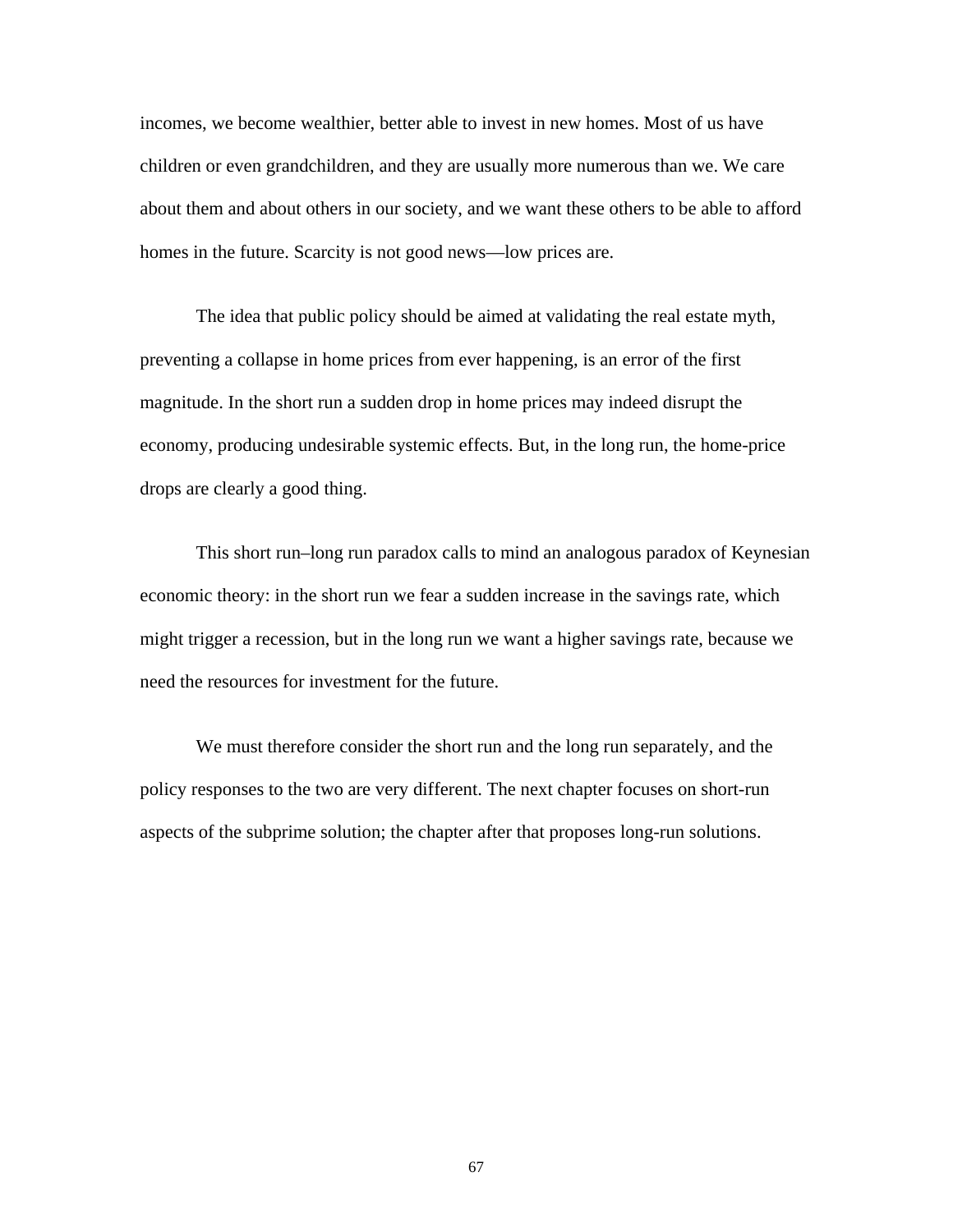#### A Bailout by Any Other Name

5

Virtually all the solutions to the subprime crisis already tried or already proposed in the United States have aspects of a bailout to them. This is true of the interest rate cuts by the Fed; the Fed's lending to troubled institutions under the auspices of the TAF, the TSLF, and the PDCF; the tax rebate checks mailed out to individuals; the extension of loan limits by the FHA; and the extension of mortgage ceilings by the government-sponsored enterprises Fannie Mae and Freddie Mac.

Let us be clear about what the word *bailout* means. Actually the term has only recently acquired prominence, and the word itself is not yet even listed in the *Oxford English Dictionary.* A bailout is a rescue by the government or another entity of an irresponsible person or entity arising from a failure to follow rules or take reasonable precautionary steps. In the popular use of the term, a parent who offers a late-night meal to a child who refused to sit down at the family dinner, and is now whining about being hungry, is offering a bailout.

The earliest use I could find of the word *bailout* in this sense, from a computer search of English-language newspapers, was in 1950, in the context of criticizing the activities of the Reconstruction Finance Corporation, established during the Great Depression to rescue failing companies by lending them money. Prior to that, the term appears to have been used exclusively to refer to the act of a pilot parachuting from an airplane in trouble.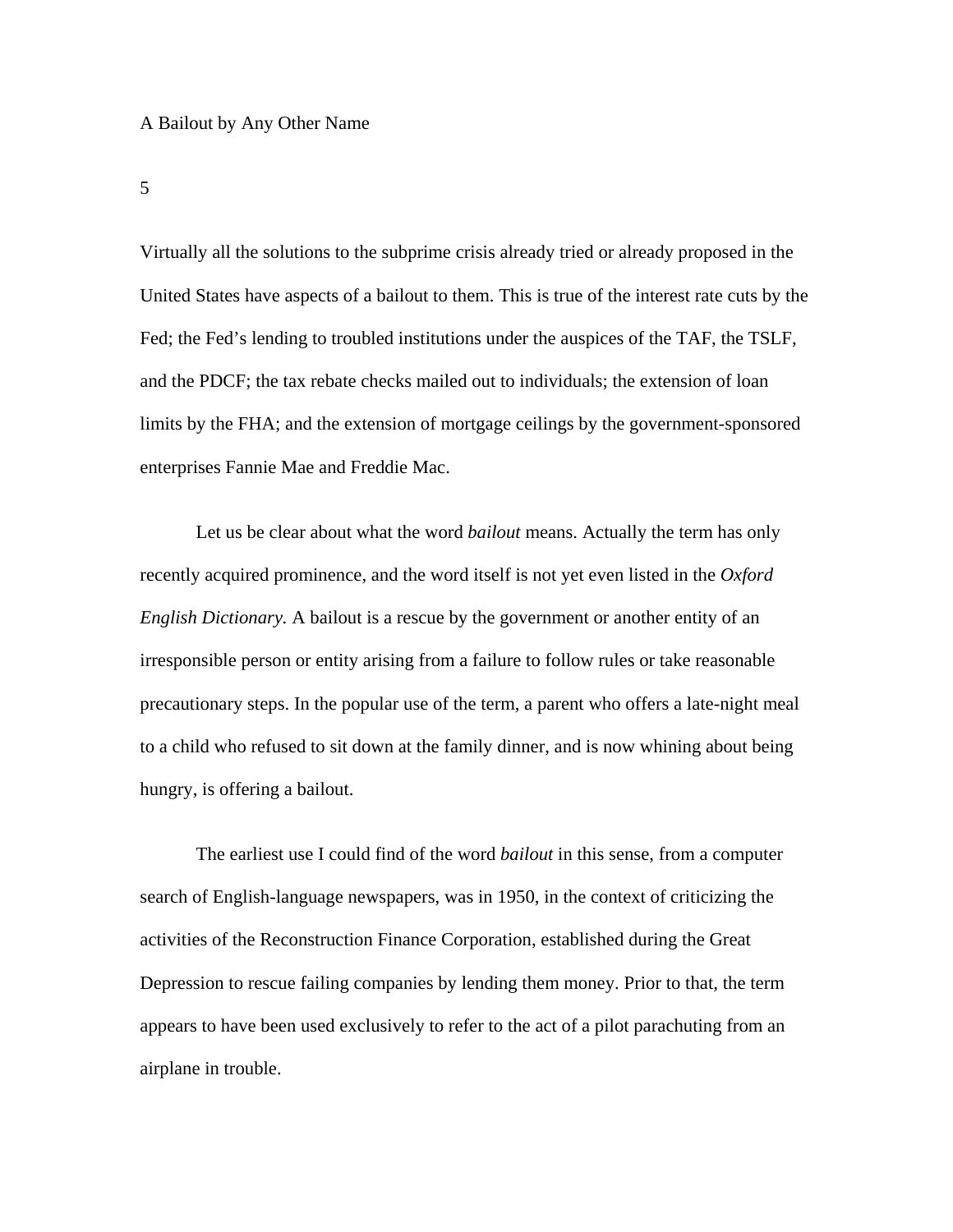Of course, any postcontract government action that invalidates a prior contract or expectation will be called unfair by some. In the nineteenth century the preferred expressions were the "sponge of insolvency" or "premium on hazard and overtrading." But the term *bailout* is more intense, with its suggestion of abandoning an aircraft in midflight—leaving it to crash and burn on someone else.

The term was rarely used until much more recently, and in its modern meaning it also connotes unfairness and lack of consistency. A bailout is unfair to those who, because they were more responsible, did not get into trouble and thus did not qualify for the bailout. The other child, who followed the rules and sat down to dinner at the appointed time, feels unappreciated. In the case of government financial bailouts, it is ultimately the taxpayer who is typically on the line to pay for the bailout.

The use of the term *bailout* also often seems to connote deception of one sort or another. The parent who is bailing out the one child is hoping that the other child, who followed the rules, does not notice that the disobedient child is getting special attention. The disobedient child offers a phony excuse to justify having missed dinner. The parent may accept the phony excuse in front of the other child, to justify the bailout and simply keep the peace. The pattern of behavior may even become a sort of unacknowledged secret pact between parent and pampered child. But the obedient child sees the hypocrisy, feels wronged, and may be less motivated to follow rules in the future.

When the subprime crisis prompted the Federal Reserve to cut interest rates sharply to protect failing companies, its actions were necessarily having the biggest effect on the most irresponsible or risk-taking companies, who were near failure. Cutting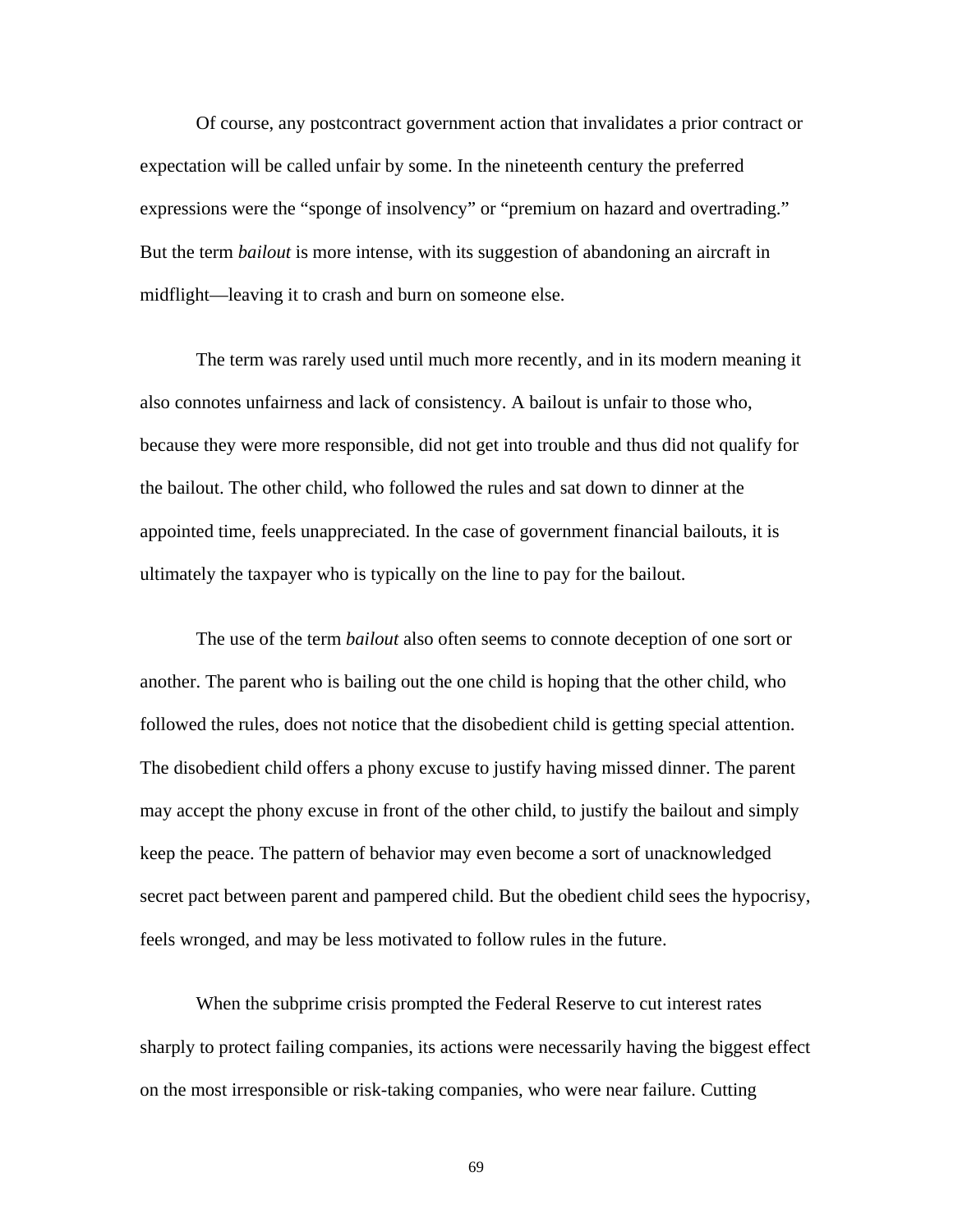interest rates provides resources for them, but those resources do not magically appear. They come in part from those who are living off income from funds they have invested in short-term vehicles like money market funds or savings accounts. They will see their income decline. If the interest rate cuts ultimately result in higher inflation, then anyone who has assets denominated in currency terms will suffer. Like the parent giving more attention to the disobedient child, the Fed does not mention who will ultimately suffer as a result of the bailout.

When the subprime crisis prompted the Federal Reserve to launch its TAF in December 2007 to rescue failing depository institutions, it was again aiding some of the less responsible institutions at the expense of others. Even though it takes the form of an auction open to all depository institutions, the TAF does enable the neediest among them to gain help at rates they could not obtain in the marketplace. If the Fed auctions off enough funds—and accepts, at taxpayers risk, collateral that is so compromised, with an insufficient discount—it is clearly a bailout. Essentially the same goes for the Fed's lending programs, the TSLF and PDCF. With these, the rescue is truly historic, since for the first time since the 1930s it extends Fed bailouts beyond banks that are under the Fed's direct supervision. With these programs the Federal Reserve is offering to take as collateral for loans securities, including subprime paper, for which there is no ready market.

Obviously, if there existed a viable market offering a good price for those securities, the firms would simply sell them on that market. The Fed is offering something unavailable in the marketplace. The problem is that no one knows what the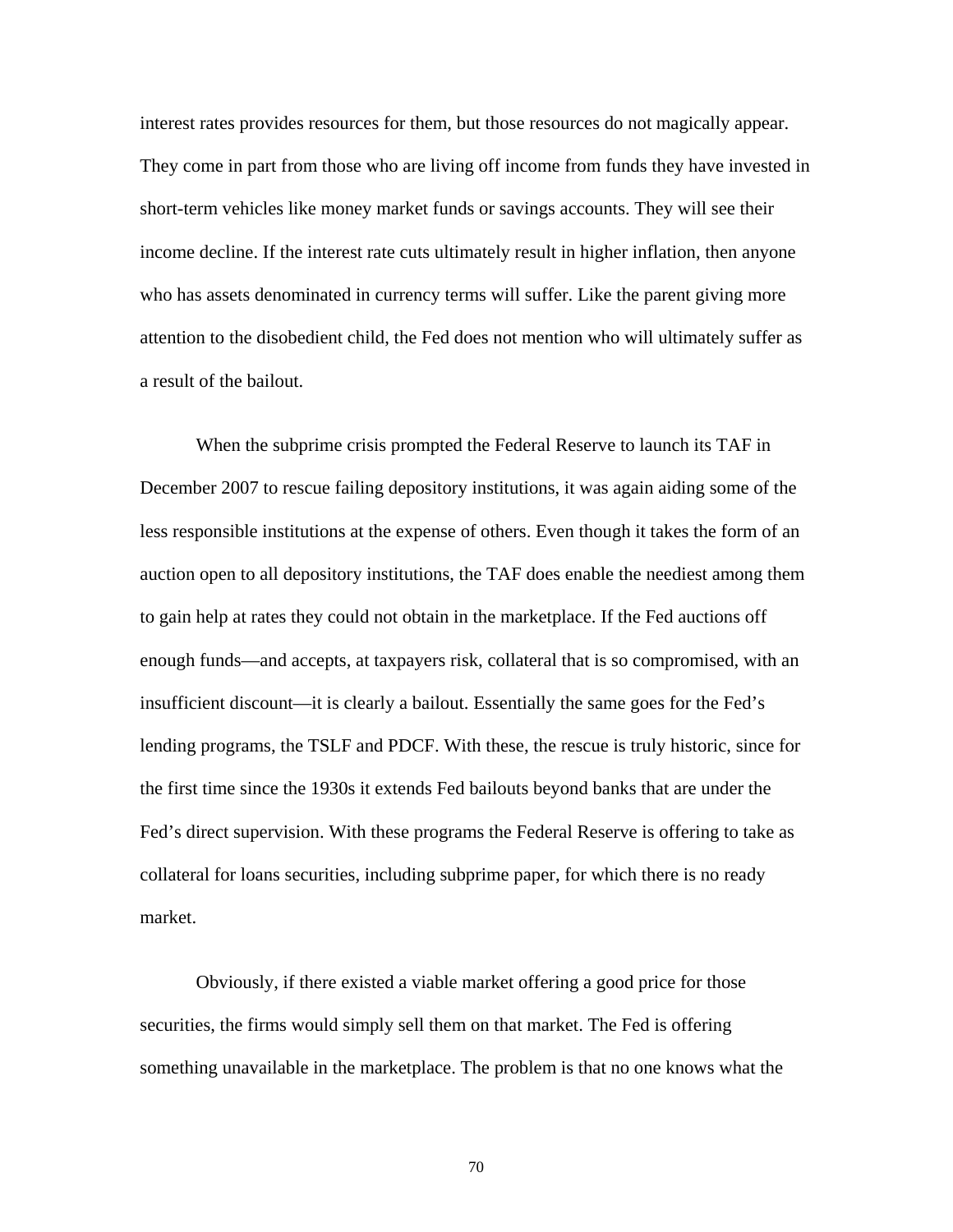securities are worth, and so the Fed is effectively taking a risk by investing in securities that others would not touch. That is a bailout. The Fed does not emphasize that it is taking risks, and it claims that the collateral is appropriate for the loan, but the fact remains that the Fed is a government agency accepting securities that others would not take, at least on the same terms.

Who is paying for this bailout? Of course, if the Fed never loses on this collateral no one will have to pay. But if losses on the collateral mean that there are not enough funds to cover the defaulted loans, this will be reflected in lower payments by the Fed to the federal government, hence ultimately either higher taxes for individuals, greater Federal debt, lower levels of government services, or some combination of these outcomes.

When the Economic Stimulus Act of 2008 was enacted, providing for the mailing of tax rebate checks to individual consumers, to stimulate them to make purchases, this was also, in a sense, a bailout. It was a bailout in part because the rebate checks were sent primarily to lower-income taxpayers, and not at all to higher-income taxpayers. The rebates will have to be paid for by higher taxes for all, predominantly those with higher incomes.

Even disregarding the fact that the rebates were not mailed to high-income taxpayers, they are ultimately a sort of trick—if not an outright deception—relying for their intended result on the inability of most recipients to realize that the rebate check today will result in higher taxes in the future. Therefore the rebate has no real effect on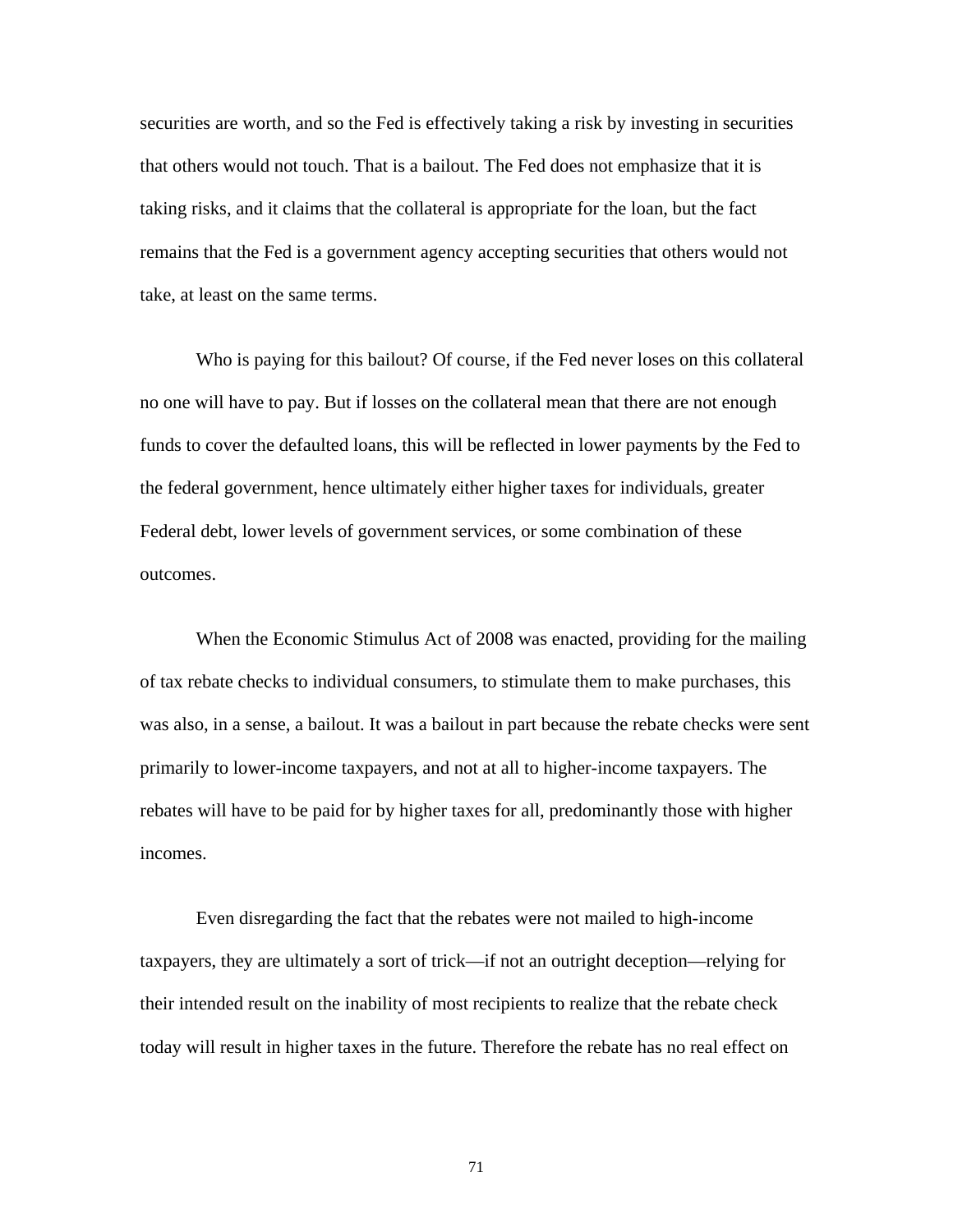lifetime after-tax income, and it should have no effect on consumption by a rational, farthinking person.

Lower-income people may rightly suspect that the rebate check is really a gift to them, one that they will never have to pay for in higher taxes in the future. They should spend the money now, expecting further bailouts in the future—and indeed this consumption effect is why the government is giving proportionally larger rebate checks to them.

When the government raised the loan limits for the FHA and the Veterans Administration, and for Fannie Mae and Freddie Mac, it sounded like a boon for troubled home buyers who could not qualify for a mortgage and for those who could not sell their homes to these buyers at a good price. But what is the ultimate source of that boon? The government is not in the business of creating wealth, merely taking it from one person and giving it to another. Who is ultimately paying for these actions?

Not surprisingly, it is again the taxpayer, and that means the losers are disproportionately those people who have prudently been staying out of the housing market bubble. These government agencies and government-sponsored enterprises are ultimately, if not always officially, backed by the U.S. government. Should these mortgages default in the future, the taxpayer may well be made to bail them out again. That is what differentiates these entities from private businesses, and what makes it clear that this is a bailout.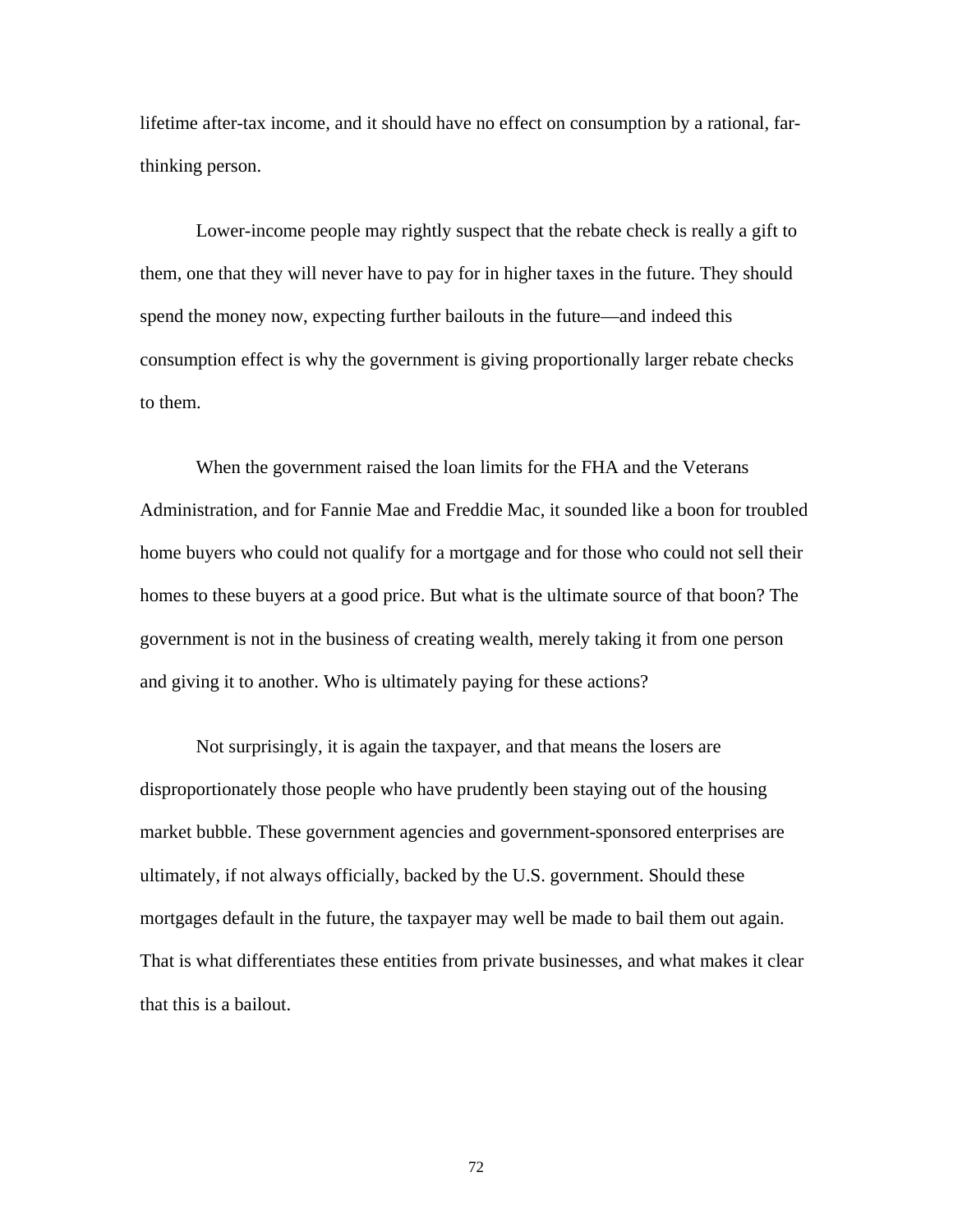#### Why Some Bailouts Are Necessary Now

Despite the unpleasant consequences just mentioned, the principal short-term remedy for the subprime crisis, is, unfortunately, some combination of bailouts. Of course, these may not work. Bailouts are focused—and focus public attention—on extreme cases, at the possible expense of the general taxpayer. While they prevent some dominoes from falling, they may also harm general confidence. The use of bailouts may be compared to trying to halt a disease epidemic by lavishing emergency care on the sickest and those nearest to death. But—given the magnitude of the subprime crisis, and the disproportionate extent to which its consequences fall on the less advantaged members of our society—bailouts must be attempted. It is this component of the subprime solution to which the rest of the chapter is devoted.

Though they rarely use the word *bailout,* governments have long been in the business of managing risk for their citizens. In his 2002 book *When All Else Fails: Government as the Ultimate Risk Manager,* David A. Moss argues that "risk management constitutes a potent and pervasive public policy in the United States. Our economy would be unrecognizable without it."<sup>[\\*](#page-135-0)</sup> In fact, financial theorists must always take account of the underlying, unstated risk-management contract that governments around the world have with their citizens and businesses. It would be a serious theoretical mistake to neglect this ubiquitous contract.

Let's return once more to the metaphor of the child who will not eat dinner at the appointed time. Now imagine that there lives in the same house a grandparent who is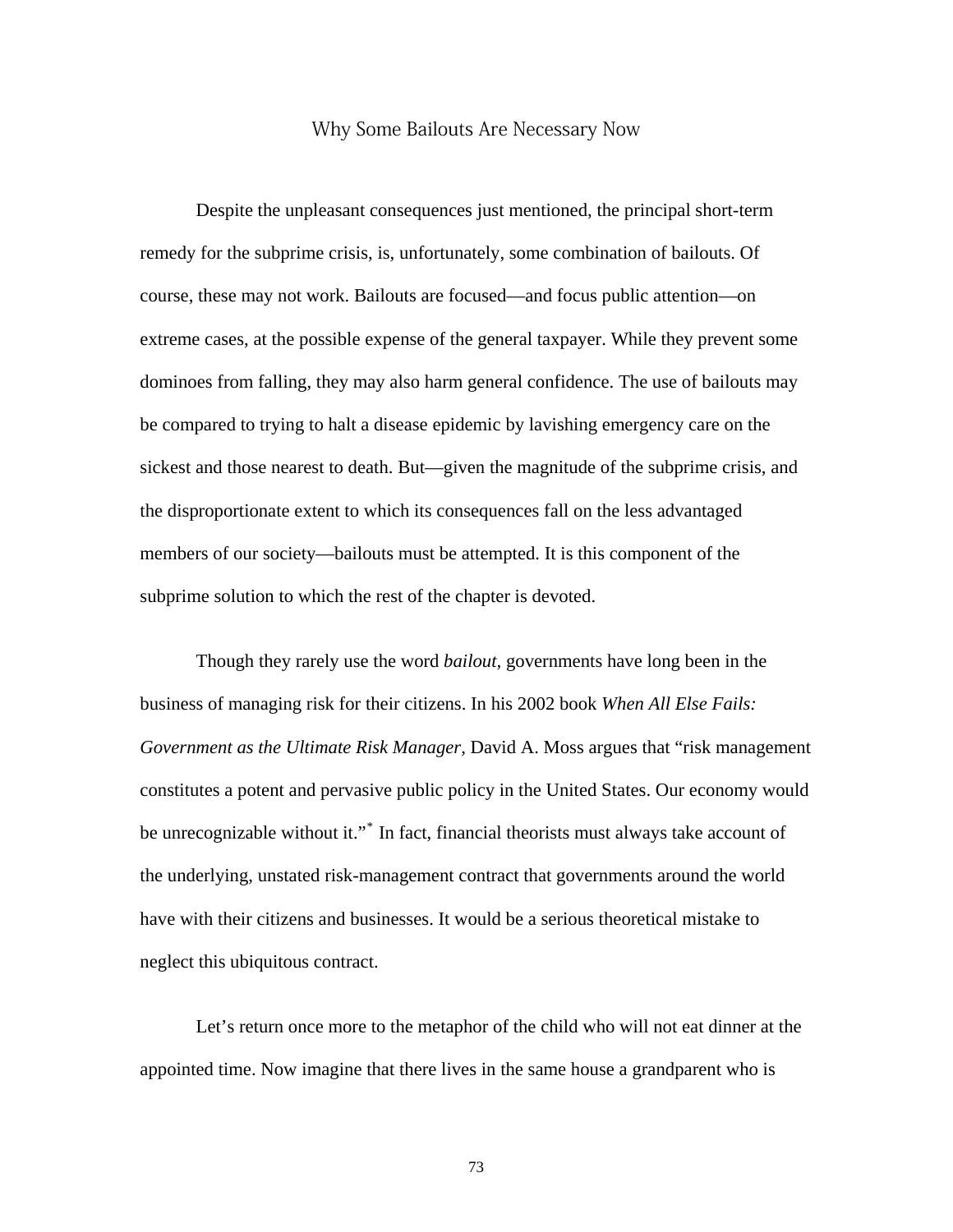suffering from a painful disease or is mentally impaired; perhaps one of the child's parents is in some emotional distress. Having a child throw a tantrum in this situation would be too emotionally draining on the whole household. A wise parent might indeed bail out the unruly child now, and think later about lessons to be learned.

The dynamics of families and nations are not entirely dissimilar. Many families have long-simmering tensions. Disagreements and resentments can be smoothed over, but they may reappear from time to time. Old memories resurface. In moments of stress, it is important to avoid harsh statements that will be remembered later—even years later only to become a source of further conflict.

By the same token, policy makers must strive to prevent economic misfortunes that will create long-standing distrust in our economic institutions. The events of the 1930s are far behind us—at least chronologically. Though we have not forgotten them, we have reached a state of mind where they are no longer emotionally relevant.

The events that marked the start of the Great Depression set the tone for the decade to follow. People with good and apparently steady jobs were cast out and suffered a train of catastrophes, such as losing their homes to foreclosure. Some were left with so few resources that they had to take the humiliating step of standing in a bread line or showing up at a soup kitchen. Middle-aged men were reduced to selling apples on the street to try to make a living. Photographs of those lines, of those sidewalk sellers, were published in newspapers, adding to the humiliation. These images, burned into the national psyche, became symbols of the times, reflecting the shame of a generation.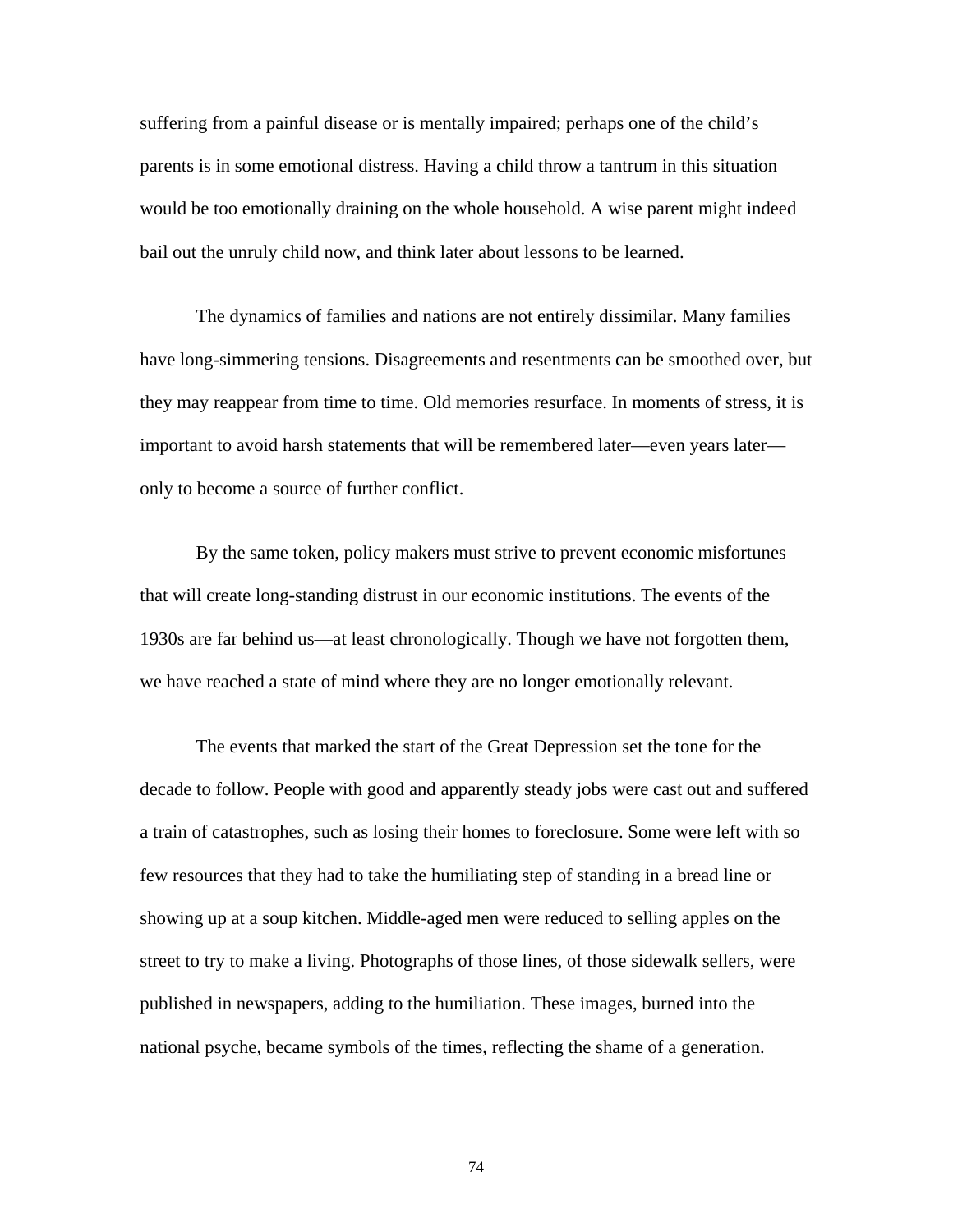The trail of evidence of financial wrongdoings led back to the early 1930s, as a huge web of investment companies began to fail. People felt wronged when the banks they had been told were sound were suddenly shuttered—especially if they had not gotten to the banks in time to withdraw their deposits and were left without recourse. Photographs of long lines of those trying to retrieve their money from failing banks provided yet another vivid image. Anger and disillusionment were added to the emotional mix.

These experiences, and the enduring images they spawned, marked a dramatic change in Americans' inner assumptions. The changes were fundamental, reflecting deep psychological distress. Frederick Lewis Allen, in his 1931 book *Only Yesterday: An Informal History of the 1920s,* remarked that "one could hardly walk a block [at the beginning of the 1930s] in any American city or town without noticing some of them."[†](#page-135-0) Women's fashions changed: short skirts disappeared and a more formal and less provocative style emerged. Gone was the excited sense that we were entering a new era in which taboos would be abandoned. Romantic and poetic plays and novels reappeared, replacing others that had challenged contemporary values. Admiration for entrepreneurs and savvy businessmen waned. Delight in the then-shocking theories of avant-garde Freudian psychologists became less common. Even religious thinking returned to more traditional forms.

In 1932 psychiatrist W. Beran Wolfe wrote that a "psychological pall has settled over the whole country. . . . The unemployed American sits at home, listens to his radio if he has not been dispossessed, stands humbly in a bread line, applies apologetically to a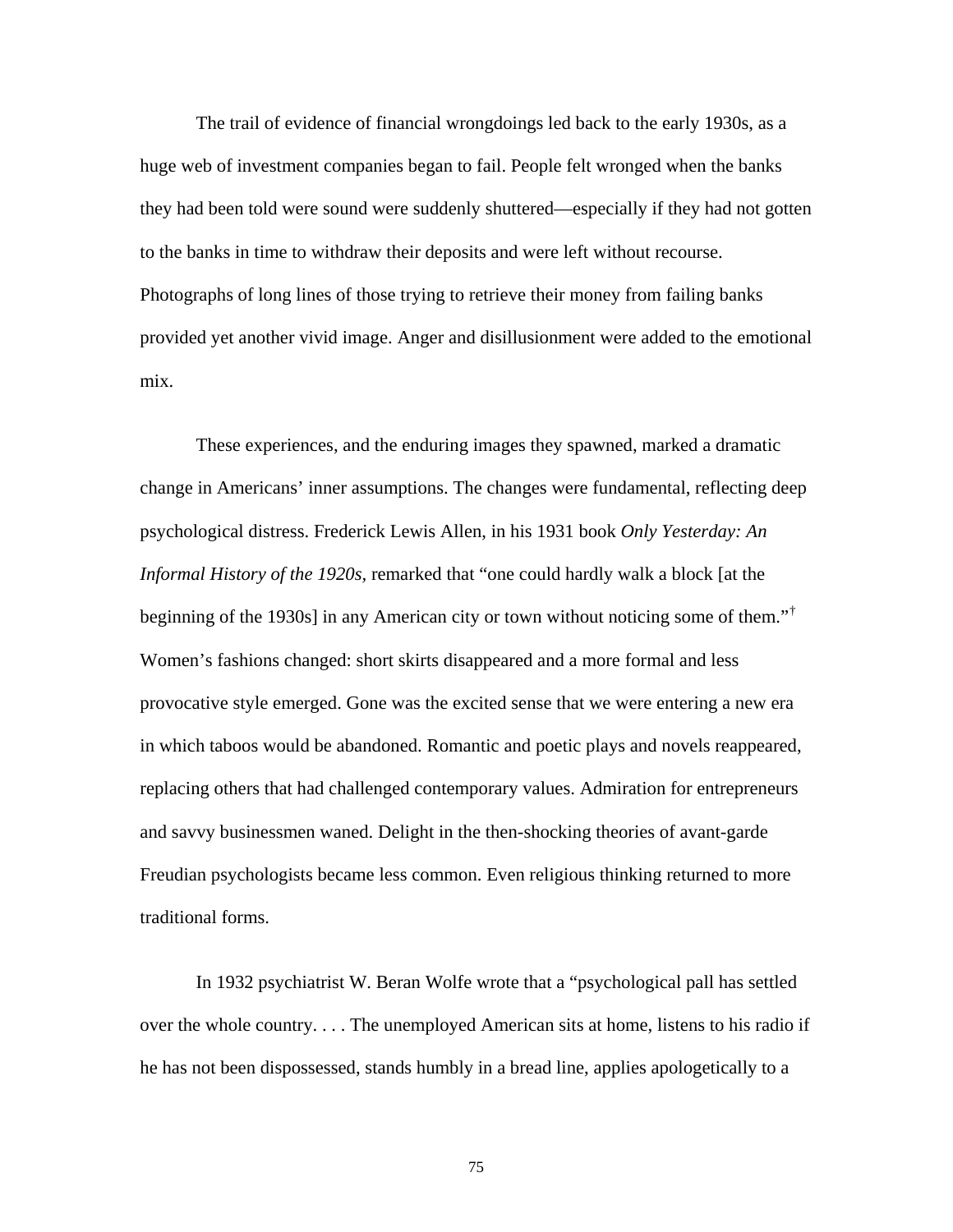social agency for relief, and, if refused, submits to the most intolerable human indignities. Slave morality has returned."<sup>[‡](#page-135-0)</sup>

In the 1930s radical sentiment intensified. In his 1968 book *The Heyday of American Communism: The Depression Decade,* Harvey Klehr detailed how Americans, both workers and intellectuals, began to be won over to communist theories; the 1930s have been called the "Red decade." Labor-management relations deteriorated into hostility, and labor disputes were unusually intense, sometimes becoming violent. In terms of threats to economic confidence, the current subprime crisis in some ways resembles the onset of the Great Depression.

In his 2007 book *La crise des années 1930 est devant nous,* François Lenglet, the editor of the French business magazine *Les Echos,* sees parallels in the changes in values and customs and in the loss of confidence, even the onset of despair, all reflecting a descent from the euphoria of the bubble years. In good times people are willing to cooperate and accommodate others, but when optimism for the future starts to sour, they can become introverted, angry, fearful, and selfish.

Benjamin Friedman, in his 2005 book *The Moral Consequences of Economic Growth,* cites evidence from world history that, at times when people see encouraging prospects for the future, they are better able to work together constructively, supporting democratic principles and political and social liberalization. When perceived prospects for growth falter, there are major setbacks.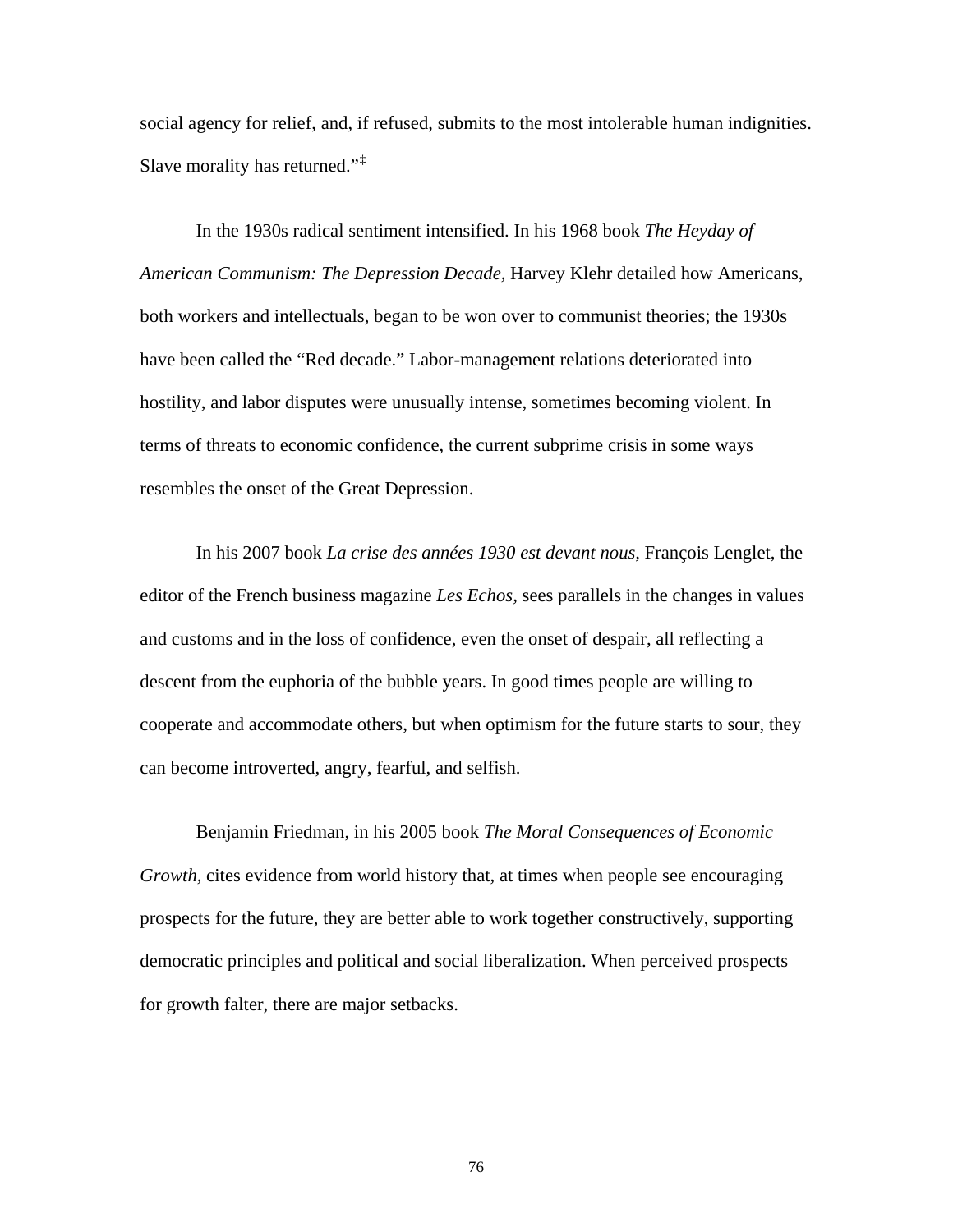Friedman points out that in much of the world, particularly Europe, the Great Depression of the 1930s demonstrated all the consequences that his theory would predict: the rise of fascism, anti-Semitism, racism, nationalism, and eventually the outbreak of World War II. But the United States in the 1930s, he claims, "stands out as an exception—in many respects *the* exception"—to his theory.<sup>[§](#page-135-0)</sup> Somehow a spirit of cooperation and change developed here, ultimately embodied in the New Deal; while there was great unrest, there was also a sense of positive institutional change and progress, which offset the despair of the Depression. Hostility between labor and management, and between rich and poor, was tempered by the sense that we were all moving together toward a more enlightened world.

According to Klehr, the sharp increase in communist sympathies in the United States in the 1930s was halted by two principal factors: the Roosevelt administration's aggressive actions to deal with the communists' very complaints and the 1939 Nazi-Soviet pact, which forever discredited communism in the eyes of most Americans. While the latter was a purely external event, the former was a matter of deliberate action by U.S. policy makers. A notable milestone occurred in May 1933, when First Lady Eleanor Roosevelt waded through ankle-deep mud to visit the communist-inspired Second Bonus Army, encamped outside Washington, D.C. She addressed them with such personal warmth that her remarks were interpreted as evidence of the administration's sympathy with and willingness to act on the group's concerns, if not their immediate demands.

The differing reactions to the Depression in the United States and Europe had an earlier parallel in the response to the end of World War I. We can see this clearly from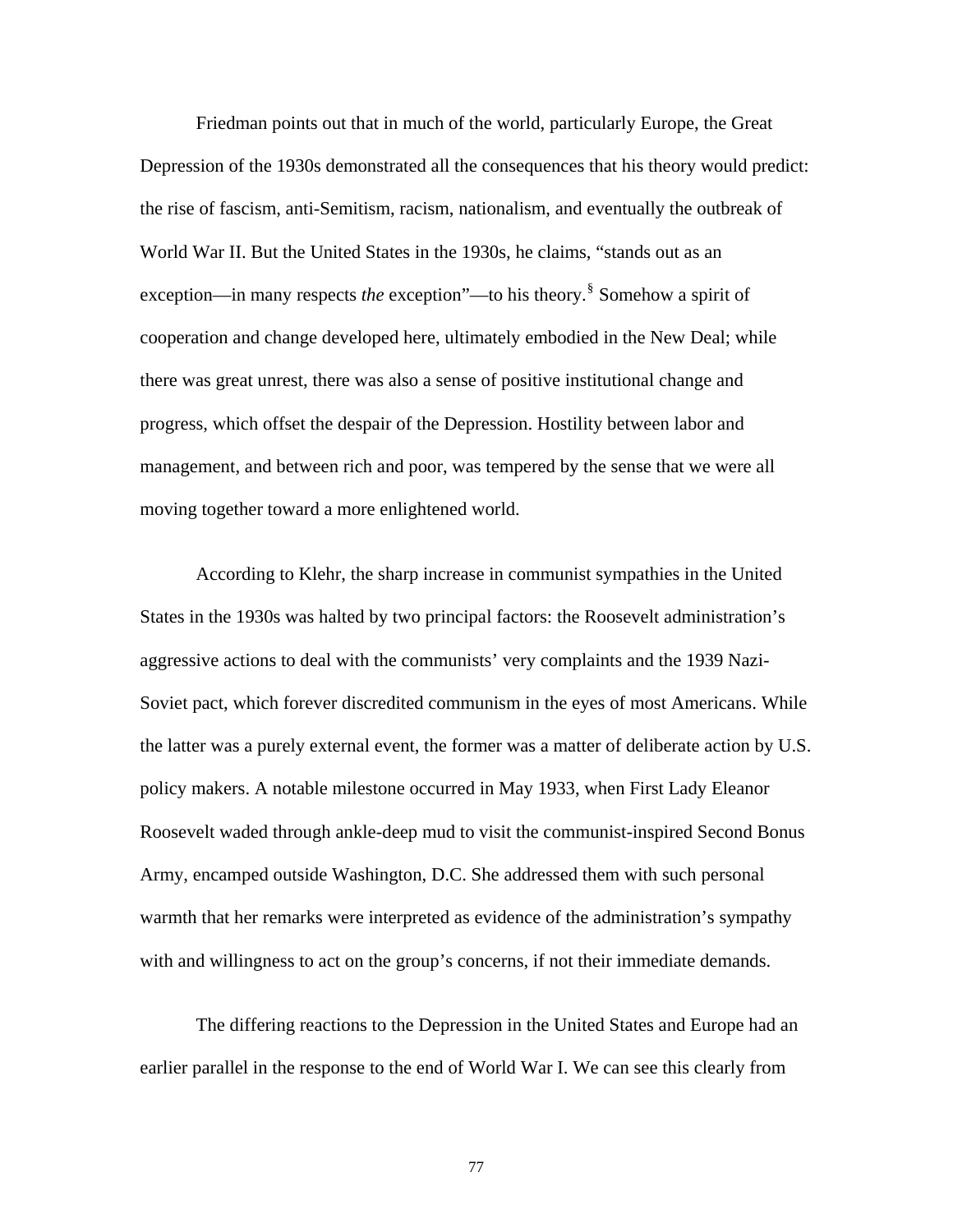the evidence presented in *The Economic Consequences of the Peace* by John Maynard Keynes. The arguments by the victorious allies for heavy reparations from defeated Germany were made without regard for the damage, economic and otherwise, that these conditions would inflict on that country and on national sentiments among both victors and vanquished. Keynes wrote: "Will France be safe because her sentries stand on the Rhine, if her own finances are in ruinous disorder, if she is spiritually isolated from her friends, if bloodshed, misery and fanaticism prevail from the Rhine eastward through two continents?"[\\*\\*](#page-135-0)

History proves that Keynes was right to worry about the social changes brought on by the unfortunate economic arrangements of that time, for they would be among the causes of World War II a generation later. We must always be concerned about public perceptions of fairness and evenhanded treatment, about public confidence that our economic system is moving forward to provide opportunities for all. That confidence is being seriously eroded in today's subprime crisis.

We are at risk that reaction to the current economic crisis could set us far back, economically as well as socially. We must act now to prevent even the possibility that a severe crisis could endanger our comity. The loss of trust and belief in the economic system can have consequences not only for the economy itself, but for the social fabric as a whole, leading us all to suffer needlessly.

The immediate fix that is needed is similar to that called for by the Great Depression. In the words of Henry B. Steagall, chairman of the House Banking and Currency Committee, in 1932, "Of course, it involves a departure from established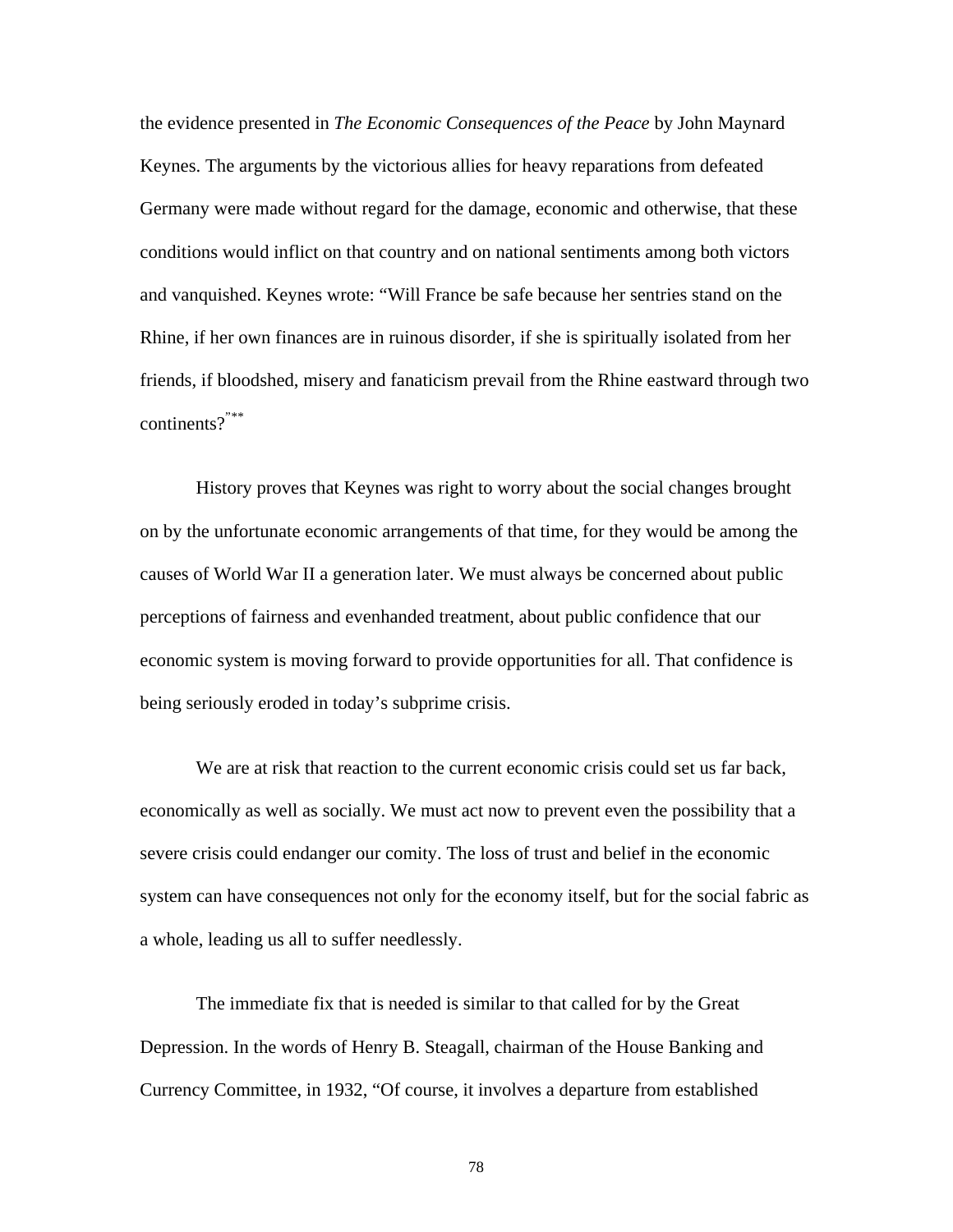policies and ideals, but we cannot stand by when a house is on fire to engage in lengthy debates over the methods to be employed in extinguishing the fire. In such a situation we instinctively seize upon and utilize whatever method is most available and offers assurance of speediest success."[††](#page-135-0)

The fire analogy is an apt one, since the real problem we were facing then, and are facing now, is a sort of conflagration—a problem that spreads rapidly from person to person and business to business. The more serious consequences of the subprime crisis fall into the category of "systemic effects"—effects that will be felt throughout the entire economic system. In medicine, the systemic effects of a trauma are those that involve the whole body, including parts that were distant from the initial trauma. For example, an injury to a limb leads it to become gangrenous, and this will result in death unless the affected limb is amputated.

In economics, systemic effects are all about *externalities,* especially those that show up in extreme circumstances. Often these systemic effects on the economy have to do with investor confidence and psychological or social contagion. The classic example is a nationwide bank run spurred by the failure of a single bank or a small number of banks. When depositors even suspect that they might lose their money, they may withdraw their money from all banks. Even the soundest banks maintain only a fraction of the reserves that would be needed to meet such a catastrophic demand. Fractionalreserve banking involves multiple equilibria: People trust their banks, and thus the banks come to be seen as trustworthy. But, conversely, if people lose trust in their banks, withdraw their funds, and cause the banks to fail, the lack of trust has become a self-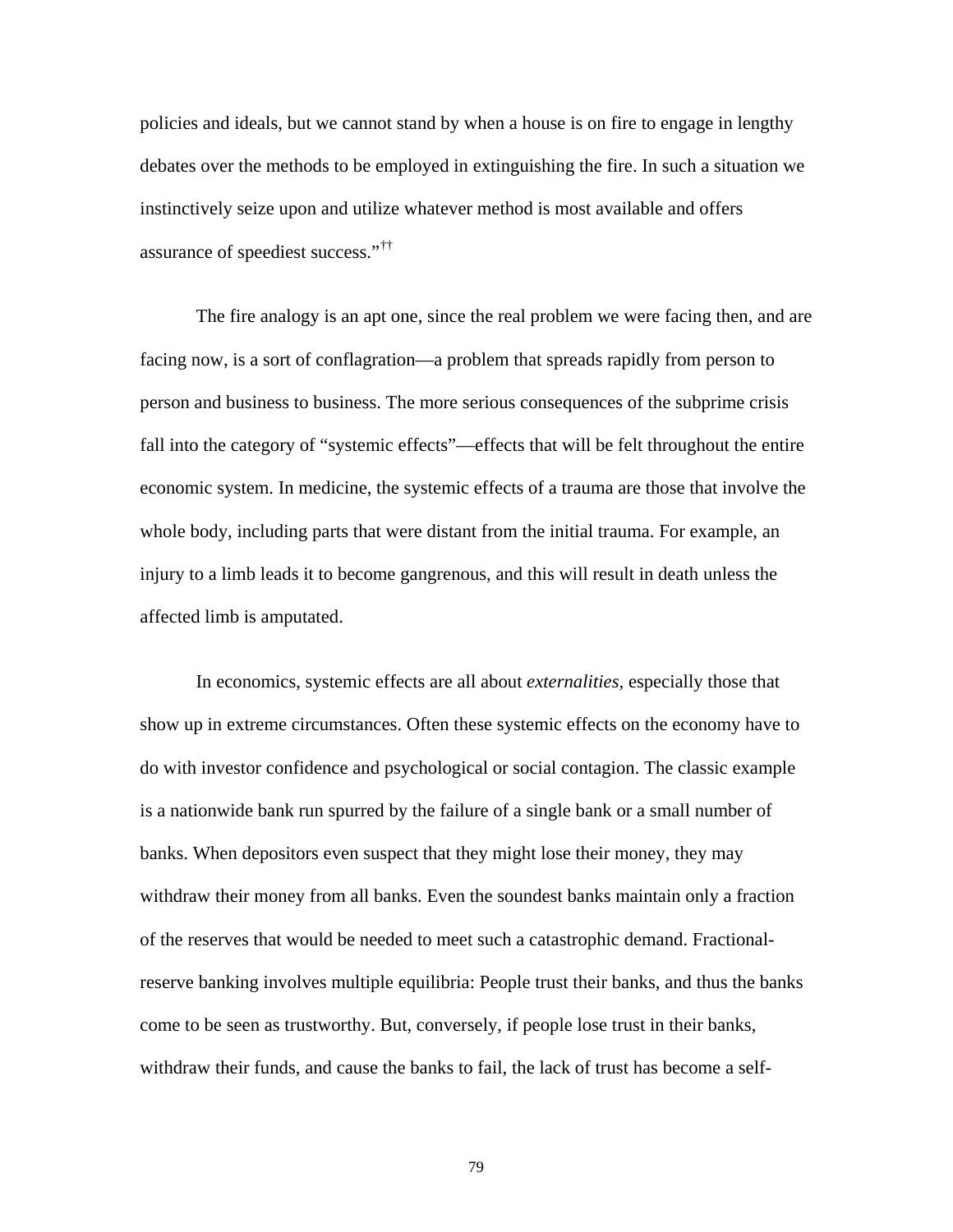fulfilling prophesy. The jump from one equilibrium to the other is still not easily understood, since it encompasses social contagion as well as economic contagion.

The onset of the Great Depression of the 1930s, which followed the stock market crash of 1929 and infected the United States and other advanced countries around the world, was such a systemic failure. The crisis actually began before 1929—in the housing market. Only later did it spread to the stock market, then triggering a severe banking crisis that had repercussions for almost all businesses.

Economic historian Christina Romer has argued that the onset of the Great Depression of the 1930s coincided with adverse public reaction to the stock market crash of 1929. She finds that forecasters reacted to the economic effects of that crash very differently than they had to the economic downturns of 1920–21 and 1923–24. Right after the 1929 crash, the forecasters, although they did not predict the depression that was to follow, expressed unusual *uncertainty* about the economic outlook. Romer believes that it was this uncertainty that led to the sharp contraction in consumer spending that ultimately caused the Depression.

An economic downturn can ultimately change the nature of political support for economic policies—even to the point of exacerbating the downturn. One consequence of the strengthening of pro-labor sentiment during the Depression, as argued by economists Harold Cole and Lee Ohanian, is that government policy encouraged firms to accede to union demands, even if those demands were really for the benefit of insiders and at the expense of the outsiders—those who were currently unemployed. The National Industrial Recovery Act of 1933, one of the less inspired innovations of the New Deal, gave the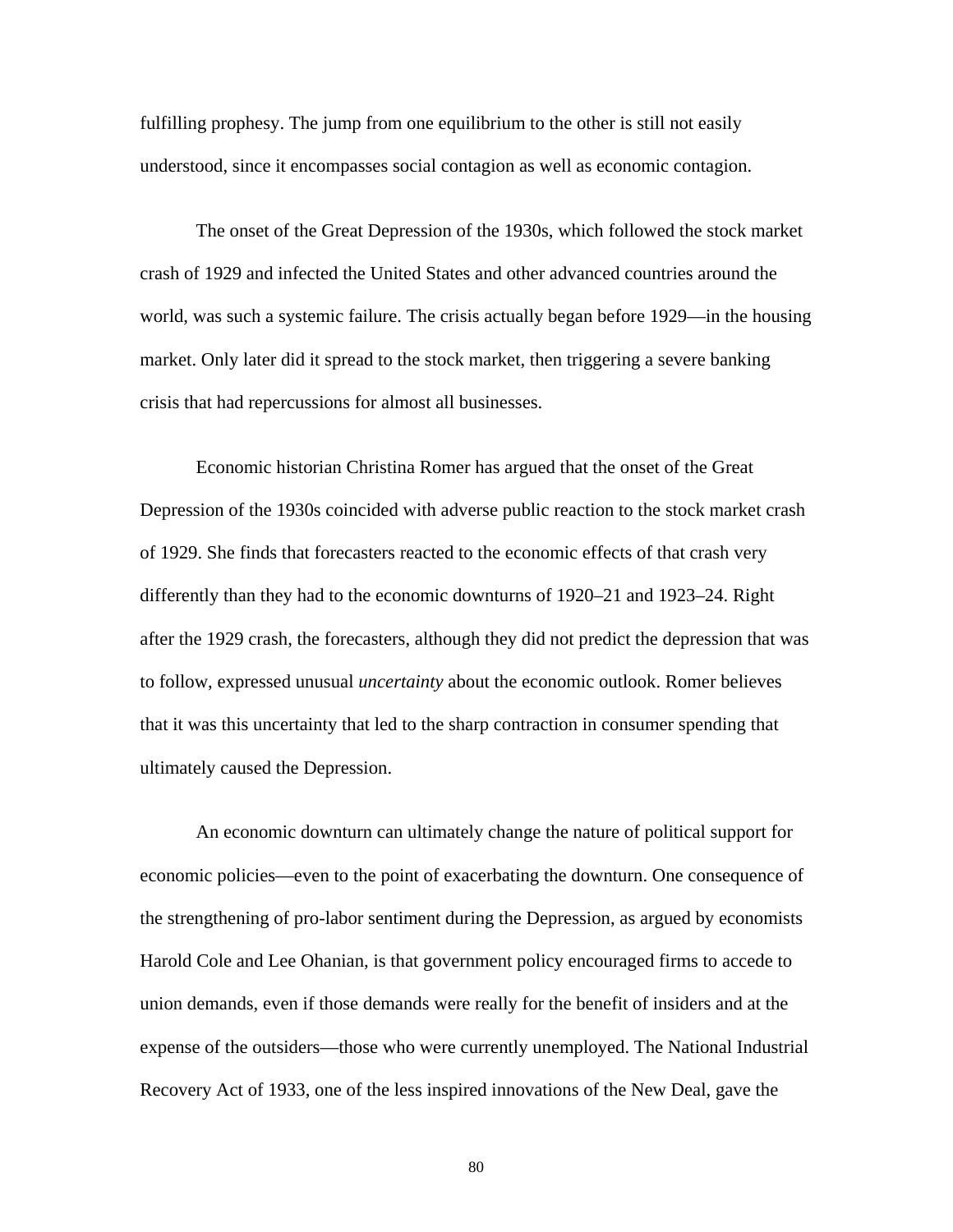president the power to allow firms to collude on prices so long as they accepted certain demands by unions. Even after the act was declared unconstitutional in 1935, the Roosevelt administration continued to be lenient in bringing antitrust actions against firms that were compliant with union demands.

There is today the possibility of what, in *Irrational Exuberance,* I called an attention cascade, leading us to start worrying about possible economic problems that had left our consciousness. In an attention cascade, economic events or problems become the subject of more and more talk and of stories in the media, until they come to dominate public thinking. The changes are qualitative—taking the form of greater salience of certain stories, theories, and facts—and are not measured by the various consumer confidence indices that are so widely disseminated. In fact long-lasting and severe changes can take place before conventional economists have any clue about them.

The subprime crisis was not on the list of possible scenarios for which we might have made plans. We are stuck with contractual arrangements that were made in error. Although many were clearly lured into financial deep water by the prospect of easy money and quick riches when they should have exercised greater prudence, others are in trouble through no fault of their own and are resorting to desperate fixes. Much as we might like to, we cannot quickly and reliably sort out who is at fault and who is not.

I emphasize that the possible *systemic effects* are much more important than the loss of home values in a potential collapse of the real estate market. For however much home values may drop, they will still remain the same homes, offering the same services to all of us. But if the rate of output in the economy falls, that is a real loss, not just a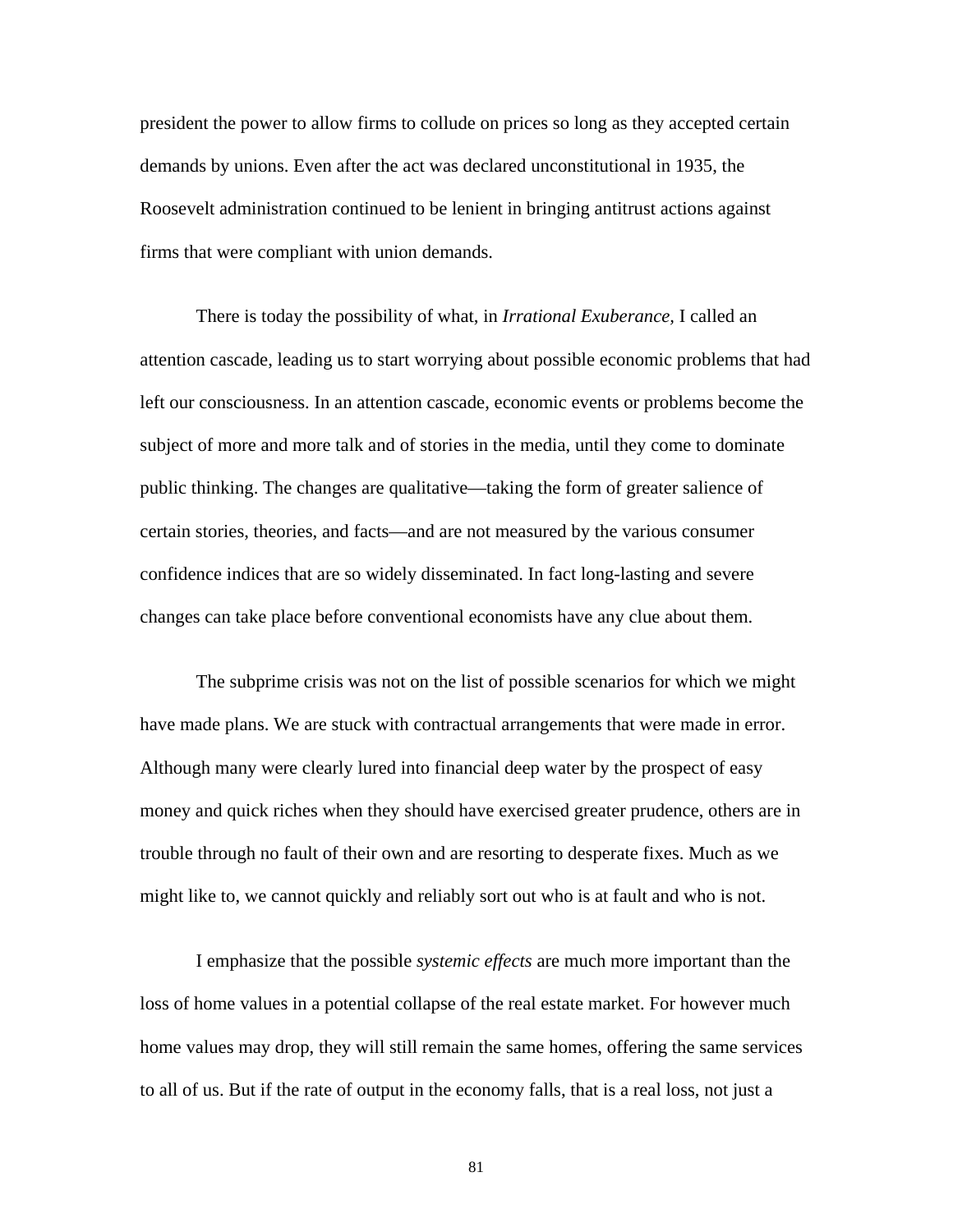paper one. The balance sheet problems into which people fall if their homes lose value are purely financial losses. But they can be converted into substantial *real* losses to the economy if they are allowed to destroy public confidence.

In a financial system seize-up such as the one we are now experiencing, we must, putting aside our political and policy differences, fall back immediately on a more basic social contract—one that dictates that we as a society will protect everyone from major misfortune and keep existing problems from spreading further, subject to the dictates of common sense. That social contract is our most valuable protection, for we as a society can never plan for all possible contingencies.

Indeed bailouts of one sort of another have been part of the underlying stabilization mechanism of economies, ours as well as those of other countries, for centuries. The Federal Reserve has been bailing out troubled banks since it opened for business in 1914. The Bank of England has been doing the same for hundreds of years. We must face up to the fact that we have not been able to avoid bailouts in the past, and we cannot do so today.

While it is natural to emphasize the unfairness of bailouts to those who do not receive them, judgments of what is fair and unfair are far from clear-cut. There is an inherent unfairness in our economy, evidenced by its sharp income inequalities. Some of this represents vestigial effects of injustices of long ago, notably the importation of blacks to the United States as slaves. To this day, black Americans as a group have not completely managed to shake off the economic aftereffects of this history of oppression.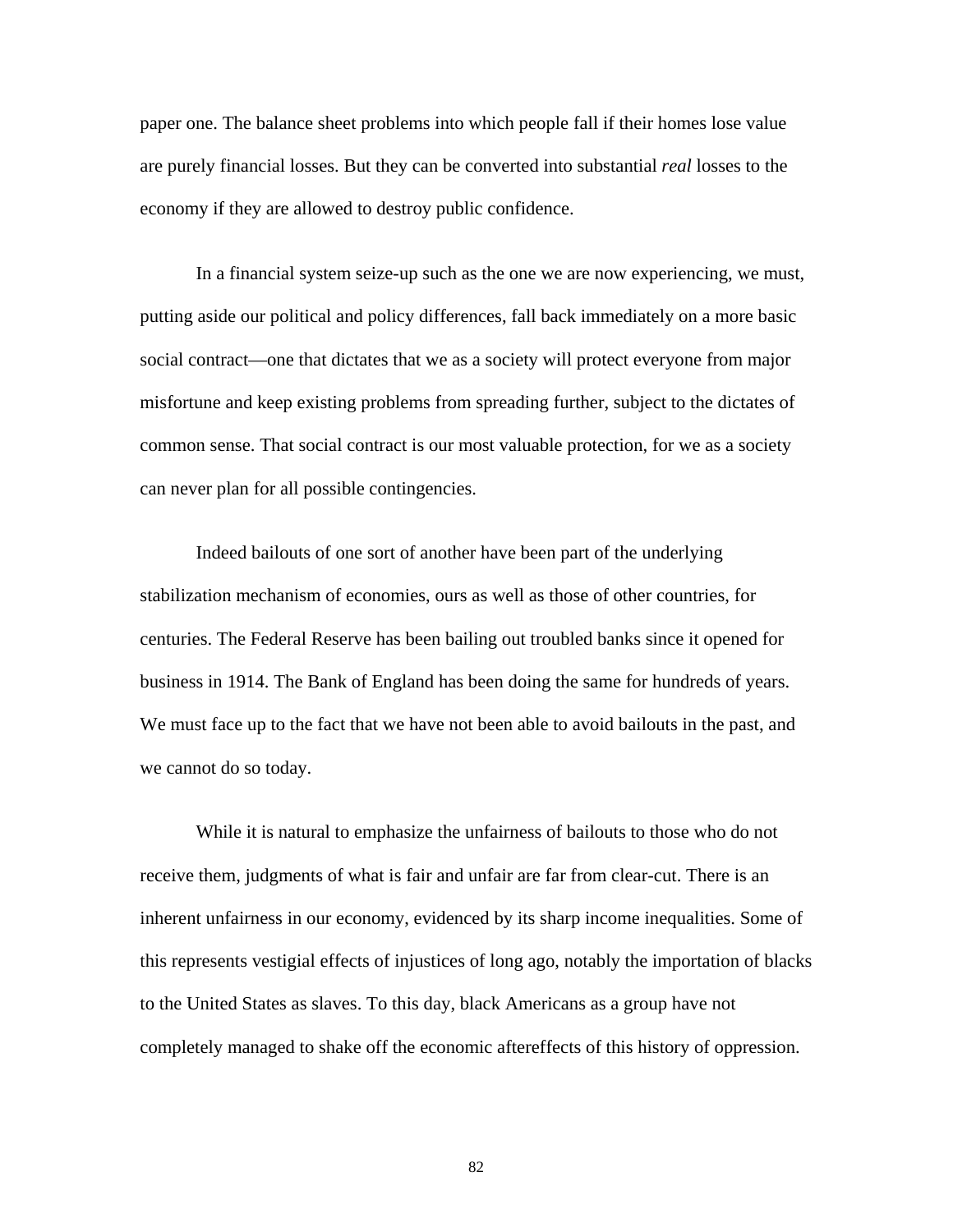The FHA, as well as such government-sponsored enterprises as Fannie Mae and Freddie Mac, in their role as subsidizers of housing for those with low incomes, can be viewed as rectifying at least some of the income inequality in our society. Moreover, subsidizing low-income housing probably has positive social externalities whose value is incalculable. There is a better prospect for social harmony if some of the more marginal members of our society feel invested in its success through ownership of their own homes. If this is a time for increased bailouts of those with low incomes, then maybe that is all to the good. Perhaps the subprime crisis is sharpening our social conscience, if only in indirect ways.

#### A New Home Owners' Loan Corporation

We need a new organization modeled after the Home Owners' Loan Corporation that was established in 1933, during the last major housing crisis, to make credit more readily available to home borrowers. By the time this book reaches print, there is a chance we will already have some aspects of such an organization in place or at least in the works. Plans along these lines enjoy strong support, including the backing of economists such as Alan Blinder and Martin Feldstein and legal scholars such as Michael Barr. Yet the prospect of Congressional action on this proposal remains highly controversial, and it is best considered as still nothing more than a proposal. Any action eventually taken by Congress may be watered down or handled ineffectively, and, even if it does act meaningfully, Congress may not respond in the future with sufficient additional funds for the institution if the subprime crisis worsens.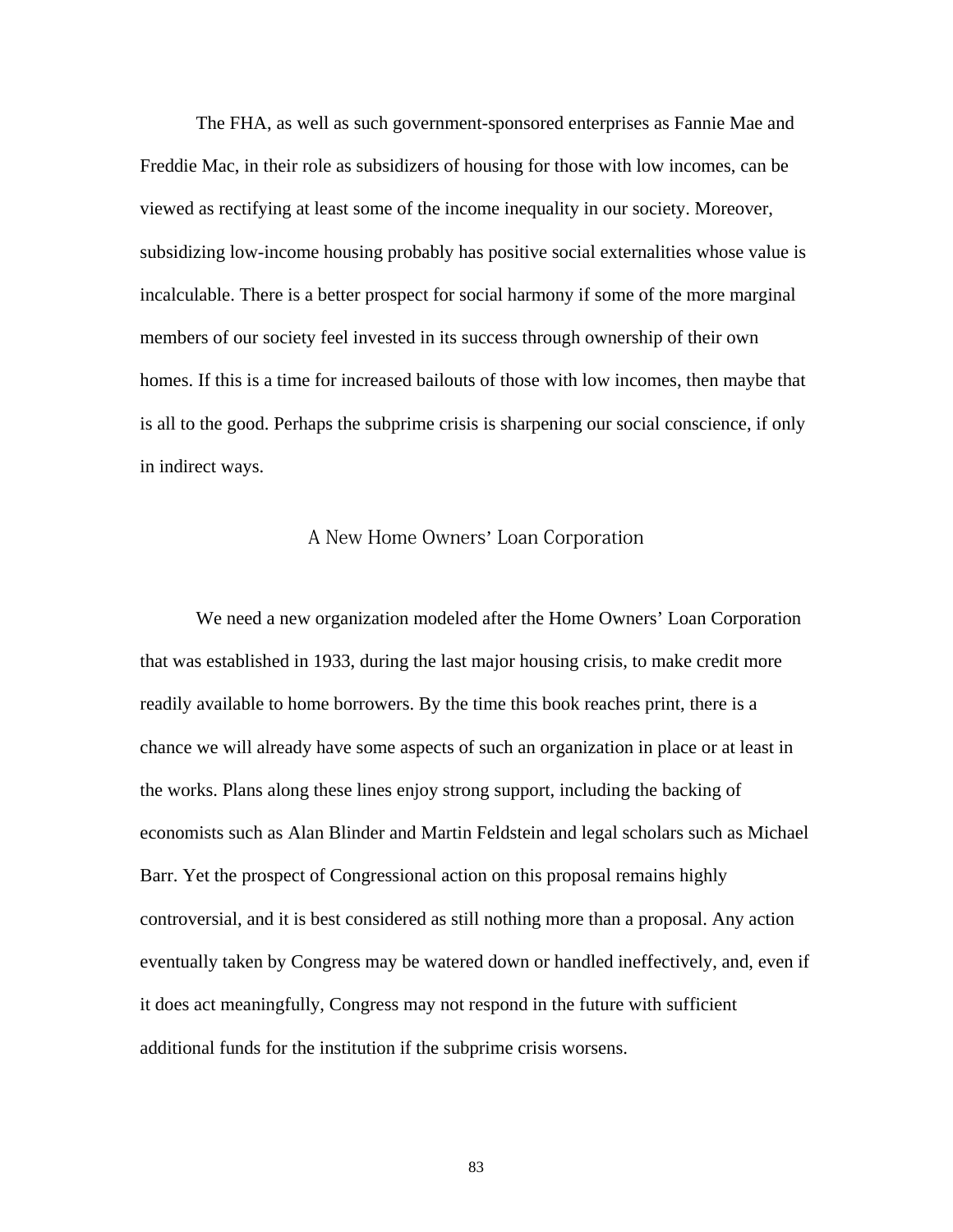The HOLC accepted mortgages as collateral for loans to mortgage lenders, so long as the mortgages had more enlightened terms than were customary at the time. In that way the HOLC both dealt with the immediate problem of foreclosures and also encouraged longer-term economic innovation. That is what a new HOLC can and should do today.

It is essential that the potential cost of bailouts be paid by the broad public, and that it not be dumped into the laps of a small set of investors. Ben Bernanke has been widely described as asking our nation's bankers to write down the principal on millions of mortgage loans. What he *really* said was that principal writedowns "could be in the best interest of both borrowers and lenders."<sup>[‡‡](#page-135-0)</sup> Of course, some limited writedowns are in the interest of lenders: if a lender fails to improve the mortgage terms for a troubled homeowner, then the owner may simply abandon the property, often in damaged condition, thus imposing substantial legal costs and delays on the lender. Lenders understand very well that it is in their own interest to keep homeowners in place if there is reasonable hope they can pay on somewhat reduced terms. Bernanke is rightfully concerned that his language not suggest that some unfortunate group of investors should bear the cost of dealing with systemic effects on the U.S. economy. But by limiting his attention to actions that would mutually benefit borrowers and lenders, he is proposing only that lenders should continue to do what they already do. His talk is not effective in dealing with the subprime crisis because it carries no economic weight.

U.S. Senator Christopher Dodd (D-CT) proposed a federal Homeownership Preservation Corporation that would be a modern-day version of the HOLC. Dodd later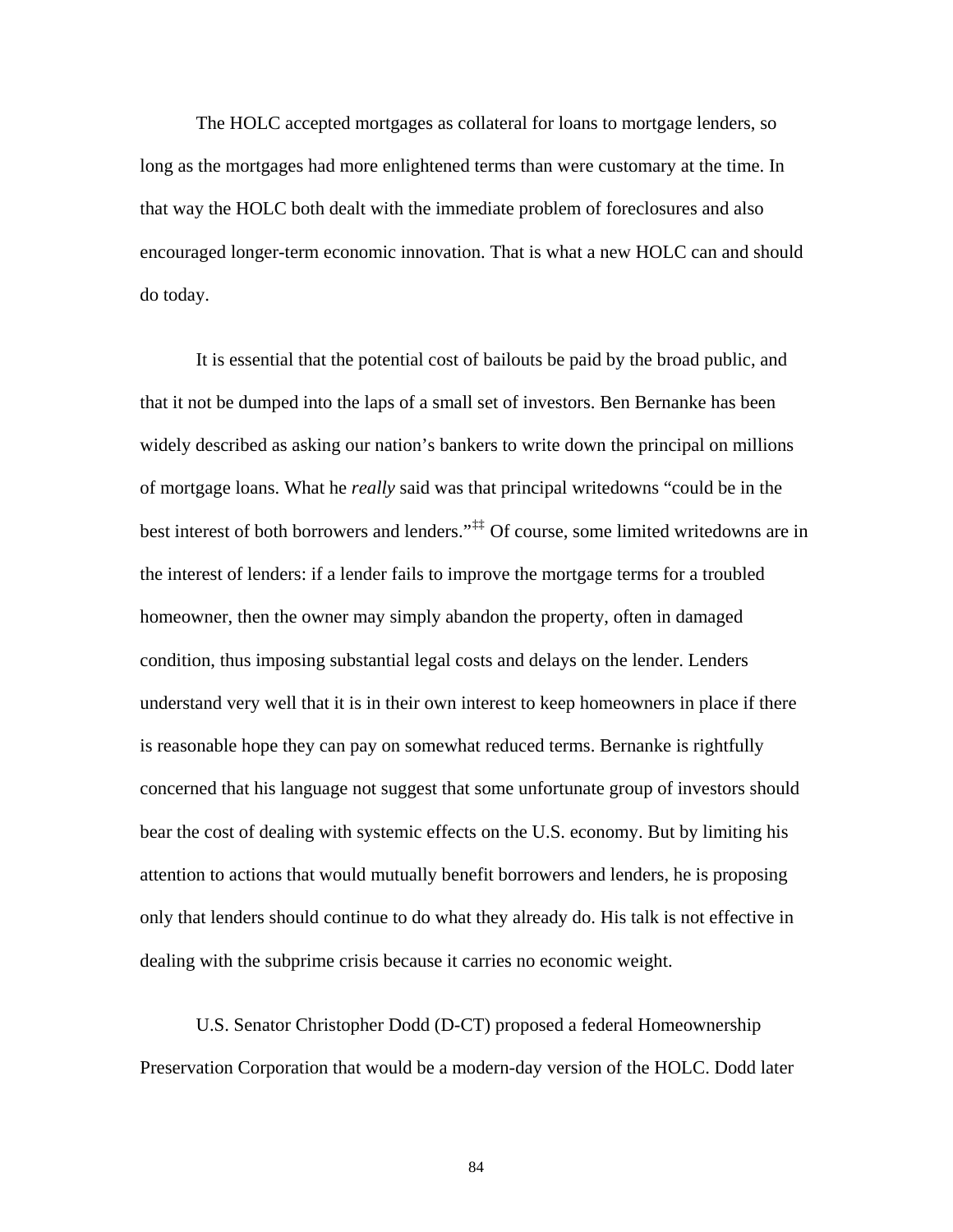dropped the idea of such a new corporation, but in a press conference he and U.S. Representative Barney Frank (D-MA) together spoke of empowering the FHA to guarantee up to \$300 billion in refinanced mortgages to distressed borrowers. They did not describe this as a bailout or a burden on taxpayers—but of course it has the potential to become one if default rates turn out to be high.

It may be better to create a new agency, like Dodd's now-withdrawn Homeownership Preservation Corporation, rather than merely extend the financing of the FHA, because a new organization is more likely to do more than just funnel money to mortgage lenders. A new agency is more likely to attract leaders interested in fundamental change; creating such an agency is a way of signaling serious intent to solve the subprime problem. We need to see other aspects of the HOLC solution implemented now as well. In particular we need to see our reborn HOLC establish new mortgagewriting conventions, as I discuss in the next chapter.

#### Getting the Short-Run Solutions Right

Just as important as the specific short-run solutions to be implemented is the underlying mindset. We must get these solutions right, and get them right the first time. This means facing up to the scope of the problem, allocating sufficient resources to solving it, and setting the correct fundamental policy goals.

If any of the short-run solutions discussed here are to have a chance of success, our leaders must, in the first place, admit that a serious problem exists. It does not help matters if leaders continually assert that a turnaround is just around the corner. That was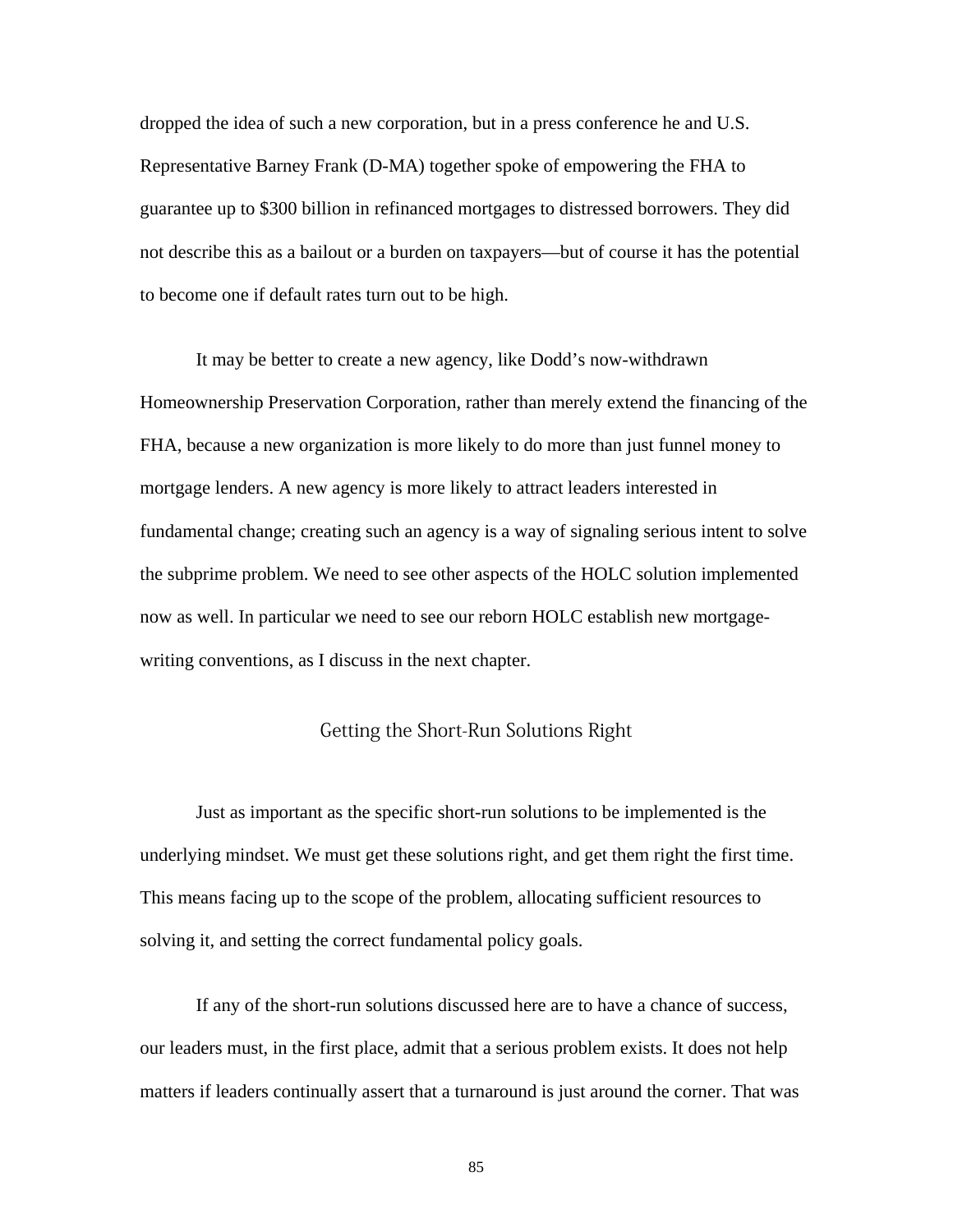the strategy played by Herbert Hoover during the Great Depression, and it has been trotted out by virtually every leader in government and business since then when faced with the necessity of truly fundamental reform. Such an attitude only leads to accusations that those in charge are attempting to manipulate the public mind through the power of suggestion.

We have to be ready for the possibility that many more tax rebates will be necessary, perhaps for years to come. These rebates may eventually have a significant negative impact on the national debt. That possibility can only be accepted if we truly recognize the seriousness of the problem.

We need to pay attention as well to the capital adequacy of banks and brokerdealers, who are likely to come under increasing pressure if, as is likely, there are continued substantial falls in home prices, further impairing their assets. Their inadequate capitalization will be evident to everyone with whom they do business, and this will lead to further freeze-ups of the system, which may spread rapidly in a worsening crisis.

We must be willing to devote sufficient resources to doing the bailouts right. Leaders should face the fact that they are bailouts and get on with carefully and calmly explaining the reason for them. Only then can enough money be spent on them to have the desired effects.

Setting the proper policy focus is also crucial. The purpose of the bailouts should *not* be to maintain high values in the housing market, the stock market, or any other speculative market. The essential purpose is to prevent a fundamental loss of economic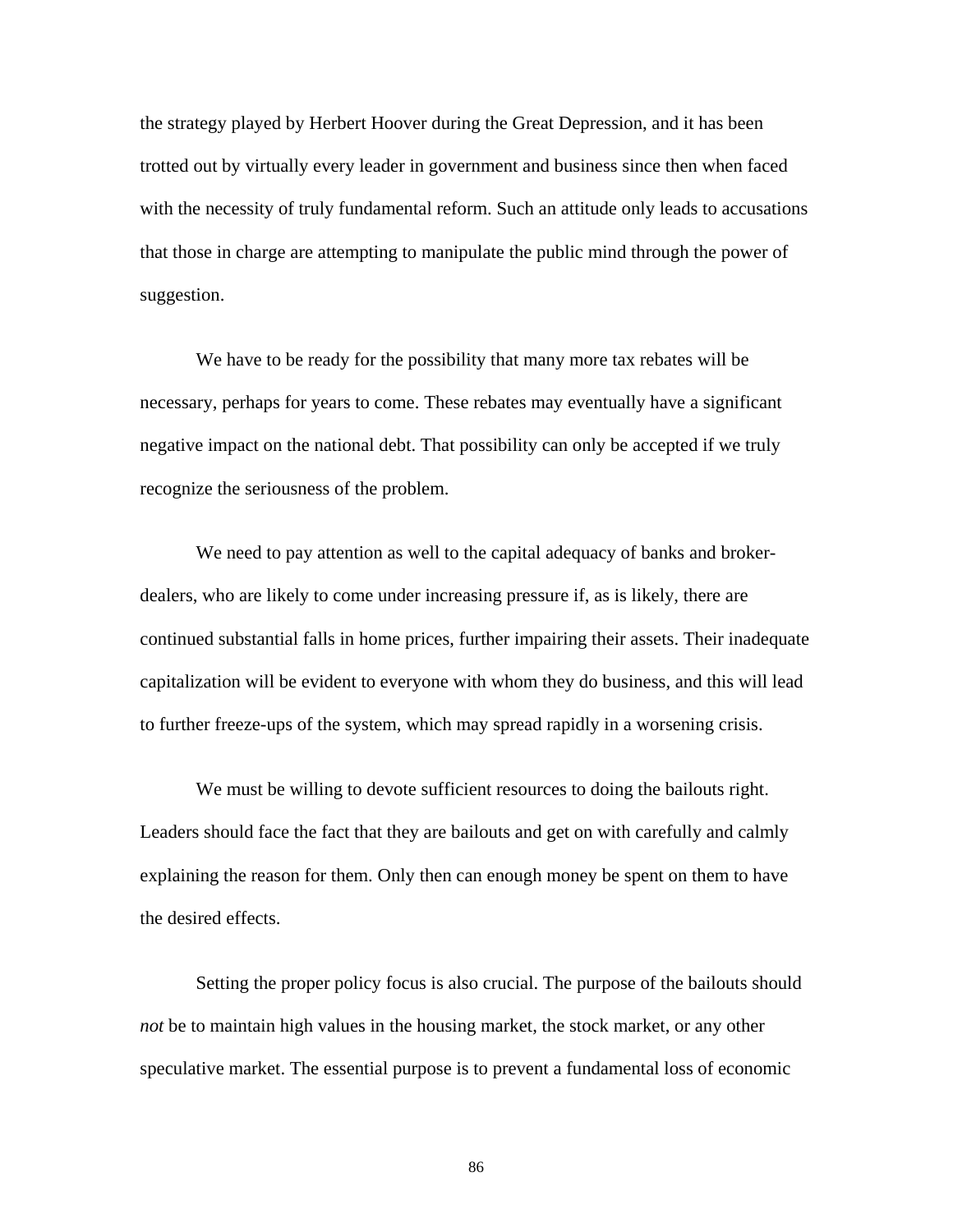confidence in our institutions and in each other, and to maintain a sense of social justice. As such, the bailouts should focus most intensely on preventing distress among people of modest means.

With regard to housing prices, government policy should be just the opposite of supporting them. We need more planned large urban centers, and building more of these would increase supply and thereby bring urban home prices down. The framers of the 1968 Housing and Urban Development Act understood this need, and the act set up a mechanism whereby builders of whole new towns could apply to the Department of Housing and Urban Development for support. That legislation has led to some new urban centers, but the act was not enough, and legislation is needed to support development of new urban communities.

In terms of the immediate crisis, the problem is quite different. We have to be willing to spend money on securing economic justice. That means allocating resources to determining—to the extent that this is possible—who among mortgage borrowers were misled and mistreated, and then focusing the bailouts on them.

Certain nonprofit organizations, such as Self-Help (www.self-help.org) or the Neighborhood Assistance Corporation of America (www.naca.com) are willing to spend time with individual homeowners to help them work things out. But the resources of these organizations are dwarfed by the scale of the current crisis. The government's Hope Now initiative is failing to provide enough solutions because it really has no official resources; it is merely a government-led alliance of businesses. If home prices continue to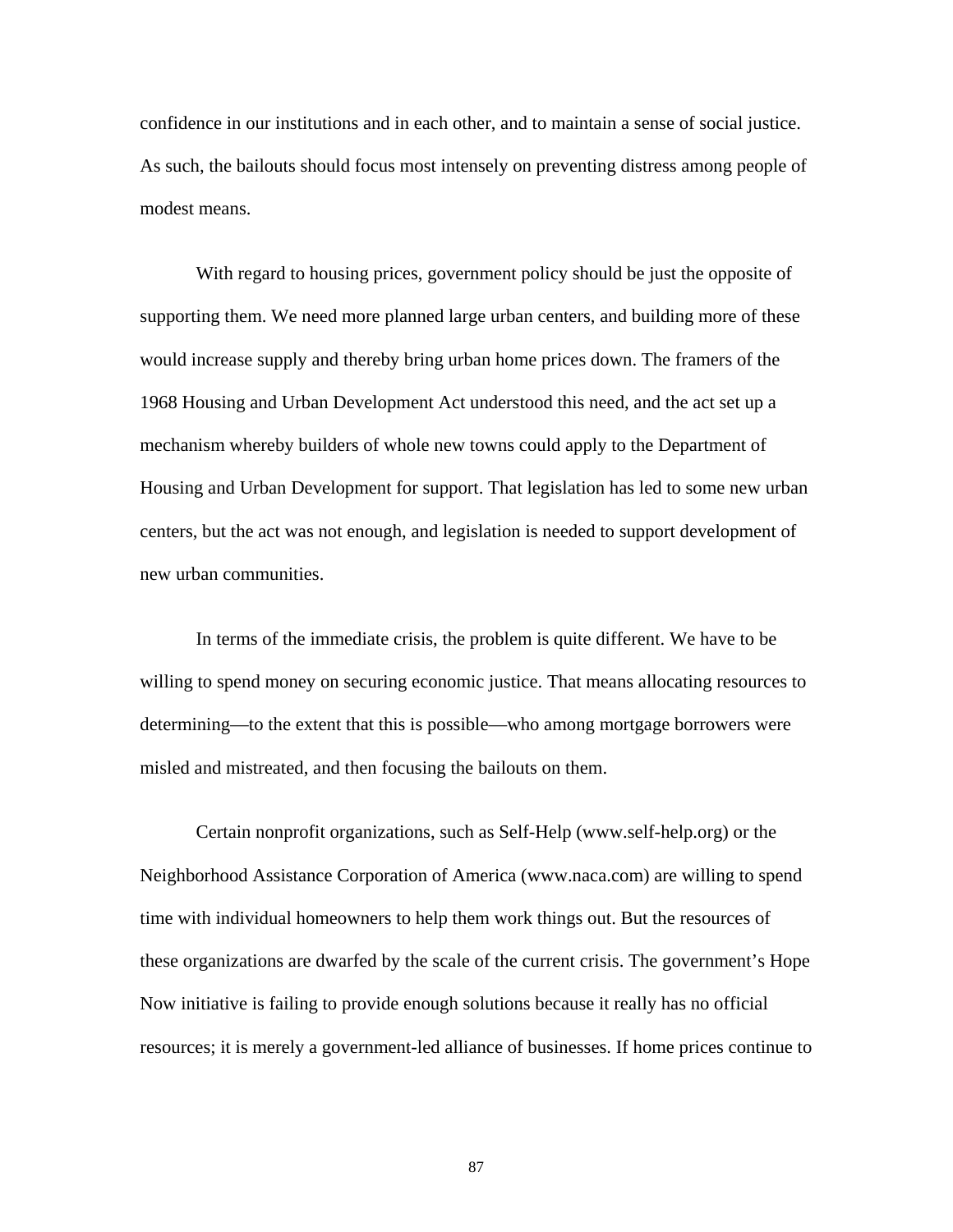fall, many more homeowners will be in trouble in the coming years, amounting to a very expensive problem and putting even more stress on an already inadequate system.

The government can spend money now to reorganize the system of bailouts so that it operates on a more systematic basis. A new HOLC could tackle the expensive and complex process of modifying individual loans, rewarding those mortgage lenders who will spend the time and energy to help individual borrowers understand their specific situations and make government assistance available to those who qualify.

After we have succeeded in preventing the subprime crisis from escalating, we must turn to the long-term solutions that will prevent a recurrence of the situation in which we find ourselves. That aspect of the subprime solution is the subject of the next chapter.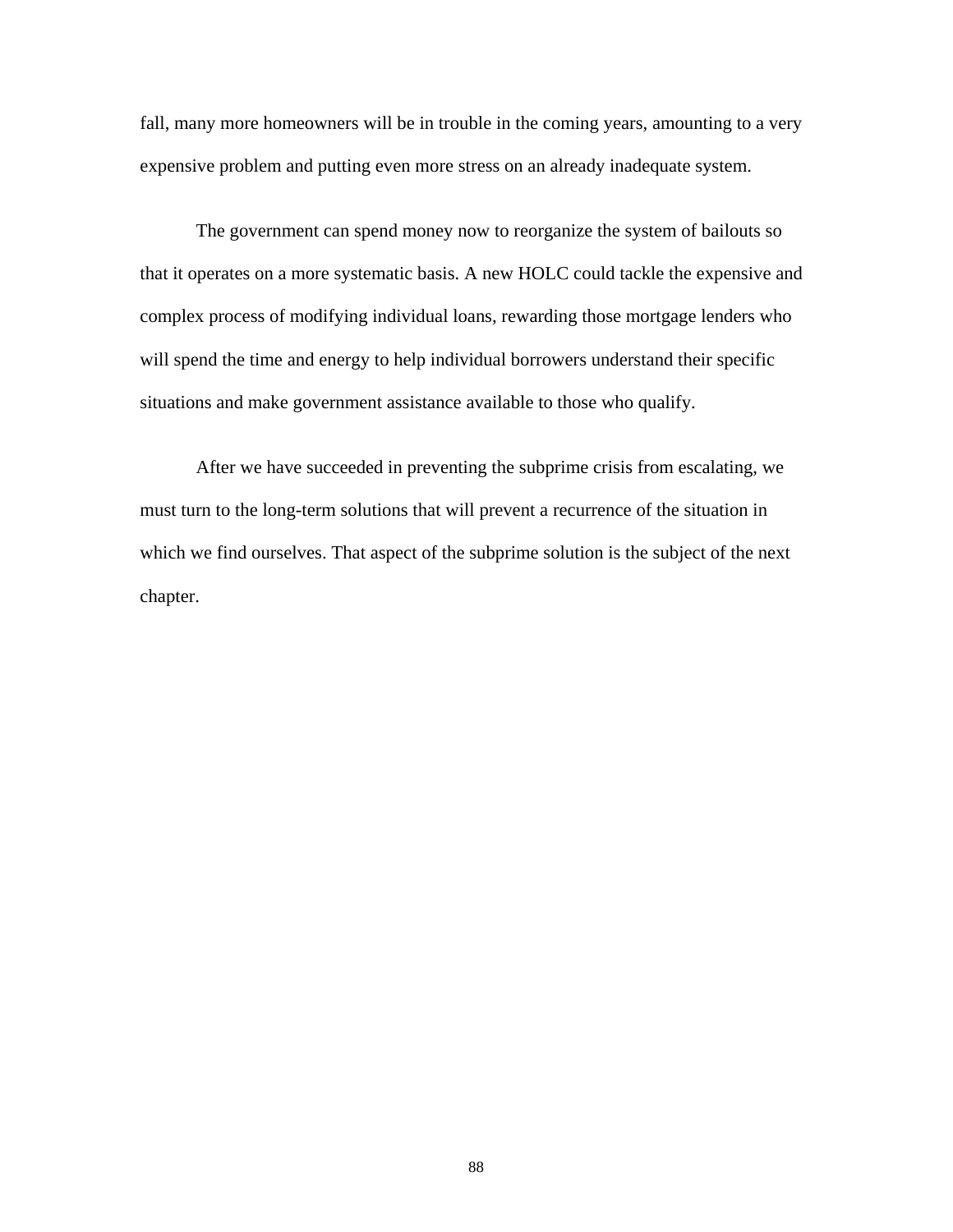#### The Promise of Financial Democracy

6

The key to the subprime solution, to preventing future crises like the current one, as well as mitigating its aftereffects, is democratizing finance—extending the application of sound financial principles to a larger and larger segment of society, and using all the modern technology at our disposal to achieve that goal.

Doing this will reduce the long-run incidence of speculative bubbles like the housing bubble that we have just experienced. And to the extent that such bubbles still occur, it will establish a rational context for responding to them, instead of the after-thefact scurrying for quick fixes that we have seen since the onset of the subprime crisis in 2007.

There used to be tremendous instability in the banking sector. For example, there were severe U.S. banking crises in 1797, 1819, 1837, 1857, 1873, 1893, 1907, and 1933. Those problems were largely fixed by a number of institutional changes over the years, notably the creation of the Federal Reserve System in 1913 and the New Deal reforms of the early 1930s. But effective reforms haven't reached all segments of our economy, especially the household sector, which continues to limp along with practically medieval financial insight. Unless we think more broadly about financial reforms that will encompass the majority of households, we will continue to experience crises.

As the events leading up to the subprime crisis make plain, it is remarkable that the imperfections of our basic economic institutions have not been more widely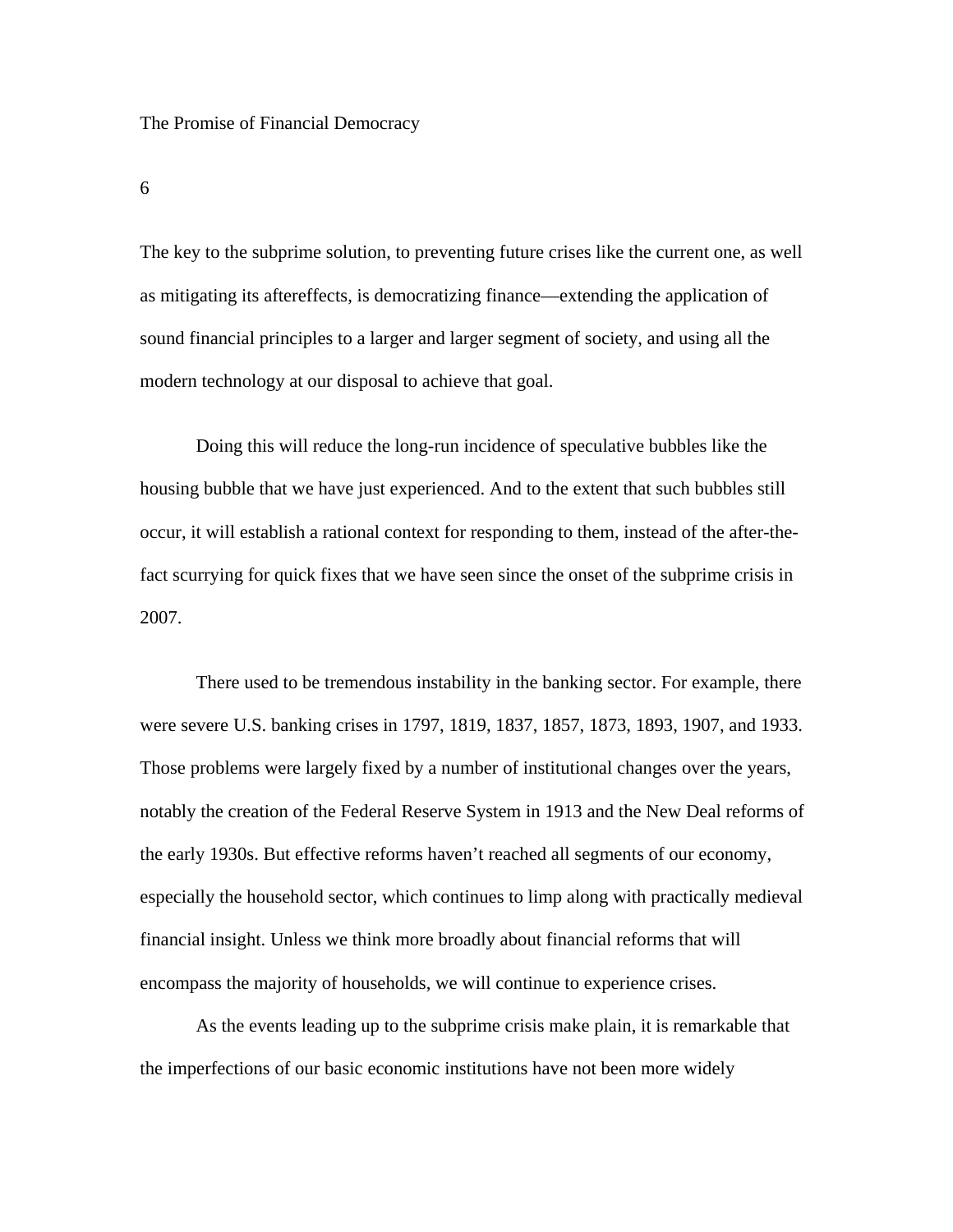discussed. While markets bubble and burst, most people have only minimal protections against their biggest economic risks, hold dangerously undiversified portfolios, and risk ruin when they lose their jobs or fall ill.

These problems are regarded as inevitable features of the system, and the system itself is considered impervious to reform, as if it were a product of nature. But successful institutional reform efforts such as those of the New Deal era belie this widely held orthodoxy. Basic institutional reform is not only possible but necessary.

The subprime crisis has revealed a poverty of imagination on the part of leaders in initiating the reforms needed to build the new institutional foundations for a more secure economic environment. This chapter suggests ways of beginning just such an institutional reform initiative.

### It's the Technology

Institutional reform starts with understanding the available technology. *Information technology* is the story of our time. It is key to the subprime solution. The continued growth of computers, data collection and processing capabilities, "smart" technology, and rapid, inexpensive communications all provide dramatically effective tools to implement the subprime solution—to correct some of the egregious faults in the economy's institutional foundation.

Along with this expanding information technology, there has been over recent decades a magnificent development of our knowledge in the field of mathematical finance. This theory, as part of economics, in turn allows us to harness the full potential of risk-management technology—especially when it is implemented on a sufficiently large scale, as our information technology now allows. The theoretical advances are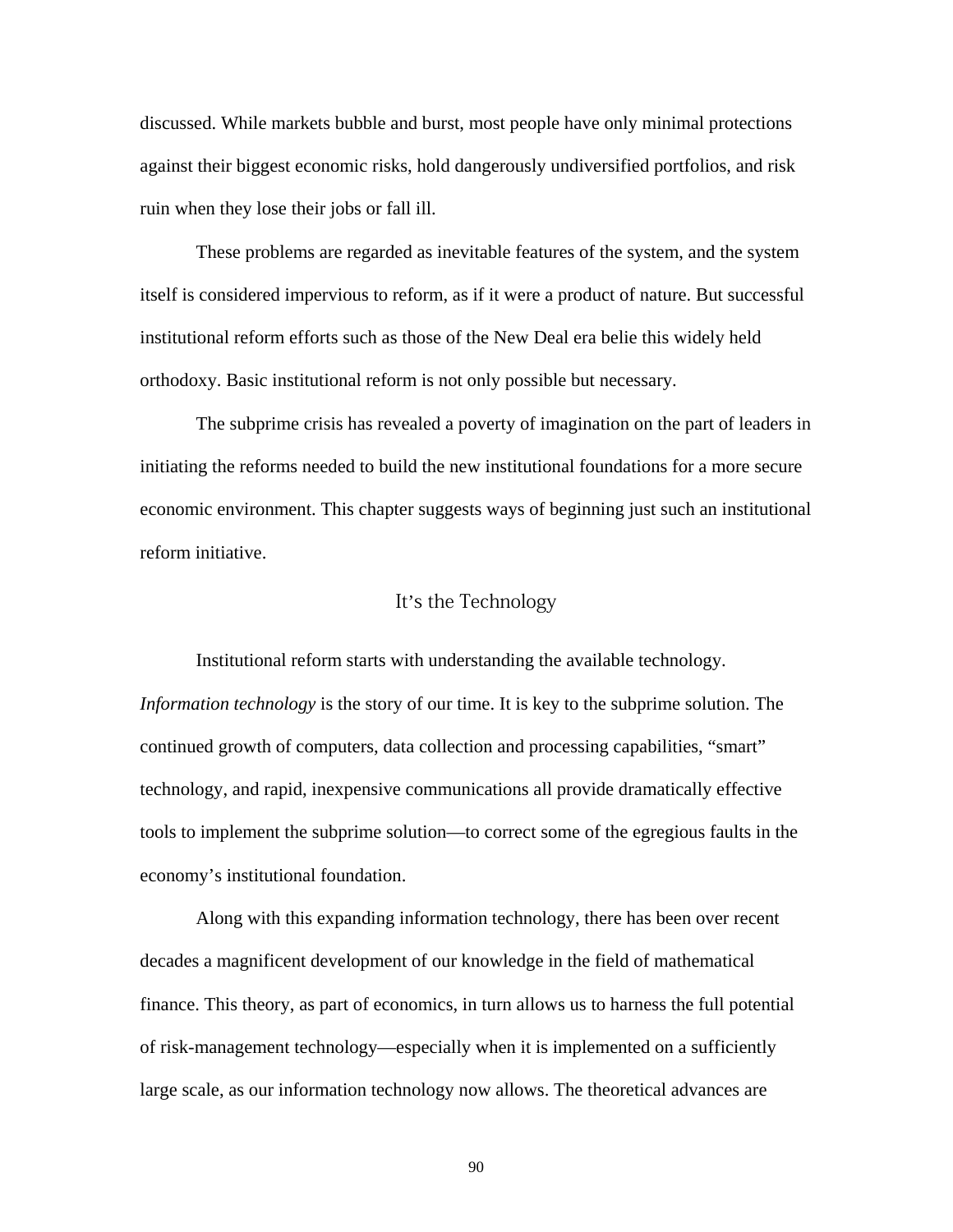important, for they tell us where and how to look for opportunities to use financial technology to advance human welfare.

Mathematical finance theory helps us understand how *both* sides of a financial contract can benefit from the contract, and it suggests how we can optimize the participation of the two sides so that human welfare as a whole is enhanced. We must rely on such theory if we are to avoid inconsistent and erratic policy proposals to deal with crises, such as capriciously awarding bailouts to some without properly considering the context, the appropriate incentives, or who is on "the other side," paying for the bailouts.

Modern financial theory has as an important component in *agency theory.* Agency theory explains how to motivate agents to behave as much as possible in the interests of *all* parties to a transaction, not just themselves. It is a theory that explains how to keep moral hazard under control by structuring financial institutions with just the right balance of incentives.

In a similar vein, the human sciences—psychology, sociology, anthropology, and neurobiology—are increasing our understanding of the mind by leaps and bounds, and this knowledge is now being applied to finance and economics. We have a much better grasp of how and why people make economic errors, and of how we can restructure institutions to help avoid these errors.

There has been an important revolution with the development, in the past few decades, of the fields of behavioral economics and behavioral finance. These disciplines incorporate insights gained in other social sciences. For that reason, many financial theorists of the old school have resisted this revolution, for they fear that it renders their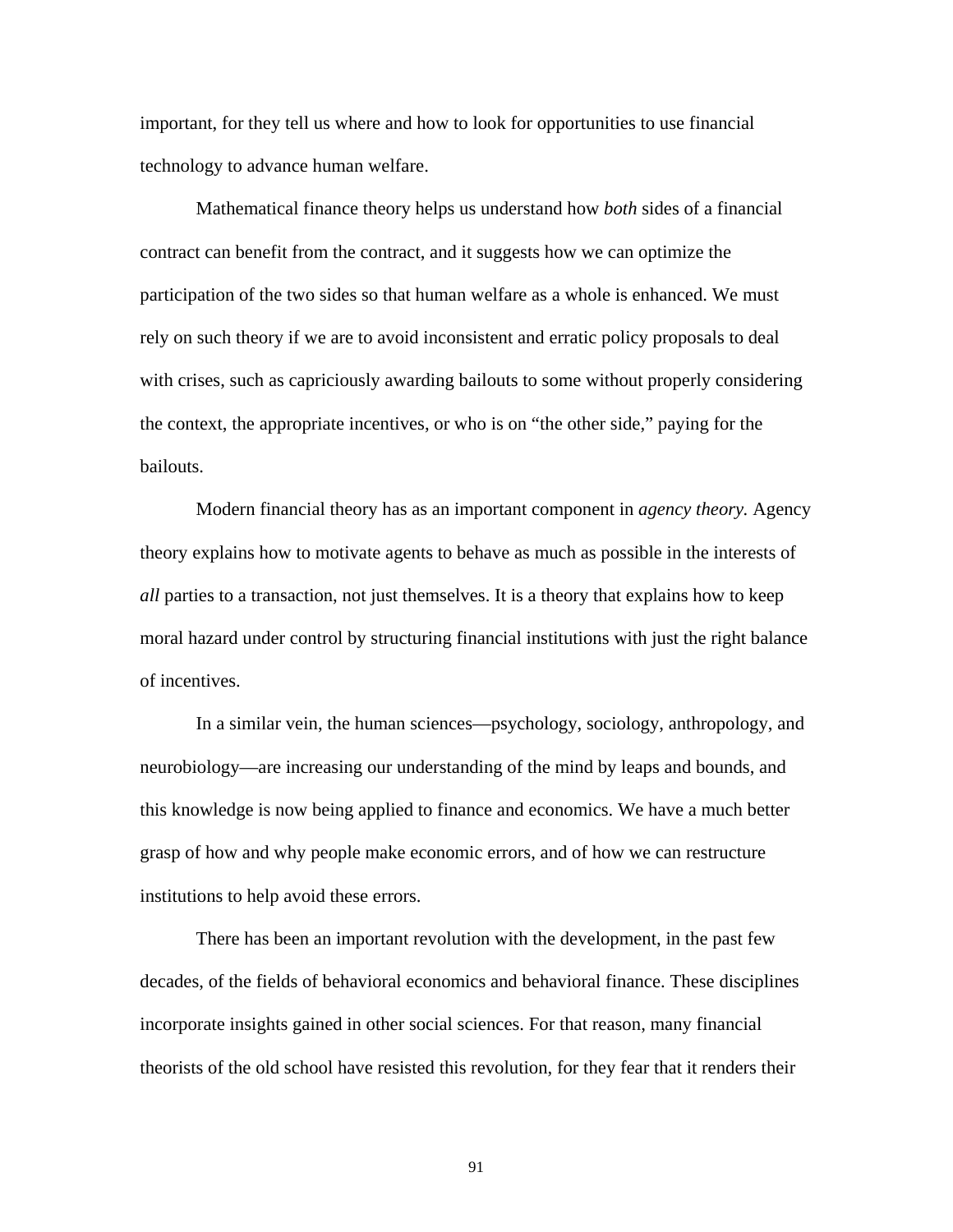mathematical models useless. On the contrary—it opens up their models to far richer and more successful applications.

Denying the importance of psychology and other social sciences for financial theory would be analogous to physicists denying the importance of friction in the application of Newtonian mechanics. If one is permitted to apply Newtonian mechanics only in realms where friction can be completely disregarded, then one is confining its application largely to astronomy. Once we add a theory of friction, Newtonian mechanics can begin to be applied to earthly problems as well, and it becomes an essential tool for engineers who are designing devices to improve our daily lives. We have a comparable opportunity today with the advent of behavioral economics and behavioral finance, which have the potential to facilitate exciting advances in *financial* engineering.

New institutions can be developed to solve many of the world's fundamental risk problems. But, as noted previously, this can be achieved only if the institutional foundations are retrofitted to produce greater economic growth through steadily expanded asset ownership—especially homeownership.

What follows is a package of proposed reforms that leaders—government, civic, and business, both here and abroad—can forge into a new institutional foundation for the housing market and other asset markets. Taken together, these proposed measures resonate with the spirit and letter of the reforms introduced during the New Deal era as a response to the financial failures of the 1930s, and with other institutional reform initiatives, such as the Basel II reforms deployed to secure today's international banking system.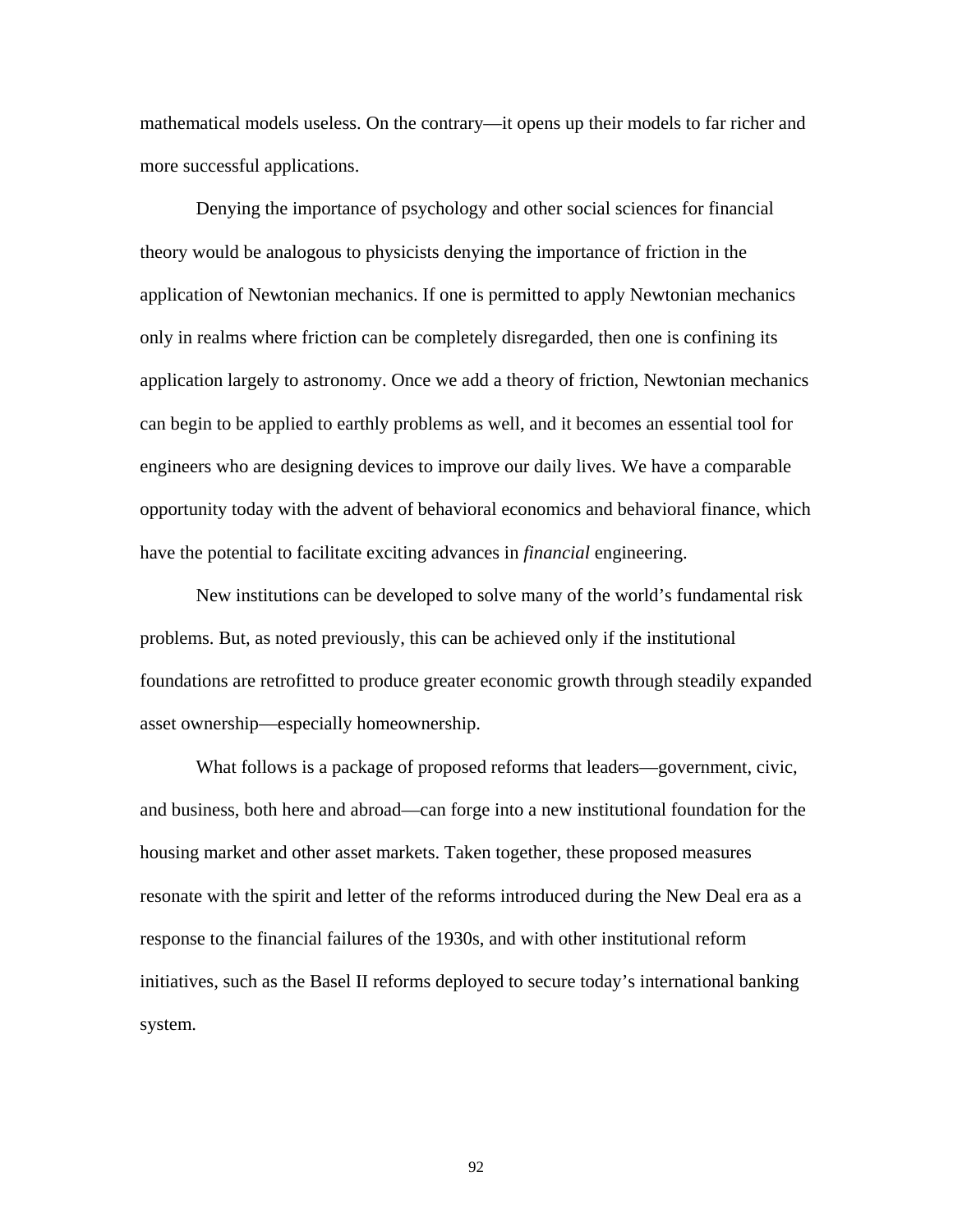Since these proposals in some cases represent significant departures from established practice, there will be those who will doubt that they can ever be put into practice. But we have to remember that the history of finance is one of periodic major breakthroughs in method and form. These breakthroughs have often happened at times of financial crisis, just as the innovations of the New Deal era occurred during the Great Depression. And the time for further institutional innovations is now right.

The changes proposed here are significant, but a number of them have been tried on a smaller scale, and all are distinctly within the realm of possibility. The net effect of this package of reforms would be to stress-proof the whole economy, building greater ballast into the institutional framework so that buyers and sellers are better able to conduct business with confidence rather than through desperate speculative moves.

## A New Information Infrastructure

Promoting an improved information infrastructure—the knowledge base used by people and firms to manage their financial affairs—is not only good policy but also good economics. According to economic theory, information that is freely available is a public good, which tends to be undersupplied by the private sector. Moreover, the lack of information can have systemic effects, a negative externality that government should try to prevent. Strengthening the information infrastructure would have a fundamental impact in altering the social contagion and information cascades that underlie the formation of speculative bubbles.

Government promotion of a fundamentally improved information infrastructure can capitalize on the advances we have made in recent years in both information technology and behavioral finance. Thus far some apparently promising innovations in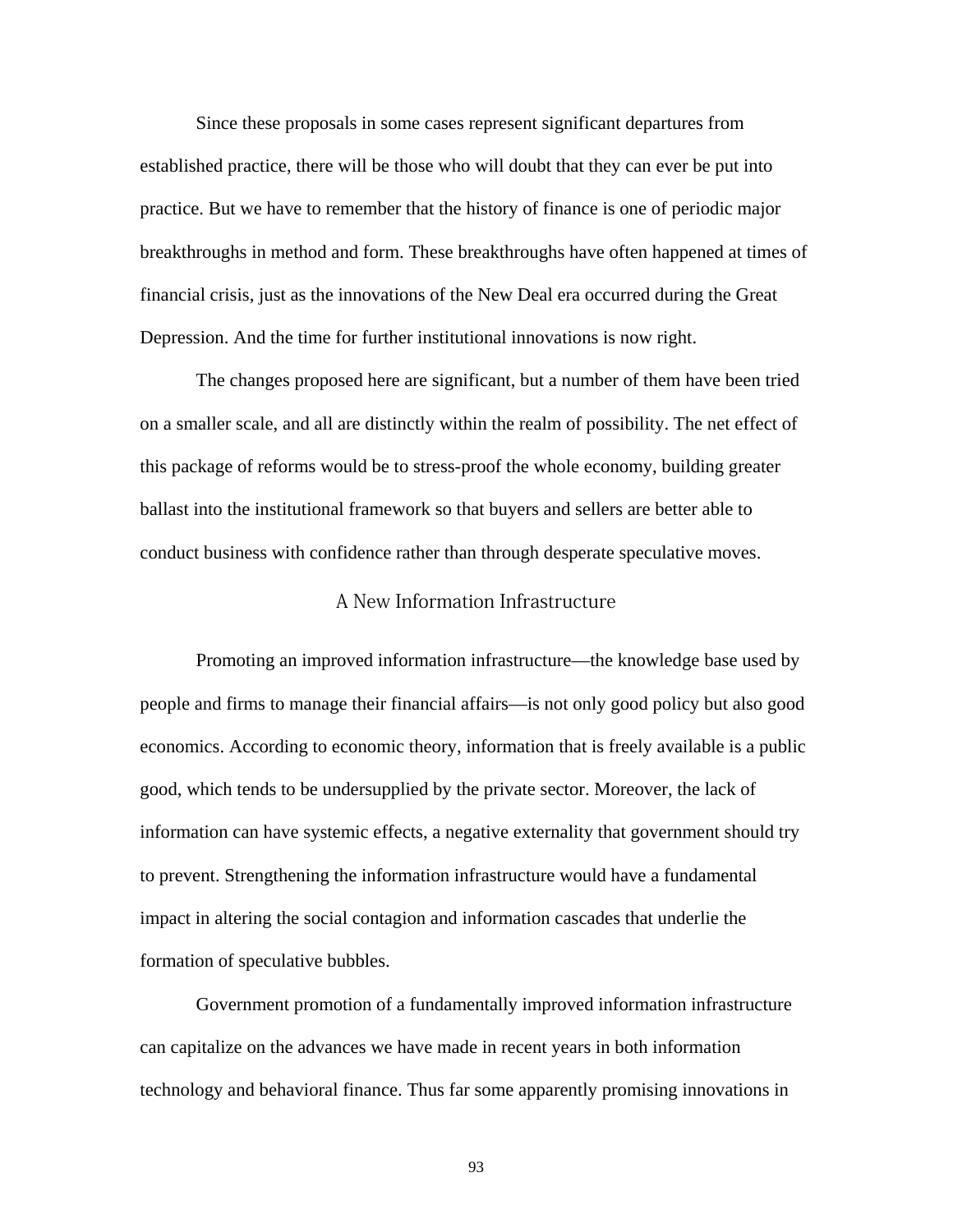information technology have proven unsatisfactory in practice because they have not been properly human-engineered. For example, public use of financial planning web sites, the so-called financial engines, has been disappointing. This is probably the case because people tend not to take action on important financial matters based on information that is provided to them only by computer. They must talk to a person before they make major changes in their financial behavior. Behavioral finance offers many such lessons for the proper use of information technology.

In this section I consider six major ways of improving the information infrastructure: promoting comprehensive financial advice, establishing a consumeroriented government financial watchdog, adopting default conventions and standards that work well for most individuals, improving the disclosure of information regarding financial securities, creating large national databases of fine-grained data pertaining to individuals' economic situations, and creating a new system of economic units of measurement.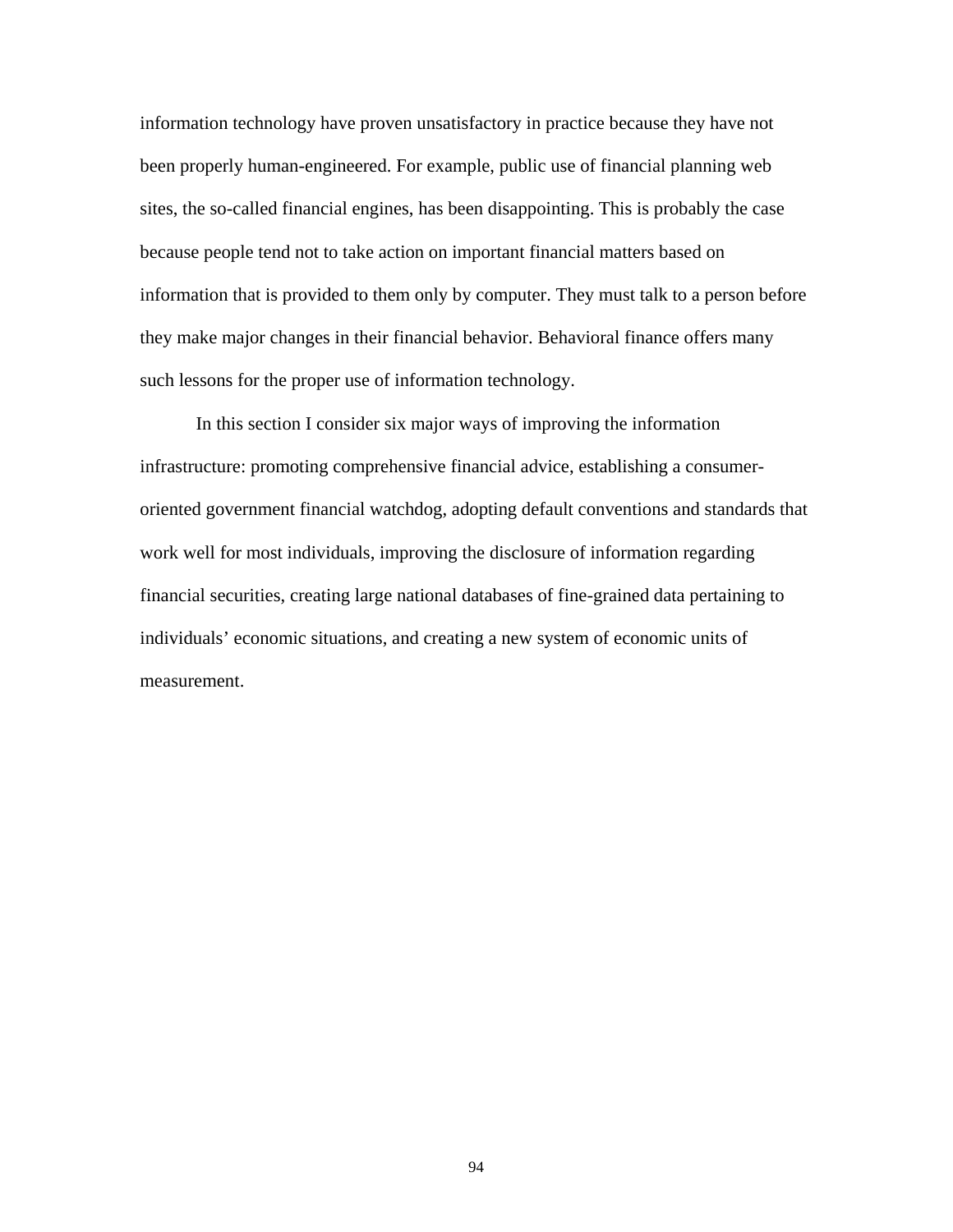## *Comprehensive Financial Advice*

Low-income individuals who took out risky subprime mortgages, with interest rates that would soon be adjusted upward, were often unaware of the known risks inherent in such mortgages. They had no clue that there was a real risk that, in the event of a crisis, they would not be able to refinance their mortgages. Why not? Because there was little economic impetus to provide such information through established communication channels. Thus these new homeowners unwittingly assumed hazardous risks.

Financial advice magazines did indeed report on these risks. So, while the higherincome subscribers to those publications got the story and stuck overwhelmingly to conventional fixed-rate mortgages, many lower-income people were left with personal tragedies.

The first step in correcting this failure of public education is to promote comprehensive financial advice for everyone through institutions that will make sure that all individuals, not just the most wealthy, receive such advice. Most financial advisers ignore middle- to lower-income customers because they can make money only by charging a fee based on the fraction of assets under management or by receiving commissions contingent on the purchase or sale of a security—income available only through servicing wealthier clients. As part of their efforts to operate efficiently and profitably, many financial advisers also streamline their practices, limiting their advice to narrow windows, such as portfolio management advice or tax strategies.

Most people *need* broad elementary financial advice, and they need to get it from knowledgeable and trustworthy sources. Unfortunately only wealthier people feel they can *afford* such advice.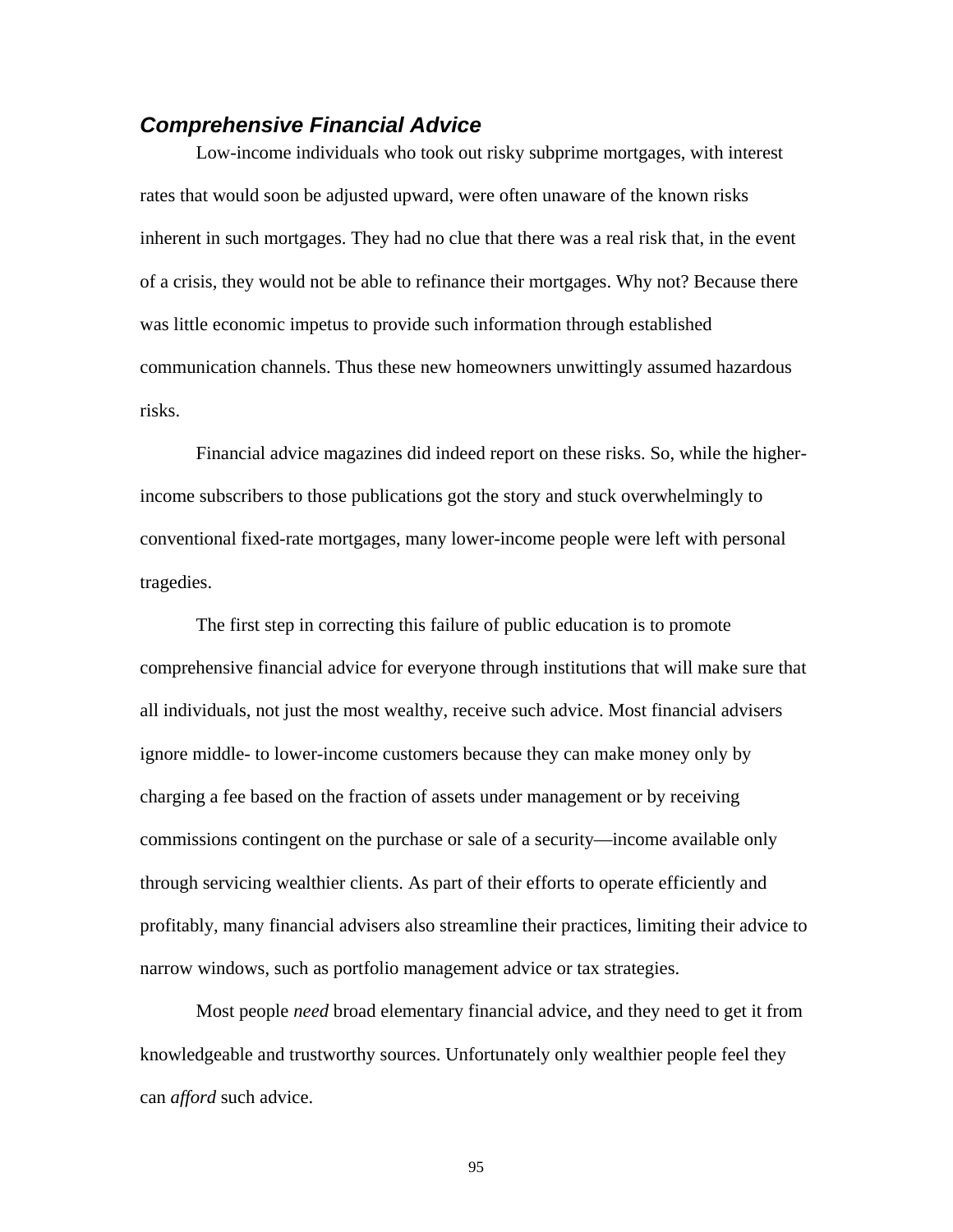The alternative is for financial advisers to offer their services for a flat hourly fee, in much the same way as do other professionals, such as lawyers or accountants. The National Association of Personal Financial Advisors has a sound approach to the problem. It requires its member advisers to sign a fiduciary oath not to accept remuneration from third parties for the sale of financial products or for referrals. But it remains a relatively small organization. Meanwhile, most other financial advisers have resisted the move to fee-only practices, for the simple reason that there is not enough demand for such services at the prices they would have to charge.

As a result, low-income people are left with only biased sources of advice. For example, when they are home buyers, they typically deal with a real estate agent and a mortgage broker. The real estate agent represents the seller of the house and thus has an incentive to make the sale happen at a good price for the seller. The mortgage broker has an incentive to arrange a loan that carries a high interest rate. Moreover, mortgage brokers who may appear to be helping their clients obtain a mortgage at the best rate are often, unknown to those clients, collecting fees from the lenders.

The U.S. government in effect subsidizes financial advice by making it tax deductible. But this tax deduction works only to encourage high-income people to seek out financial advice. People in low tax brackets do not benefit significantly from itemized deductions and thus usually do not itemize. Moreover, the deduction for financial advice is a miscellaneous deduction, which, even for those who do itemize, is deductible only to the extent that the sum of such deductions exceeds 2% of adjusted gross income. Thus low-income taxpayers have little or no tax incentive to pay for financial advice.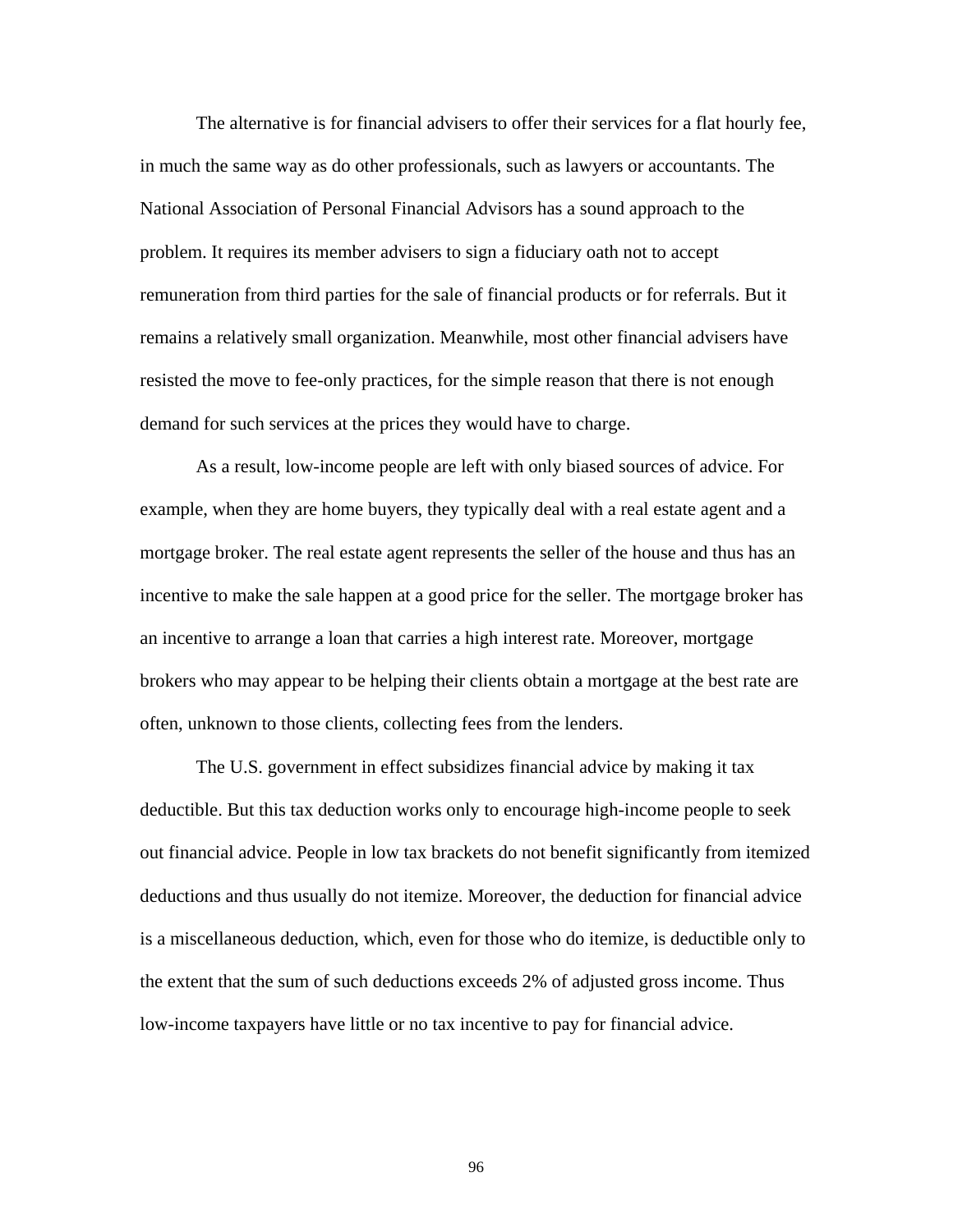The government needs to reverse this bias and effectively subsidize fee-only, comprehensive, independent financial advice for everyone. One way to do this would be to set up a co-pay arrangement like that already in place for Medicare, Medicaid, and private health insurance plans, under which the practitioner can apply for partial reimbursement of fees. The analogy to health insurance is apt: we need both medical and financial advice on an ongoing basis, and failure to obtain either ultimately imposes costs on society when our health—medical or financial—suffers. Another form of subsidy would be to switch the current incentive for financial advice from an itemized deduction to a refundable tax credit that is obtainable upon filing one's income tax return, even if one does not choose to itemize.

Qualification for the subsidy should require that the adviser sign a statement that he or she will accept no other remuneration from third parties for this customer, so that the advice rendered is impartial. Professionals who collect commissions for selling financial products are certainly providing a helpful service, for otherwise many useful products would not reach their intended markets. But their commissions—and their current tax deductibility on personal income taxes via basis calculations for capital gains—ought to be incentive enough for them to pursue such commission-based sales without having their fees subsidized by the government

What if, when they were buying their homes in the run-up to the subprime crisis, low-income people had had access to good-quality, comprehensive financial advice, delivered to them one-on-one, Suze Orman–style, by trusted advisers? The crisis might never have occurred. While the true magnitude and extent of the housing bubble may not have been apparent to many financial advisers as it was happening, most of them must at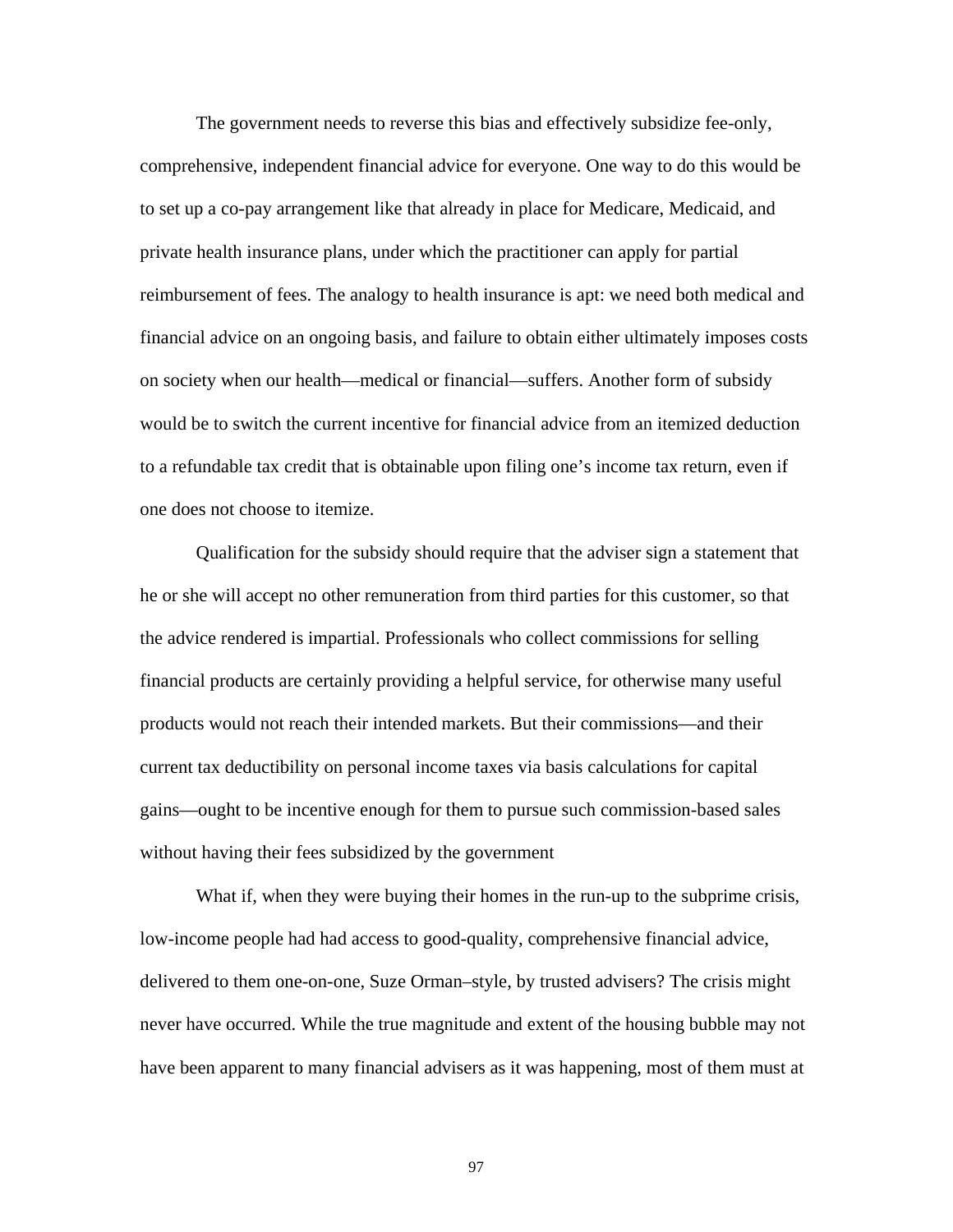least have had some sense that the housing boom might not continue. Surely they would have known when a low-income family was taking on excessive risk with an adjustablerate mortgage or a mortgage that was simply too large for their income.

Another example, from after the bursting of the bubble, will illustrate the necessity for financial advice that springs from a pure incentive to help the client, and compensation based solely on the time taken to do so. Today, with falling home prices, many elderly people who need care and special services are postponing moving to a continuing care retirement community (CCRC) because they are unwilling to accept the loss of value of their homes if they sell now. They need to sell their houses before they can move into a CCRC, in order to be able to pay the entrance fees, but they are worrying about the decline in home prices and are thus deferring this important step. Many of them will hold out for years, hoping to sell their homes at a better price, and this trend is already being reflected in high vacancy rates in CCRCs today. Thus these elderly homeowners may go for years without proper care, often in isolation and loneliness. All they really need is to have a trusted counselor, expert in the specialty of elder finance, who will, for an hourly fee, consider all aspects of their situation—including health needs and tax consequences—and put things into perspective. Losing, say, \$30,000 on the quick sale of a house in a slow market may in the final analysis be the right thing to do, given their other concerns.

There is, of course, the question of how many will actually avail themselves of financial advice, even if its cost is reduced considerably. We will only know the answer if we set the subsidy in place. If we provide the impetus for a new financial advice industry by subsidizing it, the hope is that its practitioners will find new marketing strategies, new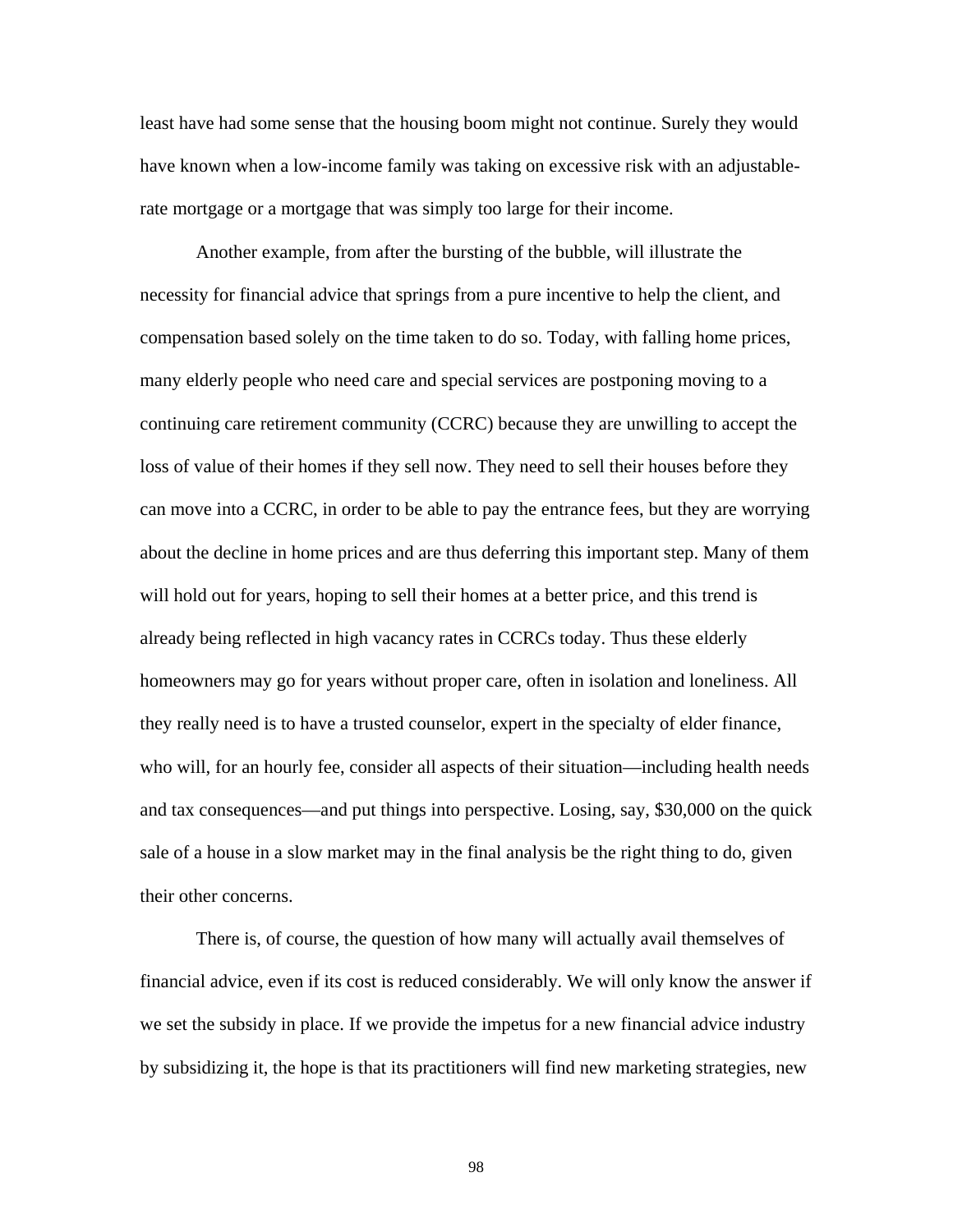delivery channels for their advice, or new means of bundling their advice with other products and services—strategies designed to induce people who have never before done so to start using personalized financial advice.

If government makes the business of providing such useful and impartial advice economically viable by subsidizing it, then it is likely that business will make the necessary investments to deploy new information technology on a significantly expanded scale. The provision of low-cost financial advice would be a natural application for such technology. The financial engine web sites will be reinvented so that they operate handin-hand with the personal advice furnished by advisers, and thus work effectively for most people. These sites might further evolve, wiki-style, into places where people can share financial information with each other and with a variety of experts.

If we reform our tax policy to subsidize the services of fee-only, comprehensive financial advisers, technology will carry us forward into new dimensions of democratized financial sophistication that we cannot now imagine.

### *A New Financial Watchdog*

The second step in correcting the inadequacies of our information infrastructure, as outlined by legal scholar Elizabeth Warren, would be for the government to set up what she calls a financial product safety commission, modeled after the Consumer Product Safety Commission. Its primary mission would be to protect the financial consumer, to serve as an ombudsman and advocate. It would provide a resource for information on the safety of financial products and impose regulations to ensure such safety. Remarkably, such concern for the safety of financial products is not the primary charge of any major financial regulatory agency in the United States today.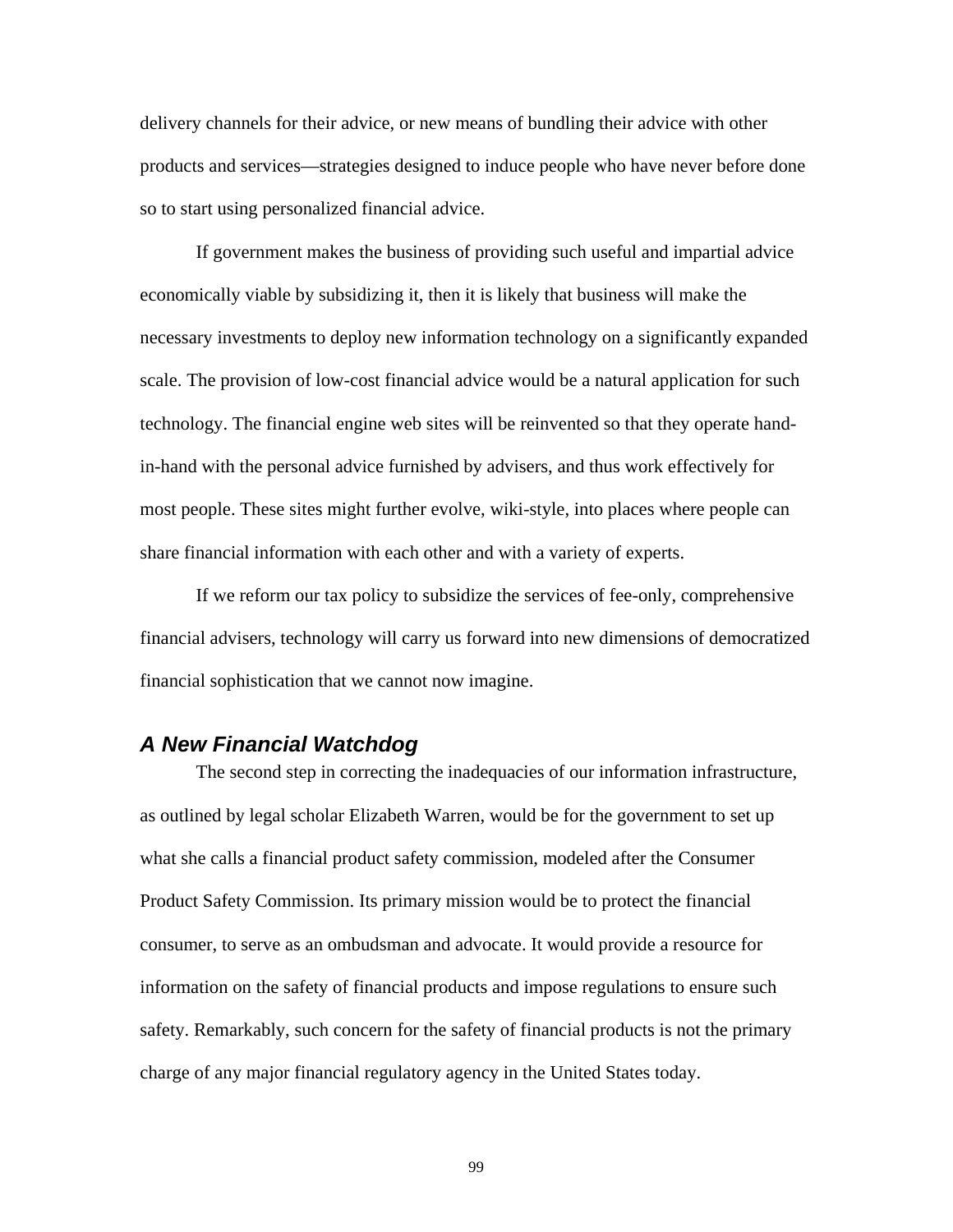The National Highway Traffic Safety Administration maintains data on highway and motor vehicle safety and statistics on accidents. In the same way, we must fund a government organization empowered to accumulate information on the actual experience that individuals have with financial products—and the "accidents," rare as well as commonplace, that happen with them—with an eye toward preventing such accidents in the future.

The U.S. Treasury's March 2008 "Blueprint" for restructuring financial regulation proposed a business-conduct regulator that resembles Warren's concept for a financial product safety commission. The proposal emphasized that the domains of regulatory authorities should be defined in terms of their objectives—and consumer protection is indeed plausible as the domain for an entirely separate regulatory agency.

### *Default-Option Financial Planning*

The third step in renovating the information infrastructure is to set up standardized default-option financial plans that operate well when people are inattentive and fail to act. A default option is the choice that is automatically made if an individual fails to make an intentional choice among available options. One might say that the fundamental cause of the subprime crisis was that many people simply did not pay attention. They fell into traps of one sort or another because they did not know or understand what was happening in the marketplace. When their attention lapses, consumers are more likely to accept whatever financial contract is offered first, or seems standard or conventional. Therefore designing standard contracts, including prudent default options, should be a serious enterprise for both government and business. Careful research has revealed how immensely susceptible people are to whatever they see as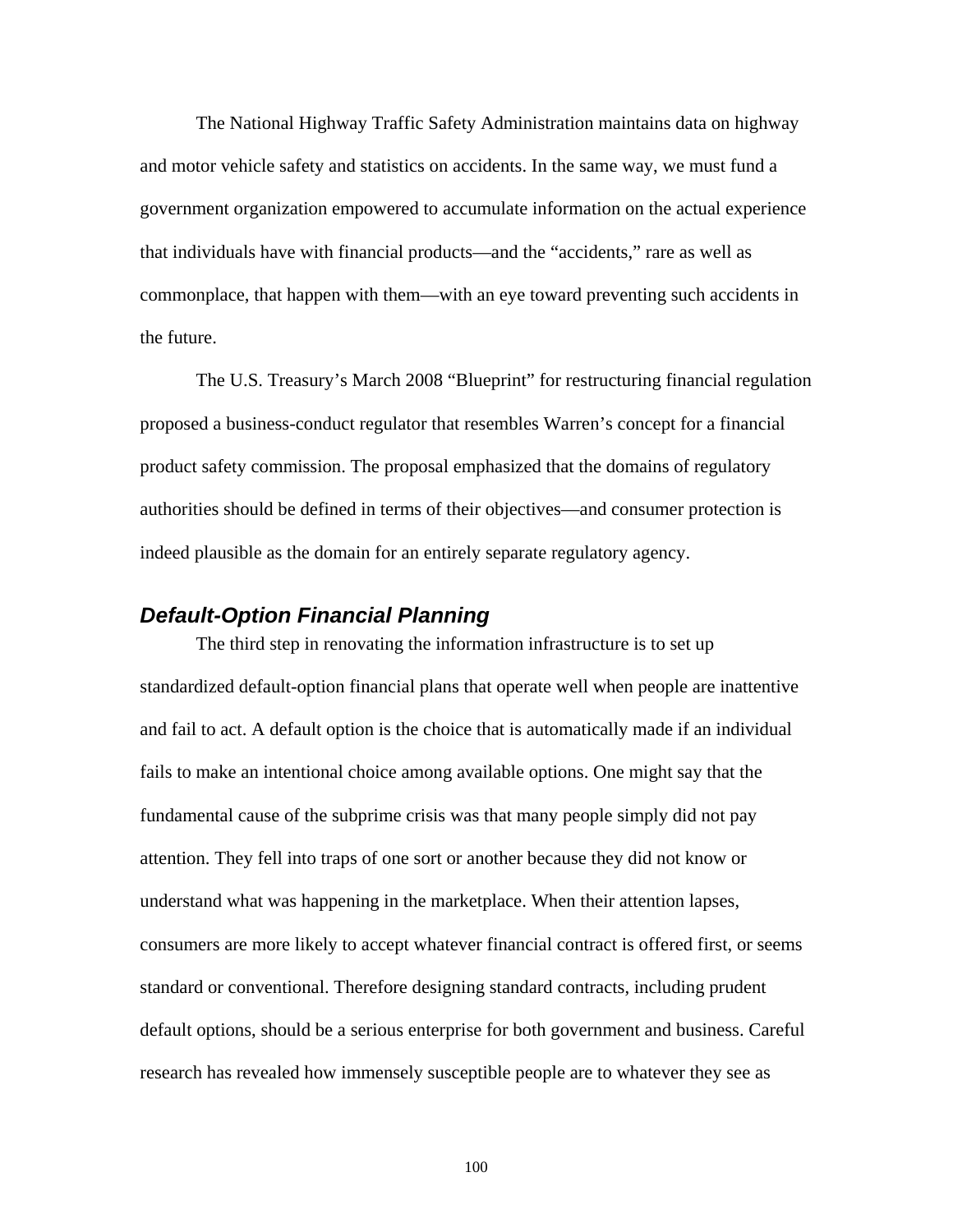standard provisions in their decisions about investments.

 The economist Brigitte Madrian and her colleagues studied how individuals choose whether to participate in an employer-sponsored retirement savings plan. They found that automatic enrollment of the employee in a retirement plan boosts participation immensely, even if the employee is free to drop the plan at any time by merely asking to opt out. Moreover, employees in these plans typically accept the default-option contribution rate and portfolio allocation that are built into the plans.

I noted in Chapter 1 that one of the great innovations to come out of the housing crisis of the Great Depression was the extension of mortgage terms from the thencommon period of five years to fifteen years or more, providing borrowers with a greater cushion of time to pay off their mortgages. The change was made by the Home Owners' Loan Corporation in 1933, and, while that government-sponsored enterprise no longer exists, its legacy lives on today in the form of long-term mortgages. Why didn't the private sector make the adjustment itself, without government intervention? The answer apparently lies in the difficulty of introducing new products in the face of initial buyer resistance and entrenched social norms. The cost of educating the public about the wisdom of a new form of mortgage is a type of public good, yet the private firm that incurs it may never fully recoup the cost, since the benefits will be shared by all firms that choose to offer the new mortgage.

This calls for the authoritative assertion of new standard boilerplate for common contracts such as mortgages. Most individuals will accept a standard contract if it is put forward by those whom they consider experts, and they will not try to judge the issues for themselves. A new HOLC could, as we shall discuss below, make improved mortgage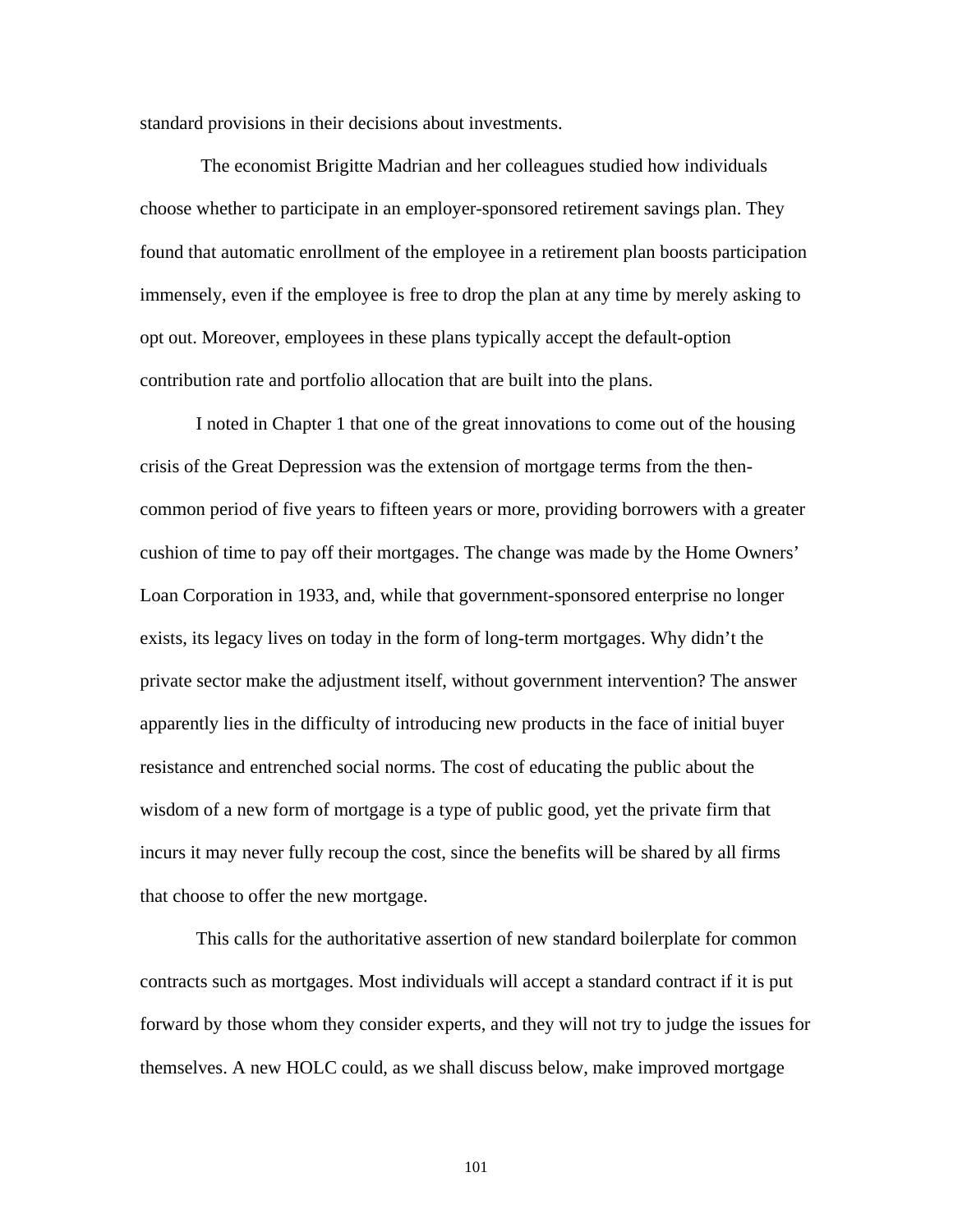contracts the standard by accepting as collateral for loans to mortgage lenders only mortgages including the new features. Such a standard-setting enterprise by the new HOLC would in turn be likely to drive an array of other financial innovations, such as the development of derivative markets for income risks and home-price risks.

In the subprime crisis many mortgage borrowers blandly accepted the mortgage terms that were offered them, in many cases likely thinking that these somehow had the imprimatur of experts—even when no consumer protections whatsoever were in place. Changing the standard mortgage contract would thus constitute a huge improvement in the information infrastructure. And reform in this area might encourage a concerted effort by experts in business and government to decide on other kinds of financial advice and improved mortgage products that could be made standard and generic for most people, thereby democratizing the information available to consumers. Other mortgage products could certainly still be developed, for those borrowers who might take the initiative to go beyond the default option.

Another possible default option would be a requirement that every mortgage borrower have the assistance of a professional akin to a civil law notary. Such notaries practice in many countries, although not in the United States. In Germany, for example, the civil law notary is a trained legal professional who reads aloud and interprets the contract and provides legal advice to both parties before witnessing their signatures. This approach particularly benefits those who fail to obtain competent and objective legal advice. The participation of such a government-appointed figure in the mortgage lending process would make it more difficult for unscrupulous mortgage lenders to steer their clients toward sympathetic lawyers, who would not adequately warn the clients of the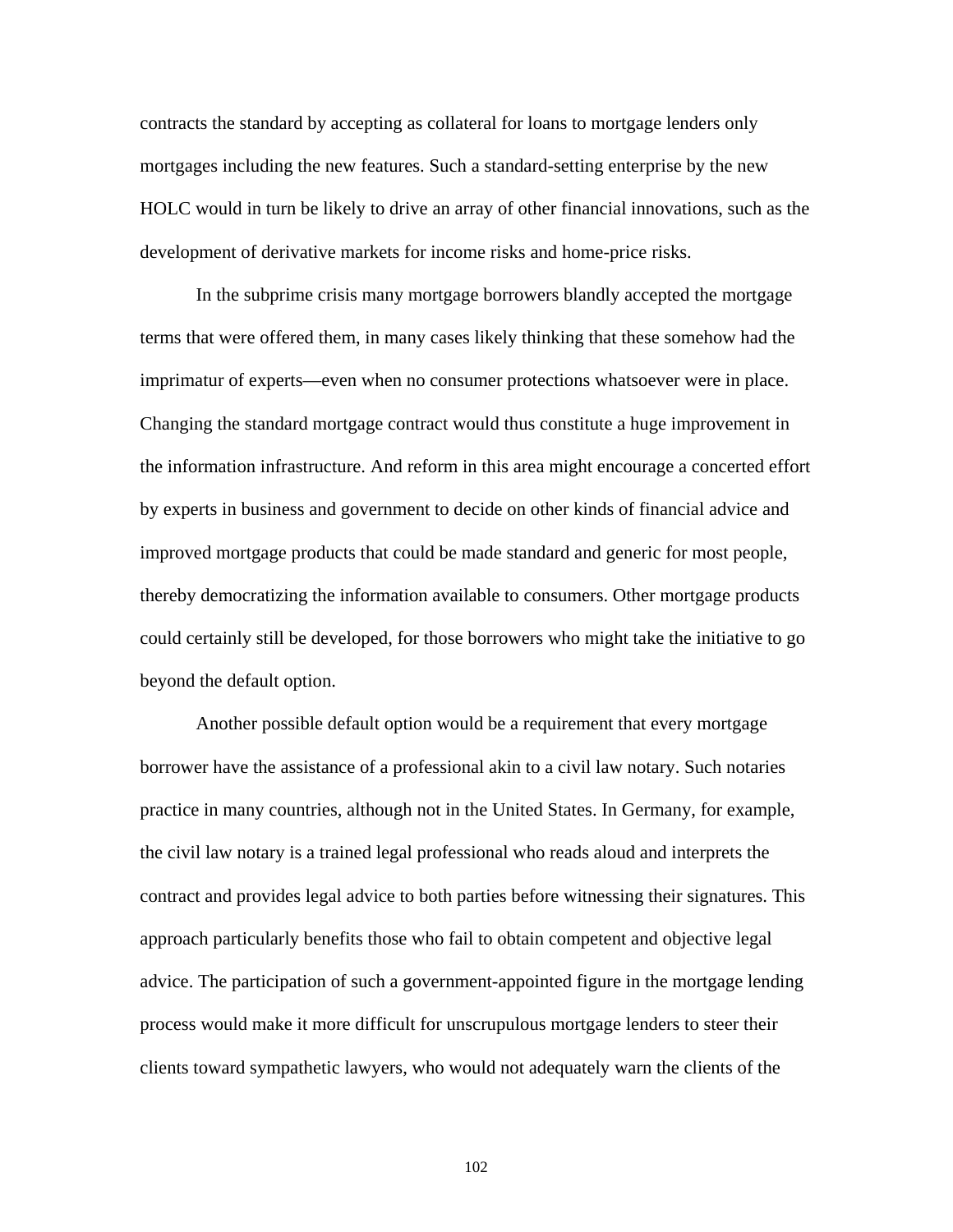dangers they could be facing.

# *Improved Financial Disclosure*

The fourth step in enhancing the information infrastructure is to improve the disclosure of information that is relevant to people's financial and economic lives. Apparently almost no one had an economic incentive to do the investigative work to unearth and share information about the off-balance-sheet accounting that eventually doomed the Enron Corporation in 2001. Nor was there anyone with an economic incentive to reveal the excesses of the structured investment vehicles that banks were using to move certain risks off their balance sheets beginning in 2007. Word never got out in a way that was useful to the broad public.

Those who bought residential-mortgage-backed securities based on subprime mortgages typically did so with little more information than that contained in the ratings given them by rating agencies. And the rating agencies themselves released *only* the ratings—not all the underlying data that would have permitted others to check them—and then did so with caveats.

Disclosure of financial information took a major step forward in the United States in 1934 with the creation of the Securities and Exchange Commission. The effectiveness of that disclosure was further enhanced in 2000 with the SEC's issuance of Regulation Fair Disclosure (Regulation FD), which directed firms to post their announcements electronically and immediately, thus making material information available at the same time to all investors, large and small. The SEC also sponsors a web site called EDGAR that provides detailed information on public securities and the companies that issue them, including real-time access to filings made with the SEC.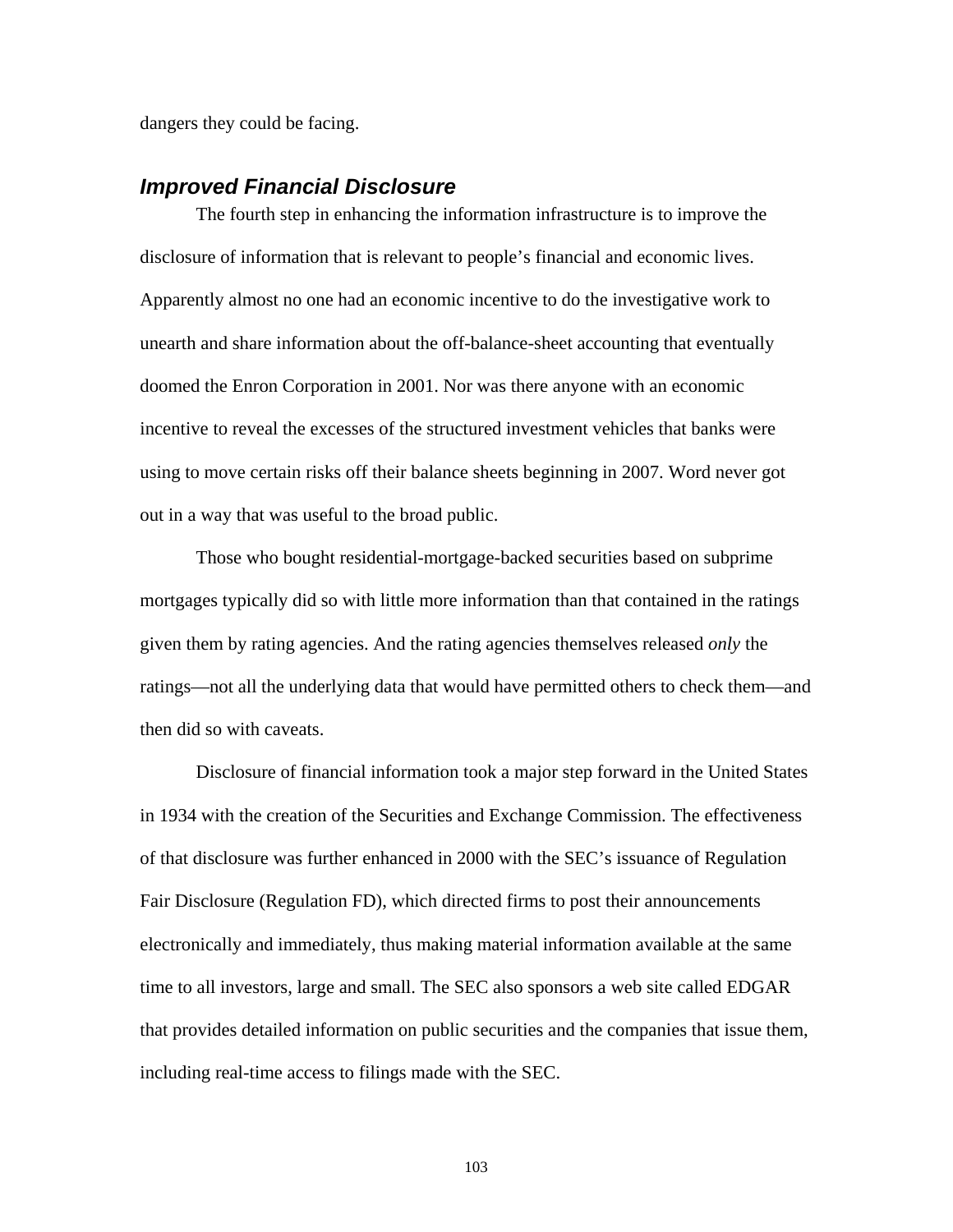Despite the significant strides it has made in making information available to the public, however, the SEC provides only general information regarding public securities, and only for certain kinds of securities and situations. Little information is provided about private securities, such as residential-mortgage-backed securities. Thus no one could have evaluated the soundness of the subprime residential-mortgage-backed securities because no one outside the rating agencies could "look inside them" to really gauge the soundness of the mortgages on which they were based. Thus the stage was perfectly set for unscrupulous mortgage originators to lend to low-income people who were likely to default, and for mortgage securitizers to sell the soon-to-default mortgages off to unsuspecting investors.

The SEC posts on its web site some weak proposals to extend disclosure, but these are minor. It is time that government mandate carefully crafted increases in disclosure requirements for financial activities. Of course, no such requirements should impose excessive disclosure costs on the entities required to report. But, as information technology continues to advance, the costs of providing information continue to fall, and the scope of disclosure, at constant or even declining cost, should generally widen over time. Those who must disclose are generally inclined to resist increased requirements, but well-designed reporting requirements can in fact be in their own best interests, since their very presence promotes public trust in the industry as a whole.

In addition, the EDGAR web site should be internationalized, so that it can consistently report information about public and private securities from the entire world.

In his 2001 book *Republic.com,* legal scholar Cass Sunstein argued that the requirement for electronically disseminated disclosures, modeled after the SEC's, should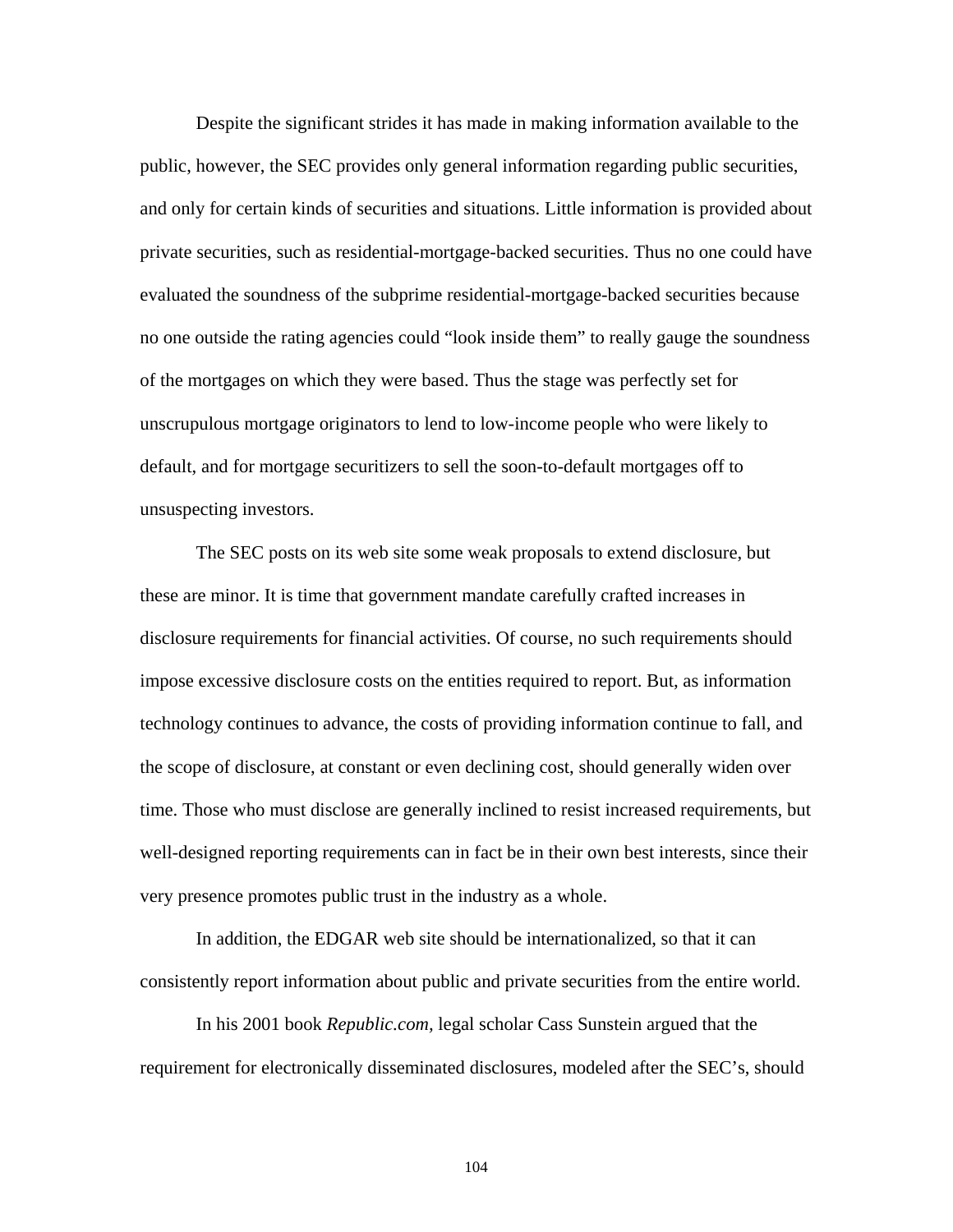be expanded to cover many other organizations whose activities could possibly affect the climate of our communications. The required disclosure of questionable activities can sometimes be enough to stop those activities in their tracks. Sunstein wrote of the importance for a democratic republic of exposure to a wide range of information: "To be sure, such a system depends on restraints on official censorship of controversial ideas and opinions. But it depends on far more that. It also depends on some kind of public domain in which a wide range of speakers have access to a diverse public—and also to particular institutions and practices, against which they seek to launch objections."[\\*](#page-135-1)

In our age of electronic communications, mandatory disclosure of information is more feasible than ever before. In the context of financial dealings, mortgage lenders and other financial firms that interact with the general public should be required to disclose on the Internet activities that are questionable—if not, strictly speaking, illegal—thus opening them up to public scrutiny.

## *Improved Financial Databases*

The fifth step toward an improved information infrastructure is for the government to subsidize the creation of large economic databases on both individuals and all firms, under a protocol that allows this information to be used to develop riskmanagement contracts and at the same time assures privacy.

We have already seen the development of large private databases of information on the incomes and economic activities of individuals, but these databases are fragmented and rarely used for good economic purposes. No one has the whole financial picture; only pieces are visible. A protocol for the sharing of information among such databases needs to be developed, so that the current fragmented sources can be pooled. The enlarged pool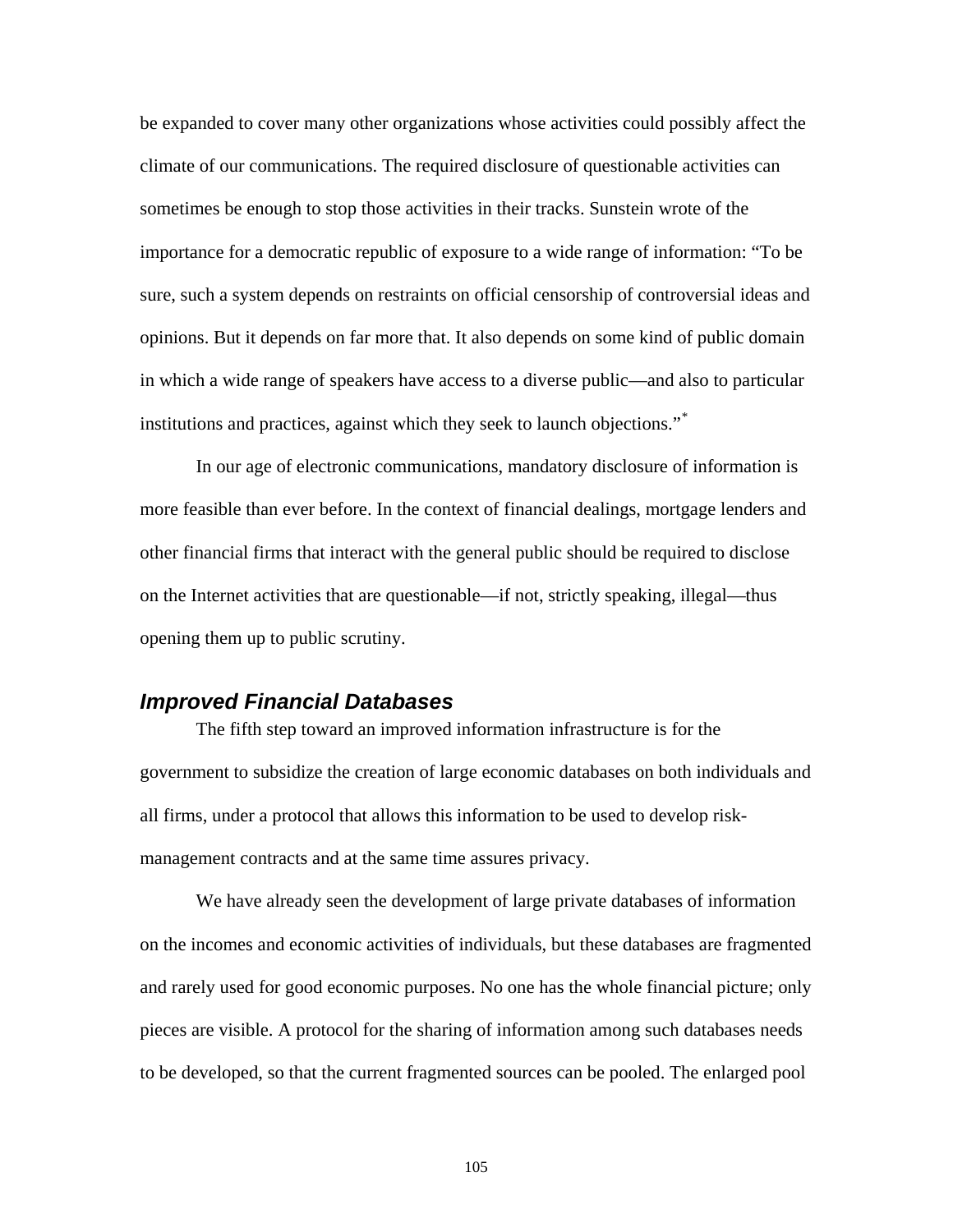of data should then be used for beneficial purposes, such as providing consumers and homeowners with more accurate pictures of their financial situations. Such enlarged databases would permit the financial engine web sites to offer customized, real-time information to their customers—information that relates to their particular circumstances.

Large publicly available databases of privacy-protected data on individual incomes are a real possibility, given that income taxes are now largely filed electronically. It is already possible for an individual in the United States to make information on his or her tax return available to financial counterparties by filing Form 4506-T. The government would of course have to take the next step, making identityprotected information appropriately and widely available for the public good. Other databases could be linked to the income database. This would permit, for example, the construction of an array of up-to-date and specific personal income indices by occupation, demographics, or health status. The data could then serve as the basis for the settlement of individually tailored risk-management contracts, such as the livelihood insurance described below. Risk-management engines could access the complete, finegrained picture of the nation's economic situation—a degree of transparency that remains impossible today. A whole new world of risk management would be opened up.

Improved databases will permit the development of better measures of ability to pay in the case of mortgage workouts. Given our constantly improving information technology and expanded financial databases, we ought to be able to see econometric advances that make this possible. Indeed, in just the past twenty years, credit-historybased econometric measures of ability to pay, notably the FICO score, have emerged as major forces in the lending industry. But the FICO score is not responsive to general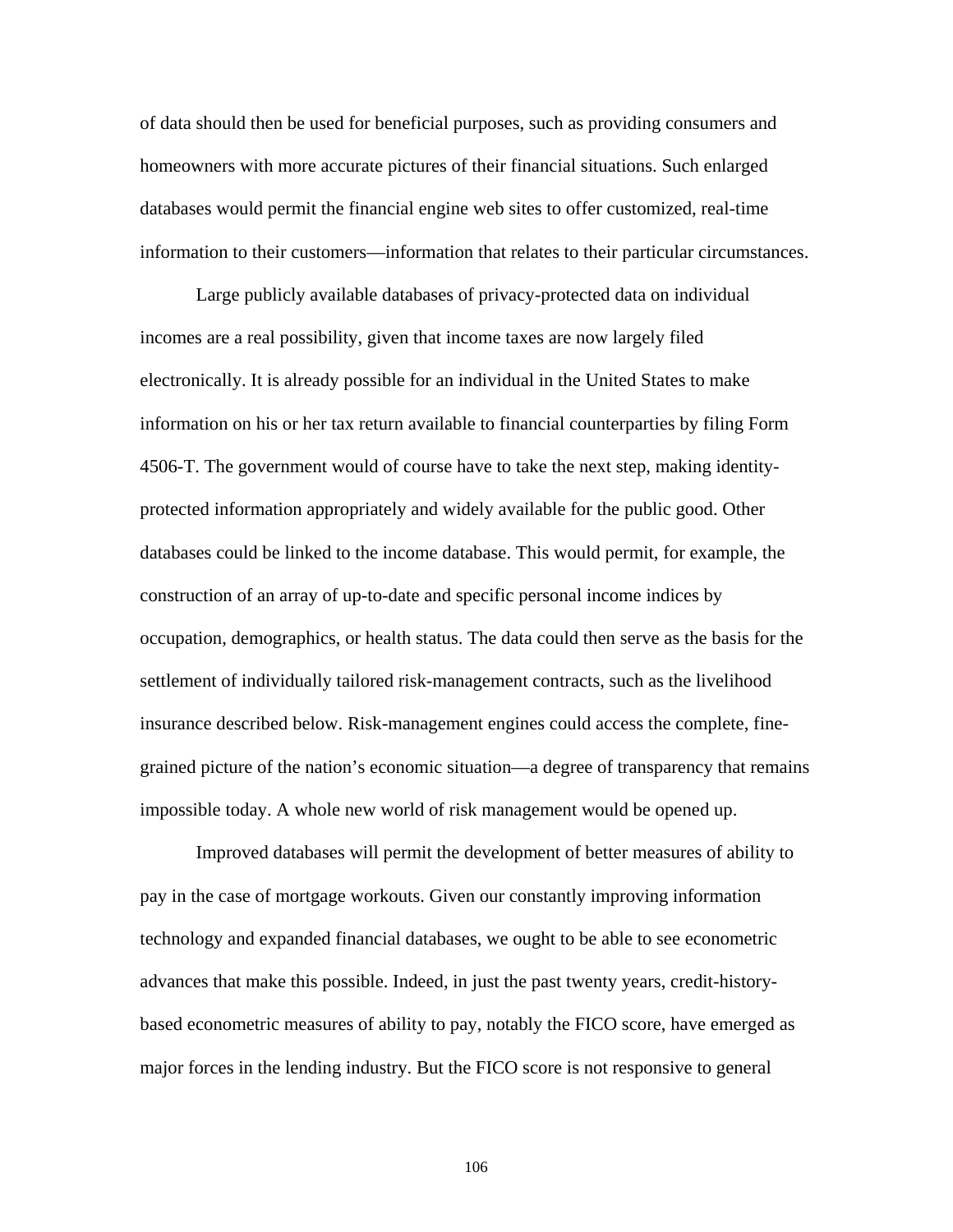economic conditions and is not used to adjust repayment schedules. FICO is ultimately limited by the scope of the database that supports it. A whole new world of such measures could be made available for use in a democratized system of financial contracting.

# *A New System of Economic Units of Measurement*

So many people find understanding our economic system a challenging task. To help them, the government needs to set up a new system of economic units of measurement. This part of the subprime solution would be a truly revolutionary step, akin to the creation of the metric system after the French Revolution. Such a system would help prevent human error in economic thinking, which underlies many economic problems, including the subprime crisis.

Units of measurement would be defined for many common economic values, including income, profits, and wages. But of greatest importance would be new units of measurement for inflation.

I have been arguing for years that we can help avoid confused thinking about inflation by adopting an inflation-indexed unit of account, like the *unidad de fomento* (UF) that the government of Chile created in 1967 and that has since been adopted by other Latin American governments.

The UF is just the daily price of a market basket of goods and services, as measured by an interpolated Chilean consumer price index. But it has been singled out for publication by the government as a unit of account for commerce, replacing money. People in Chile commonly quote prices in UFs, although they still make actual payments in pesos using the peso-UF exchange rate (which is commonly available, in particular on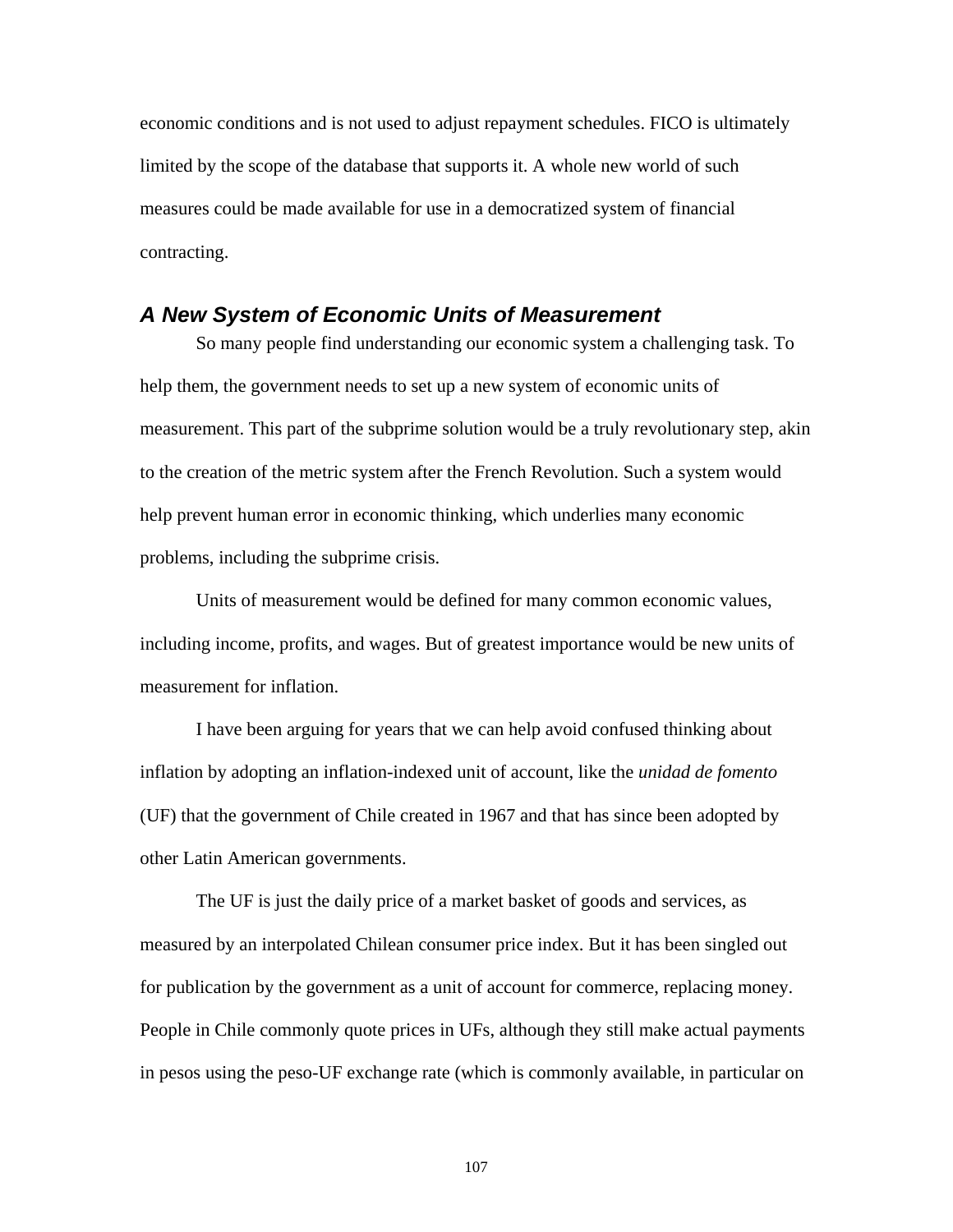a web site). By giving this unit of account a simple name, encouraging people to use it as a standard of value for commerce, and training them to think in indexed terms, its government has made Chile the most inflation-aware country in the world.

In contrast, the traditional currency units used by countries all over the world are a poor measure of value, since their buying power changes unpredictably over time. Measuring value in pesos or dollars is like measuring length with a ruler that expands or contracts from year to year. Engineers would find design a daunting task indeed with a meter rod that changed constantly—but that is exactly what people have to contend with when they deal in terms of money. No wonder they become confused. In the modern information-rich economy, there is no reason why the medium of exchange and the unit of value measurement need still be the same.

I would give these inflation-indexed units a simple name, *baskets,* to make clear that they represent the value of the market basket of goods and services upon which the consumer price index is calculated. If sellers name their prices in baskets, they are effectively asking to be paid in terms of the real goods and services that underlie the consumer price index—to be paid in real things rather than unstable currency. When we have a simple word to describe inflation-indexed quantities, even young children will learn to do inflation indexation, merely by using the word.

The government should write the tax code in terms of baskets, rather than dollars, to fully index the tax system and to force people to learn the new units. Credit card pointof-sale terminals and other electronic payment systems could be programmed to accept payments in baskets.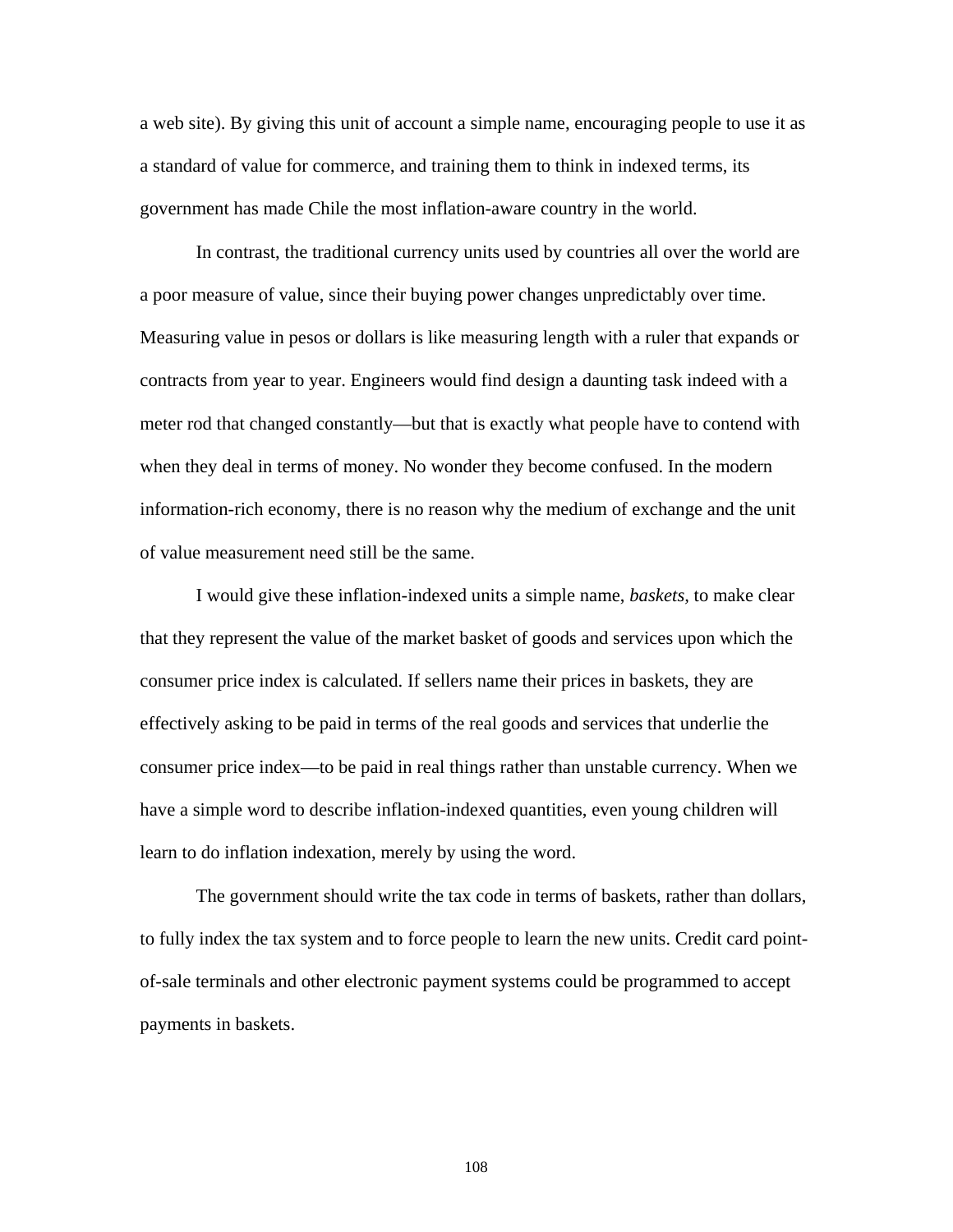If people had become accustomed to such inflation-indexed units of measurement, the recent housing boom might have been averted. One of the most significant errors that has infected the housing market in recent decades has been the failure on the part of the general public to understand inflation. The governments of the major countries of the world have been publishing consumer price indices for nearly a century now, and the public at some level is able to use them. But confusion about inflation remains widespread and causes huge errors.

When U.S. inflation was very high, in the early 1980s, people could hardly afford to buy a home with conventional mortgages, since the inflation-zapped interest rates often approached 20% a year, and the purchase of a house worth just three years' income would entail mortgage payments approaching 60% of one's income. As inflation continued, mortgage payments would eventually come down dramatically in real terms, but that would not happen for years. Few could afford the early payments in those years, and so it became very difficult to buy a home. Home prices dropped, though the price drop was limited because there was an intense supply response to the high interest rates: residential investment as a share of U.S. GDP fell to 3.2%, the lowest point ever recorded in the period since World War II. All this could have been prevented if people had simply adopted inflation-indexed mortgages, but the public seemed unable to grasp the concept. Yet it would have been perfectly natural for them to do so had they already become accustomed to dealing in baskets.

The stock market was low in value in the early 1980s, reflecting the fact that nominal interest rates were very high, even though real (inflation-corrected) interest rates were not. This outcome is called the Modigliani-Kohn effect after the economists Franco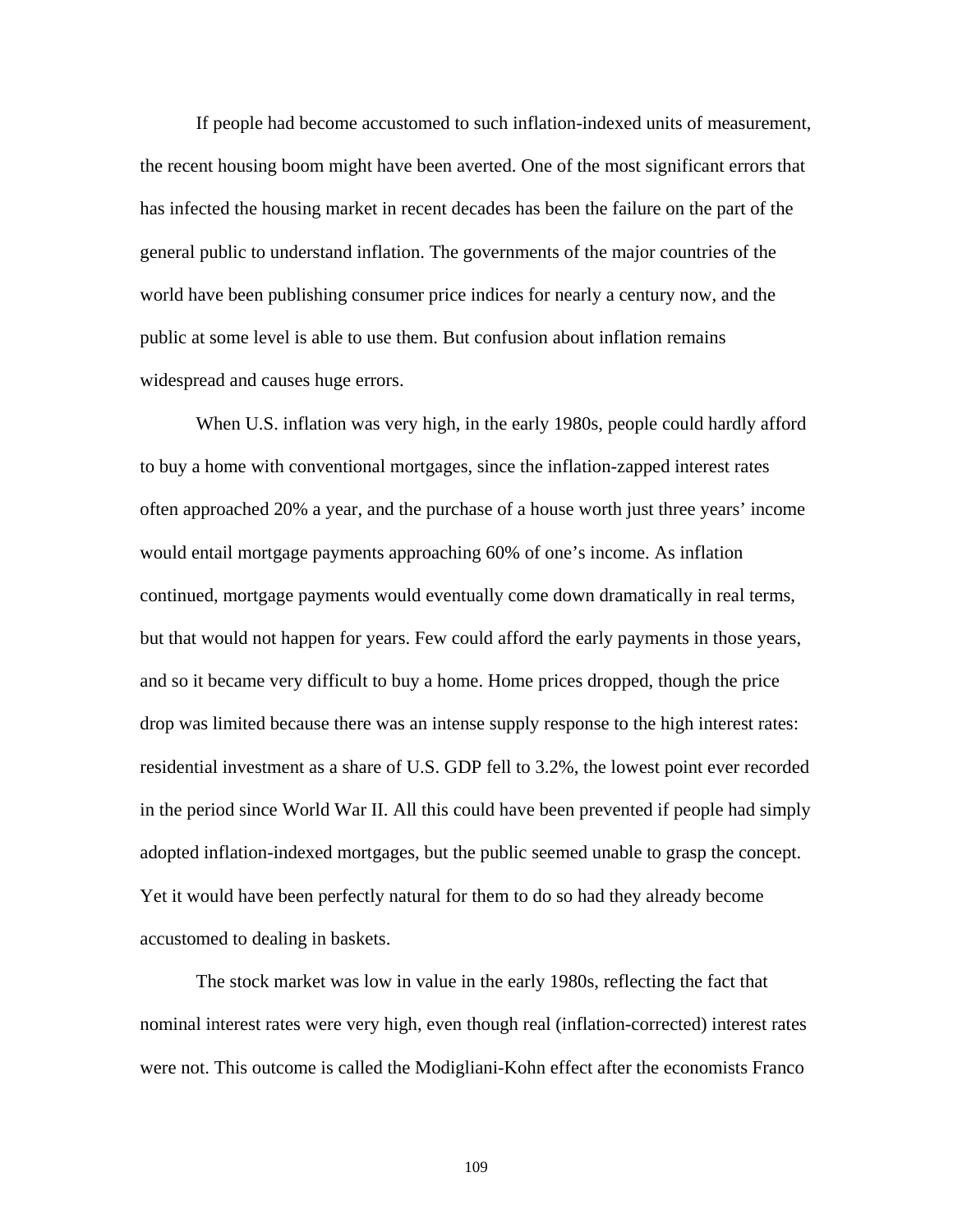Modigliani and Richard Kohn, who documented it in the late 1970s. (The late Franco Modigliani, who was the inventor of the price-level-adjusted mortgage, was also my teacher, mentor, and occasional co-author, and ultimately the inspiration for this book.)

As inflation came down after the early 1980s, the stock market went up. This excessive movement of the stock market might have been prevented if accounting had been performed in terms of baskets, so that the public would have been less confused by so-called money illusion, the tendency to think of money in nominal, not real, terms.

The housing boom since the 1990s is also due in part to the public's difficulty with understanding inflation. We remember home prices from long ago since they are such important purchases for us, and so the contrast between those prices and the prices today attracts our attention much more than the contrast between the price of a loaf of bread then and now. We get the false impression that homes have been a spectacular investment when in fact their increase in value, measured in baskets, even over many decades, would generally have been—at least until the recent housing boom—nil.

In 2008 the National Association of Realtors (NAR) launched a \$40 million public awareness campaign entitled "Home Values." The campaign was designed to put thousands of advertising spots on radio and television, as well as ads in the print media, on billboards, and on bus shelters, These repeat the slogan "On average home values nearly double every ten years." The association claims that this statement is supported by their data for the past thirty years. Indeed it should be, for in the past thirty years consumer prices have nearly doubled twice, and we are at the end of a home-price bubble that caused real values to double once: that's three decades of doubling in nominal terms. It is highly deceptive to suggest from these data that homes will be spectacular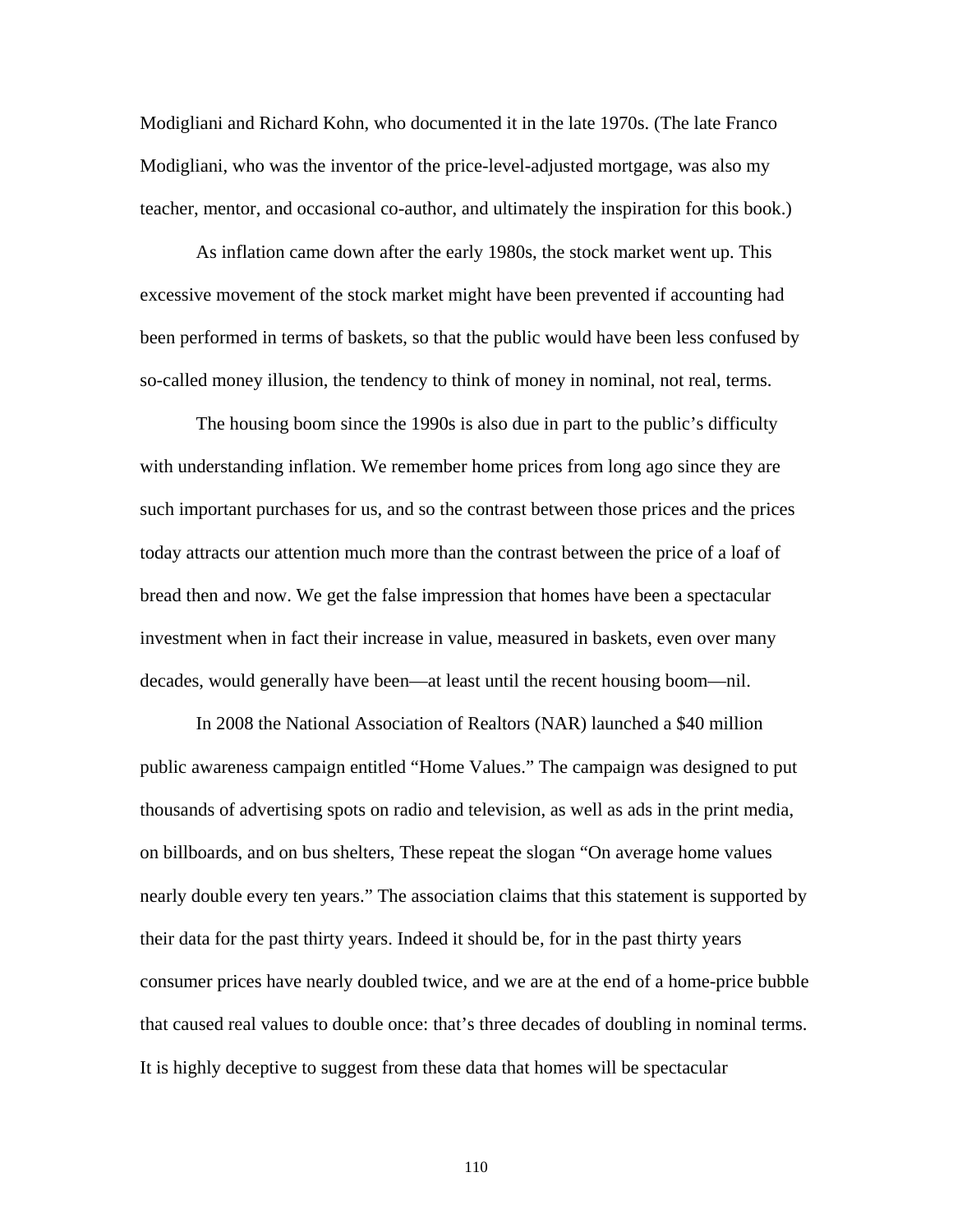investments, but the NAR can get away with it because of public confusion about inflation.

Indeed, even the Great Depression of the 1930s was intimately related to confusion about inflation. As Ben Bernanke points out in his 2000 book *Essays on the Great Depression,* it is now well known that, while prices in general were falling in the early 1930s, real wages (wages corrected for inflation) were high, and higher in countries that were harder hit by unemployment.

The simple story of the Great Depression is that employers could not cut the nominal wages of their workers enough to keep real wages constant, because cutting nominal wages would be misperceived by employees and their unions as a terrible insult, as an invitation to a fight. As a result, companies could not remain profitable while keeping their entire labor forces employed: their revenues would have fallen more than their costs did. The effects of the Great Depression would never have been as severe as they were if it weren't for confusion over inflation.

If people had been accustomed to quoting wages in baskets before the Depression, employees would have seen their real wages rising and presumably would not have had the same angry response to nominal wage cuts. Employers would not have had to shut down operations to remain solvent.

If we had been accustomed to quoting home prices in baskets since 1890, then people would generally have known that home prices haven't basically changed in a hundred years (until the recent bubble), and they would never have gotten the idea—as they did in the early 2000s—that home prices always go up.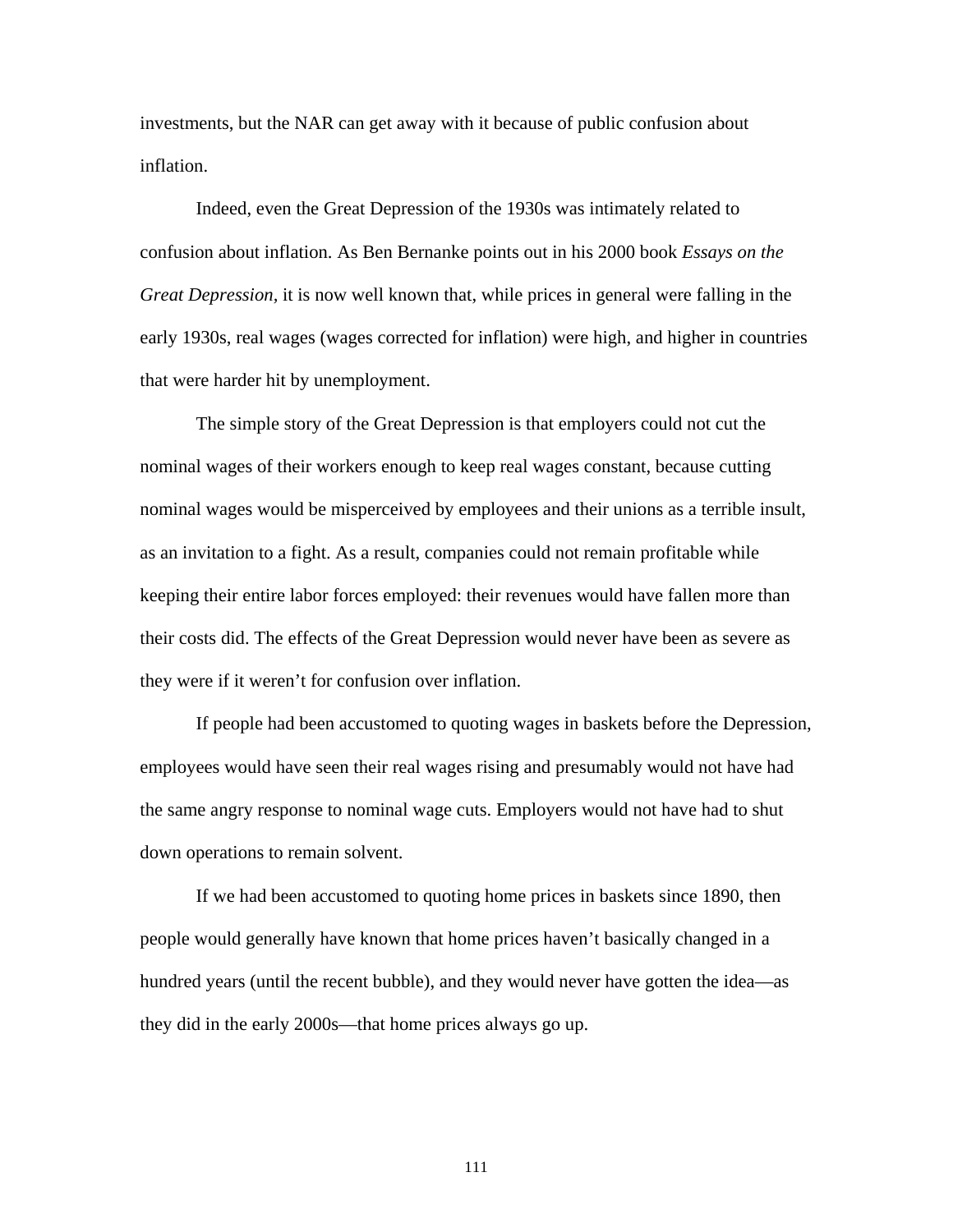Creating a new system of economic measurements would have countless other beneficial effects. In the context of some themes discussed earlier in this book, it is worth noting that we have allowed inflation (and income growth) to erode some of the important financial protections that were the product of enlightenment in years past.

When the Federal Deposit Insurance Corporation was created in 1934, the insured limit was \$5,000—and this was twelve years' average per capita personal income. That limit was last raised in 1980, reflecting inflation and income growth, to \$100,000. But \$100,000 is less than three years' average per capita personal income today.

The insured limits of the Securities Investor Protection Corporation (SIPC), which protects customers when brokerage firms fail, were also last raised in 1980. They remain at \$100,000 in cash accounts and \$500,000 in securities—figures which may still sound large but which are not large enough to prevent panicked withdrawals by substantial numbers of brokerage customers should a major crisis ensue.

The erosion of these important protections has been compromising the resilience of our economic system. Defining the insurance limits of the FDIC and SIPC in nominal currency terms has been a serious design error. Defining the limits in terms of baskets would be better—and it would be even better to use another indexed unit of account tied to nominal personal income rather than inflation.

While the U.S. Congress has shown some inclination to make the appropriate fixes from time to time, as with the Federal Deposit Insurance Reform Act of 2005, the institutions remain seriously compromised by their lack of consistency. It is only through adopting a new system of economic units of measurement—so that correctly defining a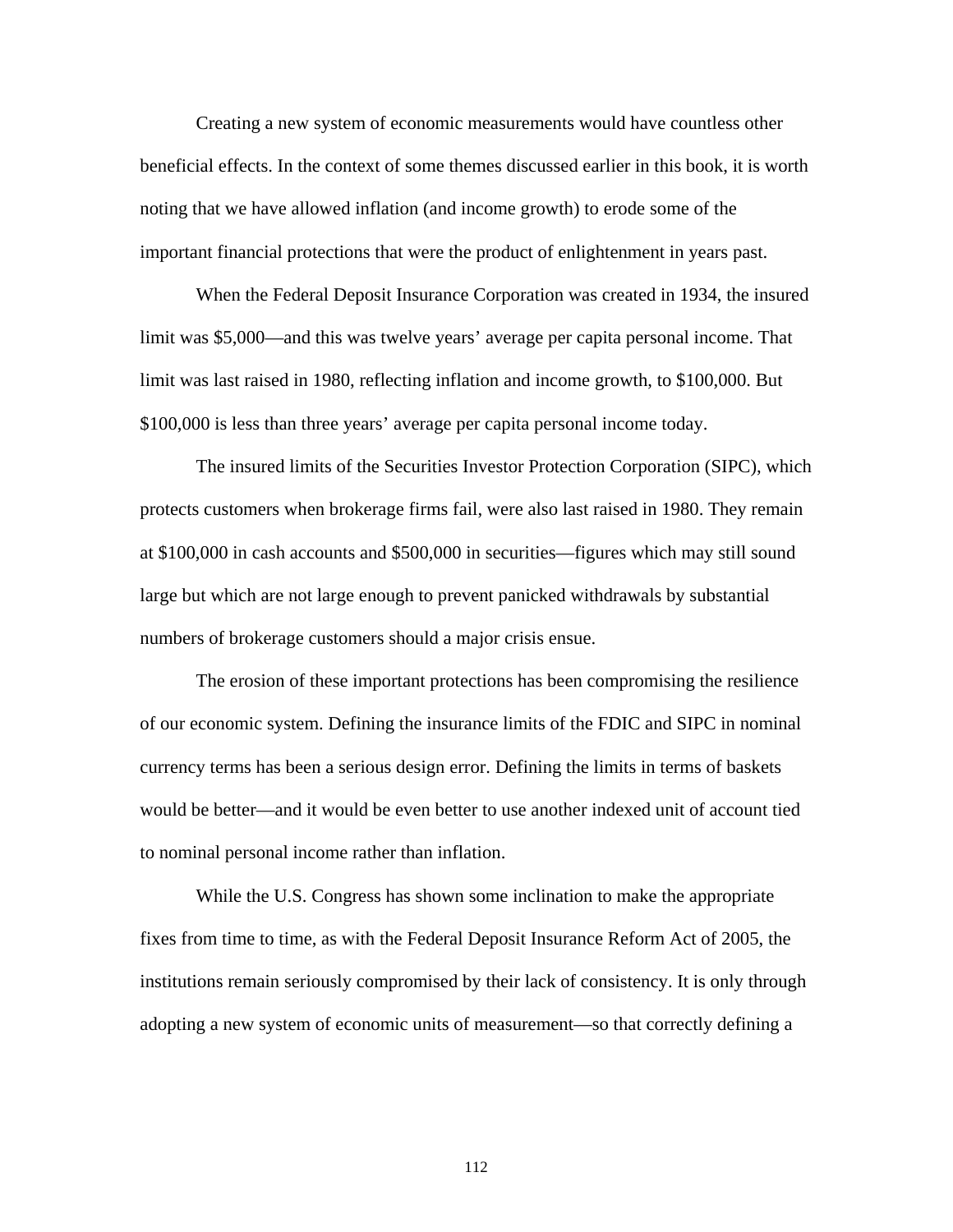quantity becomes as easy as saying a word—that we will avoid such mistakes in the future.

#### Information Infrastructure: A Summary

These six steps, taken together, would unleash the power of better information and help prevent economic crises like the current one from ever starting. Once we provide the economic and governmental incentives for the development of a better information infrastructure, and once that infrastructure has been in place for several years, then imagination and entrepreneurship will take over, pushing us into uncharted territory in the exploitation of that information. We will witness the creation of entirely new kinds of for-profit information providers, both computer-based and human-servicesbased, all interacting with each other to promote improved financial decision making by individuals and businesses.

## New Markets for Risks That Really Matter

The history of finance over the centuries has been one of gradual expansion of the scope of markets. Over time, more and more kinds of risks are traded, and there are more and more opportunities for hedging those risks. Now is the time to encourage the further development of markets in a way that truly democratizes them, that is, so that the markets cover the specific risks that ultimately matter to individual people.<sup>[†](#page-135-0)</sup>

## *New Markets for Real Estate*

Most urgently needed is a truly liquid market for real estate, especially the singlefamily homes that constitute the single largest asset of most households.

I and my colleagues have been campaigning for innovative new markets for real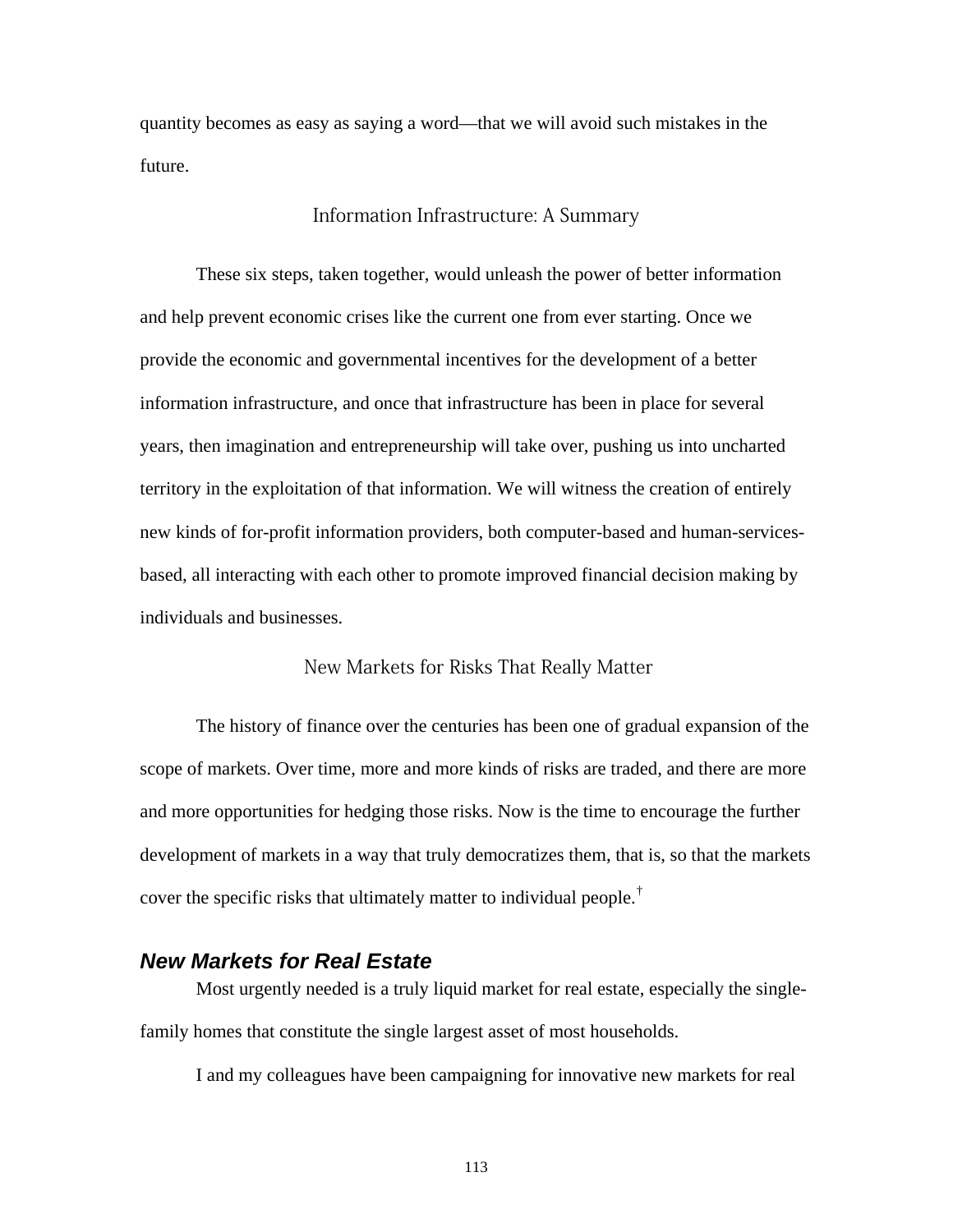estate for twenty years. Our big breakthrough came when the Chicago Mercantile Exchange (CME, now part of the CME Group, after its 2007 merger with the Chicago Board of Trade) created single-family home-price futures markets using the S&P/Case-Shiller Home Price Indices that Karl Case and I initially developed. These markets spearheaded by Sam Masucci at the company we co-founded, MacroMarkets LLC—were launched in May 2006 for ten U.S. cities and for a composite U.S. index. They are the only true home-price futures markets in the world today. Unfortunately liquidity in these markets remains low, and they are struggling to gain a foothold, but we still have high hopes for them.

Such derivative markets have the potential to tame speculative bubbles in real estate. Without such markets, there is no way for investors to sell real estate short. There is no way for skeptical investors, who perceive that a bubble is in progress, to express this opinion in the market, except by actually getting out of the market, that is, selling their homes, which is of course a drastic and very difficult step.

If we *did* have a liquid market in real estate futures by city, then any skeptic anywhere in the world could, through his or her actions in the marketplace, act to reduce a speculative bubble in a city, for such a bubble represents a profit opportunity for short sellers. If the market were widely watched, then home builders would see the projected price declines and scale back their own activities, thus averting huge construction booms such as the one we have recently witnessed in the United States. If home builders adopted the enlightened practice of hedging their homes while they were still in production, then the losses would be felt before they even began building.

Some concerns have been expressed over the years that the creation of derivative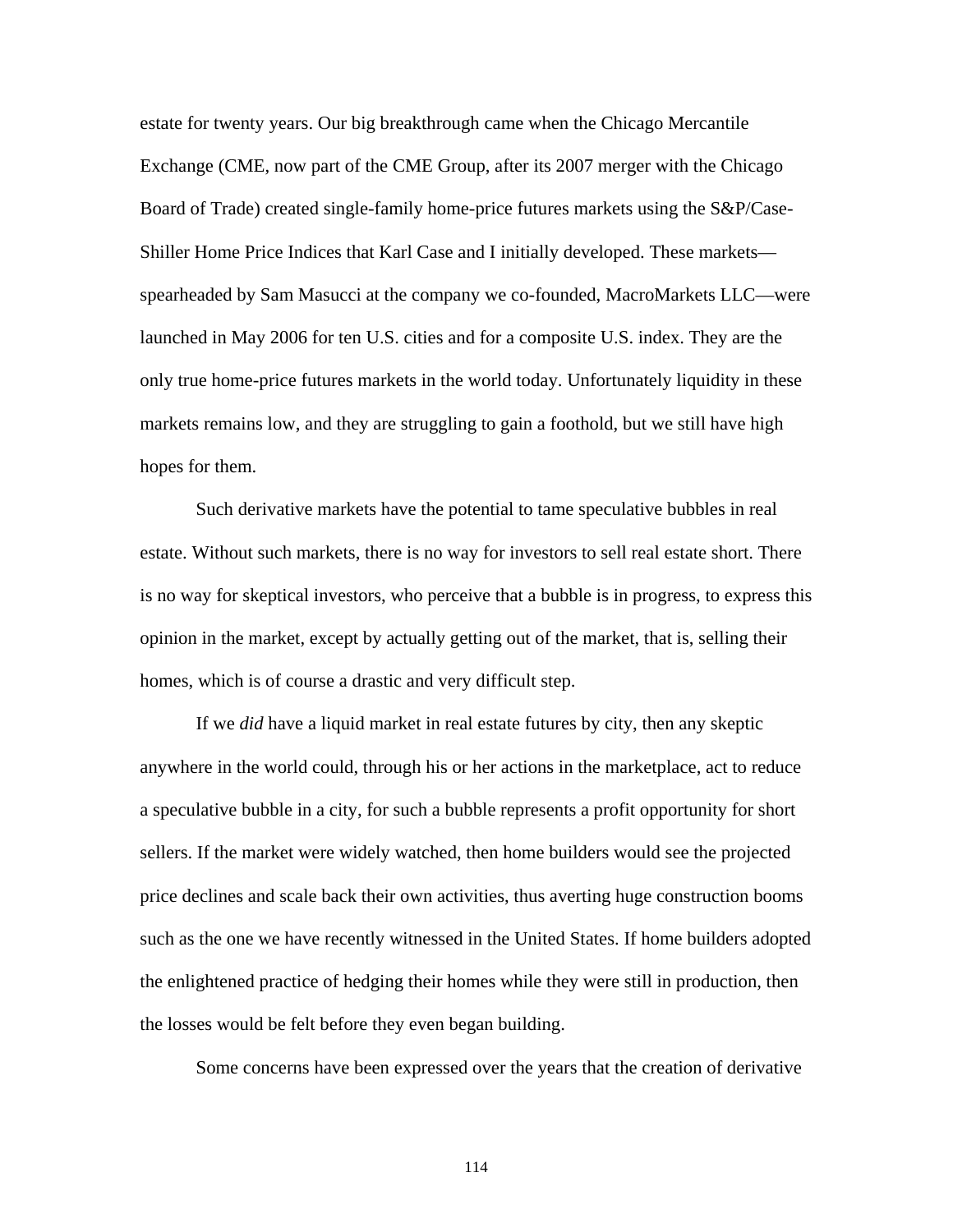markets might possibly *increase,* rather than decrease, the volatility of the underlying prices. However, according to a survey of the scholarly literature by financial economist Stewart Mayhew, "The empirical evidence suggests that the introduction of derivatives does not destabilize the underlying market—either there is no effect or there is a decline in volatility—and that the introduction of derivatives tends to improve the liquidity and informativeness of markets."[‡](#page-136-0)

The relevance of these findings to the market for homes is not entirely clear; the residential real estate market is exceptionally illiquid, and its prices are very salient to the broad public. However, in my mind, this all the more reason to believe that introducing futures and bringing professionals into the market for homes will improve its functioning. Indeed, as economist Milton Friedman pointed out half a century ago, trading professionals ought to help stabilize markets at least to some extent, for if they are *destabilizing* markets (buying high and selling low), they are *losing* money—not a strategy that will keep them in business for long.

The prices in the CME housing futures markets have been predicting large declines in home prices in the United States almost since the markets' inception in May 2006. Had these markets been around and matured even earlier, well before 2006, and had they been widely known and understood, then the boom in construction whose consequences we now see would probably never have happened: builders would have seen the handwriting on the wall in the form of the authoritative price predictions that such markets generate.

The CME housing futures markets need committed and well-capitalized market makers who will confidently quote bid and offer prices for large institutional orders.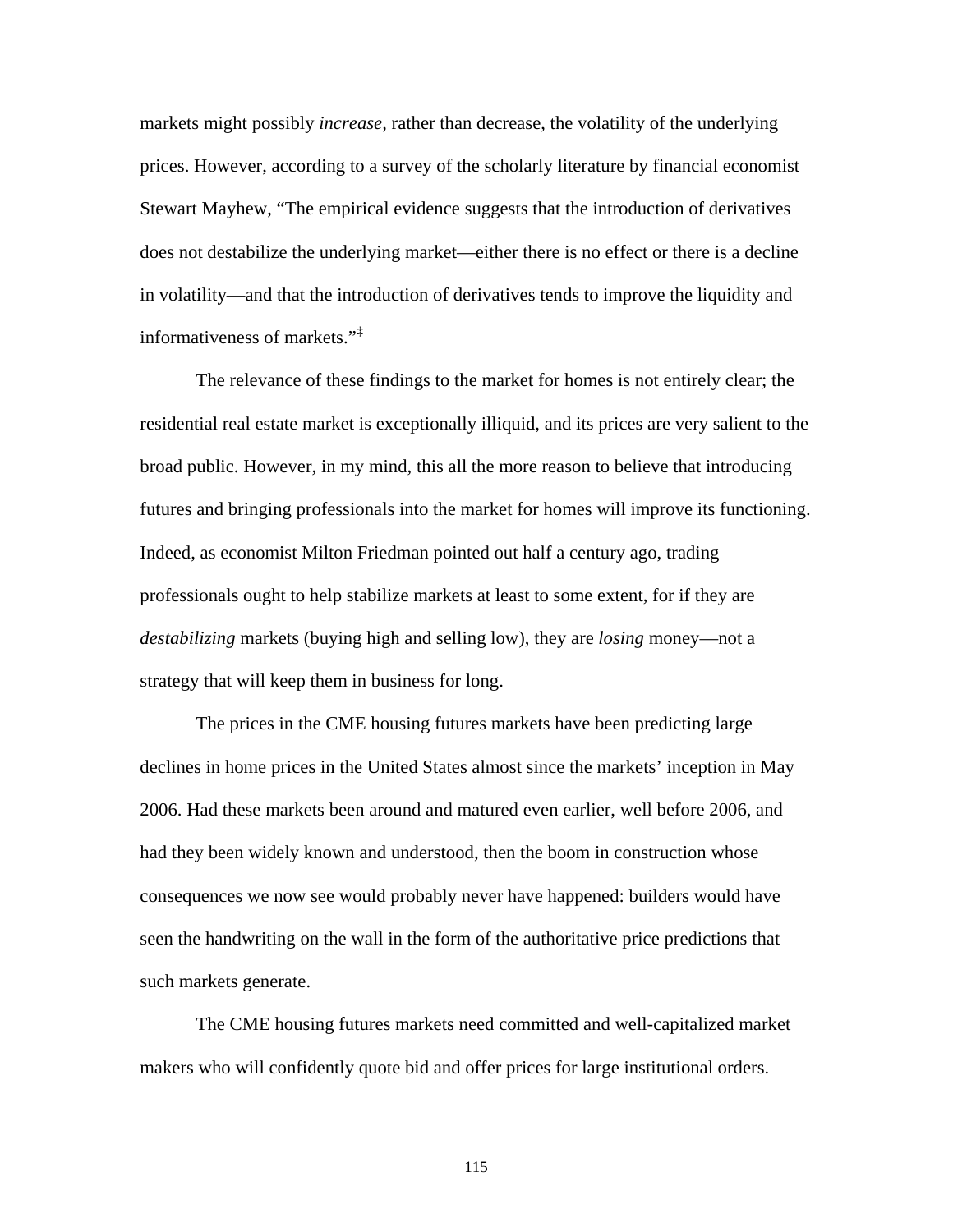Many potential investors have been discouraged from participating after seeing that the market is not yet very liquid, making it costly to trade there.

Well-heeled capitalists are willing to shell out billions of dollars to play the market for collateralized debt obligations and to consolidate failing mortgage originators, but up to now they have not seemed motivated to facilitate the development of important new derivative property markets that would require relatively low capital commitments and that have the potential to transform existing financial institutions for the better.

Other kinds of markets for macro real estate risks include options, swaps, forwards, and similar derivative instruments. The CME launched an options market for single-family home prices in 2006, based on the S&P/Case-Shiller Home Price Indices, at the same time that it launched single-family home-price futures.

If they ever reached their potential, these real estate markets could be as big as or bigger than all of the world's stock markets combined. Indeed, according to Federal Reserve estimates, the market value of real estate held by households in the United States is 30% larger (as of the fourth quarter of 2007) than the entire market value of U.S. domestic corporations. So it is not implausible that derivatives markets for residential real estate prices could grow to dwarf the entire stock market.

Commercial real estate is also starting to see such markets develop. The IPD indexes of commercial real estate in the United Kingdom have already seen the origination of nearly £12 billion of notional value. That is still quite small compared to the total value of commercial real estate in the United Kingdom, but it is an encouraging beginning.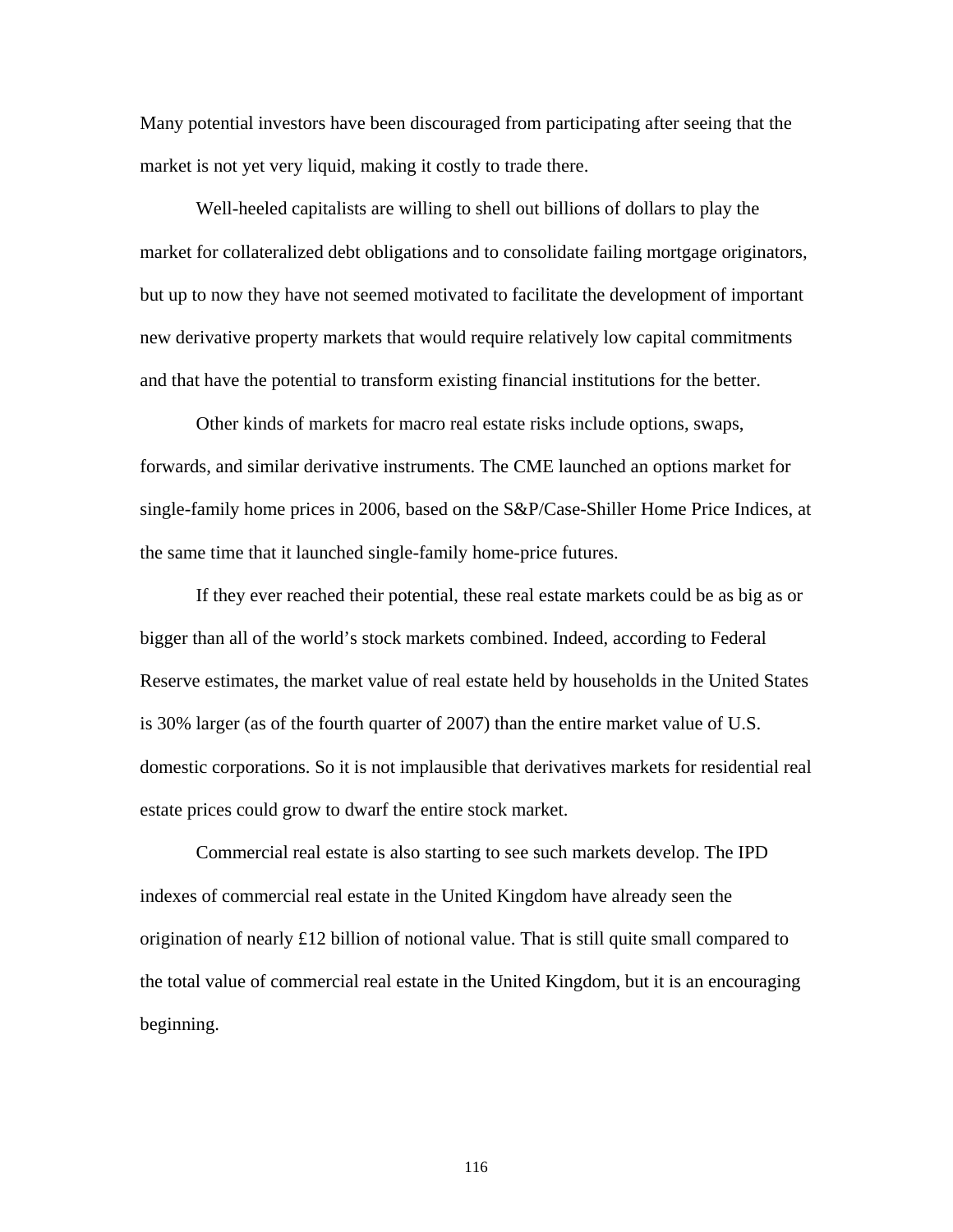## *Other New Markets*

I place greatest emphasis on real estate markets in this book because real estate has been so important to business fluctuations, and particularly so in the current crisis. But there are many other kinds of new markets that need to be, and will be, created as we move to a more fully developed financial sector.

Foremost among these will be markets for long-term claims on incomes individual incomes, incomes by occupation, incomes by region, and national incomes. These markets are important because they represent livelihood risk, the most important risk that each individual faces. Markets for occupational incomes—such as futures, forwards, swaps, and exchange-traded notes—will ultimately make it possible for people to hedge their lifetime income risks. The markets would be of fundamental importance for the issuers of continuous-workout mortgages, discussed below.

National incomes, sometimes measured by gross domestic product or GDP, deserve their own markets as well. These could in fact already exist, since GDP accounting is well developed, and data are maintained for every country in the world.

Sovereign governments should issue national debt that is indexed to their GDPs. The simplest form is perpetual debt that pays a dividend which is a share of GDP. My colleague Mark Kamstra of York University, who has been working with me to promote the adoption of such government securities in Canada, has suggested calling these *trills,* since it would be natural to have each share pay a trillionth of a year's GDP. This would mean that one Canadian trill would be currently paying an annual dividend of about CA\$1.50, and one U.S. trill would be paying an annual dividend of about US\$15.00.

These dividends would go up or down through time depending on the level of economic success of the country. The market price of one Canadian trill might today be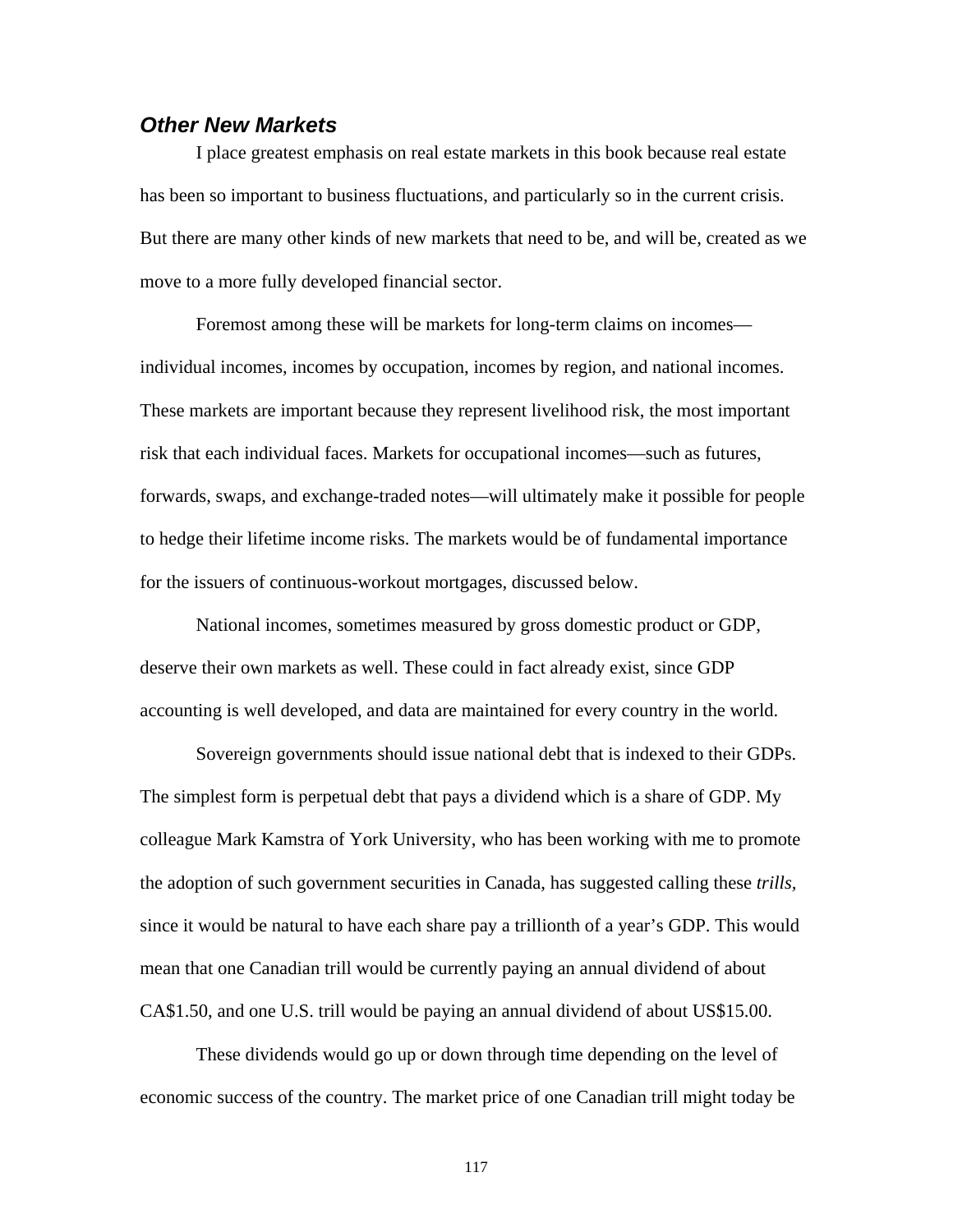in the vicinity of CA\$30, and that of one U.S. trill roughly US\$300. The price of a trill would fluctuate with information about the future prospects of the country, just as a company's stock price fluctuates with information about the future prospects of the company. Presumably there would be a lively and interesting market for these securities.

Most importantly, a market for trills would allow countries to hedge their national economic risks. If the U.S. government had issued trills over the years, and if a substantial fraction of the national debt were trills, then the U.S. government would find that it had freed up sufficient resources to allow it to deal promptly with an emergency like the subprime crisis. In an economic slowdown, the government would find that the burden of interest on the national debt would, in effect, fall below expectations. It would thus have more resources available to deal with the crisis. That is fundamental risk management, applied on a national scale.

Of course trills have never yet been issued by any government. There have been some GDP-linked securities, notably Argentina's issue in 2005 of GDP warrants. And there are the beginnings of interest in GDP-linked securities, for example at the United Nations Development Programme, the International Monetary Fund, and the World Bank.

#### New Retail Risk-Management Institutions

 The new markets described above are intended to create a general infrastructure for risk management. But the general public cannot be expected to use sophisticated riskmanagement techniques. For example, most people will never trade in futures markets: they are not accustomed to doing so, and such trading poses significant challenges to the uninformed. For them we need to design simple retail products that will allow them to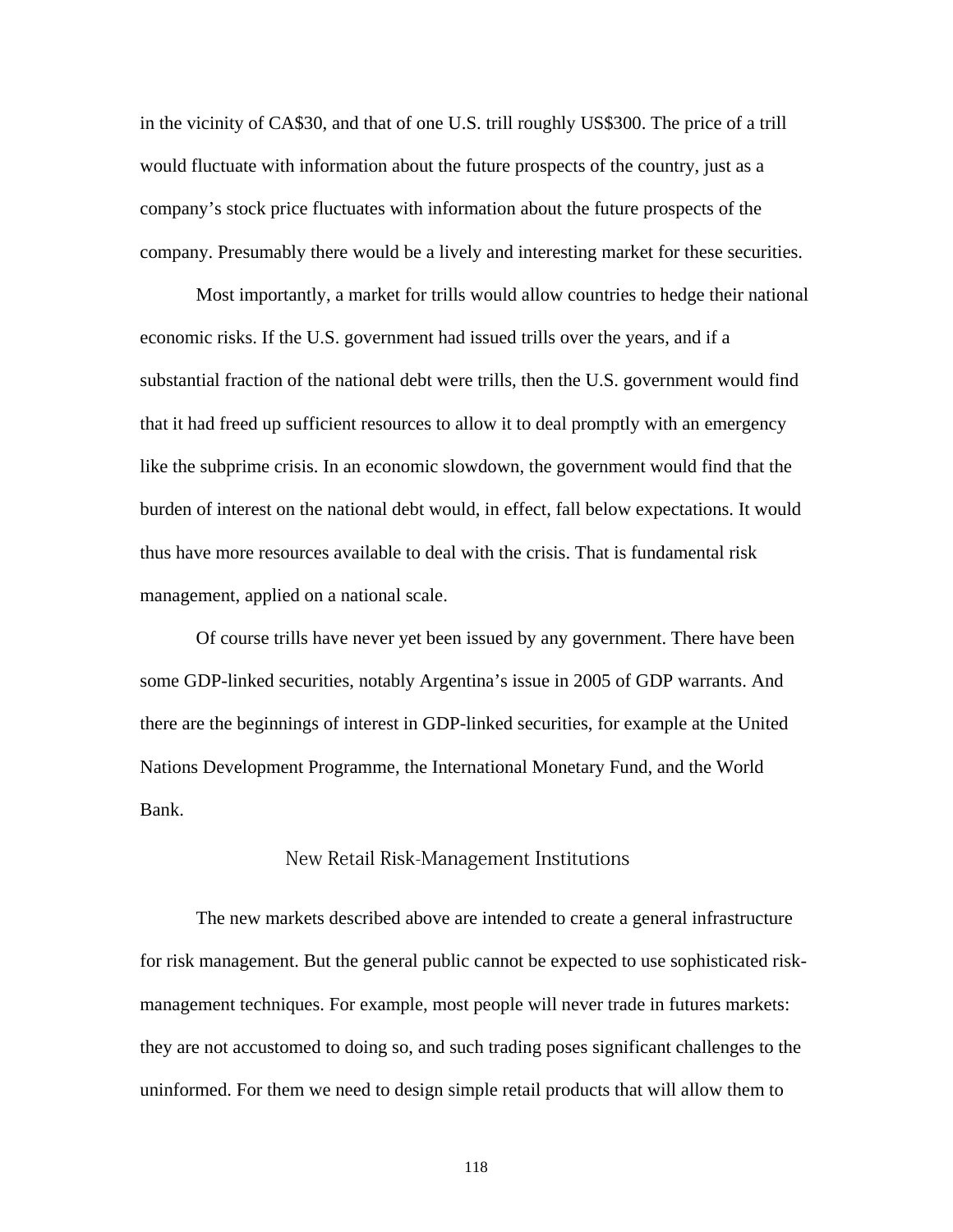participate in these new markets, thus truly achieving the democratization of finance.

The analogy is to the kind of risk management that grain elevators provide to individual farmers. Farmers do not generally hedge their risks on futures markets; that is often too difficult a strategy for the individual farmer. But a farmer will sign a contract for delivery of his grain to the local grain elevator, and that contract pushes some of the farmer's market risk to the owner of the elevator—who will in turn hedge the risk in the futures markets.

That simple concept is a model for vastly improved risk management for individuals. Retail organizations can channel the benefits of the risk markets described above to individuals.

### *Continuous-Workout Mortgages*

A new kind of home mortgage that I call a *continuous-workout mortgage* would have terms that are adjusted continuously (in practice probably monthly) in response to evidence about changing ability to pay and changing conditions in the housing market. The mortgage contract would schedule an automatic workout every month—much as is currently done on a one-time-only basis during the mortgage workouts offered to defaulting homeowners. Continuous-workout mortgages would be privately issued, and the government would be involved only in providing appropriate regulation and infrastructure.

One type of continuously adjusted mortgage made its appearance as far back as the high-inflation, high-interest-rate period of the late 1970s to the early 1980s. The price-level-adjusted mortgage allowed payments to respond monthly to changes in a single economic indicator: the inflation rate as measured by the consumer price index.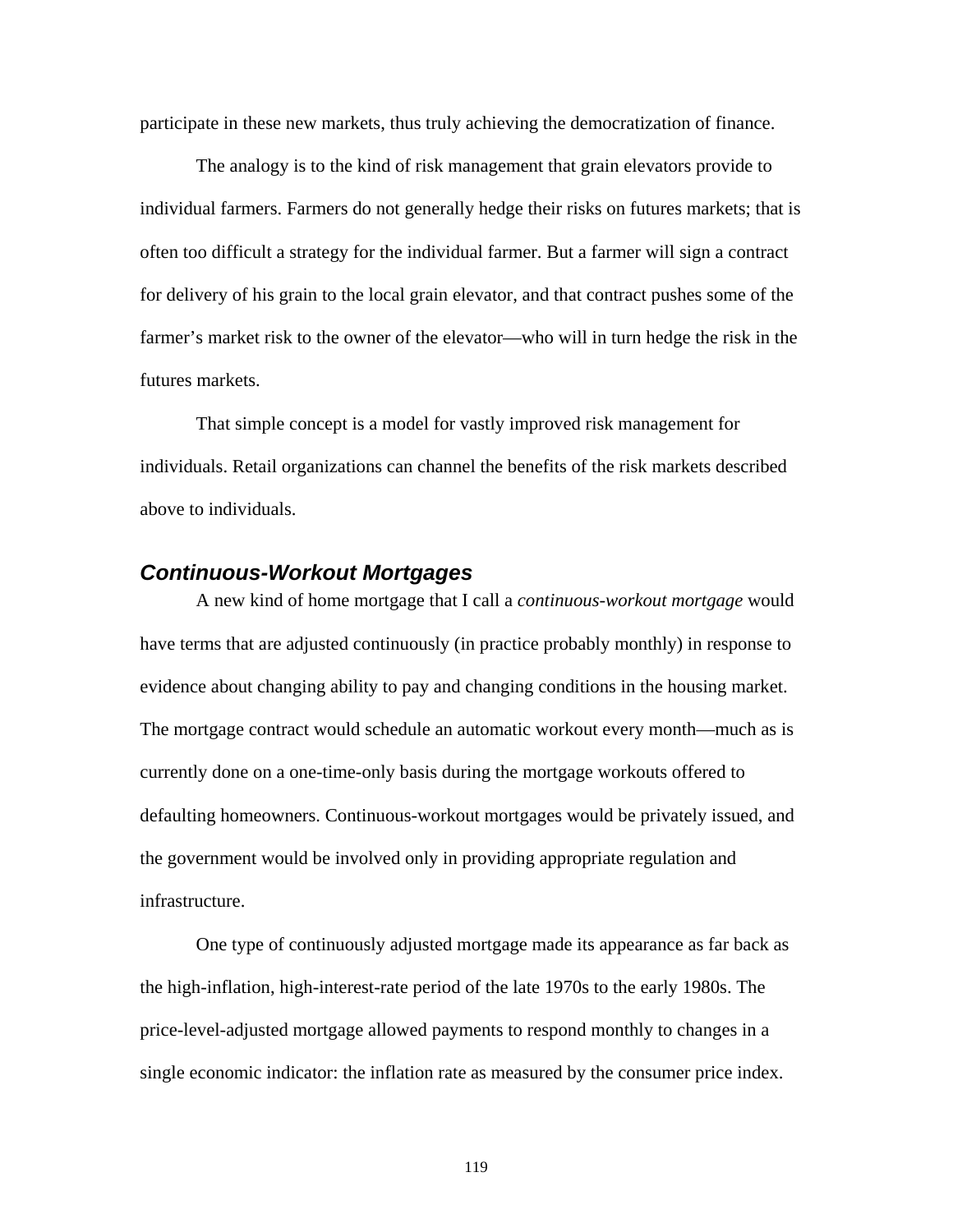Today we can do much better than that, for the consumer price index would be only one of many factors to be taken into account in any mortgage workout.

The continuous-workout mortgage would exemplify the democratization of finance since the benefits of such mortgages would naturally accrue to *everyone.* The workouts would be systematized and automated, so that they would land in the laps of all who could appropriately benefit from them—not just those who were savvy about finding a good lawyer, proactive in asserting their rights, or prone to arousing sympathy as conspicuously needy.

I argued in the last chapter that bailouts of some sort are a necessary part of the subprime solution, to avoid an economic crisis that would destroy public confidence and possibly lead to systemic failure. Unfortunately, such bailouts have a side effect: they encourage moral hazard. People may act irresponsibly because they come to *expect* bailouts. But this side effect occurs only when the bailouts are neither arranged in advance nor freely chosen by all parties. If people pay in advance, in a free market, for the right to a bailout, then it is no longer a bailout; it is an insurance policy. If it nevertheless encourages undesirable behavior, it is at least undesirable behavior whose costs have been covered.

Continuous-workout mortgages are one way of providing for a "responsible" bailout. These financial devices, set up in advance, would do what bankruptcy courts do on an emergency basis after the fact: they would adjust the terms of a loan to the borrower's ability to pay. But, unlike bankruptcy proceedings, continuous-workout mortgages operate on an ongoing basis, responding to fluctuations in income as they occur and not allowing problems to build up to crisis level. Think of them as regular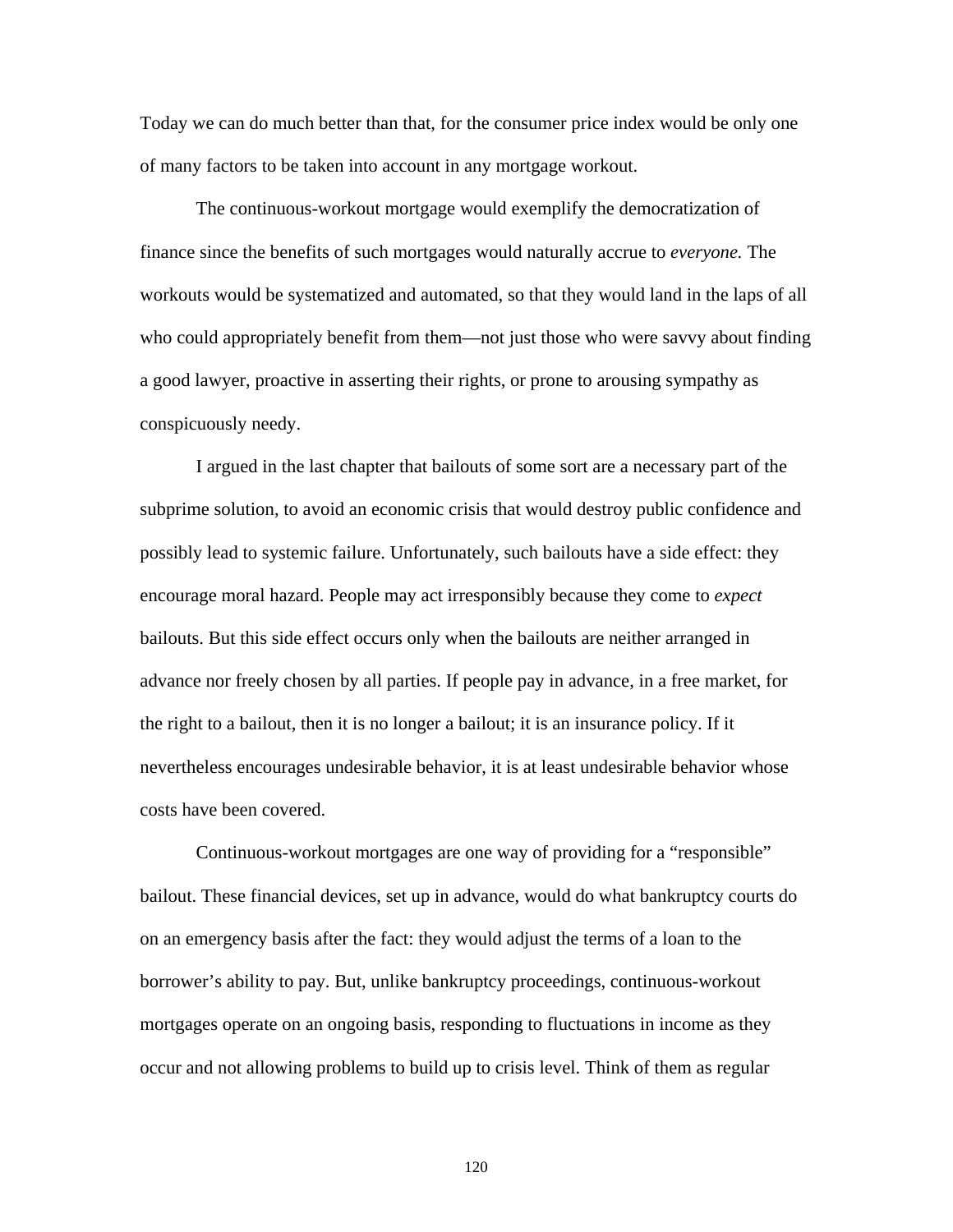checkups and preventive care rather than a sudden trip to the emergency room. Nor do they entail the embarrassment and loss of reputation associated with a bankruptcy. Indeed continuous-workout mortgages continue to function under circumstances that otherwise would trigger a bankruptcy claim, allowing the lender to continue collecting a stream of payments that, while perhaps reduced, is at least uninterrupted.

There remains of course a potential moral hazard with continuous-workout mortgages: a borrower might deliberately lose his job in order to trigger reductions in loan payments or, worse yet, work in the shadow economy and not report any income. Moral hazard is inherent in all risk management, including insurance and bankruptcy, and risk-management institutions can, with sufficient diligence, reduce it to manageable levels. Dealing with moral hazard is likely to be much more effective if the responses to income loss are planned in advance, rather than as part of an ad hoc bailout, by riskmanagement institutions that have an incentive to contain moral hazard.

One way to structure continuous-workout mortgages to reduce moral hazard is to write into the loan contract a payment formula that relies not only on the borrower's actual income but also on indicators of the earning ability of others in the same geographic area and occupational category. Under such a plan, a borrower could intentionally reduce her own income, but this would not have much effect on the payment schedule, since she could not influence the other indicators. So-called occupational income indices, if designed properly, could achieve the ideal of loan terms truly dependent on ability to pay while minimizing moral hazard.

Continuous-workout mortgages clearly ought to be a central pillar of any plan to deal with the subprime crisis. The fact that mortgage workouts are now being advocated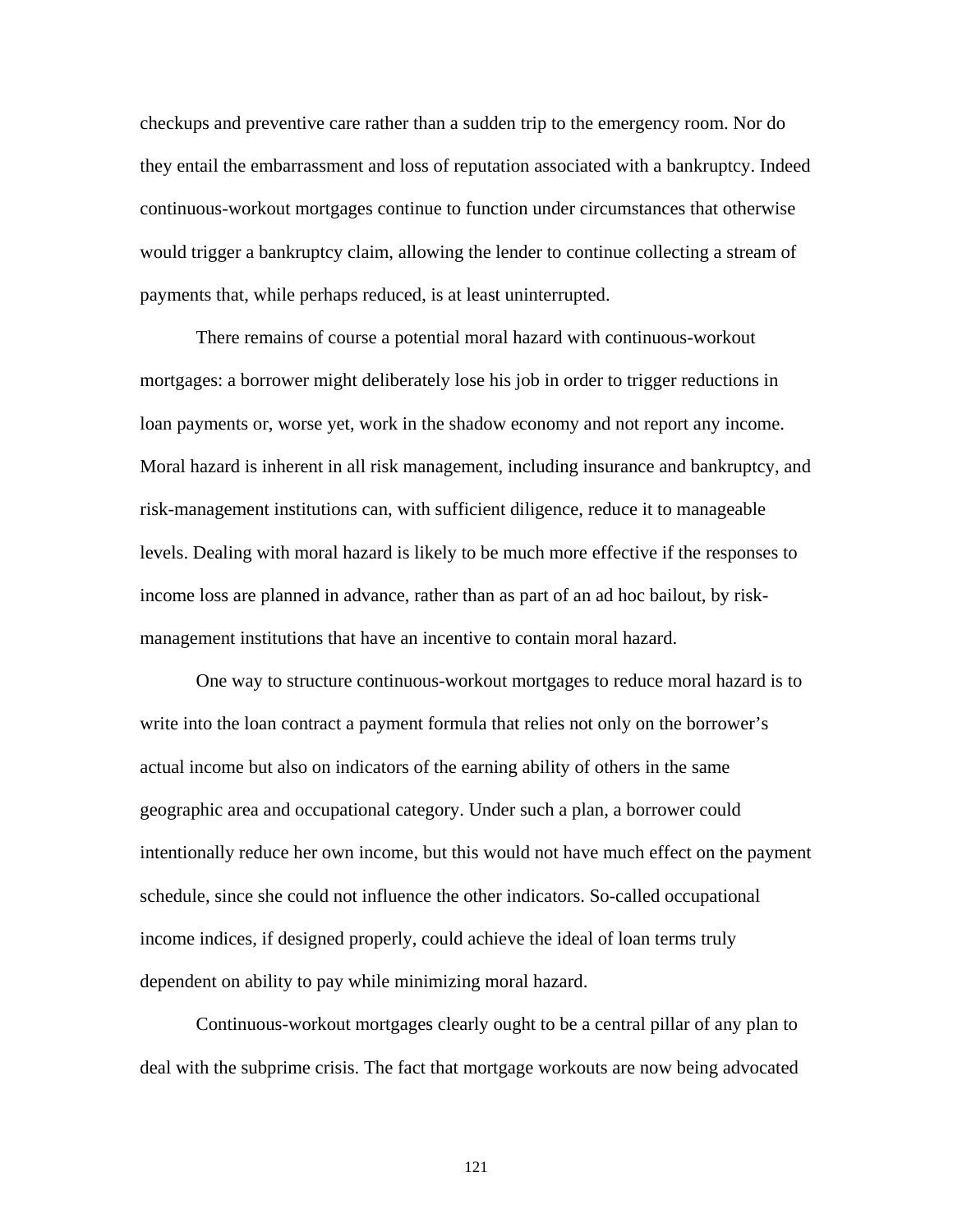so strongly, and by people of so many political persuasions, implies that the workouts should be institutionalized, regularized, and made permanent. Continuous-workout mortgages do just that.

### *Home Equity Insurance*

Decreases in home values can reduce or even eliminate a homeowner's equity, making it difficult or impossible for the owner to refinance with a new mortgage. The homeowner may conclude that it is impossible to move to another home, even if such a move would allow her to take advantage of a lucrative job offer. The mortgage may eventually end in default, especially since the homeowner may decide that it is just not worth struggling to make further payments on a mortgage when she can just walk away from the whole mess.

Home equity insurance contracts can be written on the market values of homes in a metropolitan area, protecting homeowners against declines in the value of their homes within their local markets. Home equity insurance would eliminate the risky, often highly leveraged, position in which so many homeowners find themselves today. Such contracts would go a long way toward preventing many homeowners from ever falling into negative equity positions, thus allowing them to remain in their homes. This in turn would foster the various social and psychological benefits of homeownership, encouraging the maintenance of neighborhoods and promoting civic participation.

With fire insurance, there is always the moral hazard that a homeowner will deliberately burn down the home in order to collect on the insurance. If we wrote home equity insurance policies directly on the selling prices of homes, then we would have an analogous moral hazard: the homeowner would lose any incentive to maintain the home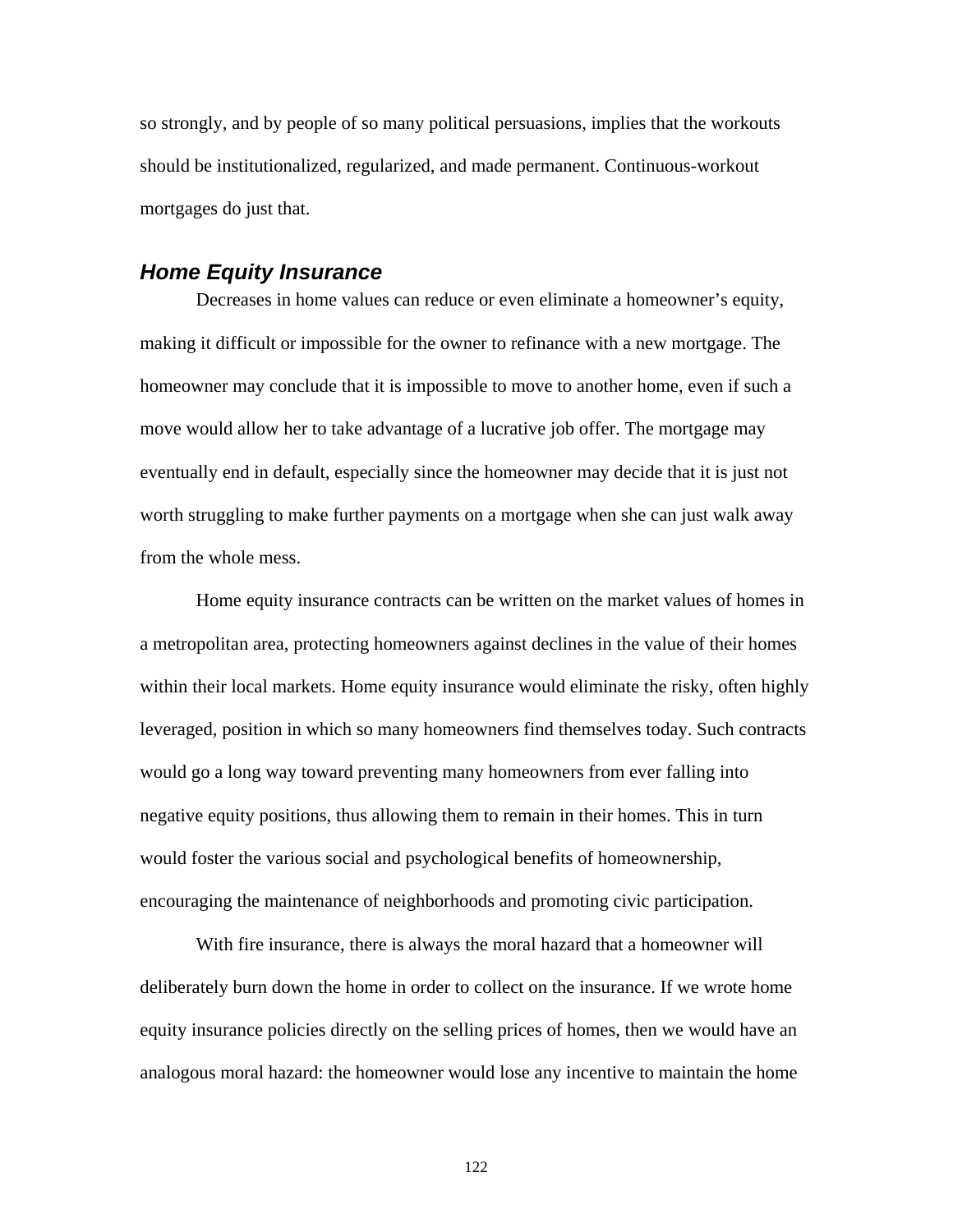properly or to negotiate the best price on its sale. Any loss would be incurred by the insurance company. But if the insurance is written on the aggregate value of the homes in a city, rather than on the value of an individual home, then there is no moral hazard.

Home equity insurance would also eliminate the panic selling that sometimes devastates housing values, when owners see home prices starting to fall and decide to bail out. Had such insurance contracts been available in the past, we might not have seen the collapse of home values in major cities undergoing racial change, and the transitions could have been smoother and gentler than the "white flight" that actually occurred—a sort of negative speculative bubble built, in that case, around a racial story. The economic destruction of neighborhoods in such cities as Detroit, Philadelphia, and Washington might have been minimized or perhaps avoided altogether. Had city centers remained vital, industry might have been more inclined to remain in place, further supporting the vitality of the cities.

Home equity insurance has been tried before. The first attempt took place in Oak Park, Illinois, in 1977. An important recent experiment, in the city of Syracuse, New York, was carried out by some of my colleagues at Yale, with the help of the Neighborhood Reinvestment Corporation. This pilot program was innovative in that it was based on a home-price index for the city of Syracuse rather than on the selling price of the individual homes, thereby controlling moral hazard.

The concept of home equity insurance can also be implemented, essentially, through options. The options for single-family home prices now traded at the CME offer a clear route that homeowners can use today to protect themselves against the risk of falling home prices tomorrow. Anyone can buy a put option on home prices at the CME,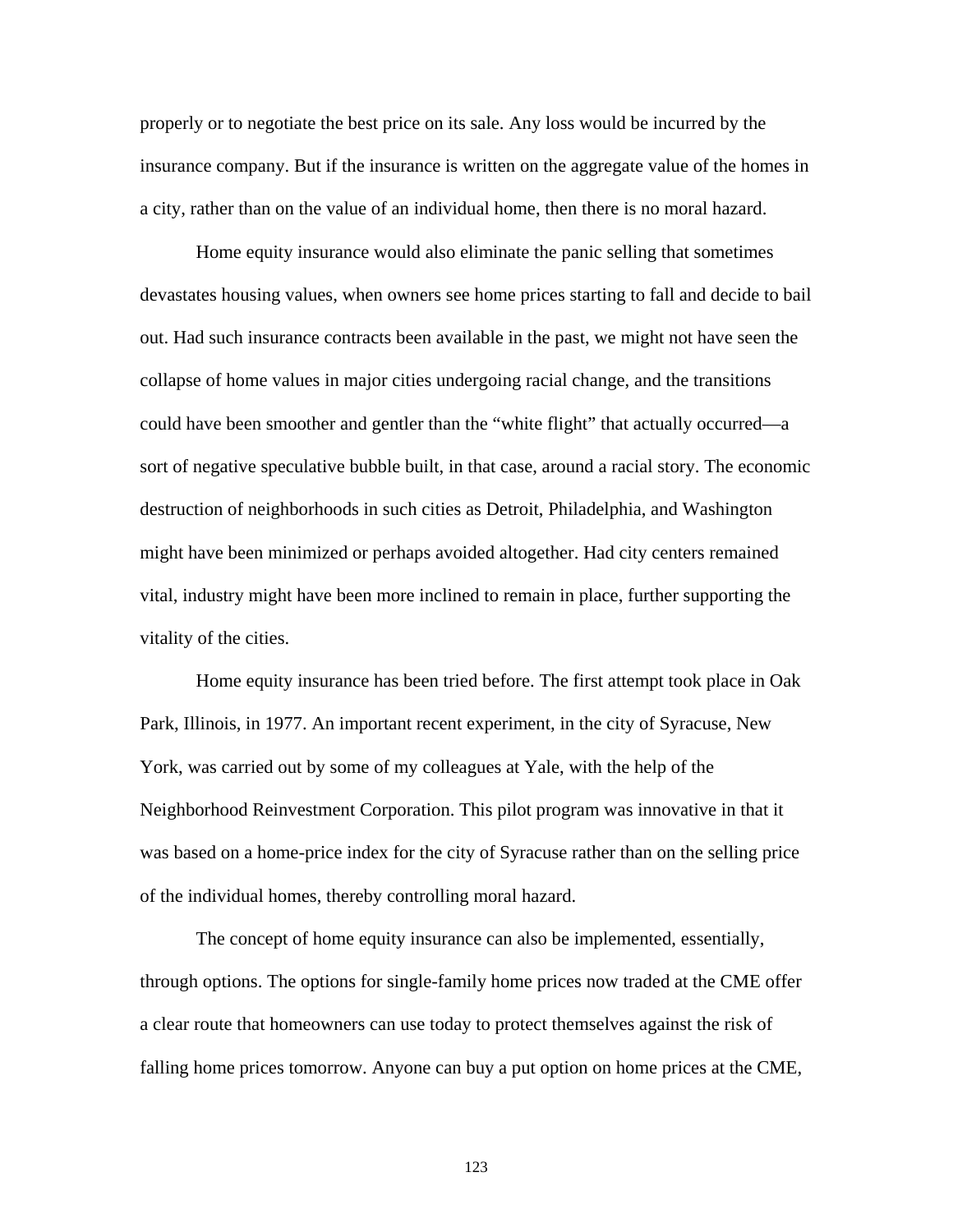which acts like an insurance policy that pays off if home prices fall below the strike price of the option.

These put options are available to the general public today, but few avail themselves of them, let alone have any appreciation of the financial theory of risk sharing that lies behind them. Options are widely thought of by the public as financial gimmicks for reckless investors, when in fact they are effective devices for spreading and canceling risks. But skepticism has always greeted the introduction of new investment vehicles in the retail marketplace, and properly conducted programs of education will eventually allow the general public to understand and benefit from the concepts of real estate options.

# *Livelihood Insurance*

Today, when a middle-aged person loses a steady job, as when an industry shuts down or the demand for that person's services drops, it may lead to a loss of income that becomes a crushing lifetime disaster. Louis Uchitelle, in his 2007 book *The Disposable American: Layoffs and Their Consequences,* discovered that those on whom this misfortune falls are truly suffering—but suffering mostly in silence, out of a sense of shame and of being at fault.

Livelihood insurance would be a significant step toward addressing the consequences of job loss. It would build on another existing risk-management institution: disability insurance. But it would expand its coverage beyond just *medical* risks to take account of *economic* risks to livelihood as well.<sup>[§](#page-136-0)</sup> When disability insurance was invented, the level of information technology was such that medical risks to ability to earn an income were sufficiently measurable and verifiable to allow insurance policies to be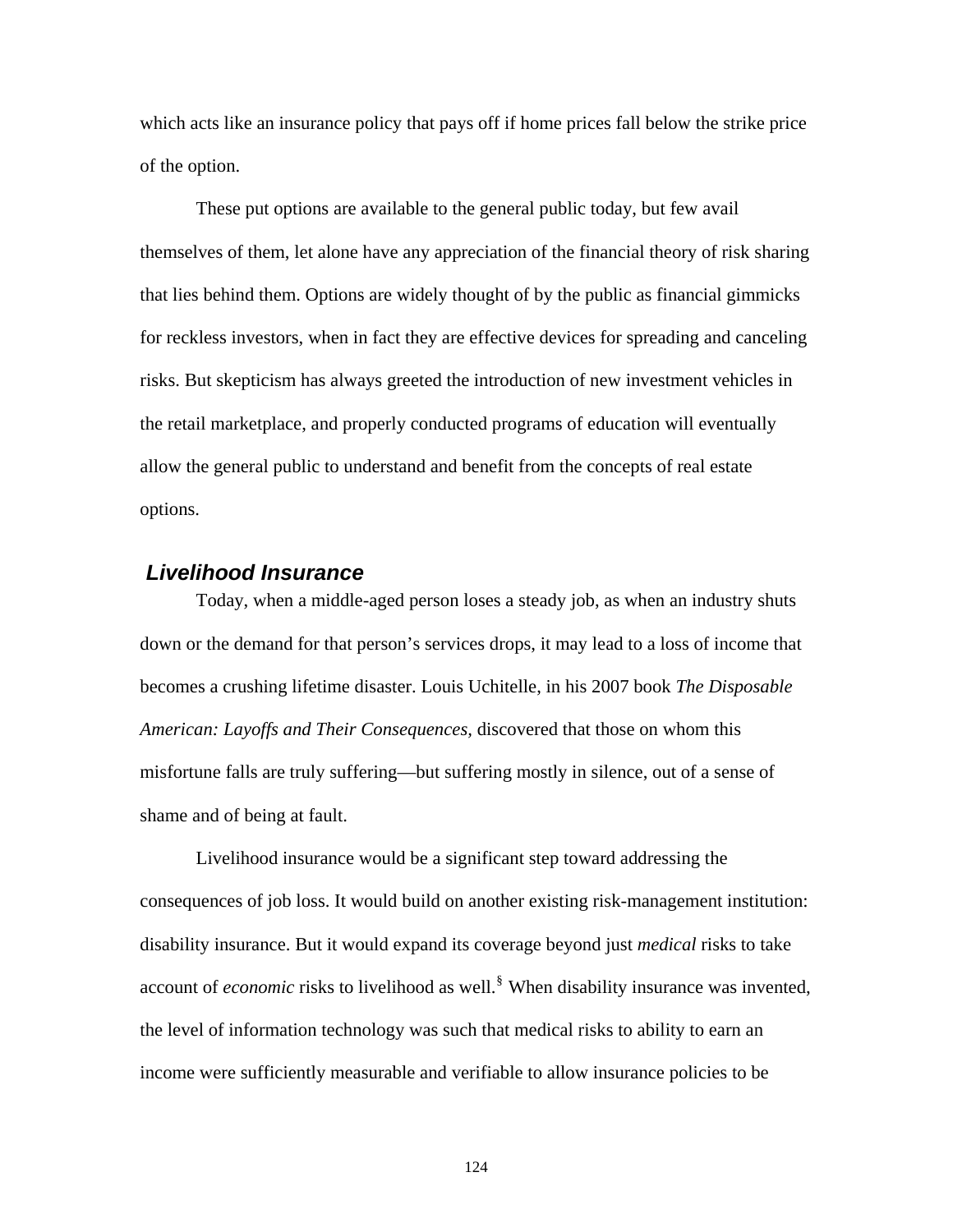written on those risks. But disability insurers of the time had no reliable way of measuring economic effects on an individual's livelihood. Today we have sophisticated econometric indices of livelihoods based on large databases—and these indices can and no doubt will be improved even further over time.

To avoid moral hazard, livelihood insurance cannot of course simply guarantee a specified level of income to the insured, lest that individual stop working and begin living off the insurance settlement. But—in parallel with continuous-workout mortgages and home equity insurance—it ought to be possible to write livelihood insurance policies whose payouts are connected only partly, if at all, to the insured's own income, while still insuring against specific risks to that income. Occupational income indices appropriate to an individual's line of work could be used to define an insured loss without inducing moral hazard. If there were markets for occupational income risk, then a private insurer could hedge the risk it was incurring by writing such policies.

The existing disability insurance industry provides a natural infrastructure upon which to build livelihood insurance.

Livelihood insurance might be viewed as a more modern and effective embodiment of the concept of unemployment insurance, a century-old concept. When unemployment insurance was invented in the United Kingdom in 1911, and implemented under the leadership of David Lloyd George, *The Times* of London wrote, "But for the unemployment scheme there is no precedent. It is really a 'leap in the dark,' and an uncommonly bold one."[\\*\\*](#page-136-0) The gamble on the new scheme paid off. Over time unemployment insurance has been copied all over the world, and the entities that provide it have largely been able to keep moral hazard under control. Yet unemployment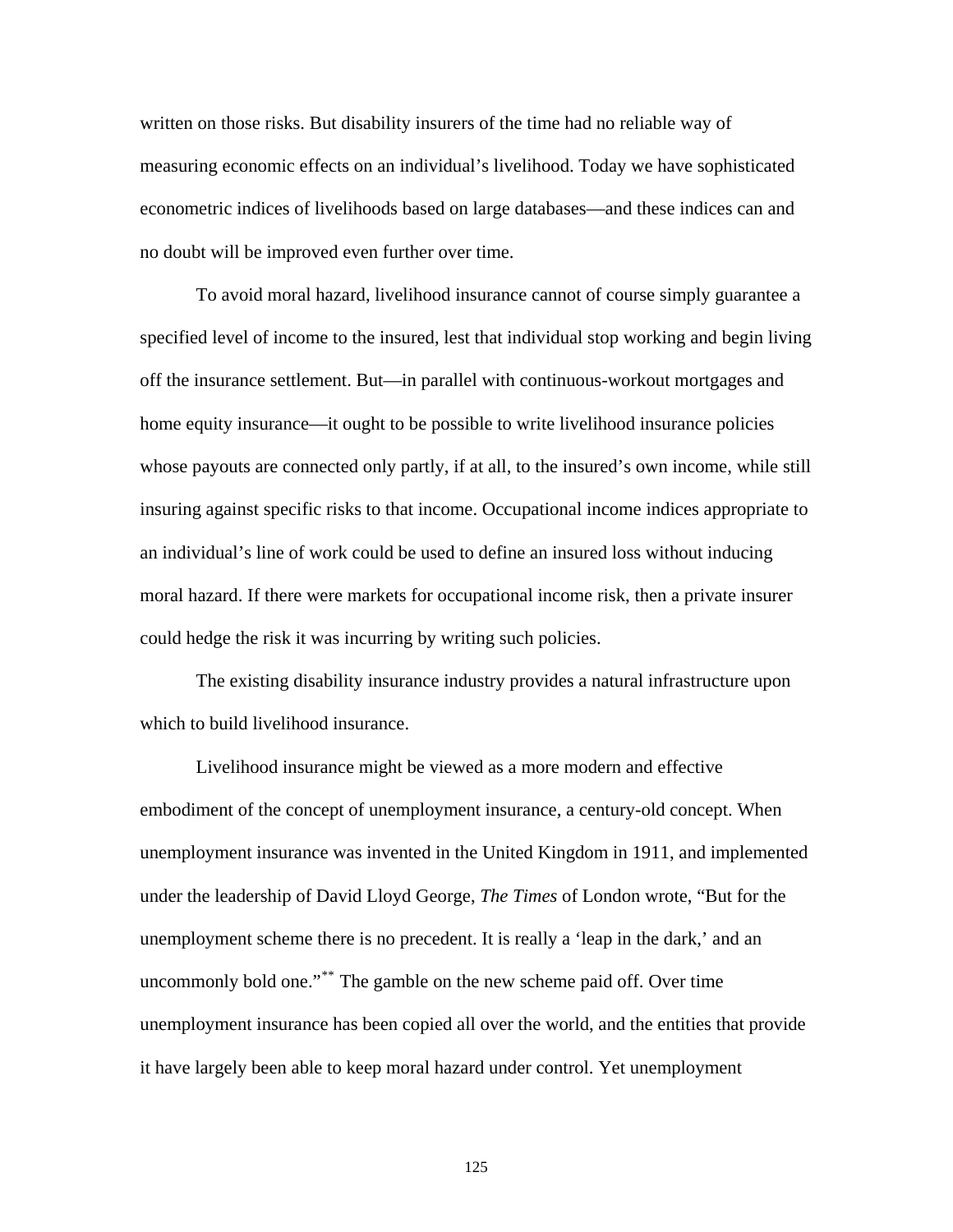insurance in its present form never really managed to insure long-term livelihoods effectively.

Given our much-improved information technology and more sophisticated financial theories, we should be able to advance the mission first taken up by the framers of unemployment insurance. Because of the complexity of its implementation, livelihood insurance should probably be offered by private insurance companies, facilitated by the government through regulation, infrastructure, and support of associated public goods, such as education.

The subprime crisis coincides with a time of transition for many people into, if not permanent unemployment, then permanent loss of the ability to earn substantial income for the rest of their lives. Livelihood insurance would go a long way toward mitigating the effects of such a trend. This time of crisis—when millions stand to undergo transitions to significantly reduced circumstances over their lifetimes—is the ideal time to consider it.

#### Risk Management versus Risk Avoidance

The adoption of risk-management devices like those discussed above would have fundamental effects. When we lack such devices, we tend to avoid risks in less optimal ways. Risk-avoidance behavior can, for example, have undesirable consequences for our decisions about where we work and live. Unable to insure against the risks inherent in our choice of geographic area, we may tend to choose safe jobs that we think we can never lose. We may elect to work in large metropolitan areas, where a wide variety of job opportunities are available, rather than in small rural communities or towns far from city centers, where the job markets are likely to be more specialized. Thus we tend to be more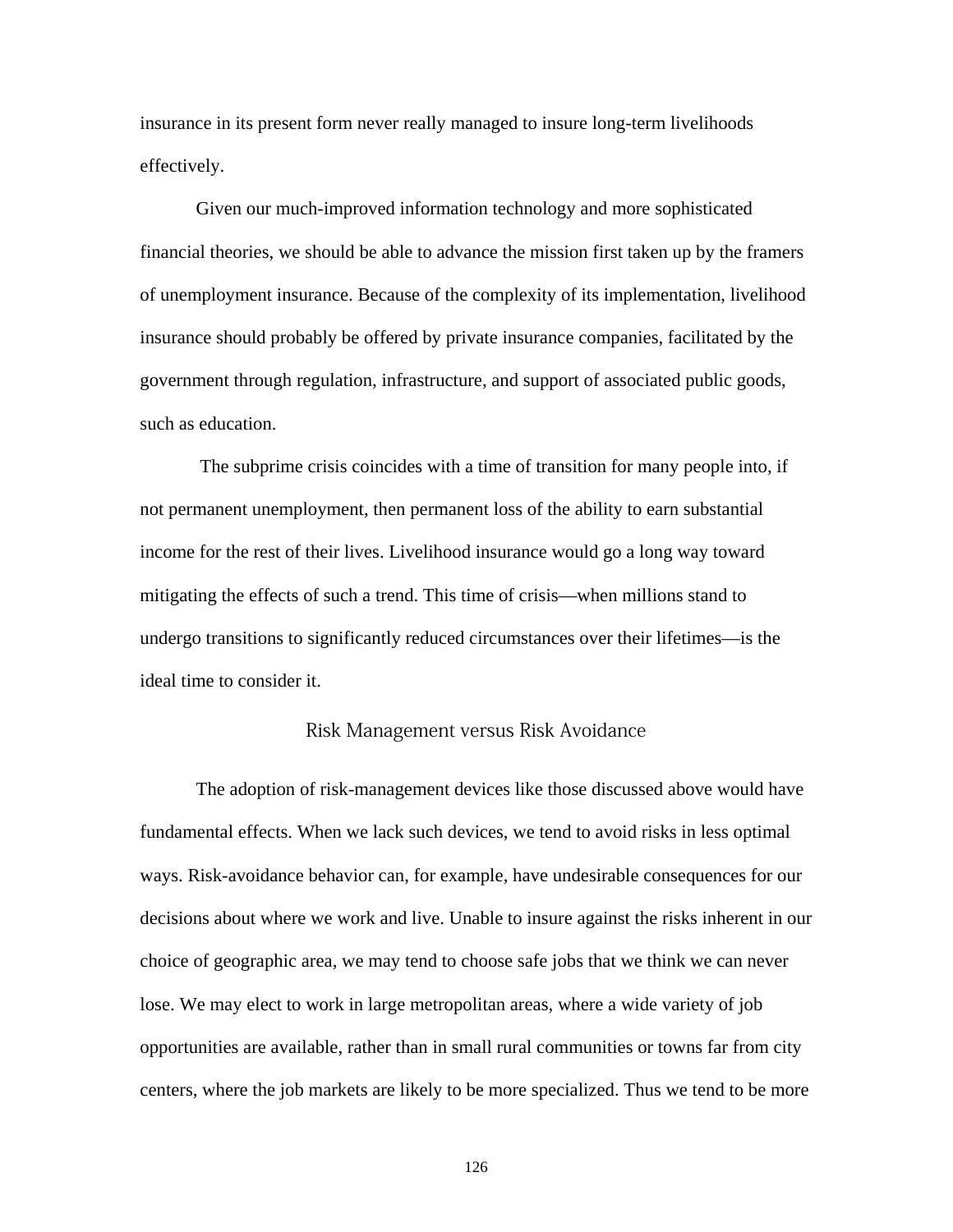conventional in our choice of occupations and more dependent on big cities and their suburbs than we may want to be.

Risk-avoidance behavior also has an impact on the behavior of city, regional, and even national governments. Fearing the uncertainties associated with new economic development initiatives, these governments typically choose to play it safe and model themselves along conventional lines. They slavishly imitate other successful entities when they ought to be cultivating their locales as vital centers for specific emerging technologies or industries.

The result of all this avoidance behavior is a depressing uniformity and lack of adventure in our society. People should certainly avoid essential risks—risks to society at large—but not necessarily *insurable* risks, which can be spread out across large segments of the population and thereby blunted. But people tend to avoid both kinds of risks, draining society of much of its creativity and vitality.

What If? The Combined Effect of the Elements of a Long-Term Solution

Imagine our society equipped with a well-established information infrastructure that reached out to all its members; derivative markets for both owner-occupied and commercial real estate; well-developed retail products, like continuous-workout mortgages, home equity insurance, and livelihood insurance, that facilitate risk management for individuals; and default options that naturally lead people to use riskmanagement devices intelligently.

The crazily inefficient pricing in the market for owner-occupied homes would come to an end. The exaggerated swings of home prices, reflecting speculative thinking, would be tempered by the market actions of international investors and thus would be far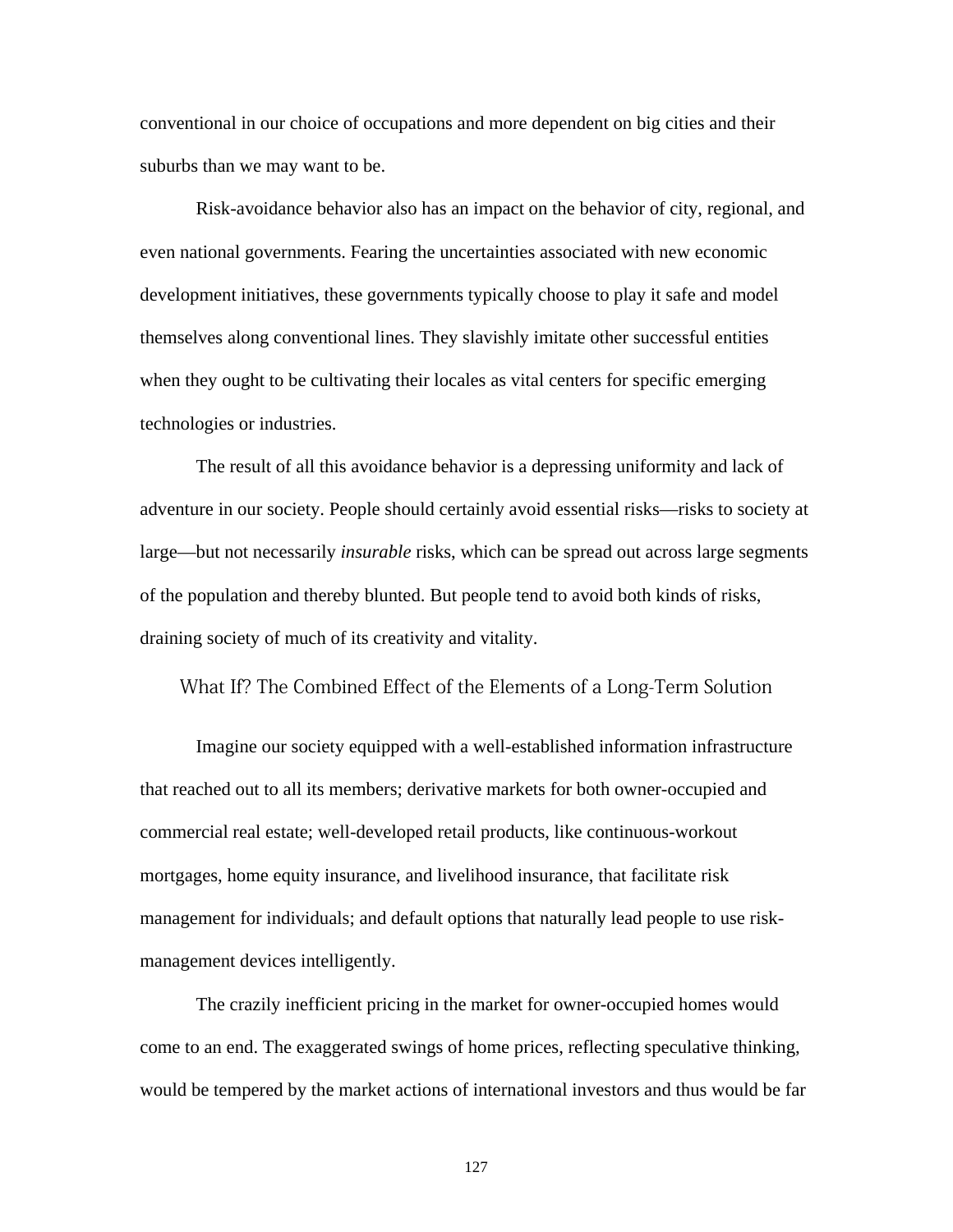less likely to cause the kind of disruptions we have been seeing in the current subprime crisis. A major source of business instability, fluctuations in real estate investment, would be rationalized.

Our society could look forward to nothing less than more stable markets and, in turn, a more rational economy.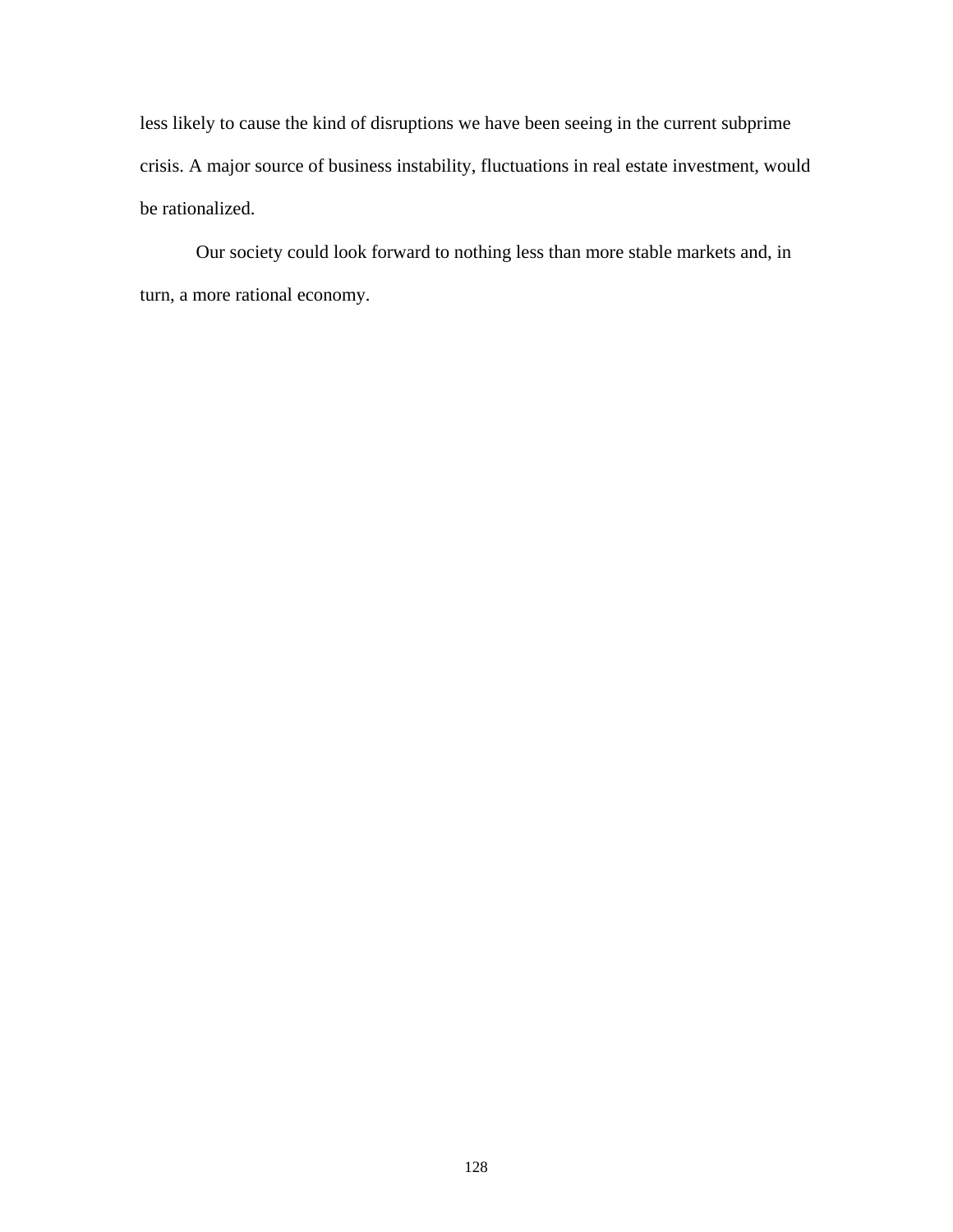#### Epilogue

7

The key to long-term economic success is rightly placed confidence in markets. In contrast, bubbles are the result of misplaced confidence.

The various components of the subprime solution described in this book are designed to facilitate such rightly placed confidence, by making the markets and their associated risk-management institutions work as they ideally can, for the benefit of all of us.

The short-term component of the solution described here is the most urgent. People are suffering and businesses are collapsing. The memories of these traumas will harm confidence and trust in our markets for years to come, just as they did during the Great Depression. With each passing day more damage is done to our social fabric.

But the long-term component of the subprime solution is also ultimately needed to consolidate our stabilization. We must seize the opportunity today to make changes that will allow everyone to participate in the construction of a better future. The process of economic development is not over—we are learning from the current crisis, and the changes we make now can lead to a permanently better world.

The long-term solution that I have offered here may strike some as rather unexpected. Suggesting as it does the further development of our financial markets and institutions, freeing them to work better, the solution may seem to be moving us in exactly the wrong direction. There are those who imagine that the entire solution to the subprime crisis is to be found in more bailouts, regulations, rules, penalties, and prison sentences.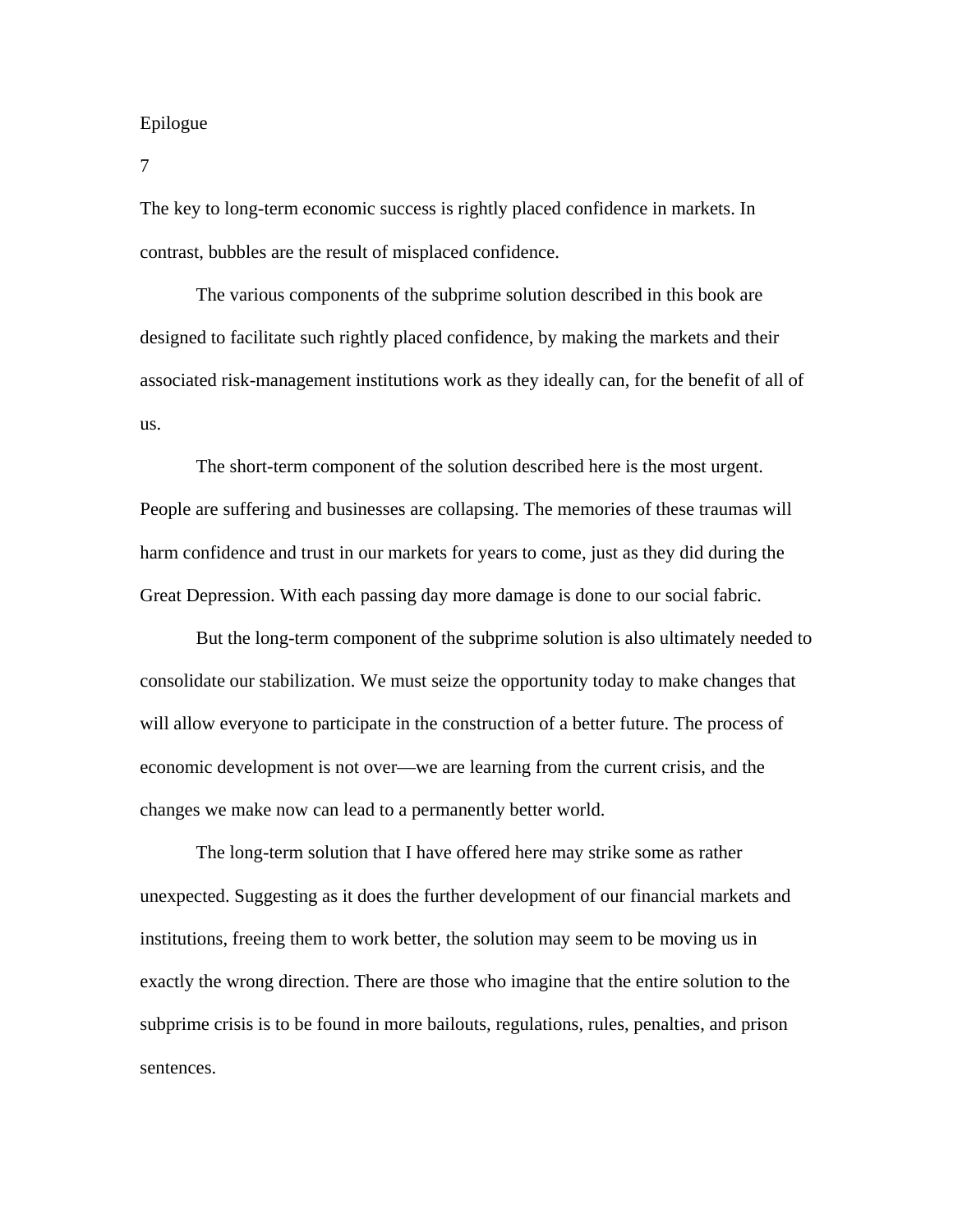I have argued that, in the short term, bailouts should indeed play some role in our response to the crisis. Whenever the economic system is discovered not to have insured people properly, bailouts are a sign of our attentive humanity for each other.

Our sense of trust in each other is itself substantially the legacy of former humane actions that at times took the form of bailouts. Consider the Marshall Plan, which was in a sense a gift from the United States to the damaged nations of Europe after World War II. The payments were not made in fulfillment of any prearranged insurance contract. They were the embodiment of the principles that Keynes had laid out in his *Economic Consequences of the Peace* a generation earlier. They were humane responses to the terrible situation in which Europe found itself after the war. In his 2005 book *How to Cure a Fanatic,* novelist and social critic Amos Oz claimed that "It was the Marshall Plan that won the cold war. Not ray guns and star wars, but the Marshall Plan. I think that communism was defeated through the Marshall Plan, though its overthrow took thirty or forty years more to realize. It was Harry Truman, not Ronald Reagan, who won the cold war through the Marshall Plan."[\\*](#page-136-0)

We can only hope that some of the same generosity toward those who have been ill treated will appear again in the current financial crisis.

But we cannot go forward with an assumption that ad hoc bailouts will be an appropriate mechanism for protecting human economic and social welfare in the future. The same moral premise that underlies bailouts today requires that we get to work to set up systematic procedures to deal *in advance* with comparable future crises.

We must *institutionalize* generosity to the unfortunate. Doing so ultimately means producing risk-management contracts. Doing this is a natural extension of the trend in our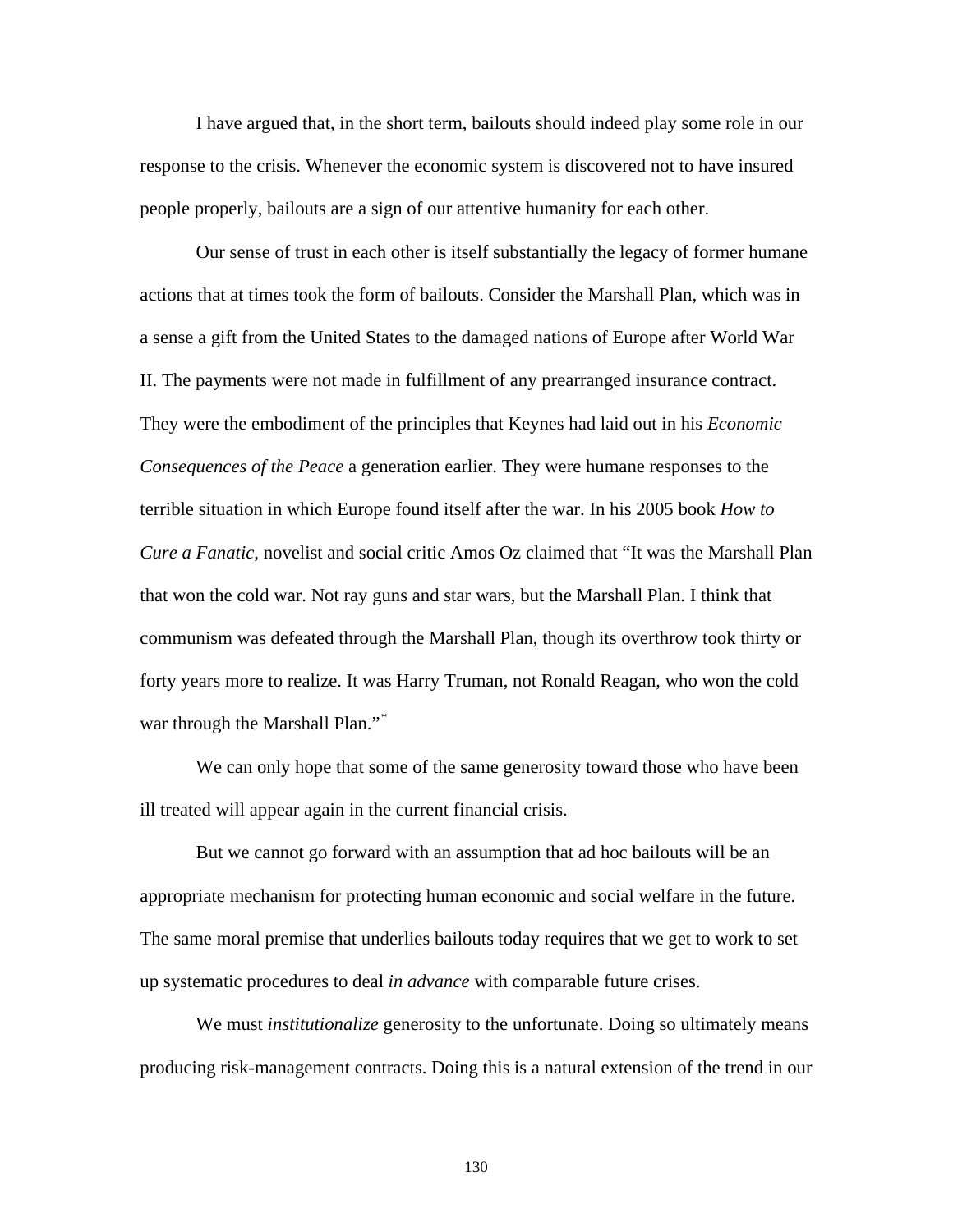society, over the past two hundred years, of replacing many of our charitable institutions with insurance-based institutions.

Are people less grateful when the reimbursement they receive is a payout of an insurance policy rather than an act of charity? Probably. But gratitude is not our objective here. Close on the heels of gratitude may come a sense of shame and personal failure. Social stability, lack of discord, is enhanced most of all by a general sense that we have institutions that treat all of us in a fair and compassionate way, even though the actions of these institutions do not require any spontaneous impulse to generosity.

The aftermath of the subprime crisis has involved considerable finger-pointing, It is natural to want to blame what has happened on some combination of evildoers. The danger is that the emphasis on placing blame may cause us to lose sight of the real solution.

Of course, there *have* been evildoers. Every financial boom creates opportunities for the unscrupulous among us, and the opportunities demand that they hide behind a veil of corporate correctness, which makes their behavior all the more galling after the truth is known. During the subprime crisis, some of them had been especially insufferable, with their self-interested claims that there was no problem in the housing market, arguing with each successive month that the market would bottom out in the next month or so. It is easy to feel little sympathy with these people after the dénouement.

It is no surprise that the heads of some of the biggest investment banks and broker-dealers have now been fired; the person at the helm is frequently let go, if only to symbolize hopes for a new beginning. But we do not want to let our desire for retribution go beyond this, to the punishment of the institutions themselves and their principles.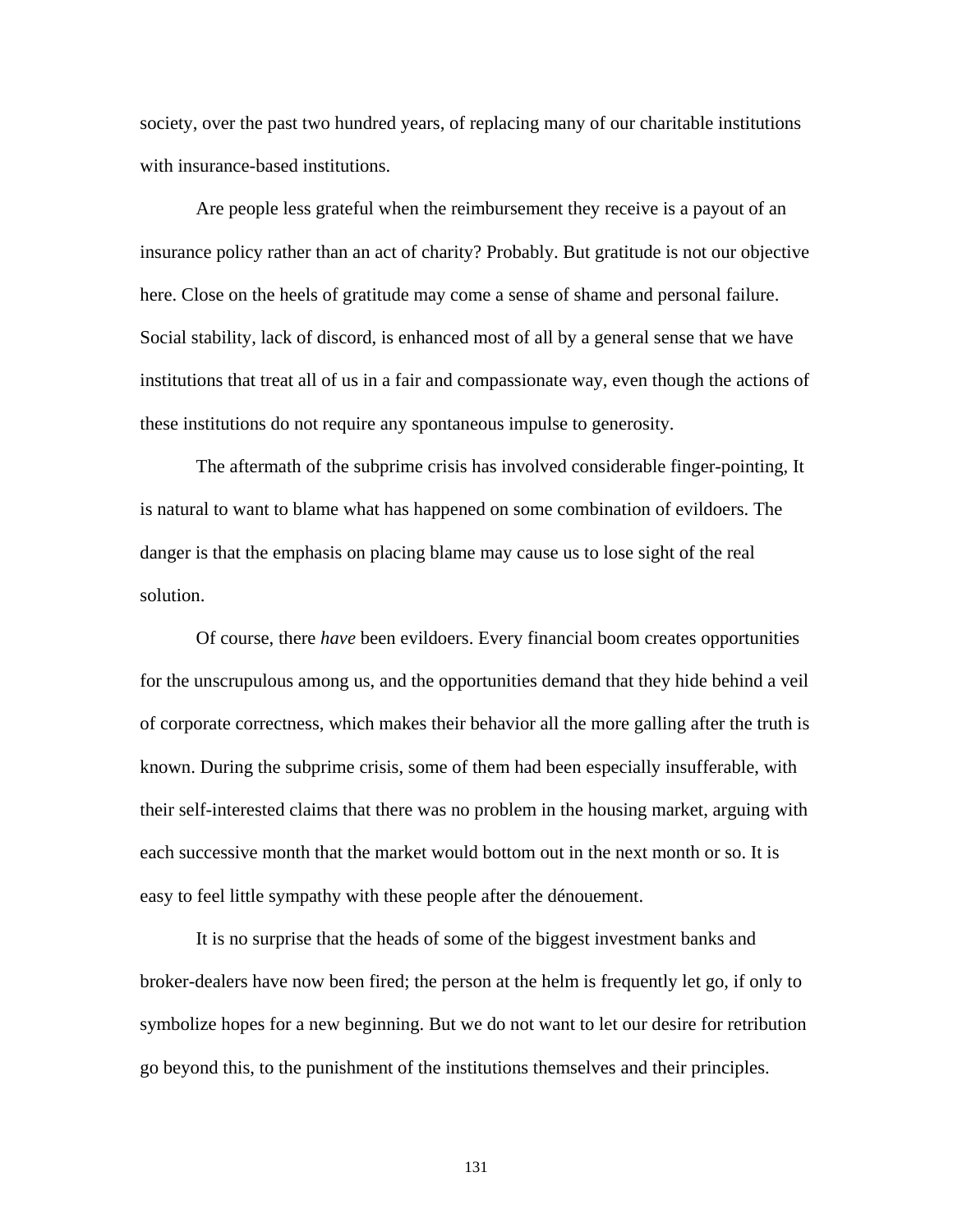The reaction to the stock market crash of 1929 and the resulting depression led to considerable anger in Europe, and a desire to punish the financial markets. That was a major turning point for Europe, for it only led to a further weakening of the continent's financial system. In contrast, in the United States in the 1930s, the reaction to the 1929 financial crisis was to try to strengthen our financial sector rather than punish it. The mistaken venting of European hostility on smoothly functioning financial markets was fully appreciated only half a century later. We do not want to repeat that mistake today.

A related, parallel development complicates the issue: for several decades there has been a steady rise in economic inequality in the United States, as well as in most of the developed nations of the world. With each passing year, the continued worsening of that inequality further strains our tolerance of those who make large amounts of money in the financial markets.

But this should not be an occasion for punishing the *technology* that has created the riches—for finance is indeed a powerful technology, and it can be a powerful means for making everyone better off. It can even be used to *reduce* economic inequality. A good deal of the economic inequality in the modern world is due to the persistence of unmanaged risks, and financial technology is ideally suited to deal with these risks.

It is true that the rise in inequality has in part been due to cronyism on corporate boards, whose members have increasingly felt that top managers are entitled to exorbitant levels of compensation. But we should not assume that this is the main cause of the rise in inequality, and it certainly does not suggest that waging war on the financial elite is the best way to deal with the problem.

I believe that in many cases it is true that top executives in the world of finance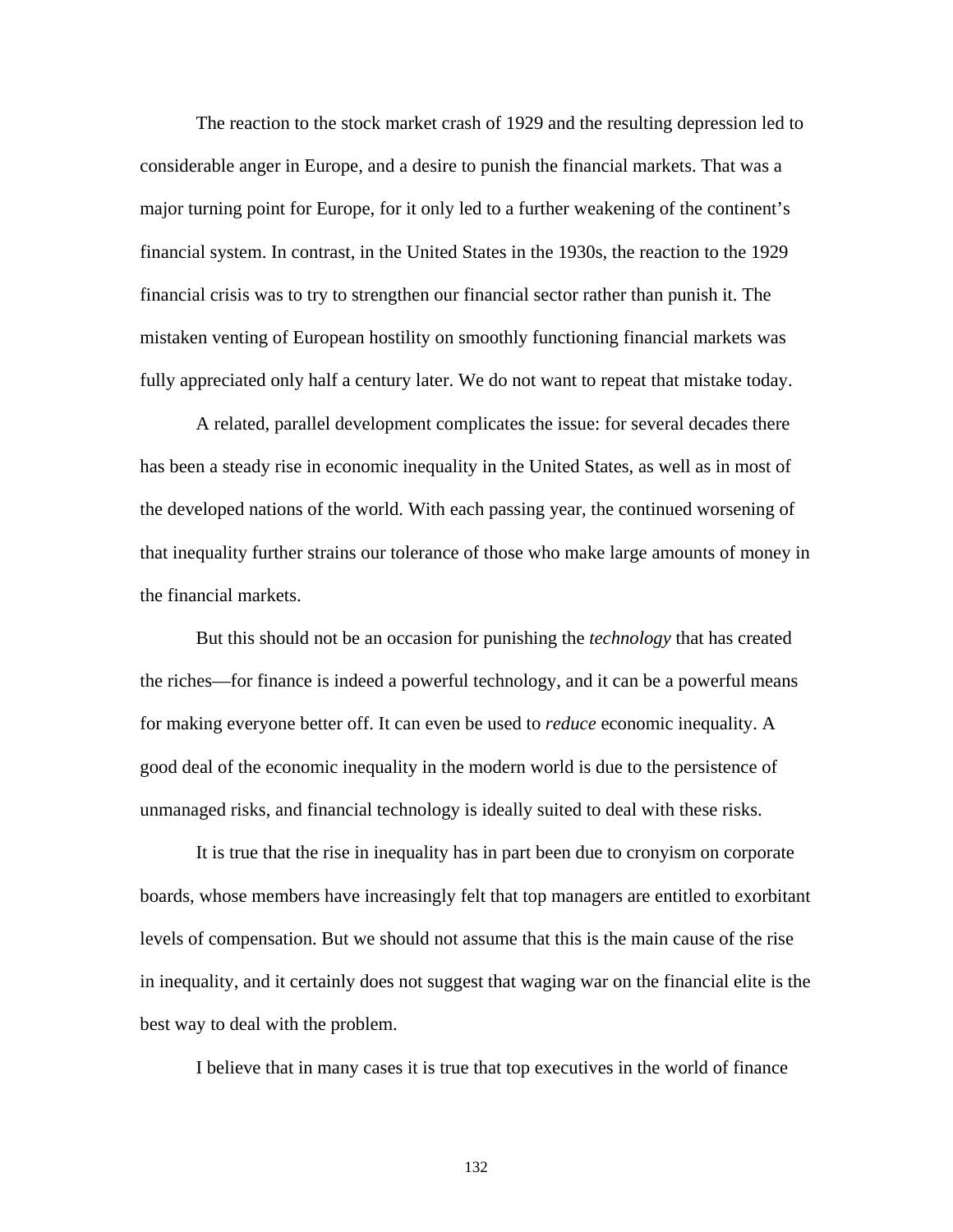are not the most caring people—or at least that they are in less caring stages of their lives, caught up as they are in the game of finance, too filled with the competitive spirit and too busy to think about the needy. Clearly they are not nurses or kindergarten teachers. But public policy directed against their activities is not the solution to our problems.

It may be difficult, in the present climate of public anger directed at our financial markets, for political candidates to get elected on the promise of expanding and developing our financial markets. But that is exactly what is needed now to solve the subprime crisis and prevent a recurrence of similar economic crises in the future.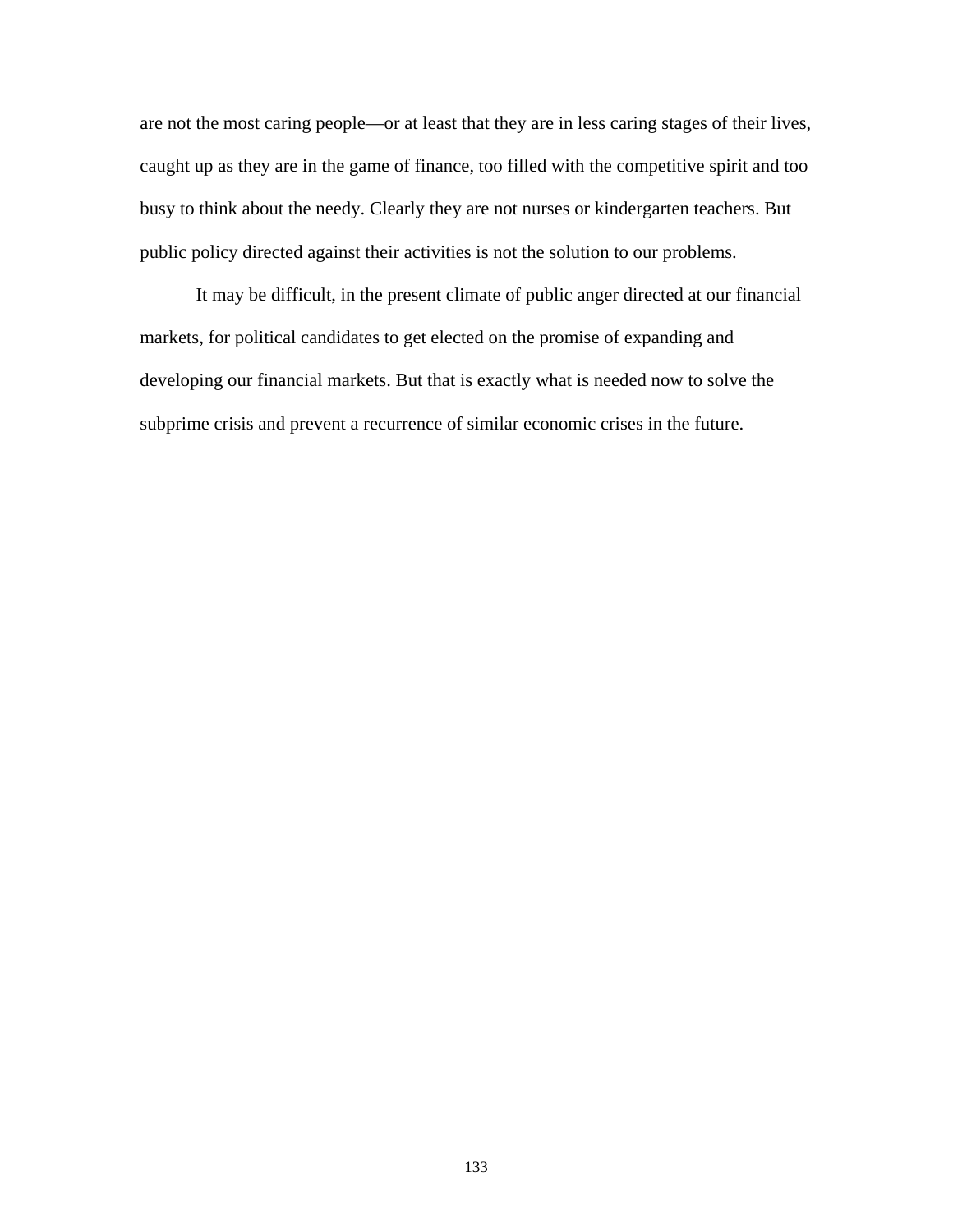Some have argued that the TAF should have no effect on the overall level of confidence in our financial institutions as measured by interest rate spreads, and in fact there has been no consistent effect. See John B. Taylor and John C. Williams, "A Black Swan in the Money Market," Federal Reserve Bank of San Francisco, April 2008, http://www.frbsf.org/publications/economics/papers/2008/wp08-04bk.pdf.

† Charles E. Schumer, "Opening Statement," Joint Economic Committee Hearing, "Evolution of an Economic Crisis? The Subprime Lending Disaster and the Threat to the Broader Economy," September 19, 2007, p. 2,

http://jec.senate.gov/Hearings/09.19.07SubprimeSpilloverHearing.htm.

 $\overline{a}$ 

\* Robert J. Shiller, *Irrational Exuberance,* 2nd Edition (Princeton, N.J.: Princeton University Press), 2005, p. 12.

\* Alan Greenspan, *The Age of Turbulence: Adventures in a New World* (New York: Penguin, 2007), p. 231.

† George W. Bush, "President's Radio Address," August 6, 2005, http://www.whitehouse.gov/news/releases/2005/08/20050806.html.

‡ Ben S. Bernanke, "The Economic Outlook," October 20, 2005,

http://www.whitehouse.gov/cea/econ-outlook20051020.html.

§ Alan Greenspan, "We Will Never Have a Perfect Model of Risk," *Financial Times,* March 17, 2008, p. 9.

\*\* Aaron Sakolski, *The Great American Land Bubble: The Amazing Story of Land-Grabbing, Speculations, and Booms from Colonial Days to the Present Time (New York:* Harper and Brothers, 1932), p. 1.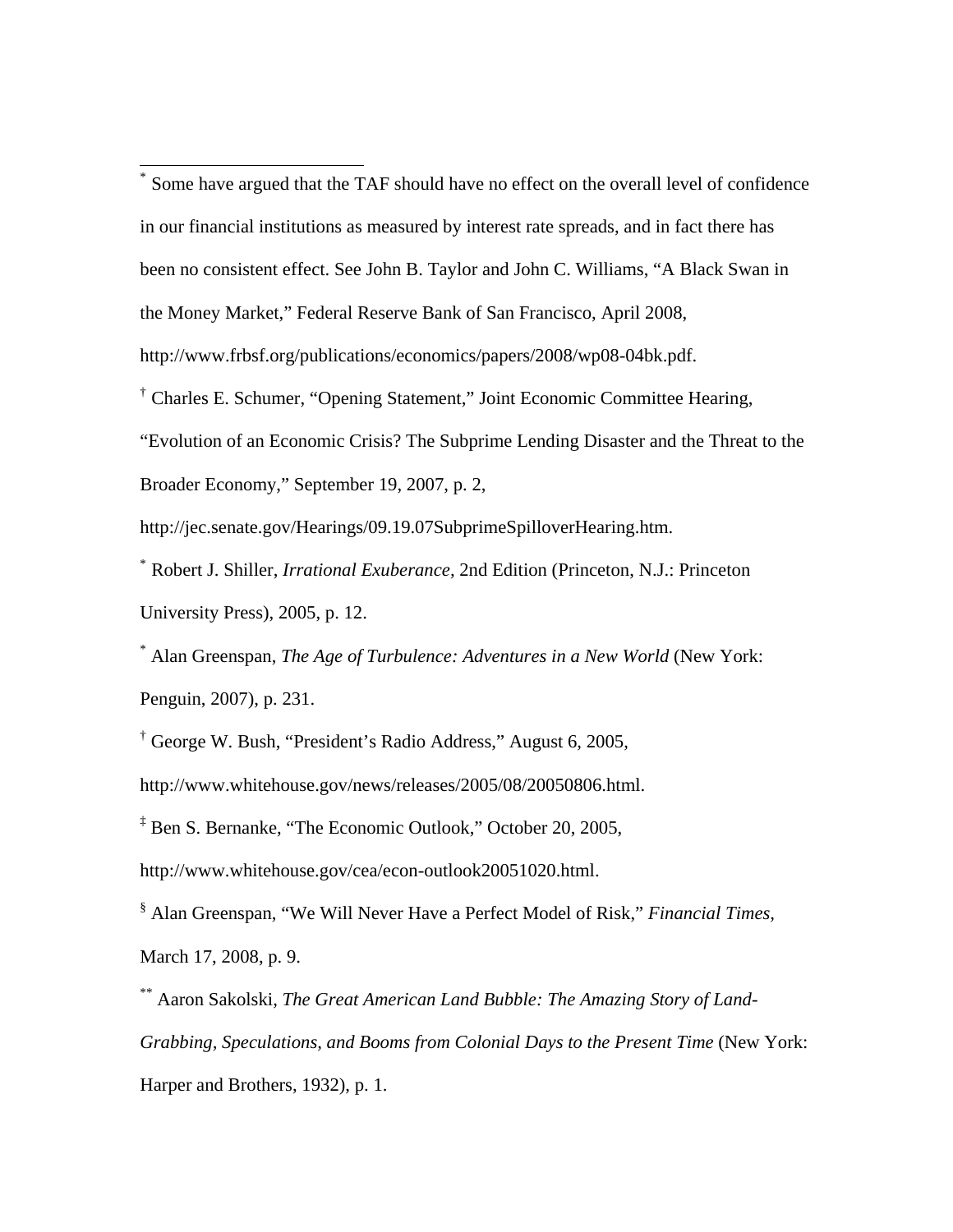†† "The Southern Boom," *Los Angeles Times,* December 26, 1887, p. 6.

\* David A. Moss, *When All Else Fails: Government as the Ultimate Risk Manager*

(Cambridge, Mass.: Harvard University Press, 2002), p. 1.

<span id="page-135-0"></span> $\overline{a}$ 

† Frederick Lewis Allen, *Only Yesterday: An Informal History of the 1920s* (New York: Harper and Brothers), 1931, p. 289.

‡ W. Beran Wolfe, "Psychoanalyzing the Depression," *Forum and Century* 87(4): 209– 15, 1932.

§ Benjamin M. Friedman, *The Moral Consequences of Economic Growth* (New York: Knopf, 2005), p. 159.

\*\* John Maynard Keynes, *The Economic Consequences of the Peace* (London: Macmillan, 1919), p. xi.

†† "Henry B. Steagall Tells How New Body Will Aid Business," *New York Times,* January 24, 1932, p. 26.

‡‡ Ben S. Bernanke, "Reducing Preventable Mortgage Foreclosures," speech at the Independent Community Bankers of America Annual Convention, Orlando, Florida, March 4, 2008,

http://www.federalreserve.gov/newsevents/speech/bernanke20080304a.htm.

\* Cass Sunstein, *Republic.com* (Princeton, N.J.: Princeton University Press, 2001), p. 201.

† A more extensive earlier development of these ideas for new markets is presented in

Robert J. Shiller, *Macro Markets: Creating Institutions for Managing Society's Largest* 

*Economic Risks* (Oxford: Oxford University Press, 1993).